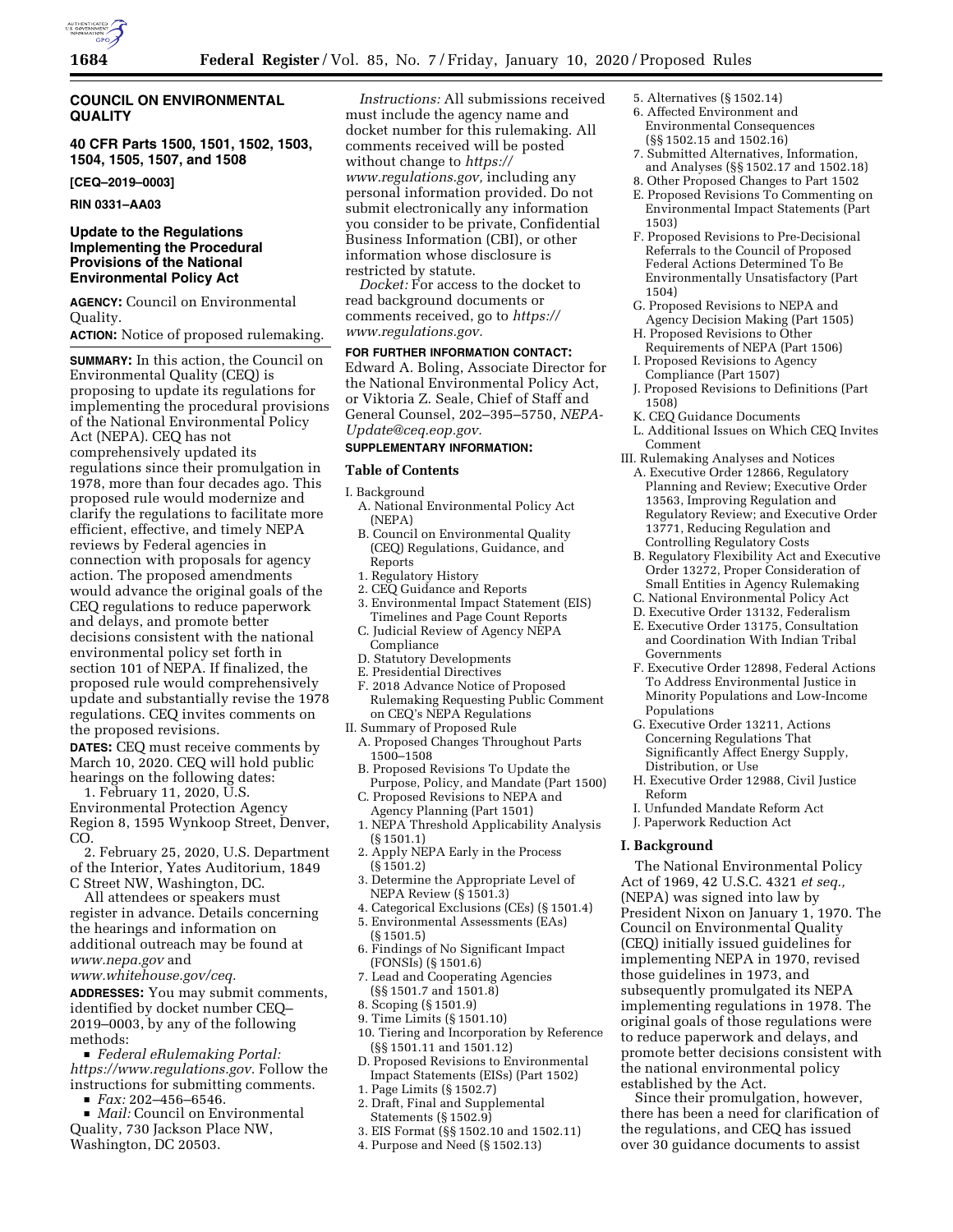Federal agencies in complying with NEPA and the CEQ regulations. Courts also have issued numerous decisions addressing appropriate implementation and interpretation of NEPA and the CEQ regulations, resulting in a large body of case law. Additionally, Presidential directives have been issued and legislation has been enacted to reduce delays and expedite the implementation of NEPA and the CEQ regulations, including for certain types of infrastructure projects. Notwithstanding the issuance of guidance, Presidential directives, and legislation, implementation of NEPA and the CEQ regulations can be challenging, and the process can be lengthy, costly, and complex. In some cases, the NEPA process and related litigation has slowed or prevented the development of new infrastructure and other projects that required Federal permits or approvals.

The background section below summarizes NEPA, the CEQ regulations, and developments since CEQ issued those regulations. Specifically, section I.A provides a brief summary of the NEPA statute. Section I.B describes the history of CEQ's regulations implementing NEPA and provides an overview of CEQ's numerous guidance documents and reports issued subsequent to the regulations. Section I.C discusses the role of the courts in interpreting NEPA. Section I.D provides a brief overview of Congress's efforts, and section I.E describes the initiatives of multiple administrations to reduce delays and improve implementation of NEPA. Finally, section I.F provides the background on this rulemaking, including the advance notice of proposed rulemaking (ANPRM).

In section II, CEQ provides a summary of the proposed rule, which, if finalized, would comprehensively update and substantially revise CEQ's current regulations. This proposed rule would modernize and clarify the CEQ regulations to facilitate more efficient, effective, and timely NEPA reviews by Federal agencies by simplifying regulatory requirements, codifying certain guidance and case law relevant to these proposed regulations, revising the regulations to reflect current technologies and agency practices, eliminating obsolete provisions, and improving the format and readability of the regulations. CEQ's proposed revisions include provisions intended to promote timely submission of relevant information to ensure consideration of such information by agencies. CEQ's proposed revisions also are intended to provide greater clarity for Federal agencies, States, Tribes, localities, and

the public, and to advance the original goals of the CEQ regulations to reduce paperwork and delays and to promote better decisions consistent with the national environmental policy set forth in section 101 of NEPA.

# *A. National Environmental Policy Act (NEPA)*

Congress enacted NEPA to establish a national policy for the environment, provide for the establishment of CEQ, and for other purposes. Section 101 of NEPA sets forth a national policy ''to use all practicable means and measures, including financial and technical assistance, in a manner calculated to foster and promote the general welfare, to create and maintain conditions under which man and nature can exist in productive harmony, and fulfill the social, economic, and other requirements of present and future generations of Americans.'' 42 U.S.C. 4331(a). Section 102 of NEPA establishes procedural requirements, applying that national policy to proposals for major Federal actions significantly affecting the quality of the human environment by requiring Federal agencies to prepare a detailed statement on: (1) The environmental impact of the proposed action; (2) any adverse effects that cannot be avoided; (3) alternatives to the proposed action; (4) the relationship between local shortterm uses of man's environment and the maintenance and enhancement of longterm productivity; and (5) any irreversible and irretrievable commitments of resources that would be involved in the proposed action. 42 U.S.C. 4332(2)(C). NEPA also established CEQ as an agency within the Executive Office of the President to administer Federal agency implementation of NEPA. 42 U.S.C. 4342, 4344; *see also Dep't of Transp.* v. *Pub. Citizen,* 541 U.S. 752, 757 (2004).

NEPA does not mandate particular results or substantive outcomes. Rather, NEPA requires Federal agencies to consider environmental impacts of proposed actions as part of agencies' decision-making processes. Additionally, NEPA does not include a private right of action and specifies no remedies. Challenges to agency action alleging non-compliance with NEPA procedures are brought under the Administrative Procedure Act (APA). 5 U.S.C. 551 *et seq.* Accordingly, NEPA cases proceed as APA cases.

## *B. Council on Environmental Quality (CEQ) Regulations, Guidance, and Reports*

# 1. Regulatory History

In 1970, President Nixon issued Executive Order (E.O.) 11514, titled ''Protection and Enhancement of Environmental Quality,'' which directed CEQ to ''[i]ssue guidelines to Federal agencies for the preparation of detailed statements on proposals for legislation and other Federal actions affecting the environment, as required by section  $102(2)(C)$  of the Act."<sup>1</sup> CEQ issued these guidelines in April of 1970 and revised them in 1973.2

In 1977, President Carter issued E.O. 11991, titled ''Relating to Protection and Enhancement of Environmental Quality.'' 3 E.O. 11991 amended section 3(h) of E.O. 11514, directing CEQ to ''[i]ssue regulations to Federal agencies for the implementation of the procedural provisions of [NEPA] . . . to make the environmental impact statement process more useful to decision[ ]makers and the public; and to reduce paperwork and the accumulation of extraneous background data, in order to emphasize the need to focus on real environmental issues and alternatives,'' and to ''require [environmental] impact statements to be concise, clear, and to the point, and supported by evidence that agencies have made the necessary environmental analyses.'' E.O. 11991 also amended section 2 of E.O. 11514, requiring agency compliance with the regulations issued by CEQ.

In 1978, CEQ promulgated its ''Regulations for Implementing the Procedural Provisions of the National Environmental Policy Act,'' 40 CFR parts 1500–1508 (''CEQ regulations'' or ''NEPA regulations''), ''[t]o reduce paperwork, to reduce delays, and at the same time to produce better decisions [that] further the national policy to protect and enhance the quality of the human environment.'' 4 The Supreme Court has afforded the CEQ regulations ''substantial deference.'' *Robertson* v. *Methow Valley Citizens Council,* 490 U.S. 332, 374 (1989) (citing *Andrus* v. *Sierra Club,* 442 U.S. 347, 358 (1979)); *see also Pub. Citizen,* 541 U.S. at 757 (''The [CEQ], established by NEPA with authority to issue regulations

3 42 FR 26967 (May 25, 1977).

<sup>1</sup> 35 FR 4247 (Mar. 7, 1970), § 3(h).

<sup>2</sup>*See* 35 FR 7391 (May 12, 1970) (interim guidelines); 36 FR 7724 (Apr. 23, 1971) (final guidelines); 38 FR 10856 (May 2, 1973) (proposed revisions to guidelines); 38 FR 20550 (Aug. 1, 1973) (revised guidelines).

<sup>4</sup> 43 FR 55978 (Nov. 29, 1978); *see also* 44 FR 873 (Jan. 3, 1979) (technical corrections), and 43 FR 25230 (June 9, 1978) (proposed rule).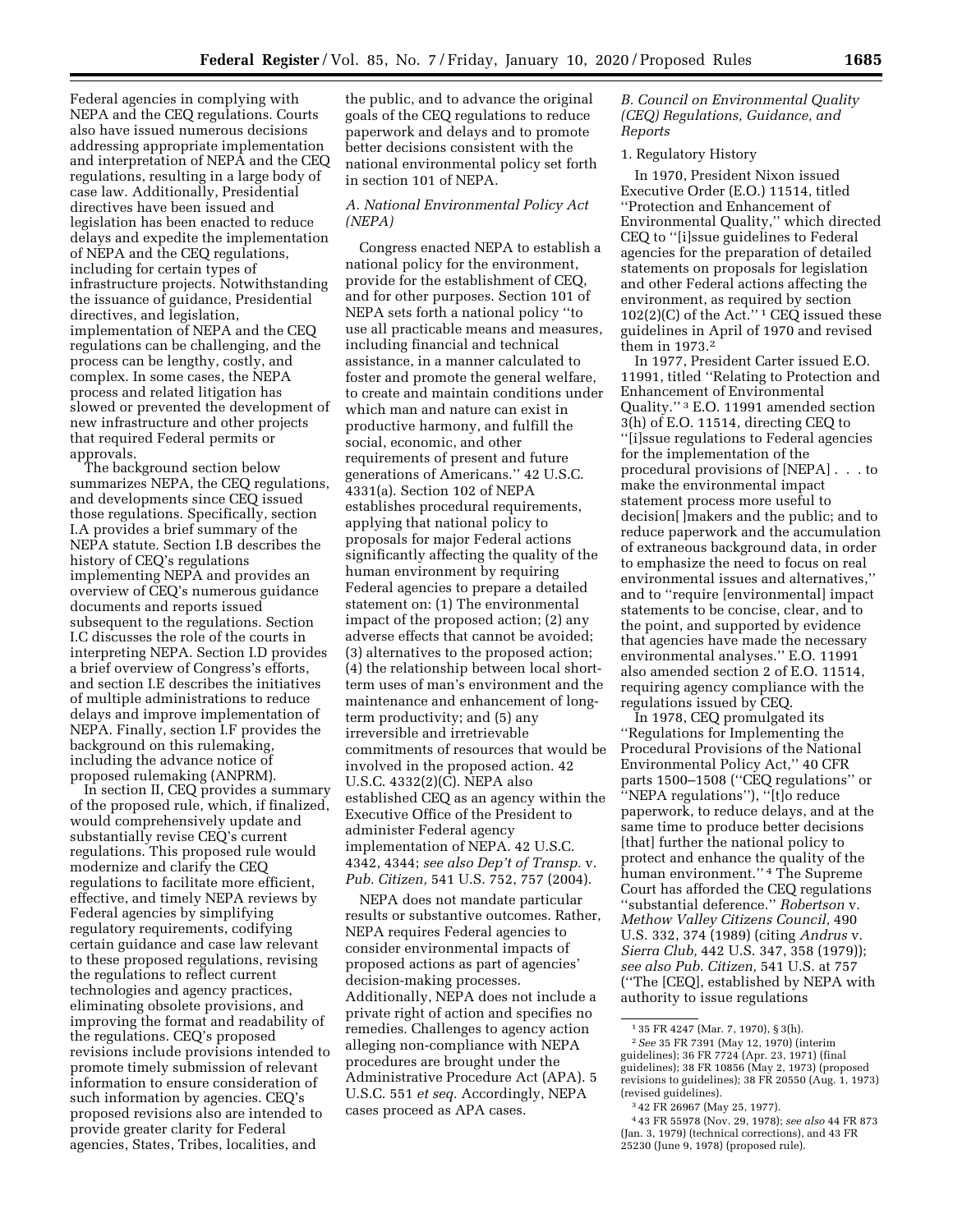interpreting it, has promulgated regulations to guide [F]ederal agencies in determining what actions are subject to that statutory requirement.'' (citing 40 CFR 1500.3)); *United States* v. *Mead Corp.,* 533 U.S. 218, 227–30 (2001) (properly promulgated agency interpretative regulations addressing ambiguities or gaps in a statute qualify for *Chevron* deference); *Nat'l Cable & Telecomm. Ass'n* v. *Brand X Internet Servs.,* 545 U.S. 967, 980–81 (2005) (applying *Chevron* deference to Federal Communications Commission regulations).

The Supreme Court has held that NEPA is a procedural statute that serves the twin aims of ensuring that agencies consider the significant environmental consequences of their proposed actions and inform the public about their decision making. *Balt. Gas & Elec. Co.*  v. *Nat. Res. Def. Council, Inc.,* 462 U.S. 87, 97 (1983) (citing *Vt. Yankee Nuclear Power Corp.* v. *Nat. Res. Def. Council, Inc.,* 435 U.S. 519, 553 (1978); *Weinberger* v. *Catholic Action of Haw./ Peace Educ. Project,* 454 U.S. 139, 143 (1981)). Furthermore, in describing the role of NEPA in agencies' decisionmaking processes, the Supreme Court has stated, ''Congress in enacting NEPA, however, did not require agencies to elevate environmental concerns over other appropriate considerations.'' 5 *Balt. Gas & Elec. Co.,* 462 U.S. at 97 (citing *Strycker's Bay Neighborhood Council* v. *Karlen,* 444 U.S. 223, 227 (1980) (per curiam)). Instead, NEPA requires agencies to analyze the environmental consequences before taking a major Federal action. *Id.* (citing *Kleppe* v. *Sierra Club,* 427 U.S. 390, 410 n.21 (1976)). The Supreme Court has recognized that agencies have limited time and resources and that ''[t]he scope of the agency's inquiries must remain manageable if NEPA's goal of '[insuring] a fully informed and well-considered decision,  $\ldots$  is to be accomplished." *Metro. Edison Co.* v. *People Against Nuclear Energy,* 460 U.S. 766, 776 (1983) (quoting *Vt. Yankee,* 435 U.S. at 558).

CEQ has substantively amended its NEPA regulations only once, at 40 CFR 1502.22, to replace the ''worst case'' analysis requirement with a provision for the consideration of incomplete or unavailable information regarding reasonably foreseeable significant

adverse effects.<sup>6</sup> CEQ found that the new 40 CFR 1502.22 ''will generate information and discussion on those consequences of greatest concern to the public and of greatest relevance to the agency's decision,"<sup>7</sup> rather than distorting the decision-making process by overemphasizing highly speculative harms.8 The Supreme Court found this reasoning to be a well-considered basis for the change, and that the new regulation was entitled to substantial deference. *Methow Valley,* 490 U.S. at 356.

The CEQ regulations direct Federal agencies to adopt their own implementing procedures to supplement the NEPA regulations. 40 CFR 1507.3. Under this regulation, agencies across the Federal Government have developed such procedures.9

#### 2. CEQ Guidance and Reports

Over the past four decades, numerous questions have been raised regarding appropriate implementation of NEPA and the CEQ regulations. Soon after the issuance of the CEQ regulations and in response to CEQ's review of NEPA implementation and feedback from Federal, State, and local officials, including NEPA practitioners, CEQ issued the ''Forty Most Asked Questions Concerning CEQ's National Environmental Policy Act Regulations'' 10 in 1981 (''Forty Questions''). This guidance covered a wide range of topics including alternatives, coordination among applicants, lead and cooperating agencies, and integration of NEPA documents with analysis for other environmental statutes. In addition, CEQ has periodically examined the effectiveness of the NEPA process and issued a number of reports on NEPA implementation. In some instances, these reports led to additional guidance. These documents have been intended to provide guidance and clarifications with respect to various aspects of the implementation of NEPA and the definitions in the CEQ regulations, and to increase the efficiency and effectiveness of the environmental review process.11

In January 1997, CEQ issued ''The National Environmental Policy Act: A

9A list of agency NEPA procedures is available at *[https://ceq.doe.gov/laws-regulations/agency](https://ceq.doe.gov/laws-regulations/agency_implementing_procedures.html)*\_ *implementing*\_*[procedures.html.](https://ceq.doe.gov/laws-regulations/agency_implementing_procedures.html)* 

11*See [https://ceq.doe.gov/guidance/](https://ceq.doe.gov/guidance/guidance.html) [guidance.html.](https://ceq.doe.gov/guidance/guidance.html)* 

Study of Its Effectiveness After Twentyfive Years.'' 12 In that report, CEQ acknowledged that NEPA has ensured that agencies adequately analyze the potential environmental consequences of their actions and bring the public into the decision-making processes of Federal agencies. However, CEQ also identified matters of concern to participants in the study, including concerns with overly lengthy documents that may not enhance or improve decision making,13 and concerns that agencies may seek to '' 'litigation-proof' documents, increasing costs and time but not necessarily quality.'' 14 The report further stated that ''[o]ther matters of concern to participants in the Study were the length of NEPA processes, the extensive detail of NEPA analyses, and the sometimes confusing overlay of other laws and regulations.'' 15 The participants in the study identified five elements of the NEPA process' collaborative framework (strategic planning, public information and input, interagency coordination, interdisciplinary place-based decision making, and science-based flexible management) as critical to effective and efficient NEPA implementation.

In 2002, the Chairman of CEQ established a NEPA task force, composed of Federal agency officials, to examine NEPA implementation by focusing on (1) technology and information management and security; (2) Federal and intergovernmental collaboration; (3) programmatic analyses and tiering; (4) adaptive management and monitoring; (5) categorical exclusions (CEs); and (6) environmental assessments (EAs). In 2003, the task force issued a report 16 recommending actions to improve and modernize the

15 *Id.* In the 50 years since the passage of NEPA, Congress has amended or enacted a number of other environmental laws that may also apply to proposed Federal agency actions, such as the Endangered Species Act, the Clean Water Act, the Clean Air Act, and other substantive statutes. *See*  discussion *infra* section I.D. Consistent with 40 CFR 1502.25, longstanding agency practice has been to use the NEPA process as the umbrella procedural statute, integrating compliance with these laws into the NEPA review and discussing them in the NEPA document. However, this practice sometimes leads to confusion as to whether analysis is done to comply with NEPA or another, potentially substantive, environmental law.

16*See* The NEPA Task Force Report to the Council on Environmental Quality, Modernizing NEPA Implementation (Sept. 2003) (''NEPA Task Force Report''), *[https://ceq.doe.gov/docs/ceq](https://ceq.doe.gov/docs/ceq-publications/report/finalreport.pdf)[publications/report/finalreport.pdf.](https://ceq.doe.gov/docs/ceq-publications/report/finalreport.pdf)* 

<sup>5</sup>Section 101 of NEPA provides that it is the Federal Government's policy ''to use all practicable means and measures . . . to create and maintain conditions under which man and natures can exist in productive harmony, and *fulfill the social, economic, and other requirements of present and future generations of Americans.*'' 42 U.S.C. 4331(a) (emphasis added).

<sup>6</sup> 51 FR 15618 (Apr. 25, 1986).

<sup>7</sup> 50 FR 32234, 32237 (Aug. 9, 1985).

<sup>8</sup> 51 FR 15618, 15620 (Apr. 25, 1986).

<sup>10</sup> 46 FR 18026 (Mar. 23, 1981), *[https://](https://www.energy.gov/nepa/downloads/forty-most-asked-questions-concerning-ceqs-national-environmental-policy-act) [www.energy.gov/nepa/downloads/forty-most-asked](https://www.energy.gov/nepa/downloads/forty-most-asked-questions-concerning-ceqs-national-environmental-policy-act)questions-concerning-ceqs-national-environmental[policy-act.](https://www.energy.gov/nepa/downloads/forty-most-asked-questions-concerning-ceqs-national-environmental-policy-act)* 

<sup>12</sup>*[https://ceq.doe.gov/docs/ceq-publications/](https://ceq.doe.gov/docs/ceq-publications/nepa25fn.pdf)  [nepa25fn.pdf.](https://ceq.doe.gov/docs/ceq-publications/nepa25fn.pdf)* 

<sup>13</sup> *Id.* at iii.

<sup>14</sup> *Id.*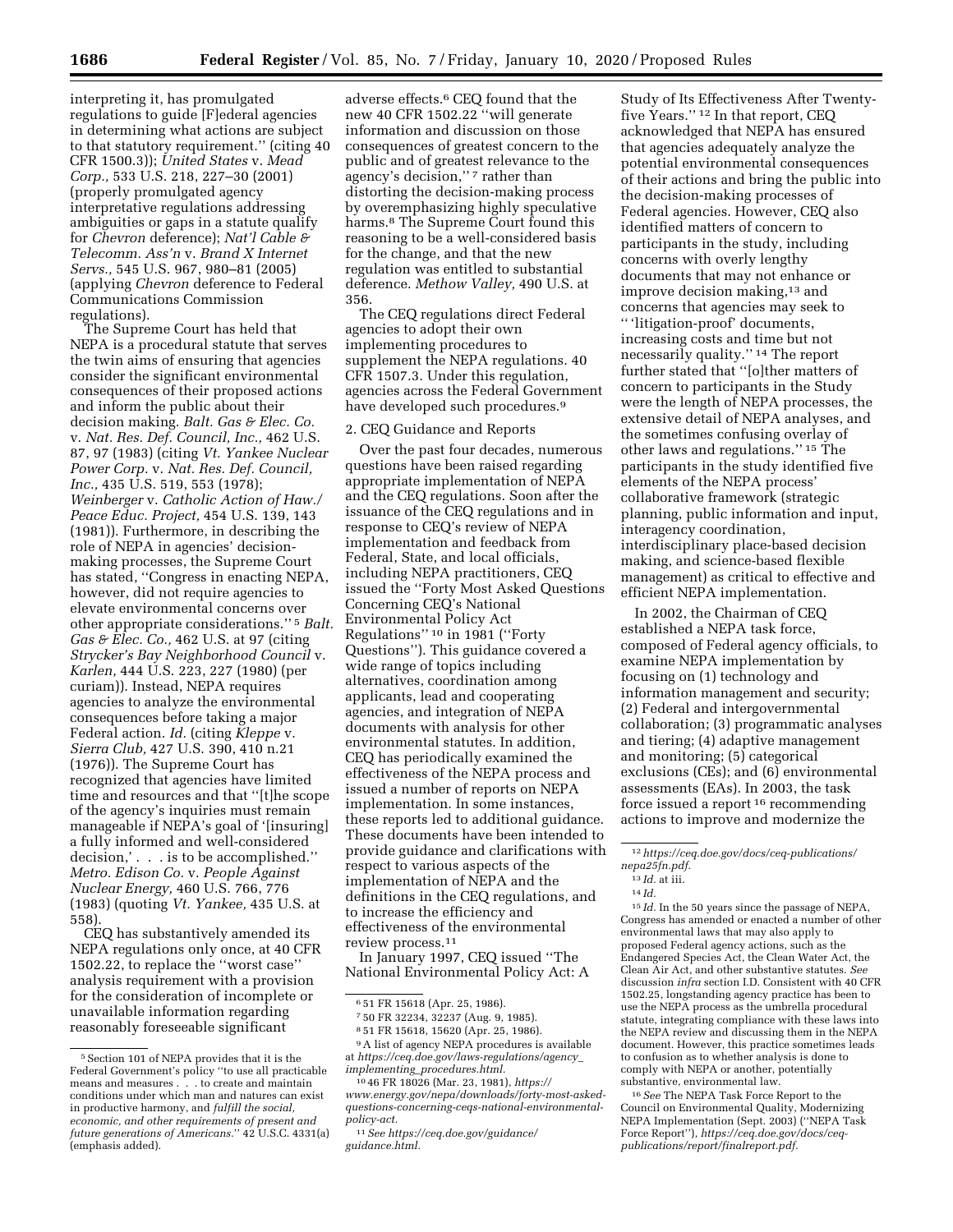NEPA process, leading to additional guidance documents and handbooks.

Over the past 4 decades, CEQ has issued over 30 documents to provide guidance and clarifications to assist Federal agencies to more efficiently and effectively implement NEPA. CEQ has issued guidance on such topics as CEs,17 EAs, mitigation, and findings of no significant impact (FONSIs),<sup>18</sup> emergencies,19 programmatic NEPA reviews,20 timely environmental reviews,21 collaboration and conflict resolution,<sup>22</sup> purpose and need,<sup>23</sup> effects,24 lead and cooperating agencies,

17*See* Council on Environmental Quality, Final Guidance for Federal Departments and Agencies on Establishing, Applying, and Revising Categorical Exclusions under the National Environmental Policy Act, 75 FR 75628 (Dec. 6, 2010) (''CE Guidance''), *[https://ceq.doe.gov/docs/ceq](https://ceq.doe.gov/docs/ceq-regulations-and-guidance/NEPA_CE_Guidance_Nov232010.pdf)[regulations-and-guidance/NEPA](https://ceq.doe.gov/docs/ceq-regulations-and-guidance/NEPA_CE_Guidance_Nov232010.pdf)*\_*CE*\_*Guidance*\_ *[Nov232010.pdf](https://ceq.doe.gov/docs/ceq-regulations-and-guidance/NEPA_CE_Guidance_Nov232010.pdf)* (clarifies the rules for establishing, applying, and revising CEs, including methods for substantiating CEs and the process to establish new CEs in agency NEPA procedures).

18*See* Final Guidance for Federal Departments and Agencies on the Appropriate Use of Mitigation and Monitoring and Clarifying Appropriate Use of Mitigated Findings of No Significant Impact, 76 FR 3843 (Jan. 21, 2011) (''Mitigation Guidance''), *[https://ceq.doe.gov/docs/ceq-regulations-and-](https://ceq.doe.gov/docs/ceq-regulations-and-guidance/Mitigation_and_Monitoring_Guidance_14Jan2011.pdf)[guidance/Mitigation](https://ceq.doe.gov/docs/ceq-regulations-and-guidance/Mitigation_and_Monitoring_Guidance_14Jan2011.pdf)*\_*and*\_*Monitoring*\_*Guidance*\_ *[14Jan2011.pdf](https://ceq.doe.gov/docs/ceq-regulations-and-guidance/Mitigation_and_Monitoring_Guidance_14Jan2011.pdf)* (explains the requirements of NEPA and the NEPA regulations on establishing, implementing, and monitoring mitigation commitments identified and analyzed in EAs, environmental impact statements (EISs), and adopted in decision documents).

19*See* Emergencies and the National Environmental Policy Act (''Emergencies Guidance''), *[https://ceq.doe.gov/docs/nepa](https://ceq.doe.gov/docs/nepa-practice/Emergencies_and_NEPA.pdf)[practice/Emergencies](https://ceq.doe.gov/docs/nepa-practice/Emergencies_and_NEPA.pdf)*\_*and*\_*NEPA.pdf.* 

20*See* Effective Use of Programmatic NEPA Reviews (Dec. 18, 2014) (''Programmatics Guidance''), *[https://ceq.doe.gov/docs/ceq](https://ceq.doe.gov/docs/ceq-regulations-and-guidance/Effective_Use_of_Programmatic_NEPA_Reviews_Final_Dec2014_searchable.pdf)[regulations-and-guidance/Effective](https://ceq.doe.gov/docs/ceq-regulations-and-guidance/Effective_Use_of_Programmatic_NEPA_Reviews_Final_Dec2014_searchable.pdf)*\_*Use*\_*of*\_ *[Programmatic](https://ceq.doe.gov/docs/ceq-regulations-and-guidance/Effective_Use_of_Programmatic_NEPA_Reviews_Final_Dec2014_searchable.pdf)*\_*NEPA*\_*Reviews*\_*Final*\_*Dec2014*\_ *[searchable.pdf.](https://ceq.doe.gov/docs/ceq-regulations-and-guidance/Effective_Use_of_Programmatic_NEPA_Reviews_Final_Dec2014_searchable.pdf)* 

21*See* Final Guidance on Improving the Process for Preparing Efficient and Timely Environmental Reviews Under the National Environmental Policy Act, 77 FR 14473 (Mar. 12, 2012) (''Timely Environmental Reviews Guidance''), *[https://](https://ceq.doe.gov/docs/ceq-regulations-and-guidance/Improving_NEPA_Efficiencies_06Mar2012.pdf) [ceq.doe.gov/docs/ceq-regulations-and-guidance/](https://ceq.doe.gov/docs/ceq-regulations-and-guidance/Improving_NEPA_Efficiencies_06Mar2012.pdf) Improving*\_*NEPA*\_*Efficiencies*\_*[06Mar2012.pdf](https://ceq.doe.gov/docs/ceq-regulations-and-guidance/Improving_NEPA_Efficiencies_06Mar2012.pdf)*  (clarifies and emphasizes tools in the NEPA regulations for preparing efficient and timely environmental reviews for both EAs and EISs).

22*See* Memorandum on Environmental Conflict Resolution (Nov. 28, 2005), as expanded by Memorandum on Environmental Collaboration and Conflict Resolution (Sept. 7, 2012), *[https://](https://ceq.doe.gov/nepa-practice/environmental-collaboration-and-conflict-resolution.html) [ceq.doe.gov/nepa-practice/environmental](https://ceq.doe.gov/nepa-practice/environmental-collaboration-and-conflict-resolution.html)[collaboration-and-conflict-resolution.html](https://ceq.doe.gov/nepa-practice/environmental-collaboration-and-conflict-resolution.html)*  (supports constructive and timely approaches to resolve conflicts over the use, conservation, and restoration of the environment, natural resources, and public lands, including under NEPA).

23*See* Letter from the Hon. James L. Connaughton, Chairman, Council on Environmental Quality, to the Hon. Norman Y. Mineta, Secretary, Department of Transportation (May 12, 2003) (''Connaughton Letter''), *[https://ceq.doe.gov/docs/](https://ceq.doe.gov/docs/ceq-regulations-and-guidance/CEQ-DOT_PurposeNeed_May-2013.pdf)  [ceq-regulations-and-guidance/CEQ–DOT](https://ceq.doe.gov/docs/ceq-regulations-and-guidance/CEQ-DOT_PurposeNeed_May-2013.pdf)*\_ *PurposeNeed*\_*[May-2013.pdf.](https://ceq.doe.gov/docs/ceq-regulations-and-guidance/CEQ-DOT_PurposeNeed_May-2013.pdf)* 

24*See* Considering Cumulative Effects Under the National Environmental Policy Act (Jan. 1997), *[https://ceq.doe.gov/publications/cumulative](https://ceq.doe.gov/publications/cumulative_effects.html)*\_ *[effects.html.](https://ceq.doe.gov/publications/cumulative_effects.html)* 

environmental justice,<sup>25</sup> and other topics.26

Despite CEQ guidance and regulations providing for concise, timely documents, the documentation and timelines for completing environmental reviews can be very lengthy, and the process can be complex and costly. In 2018, CEQ and the Office of Management and Budget (OMB) issued a memorandum titled ''One Federal Decision Framework for the Environmental Review and Authorization Process for Major Infrastructure Projects under E.O. 13807'' (''OFD Framework Guidance'').27 CEQ and OMB issued this guidance pursuant to E.O. 13807, titled ''Establishing Discipline and Accountability in the Environmental Review and Permitting Process for Infrastructure Projects,'' 28 to improve agency coordination for infrastructure projects requiring an environmental impact statement (EIS) and permits or other authorizations from multiple agencies and to improve the timeliness of the environmental review process. *See* E.O. 13807, *infra* I.D. Consistent with the OFD Framework Guidance, *supra* note 27, Federal agencies signed a memorandum of understanding committing to implement the One Federal Decision (OFD) policy for major infrastructure projects, including by committing to establishing a joint schedule for such projects, preparation of a single EIS and joint record of decision (ROD), elevation of delays and dispute resolution, and setting a goal of completing environmental reviews for such projects within 2 years.<sup>29</sup> Subsequently, CEQ and OMB issued guidance for the Secretary of Transportation regarding the applicability of the OFD policy to States under the Surface Transportation

27M–18–13 (Mar. 20, 2018), *[https://](https://www.whitehouse.gov/wp-content/uploads/2018/04/M-18-13.pdf) [www.whitehouse.gov/wp-content/uploads/2018/04/](https://www.whitehouse.gov/wp-content/uploads/2018/04/M-18-13.pdf) [M-18-13.pdf.](https://www.whitehouse.gov/wp-content/uploads/2018/04/M-18-13.pdf)* 

29*See* Memorandum of Understanding Implementing One Federal Decision under Executive Order 13807 (2018), *[https://](https://www.whitehouse.gov/wp-content/uploads/2018/04/MOU-One-Federal-Decision-m-18-13-Part-2-1.pdf) [www.whitehouse.gov/wp-content/uploads/2018/04/](https://www.whitehouse.gov/wp-content/uploads/2018/04/MOU-One-Federal-Decision-m-18-13-Part-2-1.pdf) [MOU-One-Federal-Decision-m-18–13-Part-2–1.pdf.](https://www.whitehouse.gov/wp-content/uploads/2018/04/MOU-One-Federal-Decision-m-18-13-Part-2-1.pdf)* 

Project Delivery Program,<sup>30</sup> and for the Secretary of Housing and Urban Development (HUD) regarding the applicability of the OFD policy to entities assuming HUD environmental review responsibilities.31

# 3. Environmental Impact Statement (EIS) Timelines and Page Count Reports

CEQ also has conducted reviews and prepared reports on the length of time it takes for agencies to prepare EISs and the length of these documents. These reviews found that the process for preparing EISs is taking much longer than CEQ advised, and that the documents are far longer than the CEQ regulations and guidance recommended. In December 2018, CEQ issued a report compiling information relating to the timelines for preparing EISs during the period of 2010–2017. While CEQ's Forty Questions states that the time for an EIS, even for a complex project, should not exceed 1 year,<sup>32</sup> CEQ found that, across the Federal Government, the average time for completion of an EIS and issuance of a ROD was over 4.5 years and the median was 3.6 years.33 One quarter of the EISs took less than 2.2 years, and one quarter of the EISs took more than 6 years.

As reflected in that report, the period from publication of a notice of intent (NOI) to prepare an EIS to the notice of availability of the draft EIS took, on average, 58 percent of the total time, while preparing the final EIS, including addressing comments received on the draft EIS, took, on average, 32 percent of the total time. The period from the final EIS to publication of the ROD took, on average, 10 percent of the total time. This report recognized that EIS timelines vary widely, and many factors may influence the timing of the document, including variations in the scope and complexity of the actions, variations in the extent of work done prior to issuance of the NOI, and suspension of EIS activities due to external factors.

Additionally, in July 2019, CEQ issued a report on the length, by page

31 Guidance on the Applicability of E.O. 13807 to Responsible Entities Assuming Department of Housing and Urban Development Environmental Review Responsibilities, M–19–20 (June 28, 2019), *[https://www.whitehouse.gov/wp-content/uploads/](https://www.whitehouse.gov/wp-content/uploads/2019/06/M-19-20.pdf) [2019/06/M–19–20.pdf.](https://www.whitehouse.gov/wp-content/uploads/2019/06/M-19-20.pdf)* 

32Question 35, Forty Questions, *supra* note 10. 33*See* Council on Environmental Quality, Environmental Impact Statement Timelines (2010– 2017), (Dec. 14, 2018), *[https://ceq.doe.gov/nepa](https://ceq.doe.gov/nepa-practice/eis-timelines.html)[practice/eis-timelines.html.](https://ceq.doe.gov/nepa-practice/eis-timelines.html)* 

<sup>25</sup>*See* Environmental Justice: Guidance under the National Environmental Policy Act (Dec. 10, 1997), *[https://ceq.doe.gov/docs/ceq-regulations-and](https://ceq.doe.gov/docs/ceq-regulations-and-guidance/regs/ej/justice.pdf)[guidance/regs/ej/justice.pdf.](https://ceq.doe.gov/docs/ceq-regulations-and-guidance/regs/ej/justice.pdf)* 

<sup>26</sup>*See, e.g.,* Forty Questions, *supra* note 10; NEPA and NHPA: Handbook for Integrating NEPA and Section 106 Reviews, *[https://ceq.doe.gov/](https://ceq.doe.gov/publications/nepa-handbooks.html) [publications/nepa-handbooks.html](https://ceq.doe.gov/publications/nepa-handbooks.html)* (clarifies and emphasizes tools in the NEPA regulations for preparing efficient and timely environmental reviews for both EAs and EISs); A Citizen's Guide to the NEPA: Having Your Voice Heard, *[https://](https://ceq.doe.gov/get-involved/citizens_guide_to_nepa.html) [ceq.doe.gov/get-involved/citizens](https://ceq.doe.gov/get-involved/citizens_guide_to_nepa.html)*\_*guide*\_*to*\_ *[nepa.html.](https://ceq.doe.gov/get-involved/citizens_guide_to_nepa.html)* 

<sup>28</sup> 82 FR 40463 (Aug. 24, 2017).

<sup>30</sup> Guidance on the Applicability of E.O. 13807 to States with NEPA Assignment Authority Under the Surface Transportation Project Delivery Program (Feb. 26, 2019), *[https://www.whitehouse.gov/wp](https://www.whitehouse.gov/wp-content/uploads/2017/11/20190226OMB-CEQ327.pdf)[content/uploads/2017/11/20190226OMB-](https://www.whitehouse.gov/wp-content/uploads/2017/11/20190226OMB-CEQ327.pdf)[CEQ327.pdf.](https://www.whitehouse.gov/wp-content/uploads/2017/11/20190226OMB-CEQ327.pdf)*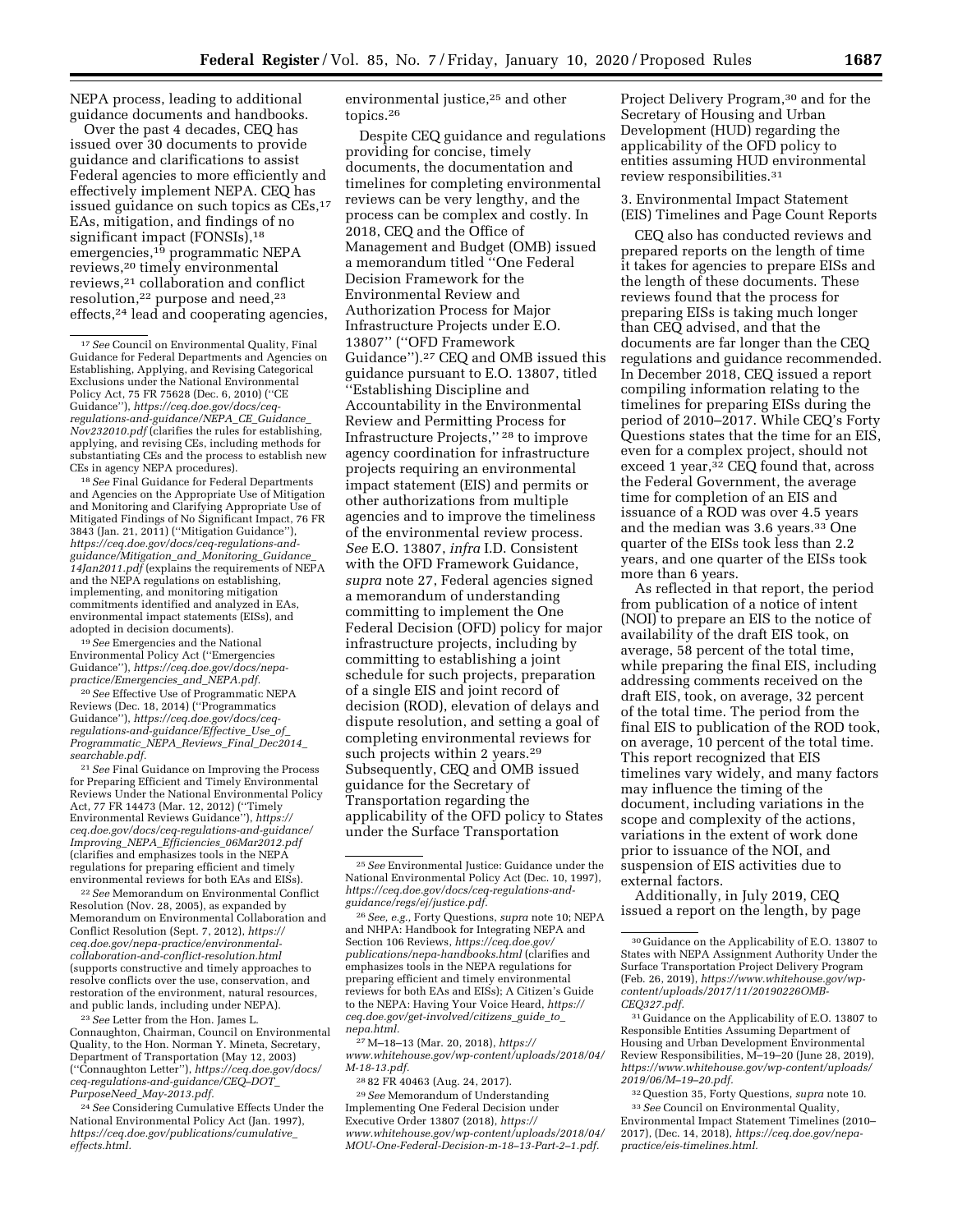count, of EISs (excluding appendices) finalized during the period of 2013– 2017. While the CEQ regulations include recommended page limits for the text of final EISs of normally less than 150 pages, or normally less than 300 pages for proposals of ''unusual scope or complexity,'' 40 CFR 1502.7, CEQ found that many EISs are significantly longer. In particular, CEQ found that across all Federal agencies, draft EISs averaged 586 pages in total, with a median document length of 403 pages.34 One quarter of the draft EISs were 288 pages or shorter, and one quarter were 630 pages or longer. For final EISs, the mean document length was 669 pages, and the median document length was 445 pages. One quarter of the final EISs were 299 pages or shorter, and one quarter were 729 pages or longer. On average, the change in document length from draft EIS to final EIS was an additional 83 pages or a 14 percent increase.

With respect to final EISs, CEQ found that approximately 7 percent were 150 pages or shorter, and 25 percent were 300 pages or shorter. Similar to the conclusions of its EIS timelines study, CEQ noted that a number of factors may influence the length of EISs, including variation in scope and complexity of the decisions that the EIS is designed to inform, the degree to which NEPA documentation is used to document compliance with other statutes, and considerations relating to potential legal challenges. Moreover, variation in EIS length may reflect differences in management, oversight, and contracting practices among agencies that could result in longer documents.

While there can be many factors affecting the timelines and length of EISs, CEQ has concluded that revisions to the CEQ regulations to advance more timely reviews and reduce unnecessary paperwork are warranted. CEQ has determined that improvements to agency processes, such as improved coordination in the development of EISs, can achieve more useful and timely documents to support agency decision making.

# *C. Judicial Review of Agency NEPA Compliance*

Over the past 50 years, Federal courts have issued an extensive body of case law interpreting NEPA and the CEQ regulations. The Supreme Court has directly addressed NEPA in 17 decisions, and the U.S. district and

appellate courts issue approximately 100 to 140 decisions each year interpreting NEPA. The Supreme Court has construed NEPA and the CEQ regulations in light of a ''rule of reason,'' which ensures that agencies determine whether and to what extent to prepare an EIS based on the usefulness of information to the decision-making process. *See Marsh* v. *Or. Nat. Res. Council,* 490 U.S. 360, 373–74 (1989). ''Although [NEPA] procedures are almost certain to affect the agency's substantive decision, it is now well settled that NEPA itself does not mandate particular results, but simply prescribes the necessary process.'' *Methow Valley,* 490 U.S. at 350; *Pub. Citizen,* 541 U.S. at 756–57 (''NEPA imposes only procedural requirements on [F]ederal agencies with a particular focus on requiring agencies to undertake analyses of the environmental impact of their proposals and actions.'' (citing *Methow Valley,* 490 U.S. at 349–50)). The extensive body of case law interpreting NEPA and the current CEQ regulations drives much of agencies' modern day practice. A challenge for agencies is that courts have interpreted key terms and requirements differently, adding to the complexity of environmental reviews. As discussed below, the proposed regulations would codify longstanding case law in some instances, and, in other instances, clarify the meaning of the regulations where there is a lack of uniformity in judicial interpretation of NEPA and the CEQ regulations.

#### *D. Statutory Developments*

Following enactment of NEPA in 1970 and over the past four decades, Congress has amended or enacted a large number of substantive environmental statutes. These have included significant amendments to the Clean Water Act and Clean Air Act, establishment of new Federal land management standards and planning processes for National forests, public lands, and coastal zones, and statutory requirements to conserve fish, wildlife, and plant species.<sup>35</sup> Additionally, the consideration of the effects on historic properties under the

National Historic Preservation Act is typically integrated into the NEPA review.36 NEPA has served as the umbrella procedural statute, integrating these laws into NEPA reviews and discussing them in NEPA documents.

Over the past two decades and multiple administrations, Congress has also undertaken efforts to facilitate more efficient environmental reviews by Federal agencies, and has enacted a number of statutes aimed at improving the implementation of NEPA, including in the context of infrastructure projects. In particular, Congress enacted legislation to improve coordination among agencies, integrate NEPA with other environmental reviews, and bring more transparency to the NEPA process.

In 2005, Congress enacted 23 U.S.C. 139, ''Efficient environmental reviews for project decisionmaking,'' a streamlined environmental review process for highway, transit, and multimodal transportation projects (the ''section 139 process''), in the Safe, Accountable, Flexible, Efficient Transportation Equity Act: A Legacy for Users (SAFETEA–LU), Public Law 109– 59, section 6002(a), 119 Stat. 1144, 1857. Congress amended section 139 with additional provisions designed to improve the NEPA process in the 2012 Moving Ahead for Progress in the 21st Century Act (MAP–21), Public Law 112–141, sections 1305–1309, 126 Stat. 405, and the 2015 Fixing America's Surface Transportation (FAST) Act, Public Law 114–94, section 1304, 129 Stat. 1312, 1378. Section 139 provides for an environmental review process that is based on the NEPA regulations and codifies many aspects of the regulations, including provisions relating to lead and cooperating agencies, concurrent environmental reviews in a single NEPA document, coordination on the development of the purpose and need statement and reasonable alternatives, and adoption of environmental documents. Further, section 139 provides for referral to CEQ for issue resolution, similar to part 1504 of the NEPA regulations, and allows for the use of errata sheets, consistent with 40 CFR 1503.4(c).37

<sup>34</sup>*See* Council on Environmental Quality, Length of Environmental Impact Statements (2013–2017), (July 22, 2019), *[https://ceq.doe.gov/nepa-practice/](https://ceq.doe.gov/nepa-practice/eis-length.html) [eis-length.html.](https://ceq.doe.gov/nepa-practice/eis-length.html)* 

<sup>35</sup>*See, e.g.,* the Clean Air Act, 42 U.S.C. 7401– 7671q; Clean Water Act, 33 U.S.C. 1251–1388; Coastal Zone Management Act, 16 U.S.C. 1451– 1466; Federal Land Policy and Management Act, 43 U.S.C. 1701–1787; Forest and Rangeland Renewable Resources Planning Act of 1974, 16 U.S.C. 1600– 1614; Magnuson-Stevens Fishery Conservation and Management Act, 16 U.S.C. 1801–1884; Endangered Species Act, 16 U.S.C. 1531–1544; Oil Pollution Act of 1990, 33 U.S.C. 2701–2762; Surface Mining Control and Reclamation Act of 1977, 30 U.S.C. 1201, 1202, and 1211; and Comprehensive Environmental Response, Compensation, and Liability Act, 42 U.S.C. 9601–9675.

<sup>&</sup>lt;sup>36</sup> Similar to NEPA, section 106 (54 U.S.C. 306108) of the National Historic Preservation Act is

 $\frac{1}{37}$  To facilitate the NEPA process for transportation projects subject to section 139, the statute specifically calls for development of a coordination plan, including development of a schedule, and publicly tracking the implementation of that schedule through use of the Permitting Dashboard. In addition, the section 139 process provides for ''participating'' agencies, which are any agencies invited to participate in the environmental review process. Section 139 also requires, to the maximum extent practicable, issuance of a combined final EIS and ROD.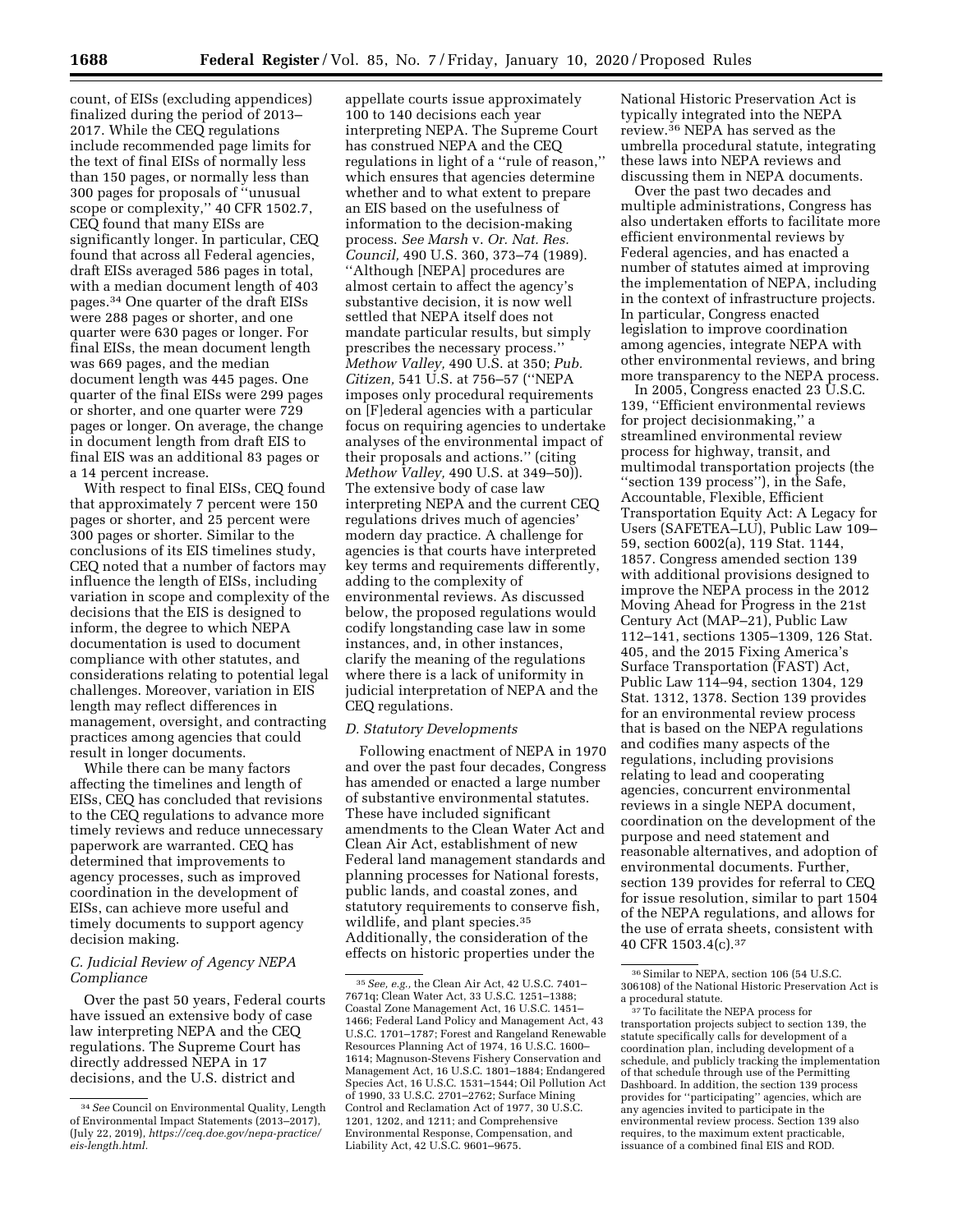When Congress enacted section 2045 of the Water Resources Development Act of 2007, Public Law 110–114, 121 Stat. 1041, 1103, it created a similar environmental review provision for water resources development projects by the U.S. Army Corps of Engineers. 33 U.S.C. 2348.38 This project acceleration provision also requires a coordinated environmental review process, provides for dispute resolution, and codifies aspects of the NEPA regulations such as lead and cooperating agencies, concurrent environmental reviews, and the establishment of CEs. Section 2348(o) also directs the Corps to consult with CEQ on the development of guidance for implementing this provision.

Most recently, in 2015 Congress enacted Title 41 of the FAST Act (FAST–41), to provide for a more efficient environmental review and permitting process for ''covered projects.'' *See* Public Law 114–94, § 41001–41014, 129 Stat. 1312, 1741 (42 U.S.C. 4370m—4370m–12). These are projects that require Federal environmental review under NEPA, are expected to exceed \$200 million, and involve the construction of infrastructure for certain energy production, electricity transmission, water resource projects, broadband, pipelines, manufacturing, and other sectors. *Id.* FAST-41 codified certain roles and responsibilities required by the NEPA regulations. In particular, FAST–41 imports the concepts of lead and cooperating agencies, and the different levels of NEPA analysis—EISs, EAs, and CEs. Consistent with 40 CFR 1501.5(e) through (f), CEQ is required to resolve any dispute over designation of a facilitating or lead agency for a covered project. 42 U.S.C. 4370m– 2(a)(6)(B). Section 4370m–4 codified several requirements from the CEQ regulations, including the requirement for concurrent environmental reviews, which is consistent with 40 CFR 1500.2(c), 1501.7(a)(6) and 1502.25(a), and the tools of adoption, incorporation by reference, supplementation, and use of State documents, consistent with 40 CFR 1506.3, 1502.21, 1502.9(c) and 1506.2.39 Finally, 42 U.S.C. 4370m–4

addresses interagency coordination on key aspects of the NEPA process including scoping (40 CFR 1501.7), identification of the range of reasonable alternatives for study in an EIS (40 CFR 1502.14), and the public comment process (40 CFR part 1503).

To ensure a timely NEPA process so that important infrastructure projects can move forward, Congress has also established shorter statutes of limitations for challenges to certain types of projects. SAFETEA–LU created a 180-day statute of limitations for highway or public transportation capital projects, which MAP–21 later reduced to 150 days. 23 U.S.C. 139(*l*). The Water Resources Reform and Development Act of 2014 established a three-year statute of limitations for judicial review of any permits, licenses, or other approvals for water resources development project studies. 33 U.S.C. 2348(k). Most recently in FAST–41, Congress established a two-year statute of limitations for covered projects. 42 U.S.C. 4370m–6.

There are a number of additional instances where Congress has enacted legislation to facilitate more timely environmental reviews. For example, similar to the provisions described above, there are other statutes where Congress has called for a coordinated and concurrent environmental review. *See, e.g.,* 33 U.S.C. 408(b) (concurrent review for river and harbor permits); 49 U.S.C. 40128 (coordination on environmental reviews for air tour management plans for national parks); 49 U.S.C. 47171 (expedited and coordinated environmental review process for airport capacity enhancement projects).

Additionally, Congress has established or directed agencies to establish CEs to facilitate NEPA compliance. *See, e.g.,* 16 U.S.C. 6554(d) (applied silvicultural assessment and research treatments); 16 U.S.C. 6591d (hazardous fuels reduction projects to carry out forest restoration treatments); 16 U.S.C. 6591e (vegetation management activity in greater sagegrouse or mule deer habitat); 33 U.S.C. 2349 (actions to repair, reconstruct, or rehabilitate water resources projects in response to emergencies); 42 U.S.C. 15942 (certain activities for the purpose of exploration or development of oil or gas); 43 U.S.C. 1772(c)(5) (development and approval of vegetation management, facility inspection, and operation and maintenance plans); MAP–21, Public Law 112–141, § 1315 (actions to repair

or reconstruct roads, highways, or bridges damaged by emergencies), 1316 (projects within the operational right-ofway), and 1317 (projects with limited Federal assistance); FAA Modernization and Reform Act of 2012, Public Law 112–95, 213(c), 126 Stat. 11, 46 (navigation performance and area navigation procedures); and Omnibus Appropriations Act, 2009, Public Law 111–8, 423, 123 Stat. 524, 748 (Lake Tahoe Basin Management Unit hazardous fuel reduction projects).

Further, in the context of emergency response, Congress has directed the use or development of alternative arrangements in accordance with 40 CFR 1506.11 for reconstruction of transportation facilities damaged in an emergency (FAST Act, Pub. L. 114–94, 1432, 129 Stat. 1429) and for projects by the Departments of the Interior and Commerce to address invasive species (Water Infrastructure Improvements for the Nation Act, Pub. L. 114–322, 4010(e)(3), 130 Stat. 1628, 1877). In 2013, Congress also enacted section 429 of the Robert T. Stafford Disaster Relief and Emergency Assistance Act (''Stafford Act''), 42 U.S.C. 5189g, which directed the President, in consultation with CEQ and the Advisory Council on Historic Preservation, to ''establish an expedited and unified interagency review process to ensure compliance with environmental and historic requirements under Federal law relating to disaster recovery projects, in order to expedite the recovery process, consistent with applicable law.'' Sandy Recovery Improvement Act of 2013, Public Law 113–2, 1106, 127 Stat. 4, 45. This unified Federal environmental and historic preservation review (UFR) process is a framework for coordinating Federal agency environmental and historic preservation reviews for disaster recovery projects associated with Presidentially declared disasters under the Stafford Act. The goal of the UFR process is to enhance the ability of the Federal environmental review and authorization processes to inform and expedite disaster recovery decisions for grant applicants and other potential beneficiaries of disaster assistance by improving coordination and consistency across Federal agencies, and assisting agencies in better leveraging their resources and tools.40

These statutes demonstrate that Congress has recognized that the

<sup>38</sup>Congress significantly revised this provision in the Water Resources Reform and Development Act of 2014, Public Law 113–121, 1005(a)(1), 128 Stat. 1193, 1199.

<sup>39</sup>For covered projects, section 4370m–4 authorizes lead agencies to adopt or incorporate by reference existing environmental analyses and documentation prepared under State laws and procedures if the analyses and documentation meet certain requirements. 42 U.S.C. 4370m–4(b)(1)(A)(i). This provision also requires that the lead agency, in consultation with CEQ, determine that the analyses and documentation were prepared using a

process that permitted public participation and consideration of environmental consequences, alternatives, and other required analyses that are substantially equivalent to what a Federal agency would have prepared pursuant to NEPA. *Id.* 

<sup>40</sup>*See generally* Memorandum of Understanding Establishing the Unified Federal Environmental and Historic Preservation Review Process for Disaster Recovery Projects (July 29, 2014), *[https://](https://www.fema.gov/unified-federal-environmental-and-historic-preservation-review-presidentially-declared-disasters) [www.fema.gov/unified-federal-environmental-and](https://www.fema.gov/unified-federal-environmental-and-historic-preservation-review-presidentially-declared-disasters)[historic-preservation-review-presidentially](https://www.fema.gov/unified-federal-environmental-and-historic-preservation-review-presidentially-declared-disasters)[declared-disasters.](https://www.fema.gov/unified-federal-environmental-and-historic-preservation-review-presidentially-declared-disasters)*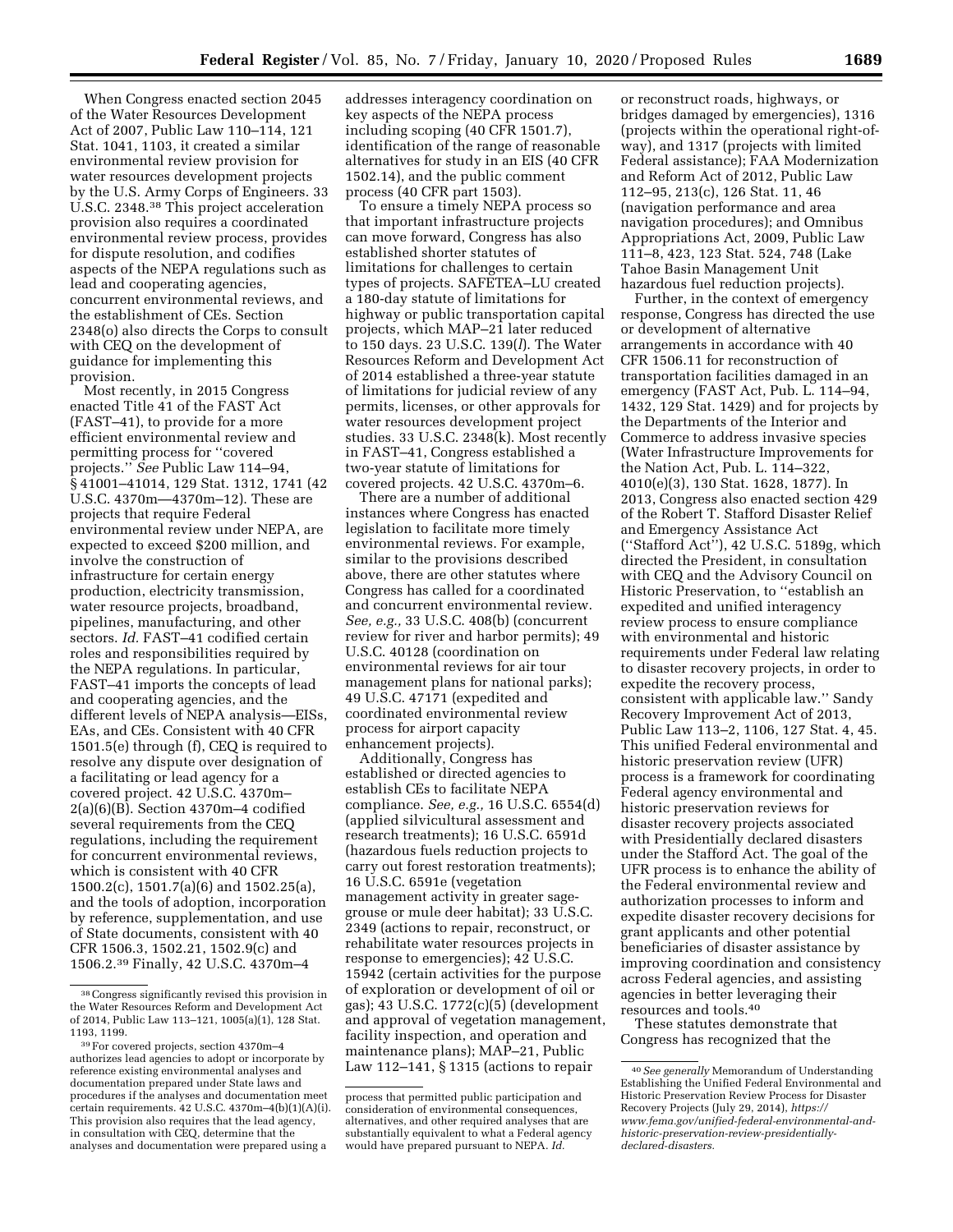environmental review process can be made more efficient and effective, including for infrastructure projects. Congress also has identified specific process improvements that can accelerate environmental reviews, including improved interagency coordination, concurrent reviews, and increased transparency.

# *E. Presidential Directives*

Over the past two decades and multiple administrations, Presidents also have recognized the need to improve the environmental review process to make it more timely and efficient, and have directed agencies, through Executive Orders and Presidential memoranda, to undertake various initiatives to address these issues. In 2002, President Bush issued E.O. 13274, titled ''Environmental Stewardship and Transportation Infrastructure Project Reviews,'' 41 which stated that the development and implementation of transportation infrastructure projects in an efficient and environmentally sound manner is essential, and directed agencies to conduct environmental reviews for transportation projects in a timely manner.

In 2011, President Obama's memorandum titled ''Speeding Infrastructure Development through More Efficient and Effective Permitting and Environmental Review'' 42 directed certain agencies to identify up to three high-priority infrastructure projects for expedited environmental review and permitting decisions to be tracked publicly on a ''centralized, online tool.'' This requirement led to the creation of what is now the Permitting Dashboard, *[www.permits.performance.gov.](http://www.permits.performance.gov)* 

In 2012, E.O. 13604, titled ''Improving Performance of Federal Permitting and Review of Infrastructure Projects,'' 43 established an interagency Steering Committee on Federal Infrastructure Permitting and Review Process Improvement (''Steering Committee'') to facilitate improvements in Federal permitting and review processes for infrastructure projects. The E.O. directed the Steering Committee to develop a plan ''to significantly reduce the aggregate time required to make Federal permitting and review decisions on infrastructure projects while improving outcomes for communities and the environment.'' Similarly, E.O. 13616, titled ''Accelerating Broadband

Infrastructure Deployment,'' 44 established an interagency working group to, among other things, avoid duplicative reviews and coordinate review processes to advance broadband deployment.

A 2013 Presidential Memorandum titled ''Modernizing Federal Infrastructure Review and Permitting Regulations, Policies, and Procedures'' 45 directed the Steering Committee established by E.O. 13604 to work with agencies, OMB, and CEQ to ''modernize Federal infrastructure review and permitting regulations, policies, and procedures to significantly reduce the aggregate time required by the Federal Government to make decisions in the review and permitting of infrastructure projects, while improving environmental and community outcomes'' and develop a plan to achieve this goal. Among other things, the memorandum directed that the plan create process efficiencies, including additional use of concurrent and integrated reviews; expand coordination with State, Tribal, and local governments; and expand the use of information technology tools. CEQ and OMB led the effort to develop a comprehensive plan to modernize the environmental review and permitting process while improving environmental and community outcomes, including budget proposals for funding and new authorities. Following the development of the plan, CEQ continued to work with agencies to improve the permitting process, including through expanded collection of timeframe metrics on the Permitting Dashboard. In late 2015, these ongoing efforts were superseded by the enactment of FAST–41, which codified the use of the Permitting Dashboard, established the Federal Permitting Improvement Steering Council (Permitting Council), and established other requirements for managing the environmental review and permitting process for covered infrastructure projects.

On August 15, 2017, President Trump issued E.O. 13807 titled, ''Establishing Discipline and Accountability in the Environmental Review and Permitting Process for Infrastructure.'' 46 Section 5(e)(i) directed CEQ to develop an initial list of actions to enhance and modernize the Federal environmental review and authorization process, including issuing such regulations as CEQ deems necessary to: (1) Ensure optimal interagency coordination of environmental review and authorization

decisions; (2) ensure that multi-agency environmental reviews and authorization decisions are conducted in a manner that is concurrent, synchronized, timely, and efficient; (3) provide for use of prior Federal, State, Tribal, and local environmental studies, analysis, and decisions; and (4) ensure that agencies apply NEPA in a manner that reduces unnecessary burdens and delays, including by using CEQ's authority to interpret NEPA to simplify and accelerate the NEPA review process. In response to E.O. 13807, CEQ published an initial list of actions and stated its intent to review its existing NEPA regulations in order to identify potential revisions to update and clarify these regulations.47

## *F. 2018 Advance Notice of Proposed Rulemaking Requesting Public Comment on CEQ's NEPA Regulations*

Consistent with E.O. 13807 and CEQ's initial list of actions, and given the length of time since CEQ issued its regulations, on June 20, 2018, CEQ published an advance notice of proposed rulemaking (ANPRM) titled ''Update to the Regulations for Implementing the Procedural Provisions of the National Environmental Policy Act.'' 48 The ANPRM requested public comments on how CEQ could ensure a more efficient, timely, and effective NEPA process consistent with the Act's national environmental policy and provided for a 30-day comment period. In response to comments, CEQ extended the comment period 31 additional days to August 20, 2018.49

The ANPRM requested comment on potential revisions to update and clarify the NEPA regulations, and included a list of questions on specific aspects of the regulations. For example, with respect to the NEPA process, the ANPRM asked whether there are provisions that CEQ could revise to ensure more efficient environmental reviews and authorization decisions, such as facilitating agency use of existing environmental studies, analyses and decisions, as well as improving interagency coordination. The ANPRM also requested comments on the scope of NEPA reviews, including whether CEQ should revise, clarify, or add definitions. The ANPRM also asked whether additional revisions relating to environmental documentation issued pursuant to NEPA, including CEs, EAs, EISs, and other documents, would be appropriate. Finally, the ANPRM requested general comments, including

<sup>41</sup> 67 FR 59449 (Sept. 23, 2002).

<sup>42</sup>*[https://www.govinfo.gov/content/pkg/DCPD-](https://www.govinfo.gov/content/pkg/DCPD-201100601/pdf/DCPD-201100601.pdf)[201100601/pdf/DCPD-201100601.pdf.](https://www.govinfo.gov/content/pkg/DCPD-201100601/pdf/DCPD-201100601.pdf)* 

<sup>43</sup> 77 FR 18887 (Mar. 28, 2012).

<sup>44</sup> 77 FR 36903 (June 20, 2012).

<sup>45</sup> 78 FR 30733 (May 22, 2013).

<sup>46</sup> 82 FR 40463 (Aug. 24, 2017).

<sup>47</sup> 82 FR 43226 (Sept. 14, 2017).

<sup>48</sup> 83 FR 28591 (June 20, 2018).

<sup>49</sup> 83 FR 32071 (July 11, 2018).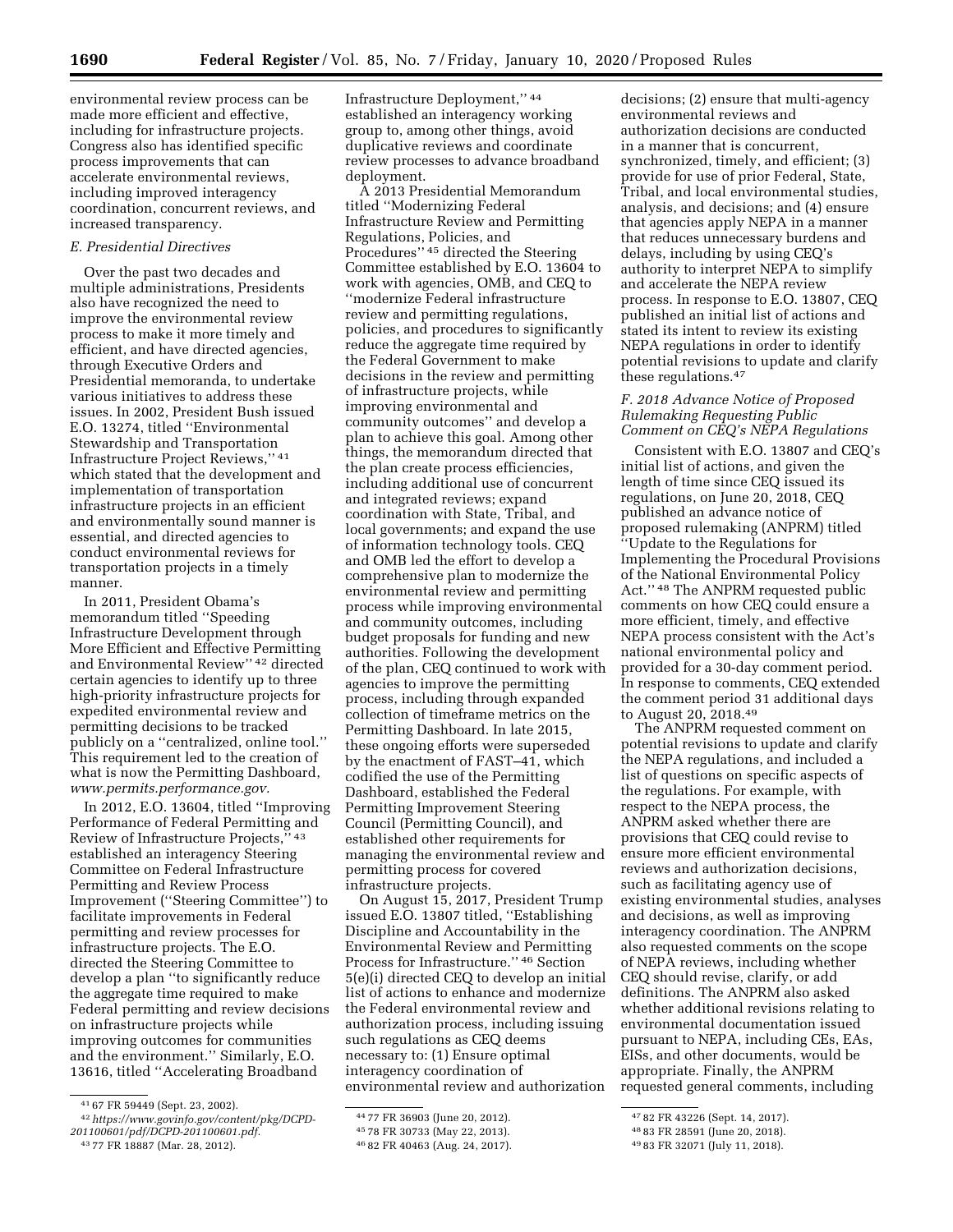whether there were obsolete provisions that CEQ could update to reflect new technologies or make the process more efficient, or that CEQ could revise to reduce unnecessary burdens or delays.

In response to the ANPRM, CEQ received over 12,500 comments, which are available for public review.50 These included comments from a wide range of stakeholders, including States, Tribes, localities, environmental organizations, trade associations, NEPA practitioners, and interested members of the public. While some commenters opposed any updates to the current regulations, other commenters urged CEQ to consider potential revisions. While the approaches to the update of the NEPA regulations varied, most of the substantive comments supported some degree of updating of the current regulations. Many noted that overly lengthy documents and the time required for the NEPA process remain real and legitimate concerns despite the NEPA regulations' explicit direction with respect to reducing paperwork and delays. In general, numerous commenters requested that CEQ consider revisions to modernize its regulations, reduce unnecessary burdens and costs, and make the NEPA process more efficient, effective, and timely. Discussion of comments is provided in more detail in section II below.

## **II. Summary of Proposed Rule**

In this proposed rule, CEQ would revise and modernize its NEPA regulations to facilitate more efficient, effective, and timely NEPA reviews by Federal agencies. The proposed updates and clarifications to its regulations are based on CEQ's record evaluating the implementation of its NEPA regulations and on comments provided in response to the ANPRM. The proposed updates and clarifications seek to advance the stated objectives of the current regulations, as adopted in 1978, ''[t]o reduce paperwork, to reduce delays, and at the same time to produce better decisions [that] further the national policy to protect and enhance the quality of the human environment.'' 51

CEQ specifically proposes various revisions to align the regulations with the text of the NEPA statute, including revisions to reflect the procedural nature of section 102(2) of NEPA. CEQ also proposes revisions to ensure that environmental documents prepared pursuant to NEPA are concise and serve their purpose of informing decision

makers regarding the significant potential environmental effects of proposed major Federal actions and the public of the environmental issues in the pending decision-making process. CEQ also proposes revisions to ensure that the regulations reflect changes in technology, increase public participation in the process, and facilitate the use of existing studies, analyses and environmental documents prepared by States, Tribes, and local governments.

CEQ also proposes revisions to its regulations consistent with the One Federal Decision policy (''OFD policy'') established by E.O. 13807 for multiagency review and related permitting and other authorization decisions. The E.O. specifically instructed CEQ to take steps to ensure optimal interagency coordination, including through a concurrent, synchronized, timely, and efficient process for environmental reviews and authorization decisions. In response to the ANPRM, CEQ received many suggestions to codify key aspects of the OFD policy in the NEPA regulations, including by providing greater specificity on the roles and responsibilities of lead and cooperating agencies. Commenters also suggested that the regulations require agencies to establish and adhere to timetables for the completion of reviews, another key element of the OFD policy. In response to these comments and to promote interagency coordination and more timely and efficient reviews, CEQ proposes to codify and make generally applicable a number of key elements from expedited procedures and the OFD policy, including development by the lead agency of a joint schedule, procedures to elevate delays or disputes, preparation of a single EIS and joint ROD to the extent practicable, and a two-year goal for completion of environmental reviews. Consistent with section 104 of NEPA (42 U.S.C. 4334), codification of these policies will not limit or affect the authority or legal responsibilities of agencies under other statutory mandates that may be covered by joint schedules, and CEQ proposes language to that effect in § 1500.6.<sup>52</sup>

CEQ also proposes revisions to clarify the process and documentation required for complying with NEPA by amending part 1501 to add sections on threshold considerations and determining the appropriate level of review; add a section on CEs; and revise sections on EAs, FONSIs, and EISs in part 1502.

CEQ further proposes a number of revisions to promote more efficient and timely environmental reviews, including revisions to promote interagency coordination by amending sections of parts 1501, 1506, and 1507 relating to lead, cooperating agencies, timing of agency action, scoping, and agency NEPA procedures. CEQ proposes additional revisions to promote a more efficient and timely NEPA process by amending parts 1501, 1506, and 1507 relating to applying NEPA early in the process, scoping, tiering, adoption, use of current technologies, and avoiding duplication of State, Tribal, and local environmental reviews; revisions to parts 1501 and 1502 to provide for presumptive time and page limits; and revisions to clarify the definitions by amending part 1508.

CEQ also includes provisions to promote informed decision making and to inform the public about the decisionmaking process. In parts 1500, 1501, 1502, and 1503, CEQ proposes amendments to ensure agencies solicit and consider relevant information early in the development of the draft EIS. In particular, CEQ proposes to direct agencies in the notice of intent (NOI) to request public comment on potential alternatives and impacts, and identification of any relevant information and analyses concerning impacts affecting the quality of the human environment. Additionally, CEQ proposes to direct agencies to include a new section in the draft and final EIS summarizing all alternatives, information, and analyses submitted by the public and to request comment on the completeness of the summary included in the draft EIS.

CEQ further proposes to make revisions to part 1503 to ensure that comments are timely submitted on the draft EIS and on the completeness of the summary of information submitted by the public, and that comments are as specific as possible. Additionally, CEQ proposes a provision in § 1502.18 to require that, based on the summary of the alternatives, information, and analyses section, the decision maker for the lead agency certify that the agency has considered such information. This will advance the purposes of the directive in E.O. 11991 to ensure that EISs are supported by evidence that agencies have made the necessary environmental analyses. *See* E.O. 11991, § 1 amending E.O. 11514, § 3(h). Upon certification, the proposed provisions in §§ 1500.3 and 1502.18 would establish a conclusive presumption that the agency has considered such information. In conjunction with the certification requirement, this presumption is

<sup>50</sup>*See [https://www.regulations.gov,](https://www.regulations.gov)* docket no. CEQ–2018–0001.

<sup>51</sup> 43 FR 55978 (Nov. 29, 1978).

<sup>52</sup> In the preamble, CEQ uses the section symbol (§ ) to refer to the proposed regulations as set forth in this NPRM and 40 CFR to refer to the current CEQ regulations as set forth in 40 CFR parts 1500– 1508.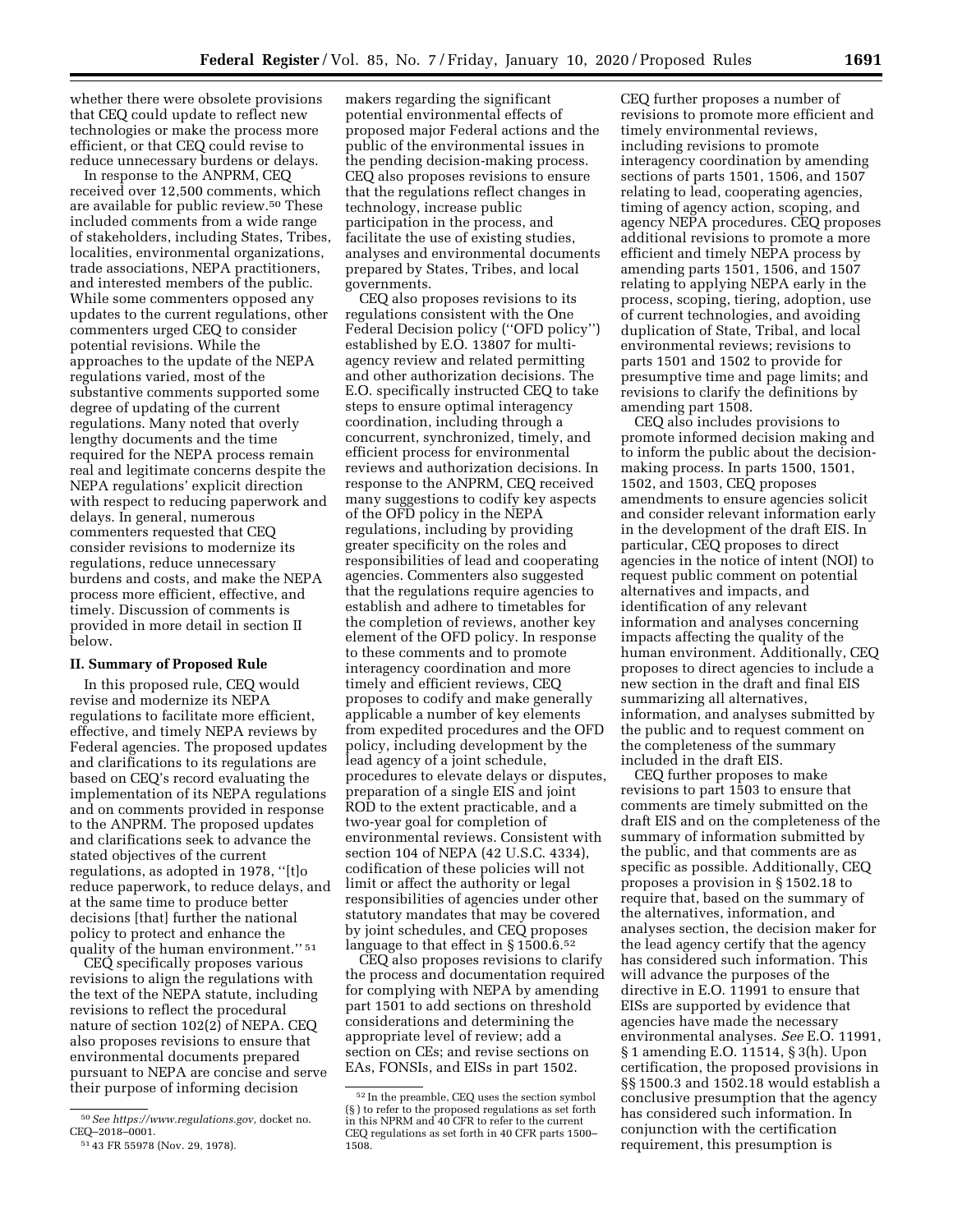consistent with the longstanding presumption of regularity that government officials have properly discharged their official duties. *See U.S. Postal Serv.* v. *Gregory,* 534 U.S. 1, 10 (2001) (''[W]e note that a presumption of regularity attaches to the actions of government agencies.'' (citing *United States* v. *Chem. Found., Inc.,* 272 U.S. 1, 14–15 (1926)). This is also consistent with case law upholding regulatory presumptions. *See, e.g., Allentown Mack Sales & Serv.* v. *Nat'l Labor Relations Bd.,* 522 U.S. 359 (1998); *Fed. Commc'ns Comm'n* v. *Schreiber,* 381 U.S. 279 (1965).

Finally, CEQ proposes changes to make the regulations easier to understand and apply. This includes proposed revisions to simplify and clarify key definitions in § 1508.1. CEQ also proposes certain changes to move and consolidate operative language from the definitions to the relevant regulatory provisions, while leaving the definitional language in the definitions section. In the existing regulations, provisions on certain topics are scattered throughout, making it unnecessarily difficult to navigate the requirements. In some cases, the NEPA regulations address topics in multiple sections and sometimes multiple parts. CEQ proposes to revise the regulations to consolidate provisions and reduce duplication. Such consolidation, reordering, or reorganizing also would promote greater clarity and ease of use.

# *A. Proposed Changes Throughout Parts 1500–1508*

CEQ proposes several revisions throughout parts 1500–1508 to provide consistency, improve clarity, and correct grammatical errors. CEQ proposes to make certain grammatical corrections in the regulations where it proposes other changes to the regulations to achieve the goals of this rulemaking, or where CEQ determined the changes are necessary for the reader to understand fully the meaning of the sentence. CEQ proposes to revise sentences from passive voice to active voice where it is helpful to identify the responsible parties. CEQ also proposes to replace the word ''insure'' with ''ensure,'' consistent with modern usage. Finally, CEQ proposes to add paragraph letters or numbers to certain introductory paragraphs where it would improve clarity. CEQ invites comment on whether it should make these types of changes throughout the rule or if there are additional specific instances where CEQ should make these types of changes.

CEQ proposes to add ''Tribal'' to the phrase ''State and local'' throughout the

rule to ensure consultation with Tribal entities and to reflect existing NEPA practice to coordinate or consult with affected Tribal governments and agencies, as necessary and appropriate for a proposed action. This proposed change is also in response to comments on the ANPRM supporting expansion of the recognition of the sovereign rights, interests, and expertise of Tribes. CEQ proposes to eliminate the provisions in the current regulations that limit Tribal interest to reservations. *See* proposed §§ 1501.8(a), 1502.16(a)(5), 1503.1(a)(2)(ii), and 1506.6(b)(3)(ii). The proposed changes are consistent with and in support of government-togovernment consultation pursuant to E.O. 13175, titled ''Consultation and Coordination With Indian Tribal Governments.'' 53

CEQ proposes several changes for consistent use of certain terms. In particular, CEQ proposes to change 'entitlements'' to the defined term ''authorizations'' throughout the proposed regulation and added 'authorizations" where appropriate to reflect the mandate in E.O. 13807 for better integration and coordination of authorization decisions and related environmental reviews. CEQ proposes conforming edits to add or change ''entitlements'' to ''authorizations'' in proposed §§ 1501.2(a), 1501.7(i), 1501.9(d)(4) and (f)(4), 1502.13, 1502.25(b), 1503.3(d), 1506.2, and the definitions of authorization and participating agency in § 1508.1(c) and  $(w)$ 

CEQ proposes to use the term ''decision maker'' to refer to an individual responsible for making decisions on agency actions and to define the term ''senior agency official'' to refer to an individual with responsibilities for NEPA compliance. Under the proposed rule, the senior agency official would be an official of assistant secretary rank or higher who is responsible for agency compliance. The responsibilities of this position in the proposed regulations would be consistent with the responsibilities of senior agency officials in E.O. 13807 to whom anticipated missed or extended permitting timetable milestones are elevated. The proposed regulations would set forth a variety of responsibilities for senior agency officials, such as approval to exceed page or time limits. *See* proposed §§ 1501.5(e), 1501.7(d), 1501.8(b)(6) and (c), 1501.10, 1502.7, and 1507.2.

CEQ proposes to replace ''circulate'' or ''circulation'' with ''publish'' or ''publication'' throughout the rule and

make ''publish'' a defined term that provides agencies with the flexibility to make environmental review and information available to the public by electronic means not available at the time of promulgation of the CEQ regulations in 1978. Historically, the practice of circulation included mailing of hard copies or providing electronic copies on disks or CDs. While it may be necessary to provide a hard copy or copy on physical media in limited circumstances, agencies now provide most documents in an electronic format by posting them online and using email or other electronic forms of communication to notify interested or affected parties. This change would help reduce paperwork and delays, and modernize the NEPA process to be more accessible to the public. CEQ proposes these changes in proposed §§ 1500.4(o), 1501.2(b)(2), 1502.9, 1502.20, 1502.21, 1503.4(c), 1506.3, and 1506.8(c)(2).

CEQ proposes to change the term ''possible'' to ''practicable'' in proposed §§ 1501.7(h)(1) and (2), 1501.9(b)(1), 1502.5, 1502.9(b), 1504.2, and 1506.2(b) and (c). ''Practicable'' is the more commonly used term in regulations to convey the ability for something to be done, considering the cost, including time required, technical and economic feasibility, and the purpose and need for agency action. Similarly, CEQ proposes to change ''no later than immediately'' to ''as soon as practicable'' in § 1502.5(b). Finally, CEQ proposes to refer to the procedures required in § 1507.3 using the term ''agency NEPA procedures'' throughout.

CEQ proposes to eliminate obsolete references and provisions in several sections of the CEQ regulations. In particular, CEQ proposes to remove references to the 102 Monitor in 40 CFR 1506.6(b)(2) and 1506.7(c) because the publication no longer exists, and OMB Circular A–95, which was revoked pursuant to section 7 of E.O. 12372 (47 FR 30959, July 16, 1982), including the requirement to use State and area-wide clearinghouses in 40 CFR 1501.4(e)(2), 1503.1(a)(2)(iii), 1505.2, and 1506.6(b)(3)(i).

Finally, CEQ proposes changes to citations and authorities. CEQ would update the authorities sections for each part to correct the format. CEQ also proposes to remove cross-references to the sections of part 1508, ''Definitions,'' and to update or insert new crossreferences throughout the rule to reflect revised or new sections.

<sup>53</sup> 65 FR 67249 (Nov. 9, 2000).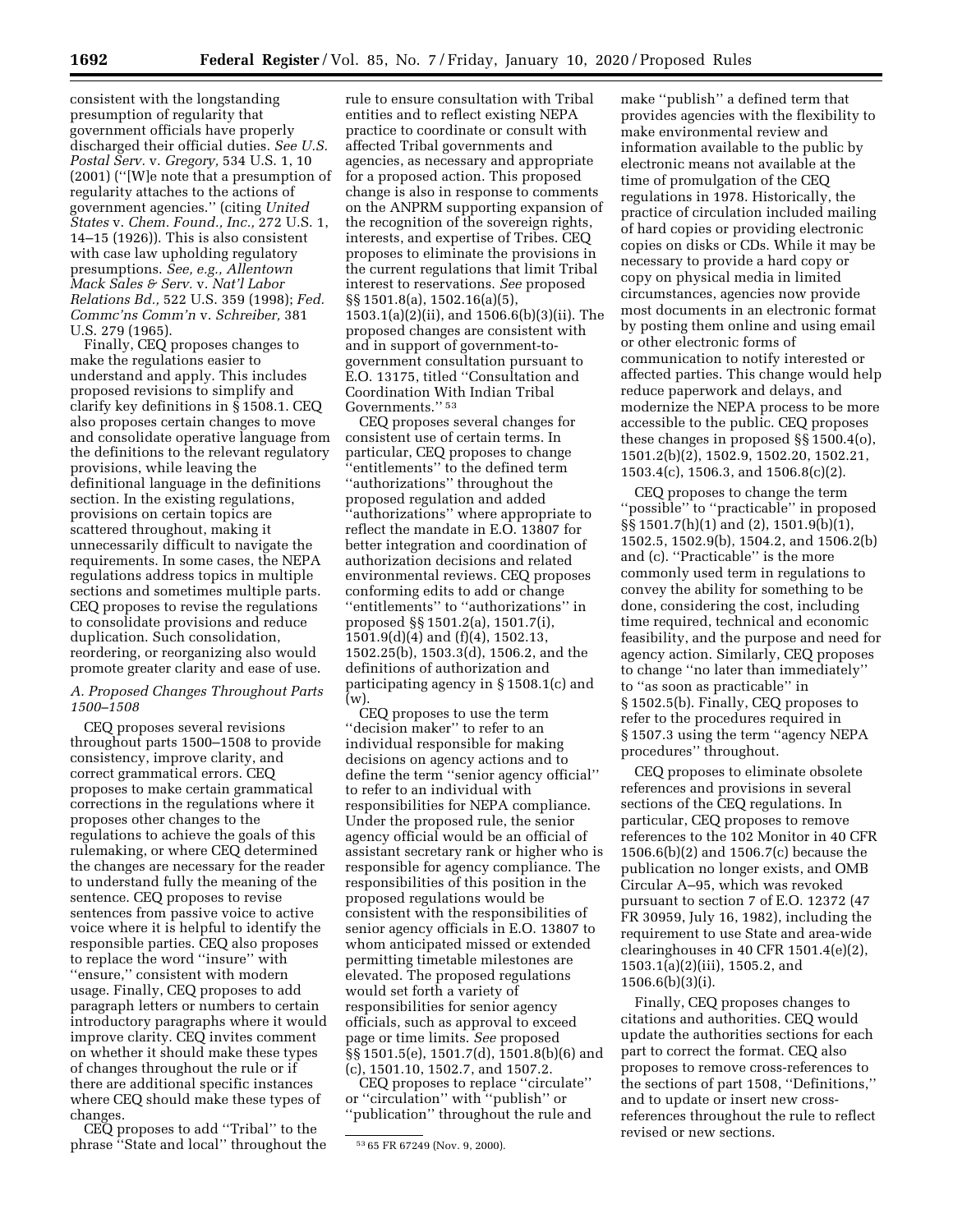# *B. Proposed Revisions To Update the Purpose, Policy, and Mandate (Part 1500)*

In part 1500, CEQ proposes several revisions to update the policy and mandate sections of the regulations to reflect statutory, judicial, policy, and other developments since the CEQ regulations were issued in 1978.

CEQ specifically proposes to retitle and revise § 1500.1, ''Purpose and Policy'' to align this section with the statutory text of NEPA and certain case law and reflect the procedural requirements of section 102(2) (42 U.S.C. 4332(2)). In particular, the proposed revisions would provide that NEPA is a procedural statute intended to ensure Federal agencies consider the environmental impacts of their actions in the decision-making process. The Supreme Court has made clear that NEPA is a procedural statute that does not mandate particular results; ''[r]ather, NEPA imposes only procedural requirements on [F]ederal agencies with a particular focus on requiring agencies to undertake analyses of the environmental impact of their proposals and actions.'' *Pub. Citizen,* 541 U.S. at 756–57 (citing *Methow Valley,* 490 U.S. at 349–50); *see also Vt. Yankee,* 435 U.S. at 558 (''NEPA does set forth significant substantive goals for the Nation, but its mandate to the agencies is essentially procedural.'').

CEQ proposes to revise § 1500.1(a) to summarize section 101 of the Act (42 U.S.C. 4331). CEQ further proposes to revise § 1500.1(a) to reflect that section 102(2) establishes the procedural requirements to carry out the policy stated in section 101. Additionally, CEQ proposes to revise § 1500.1(a) to reflect, consistent with the case law, that the purpose and function of NEPA is satisfied if Federal agencies have considered relevant environmental information, that the public has been informed regarding the decision-making process, and that NEPA does not mandate particular results or substantive outcomes. These proposed revisions would revise paragraph (a) in § 1500.1 to replace the vague reference to ''action-forcing'' provisions ensuring that Federal agencies act ''according to the letter and spirit of the Act'' with a more specific reference to the consideration of environmental impacts of their actions in agency decisions. These changes would codify the Supreme Court's interpretation of section 102 as serving NEPA's ''actionforcing'' purpose in two important respects: Section 102 ''ensures that the agency, in reaching its decision, will have available, and will carefully

consider, detailed information concerning significant environmental impacts; it also guarantees that the relevant information will be made available to the larger audience that may also play a role in both the decision[- ]making process and the implementation of that decision.'' *Methow Valley,* 490 U.S. at 349 (citing *Balt. Gas & Elec. Co.,* 462 U.S. at 97; *Weinberger,* 454 U.S. at 143); *see also Winter* v. *Nat. Res. Def. Council, Inc.,*  555 U.S. 7, 23 (2008); *Pub. Citizen,* 541 U.S. at 756–58.

CEQ proposes to revise § 1500.1(b) to describe the regulations that follow consistent with the proposed revisions. In particular, CEQ proposes to revise this paragraph to reflect that the regulations include direction to Federal agencies to determine what actions are subject to NEPA's procedural requirements and the level of NEPA review, where applicable. The proposed revisions also reflect that the regulations are intended to ensure that relevant environmental information is identified and considered early in the process in order to ensure informed decision making by Federal agencies. The proposed revisions reflect that, consistent with E.O. 13807 and the purposes of the regulations as originally promulgated in 1978, the regulations are intended to reduce unnecessary burdens and delays. These proposed revisions are supported by many comments submitted in response to the ANPRM requesting revisions to promote more efficient and timely reviews under NEPA. These proposed amendments emphasize that the policy of integrating NEPA with other environmental reviews is to promote concurrent and timely reviews and decision making consistent with statutes, Executive Orders, and CEQ guidance. *See, e.g.,* 42 U.S.C. 5189g; 23 U.S.C. 139; 42 U.S.C. 4370m *et seq.;* E.O. 13604; E.O. 13807; Mitigation Guidance, *supra* note 18, and Timely Environmental Reviews Guidance, *supra* note 21. Finally, CEQ proposes to strike § 1500.2, ''Policy,'' which is duplicative of subsequent sections of the regulations, in order to simplify the regulations and eliminate redundancy and repetition.

CEQ proposes to make a number of revisions and additions, to § 1500.3, ''NEPA compliance,'' and to provide paragraph headings to improve readability. CEQ proposes to amend the discussion of paragraph (a), ''Mandate,'' to clarify that agency NEPA procedures to implement the CEQ regulations, as provided for in § 1507.3, shall not impose additional procedures or requirements beyond those set forth in the CEQ regulations except as otherwise

provided by law or for agency efficiency. CEQ intends that this provision will prevent agencies from designing additional procedures that will result in increased costs or delays.

CEQ proposes to add a new § 1500.3(b), ''Exhaustion,'' which would provide that agencies must request comments on potential alternatives and impacts and identification of any relevant information, studies, or analyses of any kind concerning impacts affecting the quality of the human environment in the notice of intent to prepare an EIS. It would provide that comments on draft EISs and any information on environmental impacts or alternatives to a proposed action must be timely submitted to ensure informed decision making by Federal agencies. CEQ further proposes to provide that comments not timely raised and information not provided shall be deemed unexhausted and forfeited. This reinforces that parties may not raise claims based on issues they did not raise during the public comment period.

It also would provide that agencies must include in the EIS a summary of comments received, and any objections to that summary must be submitted within 30 days of the publication of the notice of availability of the final EIS. Based on the summary, the decision maker must certify in the record of decision that the agency has considered all of the alternatives, information, and analyses submitted by public commenters.

In addition, CEQ proposes to add a new § 1500.3(c), ''Actions regarding NEPA compliance,'' to reflect the development of case law since the promulgation of the CEQ regulations. Specifically, CEQ proposes to revise the sentence regarding timing of judicial review to strike references to the filing of an EIS or FONSI and replace it with the issuance of a signed ROD or the taking of another final agency action. Under the APA, judicial review does not occur until an agency has taken final agency action. *Bennett* v. *Spear,* 520 U.S. 154, 177–78 (1997) (the action must mark the consummation of the agency's decision-making process—it must not be of a merely tentative or interlocutory nature—and the action must be one by which rights or obligations have been determined or from which legal consequences will flow (citations omitted)). Because NEPA's procedural requirements apply to proposals for agency action, judicial review should not occur until the agency has completed its decision-making process. Final agency action for judicial review purposes is not necessarily when the agency publishes the final EIS, issues a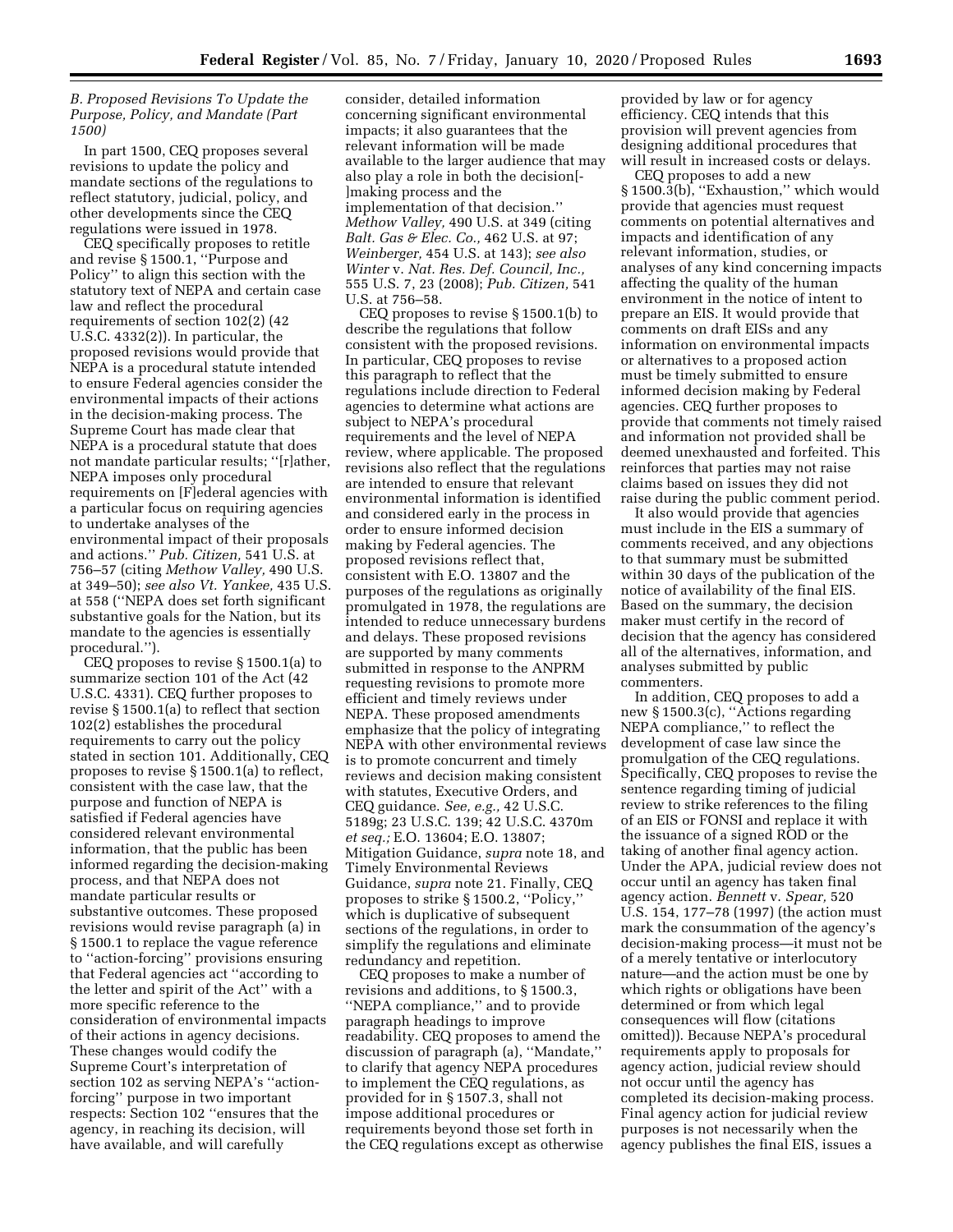FONSI, or makes the determination to categorically exclude an action; however, an agency may designate any of these as its final agency action. CEQ also proposes to strike vague language and to clarify that an agency can remedy harm from the failure to comply with NEPA by complying with the Act as interpreted in these regulations.

The CEQ regulations create no presumption that violation of NEPA is a basis for injunctive relief or for a finding of irreparable harm. As the Supreme Court has held, the irreparable harm requirement, as a prerequisite to the issuance of preliminary or permanent injunctive relief, is neither eliminated nor diminished in NEPA cases. A showing of a NEPA violation alone does not warrant injunctive relief and does not satisfy the irreparable harm requirement. *See Monsanto Co.* v. *Geertson Seed Farms,* 561 U.S. 139, 157 (2010) (''[T]he statements quoted above [from prior Ninth Circuit cases] appear to presume that an injunction is the proper remedy for a NEPA violation except in unusual circumstances. No such thumb on the scales is warranted.''); *Winter,* 555 U.S. at 21–22, 31–33; *see also Amoco Prod. Co.* v. *Vill. of Gambell,* 480 U.S. 531, 544–545 (1987) (rejecting proposition that irreparable damage is presumed when an agency fails to evaluate thoroughly the environmental impact of a proposed action). Moreover, a showing of irreparable harm in a NEPA case does not entitle a litigant to an injunction or a stay. *See Winter,* 555 U.S. at 20 (''A plaintiff seeking a preliminary injunction must establish that he is likely to succeed on the merits, that he is likely to suffer irreparable harm in the absence of preliminary relief, that the balance of equities tips in his favor, *and*  that an injunction is in the public interest.'') (emphasis added); *Geertson Seed Farms,* 561 U.S. at 157 (''The traditional four-factor test applies when a plaintiff seeks a permanent injunction to remedy a NEPA violation. . . . An injunction should issue only if the traditional four-factor test is satisfied.'').

CEQ proposes to clarify that NEPA and the APA allow agencies the flexibility to structure their decisionmaking processes to allow opportunities for affected parties to seek a stay of an agency's final decision from the agency pending judicial review of the decision. Such stays are authorized by the APA, are expressly contemplated by Fed. R. App. P. 18, and are analogous in key respects to stays of district court judgments available under Fed. R. Civ. P. 62(b) and (d). *See* 5 U.S.C. 705; *see also* Fed. R. App. P. 18(a)(1) and 18(a)(2)(A). In appropriate

circumstances, agencies may impose bond and security requirements or other conditions. *See, e.g.,* 5 U.S.C. 301,54 as a prerequisite to staying their decisions, as courts do under Fed. R. App. P. 18 and other rules.55 *See* Fed. R. App. P. 18(b); Fed. R. App. P. 8(a)(2)(E); Fed. R. Civ. P. 65(c); Fed. R. Civ. P. 62(b); Fed. R. Civ. P. 62(d). CEQ invites comment on whether there are disclosure or other transparency requirements that should be required when agencies establish bond or security requirements or other conditions.

In addition to the authority provided by 5 U.S.C. 705 and by agencies' various organic statutes, agency stays of their decisions and appropriate conditions on such stays may further the purposes of NEPA, which provides that all Federal agencies shall identify and develop methods and procedures, in consultation with CEQ, to ensure that environmental amenities and values are given appropriate consideration in decision making along with economic and technical considerations. 42 U.S.C. 4332(B). Agency procedures that allow for agencies to stay their decisions, including appropriate conditions on stays, can contribute to an orderly process whereby judicial review of agency decisions may occur, furthering NEPA's mandate to agencies to develop methods and procedures to ensure the appropriate consideration of environmental, economic, and technical factors in agency decision making. CEQ invites comment on how agencies can structure their processes to ensure appropriate consideration of these factors.

CEQ proposes to add a new § 1500.3(d), ''Remedies.'' CEQ proposes to state explicitly that harm from the failure to comply with NEPA can be remedied by compliance with NEPA's procedural requirements, and that CEQ's regulations do not create a cause of action for violation of NEPA. The statute does not create any such cause of action, and agencies may not create

private rights of action by regulation; ''[l]ike substantive [F]ederal law itself, private rights of action to enforce [F]ederal law must be created by Congress.'' *Alexander* v. *Sandoval,* 532 U.S. 275, 286 (2001). CEQ also proposes to state that any actions to review, enjoin, stay, or alter an agency decision on the basis of an alleged NEPA violation be raised as soon as practicable to avoid or minimize any costs to agencies, applicants, or any affected third parties. As reflected in comments received in response to the ANPRM, delays have the potential to result in substantial costs.

CEQ also proposes to state that minor, non-substantive errors that have no effect on agency decision making shall be considered harmless and shall not invalidate an agency action. This would replace and update 40 CFR 1500.3, which provides that trivial violations should not give rise to an independent cause of action. Invalidating actions due to minor errors does not advance the goals of the statute and adds delays and costs.

Finally, CEQ proposes to add a new § 1500.3(e), ''Severability,'' to address the possibility that this rule, or portions of this rule, may be challenged in litigation. It is CEQ's intent that the individual sections of this rule be severable from each other, and that if any sections or portions of the regulations are stayed or invalidated, the validity of the remainder of the sections shall not be affected and shall continue to be operative.

CEQ proposes to reorder the paragraphs in § 1500.4, ''Reducing paperwork,'' and § 1500.5, ''Reducing delay,'' for a more logical ordering, consistent with the three levels of NEPA review. Finally, CEQ proposes edits to § 1500.4 and § 1500.5 for consistency with proposed edits to the crossreferenced sections.

Finally, as noted above, CEQ proposes to add a savings clause to § 1500.6, ''Agency authority,'' to clarify that the CEQ regulations do not limit an agency's other authorities or legal responsibilities. This clarification is consistent with section 104 of NEPA (42 U.S.C. 4334) and the current regulations, but acknowledges the possibility of different statutory authorities that may set forth different requirements, such as timeframes.

CEQ invites comment on the proposed changes to part 1500, particularly proposed § 1500.3 and whether CEQ should include any additional changes or provisions to advance timely resolution of disputes related to NEPA compliance to ensure a

<sup>54</sup> 5 U.S.C. 301, titled ''Department regulations,'' is known as the housekeeping statute and permits the head of a Department to promulgate regulations ''for the government of his department, the conduct of its employees, the distribution and performance of its business, and the custody, use, and preservation of its records, papers, and property.'' The purpose of this statute is ''simply a grant of authority to [an] agency to regulate its own affairs'' through ''what the APA terms 'rules of agency organization, procedure or practice' as opposed to 'substantive rules.' '' *Chrysler Corp.* v. *Brown,* 441 U.S. 281, 309–10 (1979).

<sup>55</sup>CEQ notes that there is no ''NEPA exception'' that exempts litigants bringing NEPA claims from otherwise applicable bond or security requirements or other appropriate conditions, and that some courts have imposed substantial bond requirements in NEPA cases.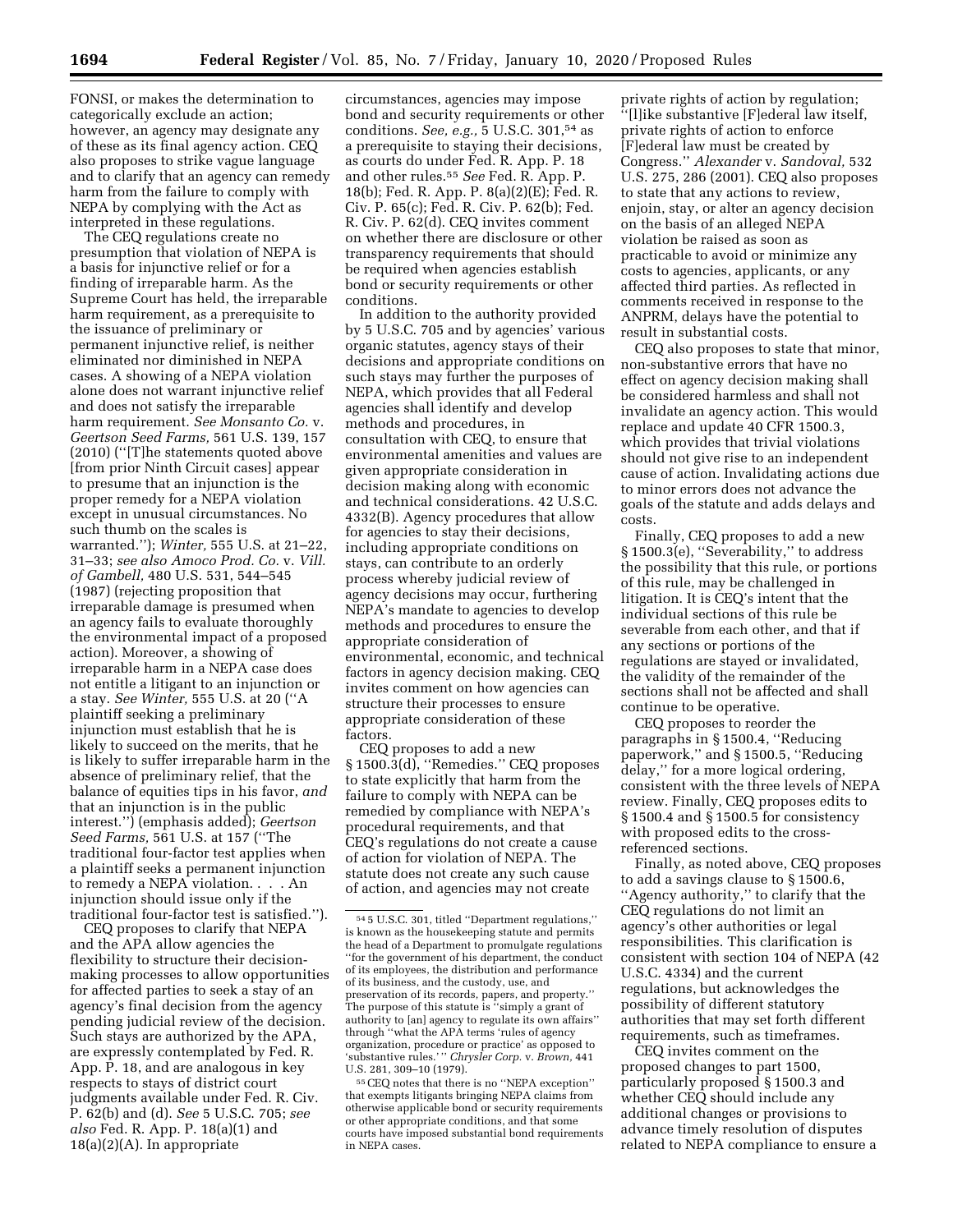timely and predictable process, and avoidance of litigation.

# *C. Proposed Revisions to NEPA and Agency Planning (Part 1501)*

CEQ proposes significant changes to part 1501. CEQ proposes to replace the current 40 CFR 1501.1, ''Purpose,'' because it is unnecessary and duplicative, with a new section to address threshold considerations. CEQ proposes to add additional sections to address the level of NEPA review and CEs. CEQ further proposes to consolidate and clarify provisions on EAs and FONSIs, and relocate from part 1502 the provisions on tiering and incorporation by reference. CEQ also proposes to set presumptive time limits for the completion of NEPA reviews, and clarify the roles of lead and cooperating agencies to further the OFD policy and encourage more efficient and timely NEPA reviews.

1. NEPA Threshold Applicability Analysis (§ 1501.1)

Since the enactment of NEPA, courts have examined the applicability of NEPA based on a variety of considerations. For example, courts have found that NEPA is inapplicable where an agency is carrying out a nondiscretionary duty or obligation, where an agency's statutory obligations clearly or fundamentally conflict with NEPA compliance, where Congress has established requirements under another statute that displaces NEPA compliance, and where environmental review and public participation procedures under another statute are functionally equivalent to those required by NEPA.

CEQ proposes a new § 1501.1, ''NEPA threshold applicability analysis,'' to provide a series of considerations to assist agencies in a threshold analysis for determining whether NEPA applies. CEQ also proposes related changes in § 1507.3(c) to provide that agencies may identify actions that are not subject to NEPA in their agency NEPA procedures. Paragraph (b) of § 1501.1 would clarify that agencies can also make this determination on a case-by-case basis.

2. Apply NEPA Early in the Process (§ 1501.2)

CEQ proposes to amend the introductory paragraph of § 1501.2, ''Apply NEPA early in the process,'' to change ''shall'' to ''should'' and ''possible'' to ''reasonable.'' Agencies need the discretion to structure the timing of their NEPA processes to align with their decision-making processes, consistent with their statutory authorities. Agencies need flexibility to determine the appropriate time to start

the NEPA process, based on the context of the particular proposed action and governed by the rule of reason, so that the NEPA analysis meaningfully informs the agency's decision. The appropriate time to begin the NEPA process is dependent on when the agency has sufficient information and how it can most effectively integrate the NEPA review into the agency's decisionmaking process. Further, some have viewed this provision as a legally enforceable standard, rather than an opportunity for agencies to integrate NEPA into their decision-making programs and processes. CEQ's view is that agencies should have discretion with respect to timing, consistent with its regulatory provisions for deferring NEPA analysis to appropriate points in the decision-making process. *See* 40 CFR 1508.28. This proposed amendment is consistent with CEQ guidance that agencies should ''concentrate on relevant environmental analysis'' in their EISs rather than ''produc[ing] an encyclopedia of all applicable information.'' Timely Environmental Reviews Guidance, *supra* note 21; *see also* 40 CFR 1500.4(b) and 1502.2(a). Therefore, CEQ proposes these changes to clarify that agencies have discretion to structure their NEPA processes in accordance with the rule of reason. CEQ also proposes to change ''possible'' to ''reasonable'' in paragraph  $(b)(4)(iii)$  and "shall" to "should" in the introductory paragraph of § 1502.5 for consistency.

CEQ also proposes to amend § 1501.2(b)(2) to clarify that agencies should consider economic and technical analyses along with environmental effects. Finally, CEQ proposes to amend paragraph (b)(4)(ii) to change ''agencies'' to ''governments'' consistent with and in support of government-to-government consultation pursuant to E.O. 13175 56 and E.O. 13132, ''Federalism.'' 57 For consistency, CEQ also proposes revisions to §§ 1501.9(b) and  $1503.1(a)(2)(ii)$ .

3. Determine the Appropriate Level of NEPA Review (§ 1501.3)

NEPA requires a ''detailed statement'' for ''major Federal actions significantly affecting the quality of the human environment.'' 42 U.S.C. 4332(2)(C). To determine whether an action requires such a detailed statement, the CEQ regulations provide three levels of review for Federal agencies to assess proposals for agency action. Specifically, the CEQ regulations allow agencies to review expeditiously those

actions that normally do not have significant effects by using CEs or, for actions that are not likely to have significant effects, by preparing an EA. Through the use of CEs and EAs, agencies then can focus their limited resources on those actions that are likely to have significant effects and require the ''detailed statement,'' or EIS, required by NEPA.

While the existing CEQ regulations provide for these three levels of NEPA review, they do not clearly set out the decisional framework by which agencies should assess their proposed actions and select the appropriate level of review. To provide this direction and clarity, the proposed rule would add two additional sections to part 1501, renumber the remaining sections, and retitle two sections. The proposed § 1501.3, ''Determine the appropriate level of NEPA review,'' would describe the three levels of NEPA review and the basis upon which an agency makes a determination regarding the appropriate level of review for a proposed action. While this section would supplement the existing regulations, these concepts exist in the current 40 CFR 1501.4 (whether to prepare an EIS), 1508.4 (CEs), and 1508.9 (EAs).

Additionally, paragraph (b) would address the consideration of significance, which is central to determining the appropriate level of review. CEQ proposes to move and simplify the operative language from 40 CFR 1508.27, ''Significantly.'' CEQ proposes to change ''context'' to ''potentially affected environment'' and "intensity" to "degree" to provide greater clarity as to what agencies should consider in assessing potential significant effects. CEQ did not include a consideration regarding controversy (40 CFR 1508.27(b)(4)) because this has been interpreted to mean scientific controversy. Additionally, CEQ did not include a consideration regarding the reference in 40 CFR 1508.27(b)(7) to ''[s]ignificance cannot be avoided by terming an action temporary or by breaking it down into small component parts'' because this is addressed in the criteria for scope in § 1501.9(e) and § 1502.4(a), which would provide that agencies evaluate in a single EIS proposals or parts of proposals that are related closely enough to be, in effect, a single course of action.

## 4. Categorical Exclusions (CEs) (§ 1501.4)

Under the CEQ regulations, agencies can categorically exclude actions from detailed review where the agency has found in its agency NEPA procedures that the action normally would not have

<sup>56</sup>*Supra* note 53.

<sup>57</sup> 64 FR 43255 (Aug. 10, 1999).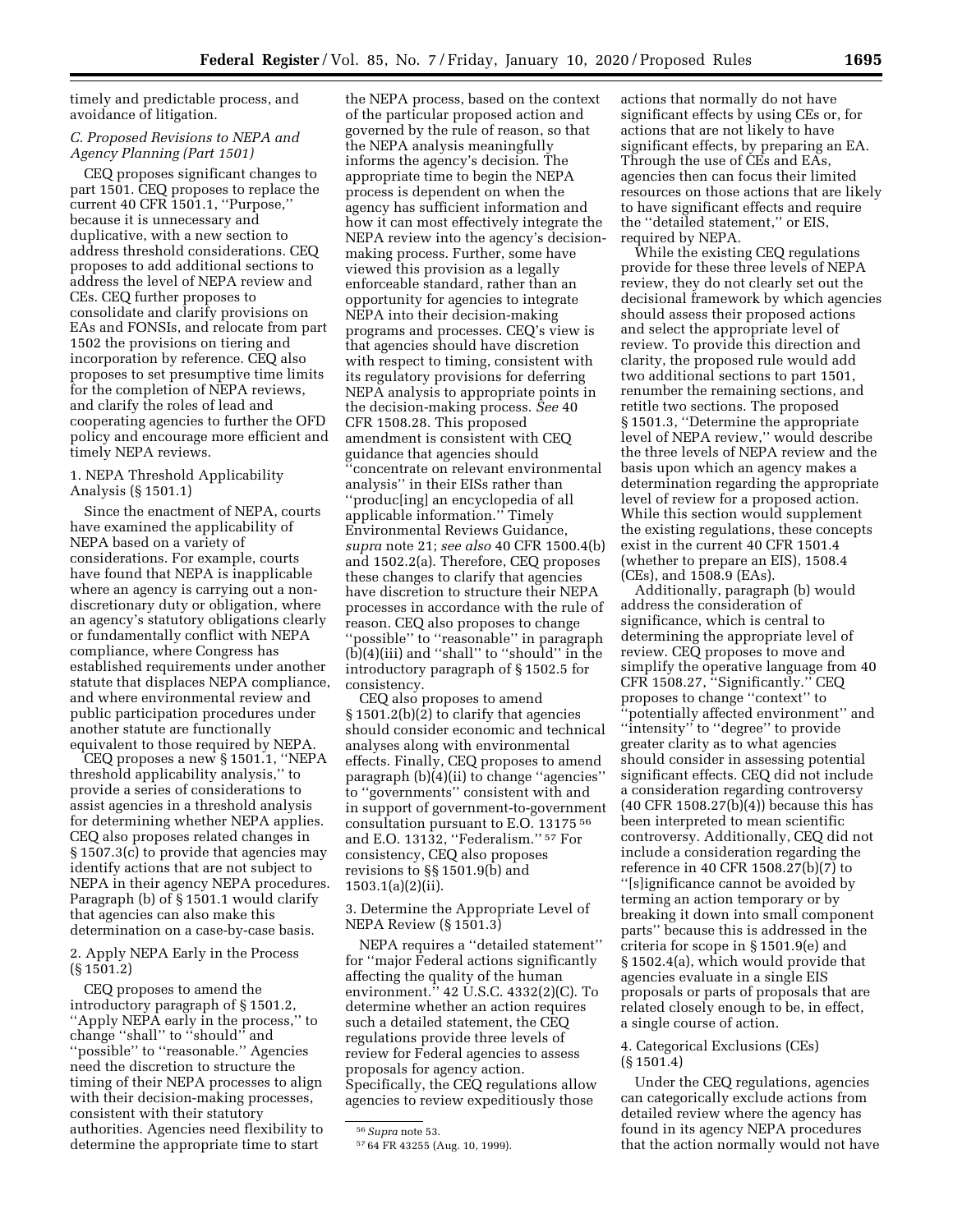significant effects. Over the past 4 decades, Federal agencies have developed and documented more than 2,000 CEs.58 CEQ estimates that each year, Federal agencies apply CEs to approximately 100,000 Federal agency actions that typically require little or no documentation.59 While CEs are the most common level of NEPA review, CEQ has only addressed CE development and implementation in one comprehensive guidance document, *see* CE Guidance, *supra* note 17, and does not address CEs in detail in its current regulations.

In response to the ANPRM, many commenters requested that CEQ update the NEPA regulations to provide more detailed direction on the application of CEs. To provide greater clarity, CEQ proposes to add a new section on CEs. The proposed § 1501.4, ''Categorical exclusions,'' would address in more detail the process by which an agency considers whether a proposed action is categorically excluded under NEPA. This proposed provision is consistent with the definition of categorical exclusion in 40 CFR 1508.4, which is a category of actions that the agency has found normally do not have a significant effect and listed in its agency NEPA procedures.

The proposed CE section would provide additional clarity on the process that agencies follow in applying a CE. In particular, paragraph (a) would provide that agencies identify CEs in their NEPA procedures, consistent with the requirement to establish CEs in agency NEPA procedures currently set forth in 40 CFR 1507.3(b)(2)(ii). The proposed regulations would move the requirement that agency NEPA procedures provide for extraordinary circumstances from the current 40 CFR 1508.4 to the proposed § 1507.3(d)(2)(ii) to consolidate all the requirements for establishing CEs in that regulation, while providing in the proposed § 1501.4 the procedure for evaluation of a proposed action for extraordinary circumstances. The definition of categorical exclusion only applies to those CEs created by an administrative determination in its agency NEPA procedures and does not apply to ''legislative categorical exclusions'' created by Congress, which are

governed by the terms of the specific statute and statutory interpretation of the agency charged with the implementation of the statute.

Paragraph (b) of proposed § 1501.4 would set forth the requirement for consideration of extraordinary circumstances once an agency determines that a CE covers a proposed action, consistent with the current requirement in 40 CFR 1508.4. Finally, paragraph (b)(1) would provide that, when extraordinary circumstances are present, agencies may consider whether mitigating circumstances, such as the design of the proposed action to avoid effects that create extraordinary circumstances, are sufficient to allow the proposed action to be categorically excluded. The change would clarify that the mere presence of extraordinary circumstances does not preclude the application of a CE. Rather, the agency may consider whether there is a close causal relationship between a proposed action and the potential effect on the conditions identified as extraordinary circumstances, and if such a relationship exists, the potential effect of a proposed action on these conditions. Accordingly, the agency could modify the proposed action to avoid the extraordinary circumstances so that the action fits in the categorical exclusion. While this reflects current practice for some agencies,60 this revision would assist agencies as they consider whether to categorically exclude an action that would otherwise be considered in an EA and FONSI.

CEQ invites comment on these proposed revisions and on whether there are any other aspects of CEs that CEQ should address in its regulations. Specifically, CEQ invites comment on whether it should establish governmentwide CEs in its regulations to address routine administrative activities, for example, internal orders or directives regarding agency operations, procurement of office supplies and travel, and rulemakings to establish administrative processes such as those established under the Freedom of Information Act or Privacy Act. Alternatively, CEQ invites comment on whether and how CEQ should revise the definition of major Federal action to exclude these categories from the definition, and if so, suggestions on how it should be addressed.

5. Environmental Assessments (EAs) (§ 1501.5)

Under the current CEQ regulations, when an agency has not categorically excluded a proposed action, the agency can prepare an EA to document its effects analysis. If the analysis in the EA demonstrates that the action's effects would not be significant, the agency documents its reasoning in a FONSI, which completes the NEPA process; otherwise, the agency uses the EA to help prepare an EIS. *See* 40 CFR 1508.9 and 1508.13. CEQ estimates that Federal agencies prepare approximately 10,000 EAs each year.<sup>61</sup>

The current CEQ regulations address the requirements for EAs in a few provisions, and, in response to the ANPRM, some commenters requested that the regulations provide more detailed direction related to EAs. Currently, 40 CFR 1508.9 defines an EA as a ''concise public document'' that agencies may use to comply with NEPA and determine whether to prepare an EIS or a FONSI. This section also sets forth the basic requirements for an EA's contents. Current 40 CFR 1501.4(b) provides the public involvement requirements for EAs. These essential requirements of an EA would remain under the proposed regulations, but CEQ proposes to consolidate them into a single section to improve readability.

Under the current regulations, the format for an EA is flexible and responsive to agency decision-making needs and the circumstances of the particular proposal for agency action. The proposed CEQ regulations would continue to provide that an EA may be prepared by and with other agencies, applicants, and the public. Modern information technology can help facilitate this collaborative EA preparation, allowing the agency to make a coordinated but independent evaluation of the environmental issues and assume responsibility for the scope and content of the EA.

CEQ proposes to revise paragraph (a) of proposed § 1501.5 (current 40 CFR 1501.3) to clarify that an agency must prepare an EA when necessary to determine whether a proposed action would have a significant effect or the significance of the effects is unknown, unless a CE applies to the proposed action or the agency decides to prepare an EIS. CEQ proposes to move the operative language relating to an EA

<sup>58</sup>*See* Council on Environmental Quality, List of Federal Agency Categorical Exclusions (Dec. 14, 2018), *[https://ceq.doe.gov/nepa-practice/](https://ceq.doe.gov/nepa-practice/categorical-exclusions.html)  [categorical-exclusions.html.](https://ceq.doe.gov/nepa-practice/categorical-exclusions.html)* 

<sup>59</sup>*See, e.g.,* Council on Environmental Quality, The Eleventh and Final Report on the National Environmental Policy Act Status and Progress for American Recovery and Reinvestment Act of 2009 Activities and Projects (Nov. 2, 2011), *[https://](https://ceq.doe.gov/docs/ceq-reports/nov2011/CEQ_ARRA_NEPA_Report_Nov_2011.pdf) [ceq.doe.gov/docs/ceq-reports/nov2011/CEQ](https://ceq.doe.gov/docs/ceq-reports/nov2011/CEQ_ARRA_NEPA_Report_Nov_2011.pdf)*\_*ARRA*\_ *NEPA*\_*Report*\_*Nov*\_*[2011.pdf.](https://ceq.doe.gov/docs/ceq-reports/nov2011/CEQ_ARRA_NEPA_Report_Nov_2011.pdf)* 

<sup>60</sup>*See, e.g.,* Forest Service categorical exclusions, 36 CFR 220.6(b)(2) and surface transportation categorical exclusions, 23 CFR 771.116–771.118.

<sup>61</sup>*See, e.g.,* Council on Environmental Quality, Fourth Report on Cooperating Agencies in Implementing the Procedural Requirements of the National Environmental Policy Act, Attachment A (Oct. 4, 2016), *[https://ceq.doe.gov/docs/ceq-reports/](https://ceq.doe.gov/docs/ceq-reports/Attachment-A-Fourth-Cooperating-Agency-Report_Oct2016.pdf)  [Attachment-A-Fourth-Cooperating-Agency-Report](https://ceq.doe.gov/docs/ceq-reports/Attachment-A-Fourth-Cooperating-Agency-Report_Oct2016.pdf)*\_ *[Oct2016.pdf.](https://ceq.doe.gov/docs/ceq-reports/Attachment-A-Fourth-Cooperating-Agency-Report_Oct2016.pdf)*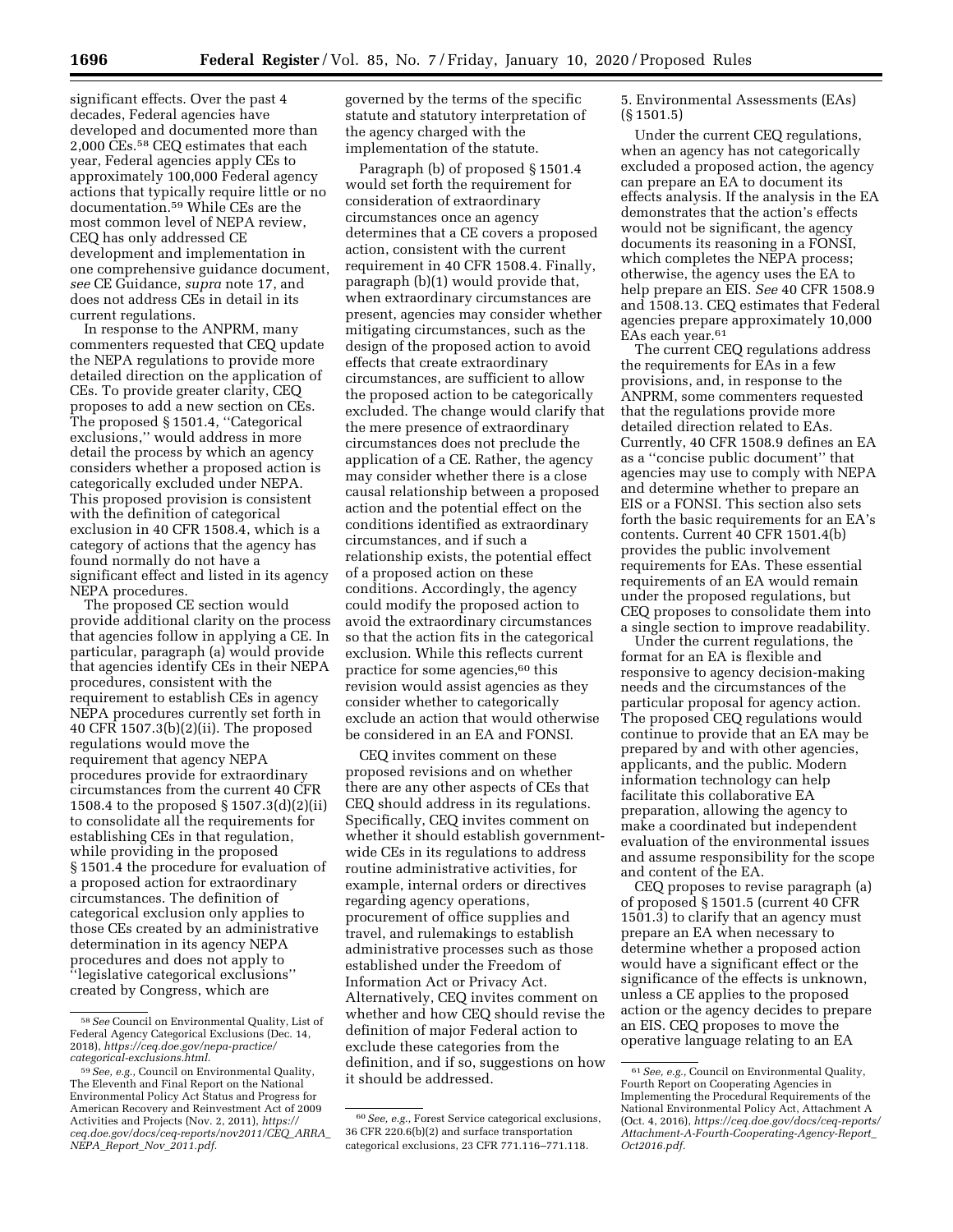from the definition of EAs currently in 40 CFR 1508.9 to a new paragraph (c).

Under the proposed CEQ regulations, requirements for documenting the proposed action and alternatives in an EA would continue to be more limited than EIS requirements. Under the existing and proposed regulations, an agency must briefly describe the need for the proposed action. Agencies can do this by briefly describing the existing conditions, projected future conditions, and statutory obligations and authorities that may relate to the proposed agency action with cross-references to supporting documents. The proposed CEQ regulations would continue to require agencies to describe briefly the proposed action and any alternatives it is considering that would meet the need of the proposed agency action. For actions to protect or restore the environment, without unresolved conflicts concerning alternative uses of available resources, CEQ expects agencies to examine a narrower range of alternatives to the proposed action. When the project may have significant impacts, the agency should consider reasonable alternatives that would avoid those impacts or otherwise mitigate those impacts to less than significant levels.

An agency does not need to include a detailed discussion of each alternative in an EA, nor does it need to include any detailed discussion of alternatives that it eliminated from study. While agencies have discretion to include more information in their EAs than is required to determine whether to prepare an EIS or a FONSI, they should carefully consider their reasons and have a clear rationale for doing so. Agencies should focus on analyzing material effects and alternatives, rather than marginal details that may unnecessarily delay the environmental review process.

Under both the current and proposed regulations, an agency must describe the environmental impacts of its proposed action and alternatives, providing enough information to support a determination to prepare either a FONSI or an EIS. The EA should focus on whether the proposed action (including mitigation) would ''significantly'' affect the quality of the human environment and tailor the length of the discussion to the relevant effects. The agency may contrast the impacts of the proposed action and alternatives with the current and expected future conditions of the affected environment in the absence of the action, which constitutes consideration of a no-action alternative.

Under both the current and proposed regulations, an agency should list the

''agencies, applicants, and the public'' involved in preparing the EA to document agency compliance with the requirement to ''involve environmental agencies, applicants, and the public, to the extent practicable, in preparing assessments.'' 40 CFR 1501.4(b); *see also* 1508.9(b). This may include incorporation by reference to the records related to compliance with other environmental laws such as the National Historic Preservation Act, Clean Water Act, Endangered Species Act, or Clean Air Act.

CEQ proposes to move the public involvement requirements for EAs from the current 40 CFR 1501.4(b) to proposed § 1501.5(d) and change ''environmental'' to ''relevant'' agencies to include all agencies that may contribute information that is relevant to the development of an EA. Consistent with the current CEQ regulations, the proposed rule would not specifically require publication of a draft EA for public review and comment. The proposed CEQ regulations would continue to require that agencies reasonably involve relevant agencies, the applicant, and the public prior to completion of the EA, so that they may provide meaningful input on those subject areas that the agency must consider in preparing the EA. *See also*  40 CFR 1506.6(b) and 1508.9(a). Depending on the circumstances, the agency could provide adequate information through public meetings or by a detailed scoping notice, for example. There is no single correct approach for public involvement. Rather, agencies should consider the circumstances and have discretion to conduct public involvement tailored to the interested public, to available means of communications to reach the interested and affected parties, and to the particular circumstances of each proposed action.

Paragraph (e) would establish a presumptive 75-page limit for EAs, but allow a senior agency official to approve a longer length and establish a new page limit in writing. While CEQ has stated in Question 36a of the Forty Questions, *supra* note 10, that EAs should be approximately 10 to 15 pages, in practice, such assessments are often longer to address compliance with other applicable laws, and to document the effects of mitigation to support a FONSI. To achieve the presumptive 75-page limit, agencies should write all NEPA environmental documents in plain language, follow a clear format, and emphasize important impact analyses and relevant information necessary for those analyses, rather than providing extensive background material. An EA

should have clear and concise conclusions and may incorporate by reference data, survey results, inventories, and other information that support these conclusions, so long as this information is reasonably available to the public.

The proposed presumptive page limit for EAs will promote more readable documents, but also provide agencies flexibility to prepare longer documents, where necessary, to support the agency's analysis. The proposed presumptive page limit is consistent with CEQ's guidance on EAs, which advises agencies to avoid preparing lengthy EAs except in unusual cases where a proposal is so complex that a concise document cannot meet the goals of an EA and where it is extremely difficult to determine whether the proposal could cause significant effects. Question 36a and 36b, Forty Questions, *supra* note 10.

CEQ believes that page limits will encourage agencies to identify the relevant issues, focus on significant environmental impacts, and prepare concise readable documents that will inform decision makers as well as the public. Voluminous, unfocused environmental documents do not advance the goals of informed decision making or protection of the environment.

CEQ proposes conforming edits to § 1500.4(c) to broaden the paragraph to include EAs by changing ''environmental impact statements'' to ''environmental documents'' and changing ''setting'' to ''meeting'' since page limits would be required for both EAs and EISs. CEQ invites comment on the appropriate presumptive page limit for EAs, the means of managing their level of detail, and their role in agency decision making.

CEQ proposes a new paragraph (f) to clarify that agencies may also apply certain provisions in part 1502 regarding incomplete or unavailable information, methodology and scientific accuracy, and coordination of environmental review and consultation requirements to EAs. CEQ also proposes to add EAs to § 1501.11, ''Tiering,'' to codify current agency practice of using EAs where the effects of a proposed agency action are not likely to be significant. These include program decisions that may facilitate later sitespecific EISs as well as the typical use of EAs as a second-tier document tiered from an EIS.

In addition to the new § 1501.5, CEQ proposes to add EAs to other sections of the regulations to codify existing agency practice where it would make the NEPA process more efficient and effective. As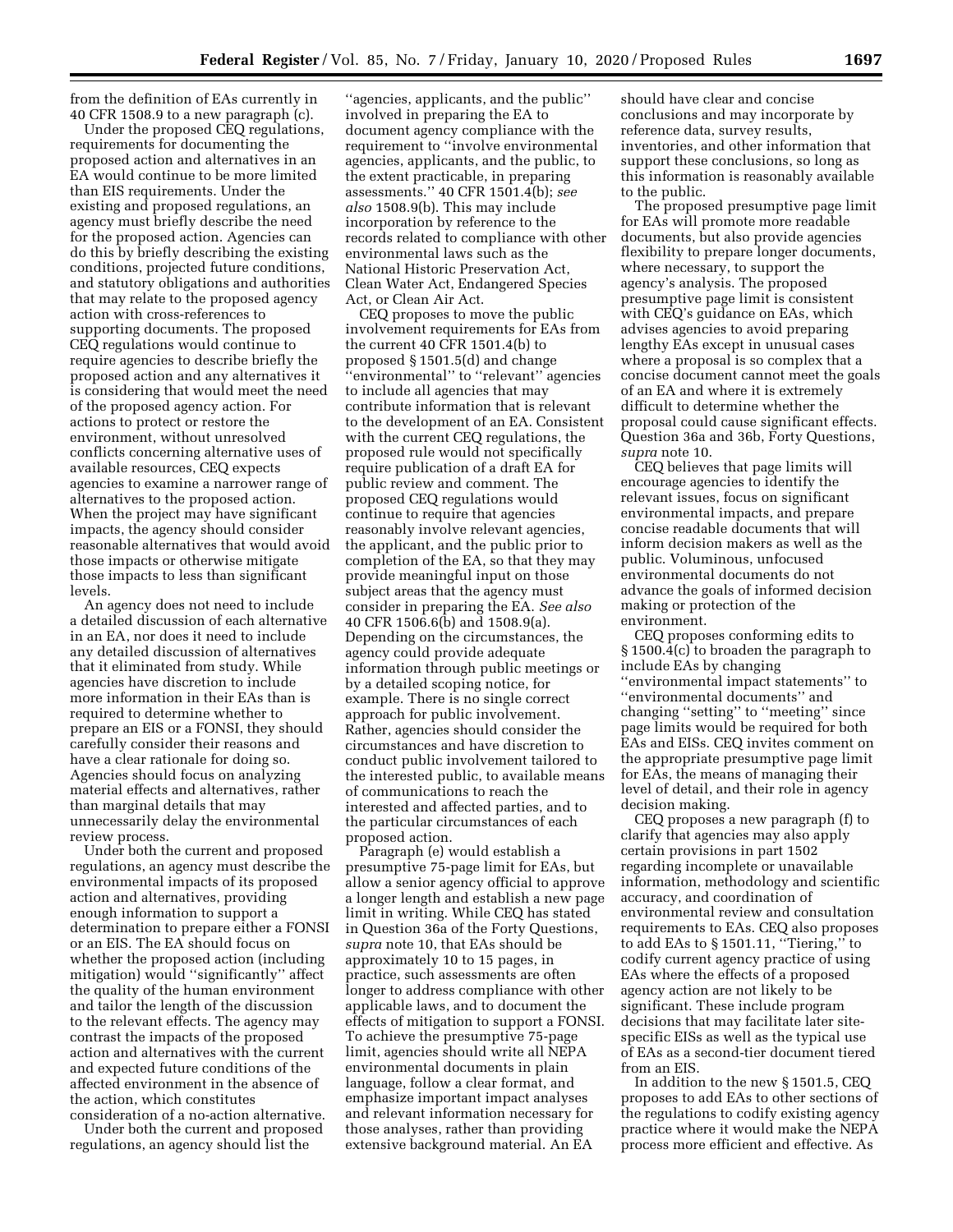discussed in section II.C.9, CEQ also proposes to make a presumptive time limit applicable to EAs in § 1501.10. Further, for some agencies, it is a common practice to have lead and cooperating agencies coordinate in the preparation of EAs where more than one agency may have an action on a proposal; therefore, CEQ also proposes to add EAs to §§ 1501.7 and 1501.8.

CEQ invites comment on these proposed revisions and on whether there are any other aspects of EAs that CEQ should address in its regulations.

6. Findings of No Significant Impact (FONSIs) (§ 1501.6)

When an agency determines in its EA that an EIS is not required, it typically prepares a FONSI. The FONSI reflects that the agency has engaged in the necessary review of environmental impacts under NEPA. The FONSI shows that the agency examined the relevant data and explained the agency findings by providing a rational connection between the facts presented in the EA and the conclusions drawn in the finding. Any finding should clearly identify the facts found and the conclusions drawn by the agency based on those facts.

In response to the ANPRM, CEQ received comments requesting that CEQ update its regulations to consolidate and provide more detailed direction relating to FONSIs. CEQ proposes to consolidate the operative language of 40 CFR 1508.13, ''Finding of no significant impact,'' with 40 CFR 1501.4, ''Whether to prepare an environmental impact statement,'' in the proposed § 1501.6, ''Findings of no significant impact.'' CEQ proposes to strike paragraph (a) as these requirements are addressed in § 1507.3(d)(2). As noted above, paragraph (b) would move to the proposed § 1501.5, ''Environmental assessments.'' This proposed EA section also addresses paragraph (c), so CEQ proposes to strike it from the proposed FONSI section. Similarly, CEQ proposes to strike paragraph (d) because this requirement is addressed in § 1501.9, ''Scoping'' (current 40 CFR 1501.7).

CEQ proposes to make the current 40 CFR 1501.4(e) the new § 1501.6(a), and revise the language to clarify that an agency must prepare a FONSI when it determines that a proposed action will not have significant effects based on the analysis in the EA. CEQ would revise proposed paragraph (a)(2) to clarify that the circumstances listed in paragraph (i) and (ii) are the situations where the agency must make a FONSI available for public review.

CEQ proposes to move the substantive requirement that a FONSI include the

EA or a summary from the definition of FONSI (currently 40 CFR 1508.13) to a new paragraph (b). Additionally, CEQ proposes the addition of a new paragraph (c) to address mitigation. Specifically, where mitigation is required under another statute or where an agency is issuing a mitigated FONSI, it would require the agency to include the legal basis for any mitigation adopted.62 Additionally, it would codify the practice of mitigated FONSIs, consistent with CEQ's Mitigation Guidance, by requiring agencies to document mitigation, including enforceable mitigation requirements or commitments that will be undertaken to avoid significant impacts.63 When preparing an EA, many agencies develop, consider, and commit to mitigation measures to avoid, minimize, rectify, reduce, or compensate for potentially significant adverse environmental impacts that would otherwise require preparation of an EIS. An agency can commit to mitigation measures for a mitigated FONSI when it can ensure that the mitigation will be performed, when the agency expects that resources will be available, and when the agency has sufficient legal authorities to ensure implementation of the proposed mitigation measures. This codification of CEQ guidance is not intended to create a different standard for analysis of mitigation for a ''mitigated FONSI,'' but to provide clarity regarding the use of FONSIs.

7. Lead and Cooperating Agencies (§§ 1501.7 and 1501.8)

In response to the ANPRM, CEQ received comments requesting that CEQ update its regulations to clarify the roles of lead and cooperating agencies. The 1978 CEQ regulations created the roles of lead agency and cooperating agencies for NEPA reviews, which are critical for actions, such as non-Federal projects, requiring the approval or authorization of multiple agencies. Agencies need to coordinate and synchronize their NEPA processes to ensure an efficient environmental review that does not cause delays. In recent years, Congress and several administrations have

worked to establish a more synchronized procedure for multiagency NEPA reviews and related authorizations, including through the development of expedited procedures such as the section 139 process and FAST–41.

CEQ proposes a number of modifications to § 1501.7, ''Lead agencies,'' (current 40 CFR 1501.5), and § 1501.8, ''Cooperating agencies,'' (current 40 CFR 1501.6), to improve interagency coordination, make development of NEPA documents more efficient, and facilitate implementation of the OFD policy. CEQ intends these modifications to improve the efficiency and outcomes of the NEPA process including cost reduction, improved relationships, and better outcomes that avoid litigation—by promoting environmental collaboration.64 These modifications are consistent with Questions 14a and 14c of the Forty Questions, *supra* note 10. CEQ proposes to apply §§ 1501.7 and 1501.8 to EAs as well as EISs consistent with agency practice. Consistent with the OFD policy to ensure coordinated and timely reviews, CEQ also proposes to add a § 1501.7(g) to require that Federal agencies evaluate proposals involving multiple Federal agencies in a single EIS and issue a joint ROD 65 or single EA and joint FONSI when practicable. CEQ further proposes to move language from the current cooperating agency provision, 40 CFR 1501.6(a), that addresses the lead agency's responsibilities with respect to cooperating agencies to proposed paragraph (h) in § 1501.7 so that all of the lead agency's responsibilities are in a single section. CEQ also proposes to clarify in paragraph (h)(4) that the lead agency is responsible for determining the purpose and need and alternatives in consultation with any cooperating agencies.66

66*See* OFD Framework Guidance, *supra* note 27, § VIII.A.5 (''The lead agency is responsible for developing the Purpose and Need, identifying the range of alternatives to be analyzed, identifying the preferred alternative and determining whether to

<sup>62</sup>As discussed in sections I.B.1 and II.B, NEPA is a procedural statute and does not require adoption of mitigation. However, agencies may consider mitigation measures that would avoid, minimize, rectify, reduce, or compensate for potentially significant adverse environmental impacts and may require mitigation pursuant to substantive statutes.

<sup>63</sup>The Mitigation Guidance, *supra* note 18, amended and supplemented the Forty Questions, *supra* note 10, specifically withdrawing Question 39 insofar as it suggests that mitigation measures developed during scoping or in an EA ''[do] not obviate the need for an EIS.''

<sup>64</sup>*See, e.g.,* Federal Forum on Environmental Collaboration and Conflict Resolution, Environmental Collaboration and Conflict Resolution (ECCR): Enhancing Agency Efficiency and Making Government Accountable to the People (May 2, 2018), *[https://ceq.doe.gov/docs/nepa](https://ceq.doe.gov/docs/nepa-practice/ECCR_Benefits_Recommendations_Report_%205-02-018.pdf)practice/ECCR*\_*Benefits*\_*[Recommendations](https://ceq.doe.gov/docs/nepa-practice/ECCR_Benefits_Recommendations_Report_%205-02-018.pdf)*\_*Report*\_ *[%205-02-018.pdf.](https://ceq.doe.gov/docs/nepa-practice/ECCR_Benefits_Recommendations_Report_%205-02-018.pdf)* 

<sup>65</sup>A ''single ROD,'' as used in E.O. 13807, is the same as a ''joint ROD,'' which is a ROD addressing all Federal agency actions covered in the single EIS and necessary for a proposed project. 40 CFR 1508.25(a)(3). The regulations would provide flexibility for circumstances where a joint ROD is impracticable. Examples include the statutory directive to issue a combined final EIS and ROD for transportation actions and the Federal Energy Regulatory Commission's adjudicatory process.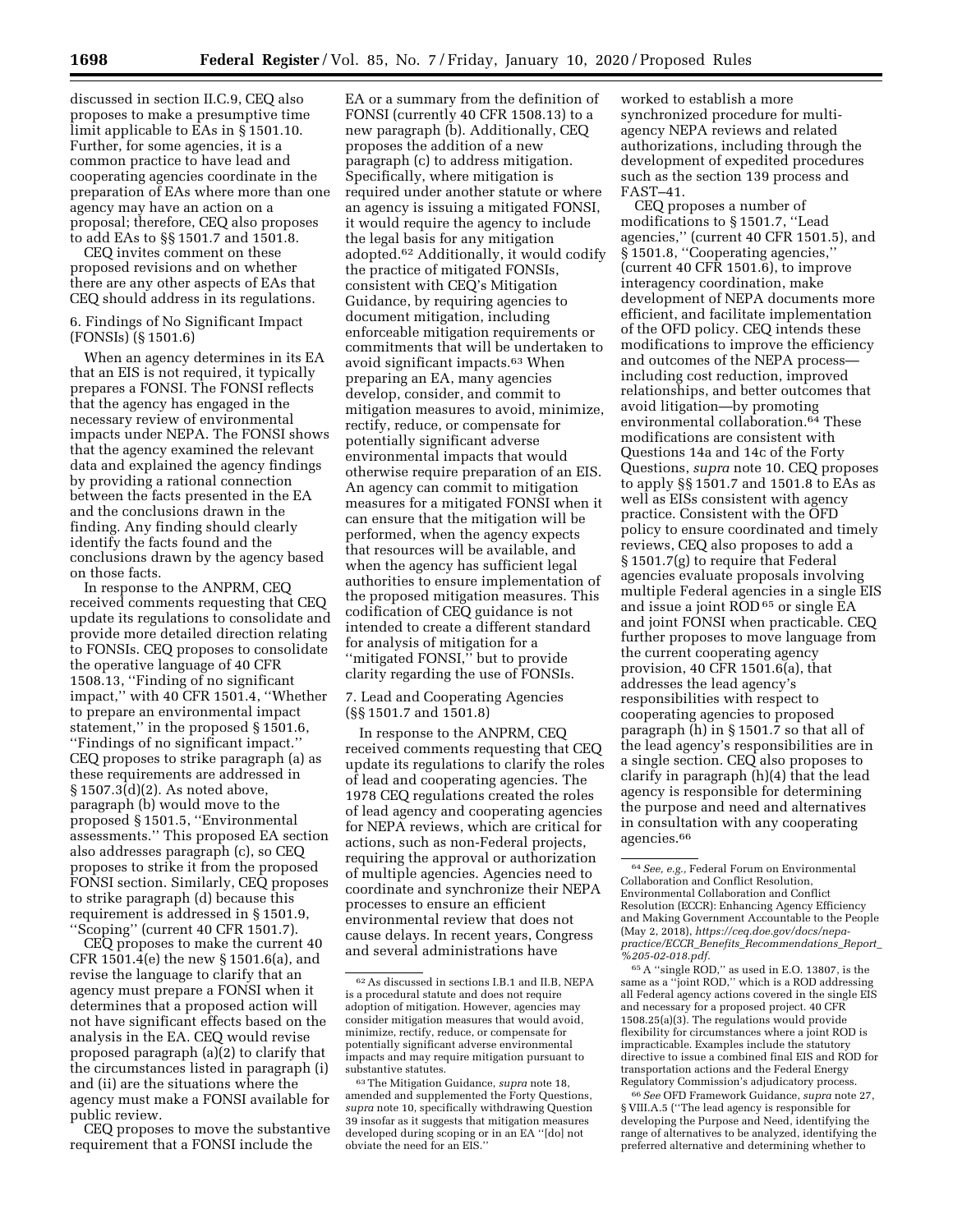Proposed § 1501.7(i) and (j) and § 1501.8(b)(6) and (7) also would require development and adherence to a schedule for the environmental review and any authorizations required for a proposed action, and resolution of disputes and other issues that may cause delays in the schedule. These proposed provisions are consistent with current practices at agencies that have adopted elevation procedures pursuant to various statutes and guidance, including 23 U.S.C. 139, FAST–41, and E.O. 13807.

Proposed paragraph (a) of § 1501.8 would clarify that lead agencies may invite State, Tribal, and local agencies to serve as cooperating agencies by changing ''Federal agency'' to ''agency,'' and moving the operative language from the definition of cooperating agency (40 CFR 1508.5). Non-Federal agencies should participate in the environmental review process to ensure early collaboration on proposed actions where such entities have jurisdiction by law or special expertise. Paragraph (a) would also codify current practice to allow a Federal agency to appeal to CEQ a lead agency's denial of a request to serve as cooperating agency. Resolving disputes among agencies early in the process furthers the OFD policy and the goal of more efficient and timely NEPA reviews. Finally, CEQ proposes edits throughout § 1501.8 to provide further clarity.

#### 8. Scoping (§ 1501.9)

In response to the ANPRM, CEQ received comments requesting that CEQ update its regulations related to scoping, including comments requesting that agencies have greater flexibility in how to conduct scoping. Rather than requiring publication of a NOI as a precondition to the scoping process, CEQ proposes to modify the current 40 CFR 1501.7, ''Scoping,'' in the proposed § 1501.9 so that agencies can begin the scoping process as soon as the proposed action is sufficiently developed for meaningful agency consideration. Some agencies refer to this as pre-scoping under the existing regulations to capture scoping work done before publication of the NOI. Rather than tying the start of scoping to the agency's decision to publish an NOI to prepare an EIS, the timing and content of the NOI would instead become an important step in the scoping process itself, thereby obviating the artificial distinction between scoping and pre-scoping. However,

agencies should not unduly delay publication of the NOI.

CEQ also proposes to consolidate all the requirements for the NOI and the scoping process into the same section, reorganize it to discuss the scoping process in chronological order, and add paragraph headings to improve clarity. CEQ proposes to add ''likely'' to proposed paragraph (b) to capture the reality that at the scoping stage, agencies may not know the identities of all affected parties and that one of the purposes of scoping is to identify affected parties. Paragraph (c) would provide agencies additional flexibility in how to reach interested or affected parties in the scoping process. Paragraph (d) would provide a list of what agencies must include in an NOI to standardize NOI format and achieve greater consistency across agencies. This will provide the public with more transparency and ensure that agencies conduct the scoping process in a manner that facilitates implementation of the OFD policy for multi-agency actions, including by proactively soliciting comments on alternatives, impacts, and relevant information to better inform agency decision making. CEQ proposes to move the criteria for determining scope from the definition of scope, 40 CFR 1508.25, to paragraph (e) and to strike the paragraph on ''cumulative actions'' for consistency with the proposed revisions to the definition of ''effects'' discussed below. CEQ also proposes to use the term ''most effective'' rather than ''best'' in § 1501.9(e)(1)(ii) for clarity.

#### 9. Time Limits (§ 1501.10)

In response to the ANPRM, CEQ received many comments on the lengthy timelines and costs of environmental reviews, and many suggestions for more meaningful time limits for the completion of the NEPA process. Accordingly, and to promote timely reviews, CEQ proposes to establish presumptive time limits for EAs and EISs consistent with E.O. 13807 and prior CEQ guidance. In Question 35 of the Forty Questions, *supra* note 10, CEQ stated its expectation that ''even large complex energy projects would require only about 12 months for the completion of the entire EIS process'' and that, for most major actions, ''this period is well within the planning time that is needed in any event, apart from NEPA.'' CEQ also recognized that ''some projects will entail difficult long-term planning and/or the acquisition of certain data which of necessity will require more time for the preparation of the EIS.'' *Id.* Finally, Question 35 stated that an EA ''should take no more than

3 months, and in many cases substantially less as part of the normal analysis and approval process for the action.''

Based on agency experience with the implementation of the regulations, CEQ is proposing in § 1501.10, ''Time limits,'' (current 40 CFR 1501.8) to add a new paragraph (b) to establish a presumptive time limit for EAs of 1 year and a presumptive time limit for EISs of 2 years. CEQ further proposes to provide that a senior agency official may approve in writing a longer time period. These paragraphs would also define the start and end dates of the time period consistent with E.O. 13807. Consistent with CEQ and OMB guidance, agencies should begin scoping and development of a schedule for timely completion of an EIS prior to issuing an NOI and commit to cooperate, communicate, share information, and resolve conflicts that could prevent meeting milestones.67 CEQ recognizes that agency capacity, including those of cooperating and participating agencies, may affect timing, and that agencies should schedule and prioritize their resources accordingly to ensure effective environmental analyses and public involvement. Further, agencies have flexibility in the management of their internal processes to set shorter time limits and to define the precise start and end times for measuring the completion time of an EA. Therefore, CEQ proposes to retain paragraph (c) regarding factors in determining time limits, but revise paragraph (c)(6) for clarity and strike paragraph (c)(7) because it overlaps with numerous other factors.

CEQ also proposes conforming edits to  $\S 1500.5(g)$  to change "setting" to ''meeting'' time limits and add ''environmental assessment.'' CEQ invites comment on these sections, including on the proposed presumptive timeframes for EAs and EISs, the provisions for management of time limits, and whether the regulations should specify shorter timeframes.

10. Tiering and Incorporation by Reference (§§ 1501.11 and 1501.12)

CEQ proposes to move 40 CFR 1502.21, ''Tiering,'' and 40 CFR 1502.22, ''Incorporation by reference,'' to proposed new §§ 1501.11 and 1501.12, respectively, because these provisions are generally applicable. Specifically, CEQ proposes a number of revisions in § 1501.11 and other paragraphs to clarify when agencies can use existing

develop the preferred alternative to a higher level of detail.''); Connaughton Letter, *supra* note 23 (''[J]oint lead or cooperating agencies should afford substantial deference to the [ ] agency's articulation of purpose and need.'')

<sup>67</sup>*See* OFD Framework Guidance, *supra* note 27 (''[w]hile the actual schedule for any given project may vary based upon the circumstances of the project and applicable law, agencies should endeavor to meet the two-year goal . . . .'').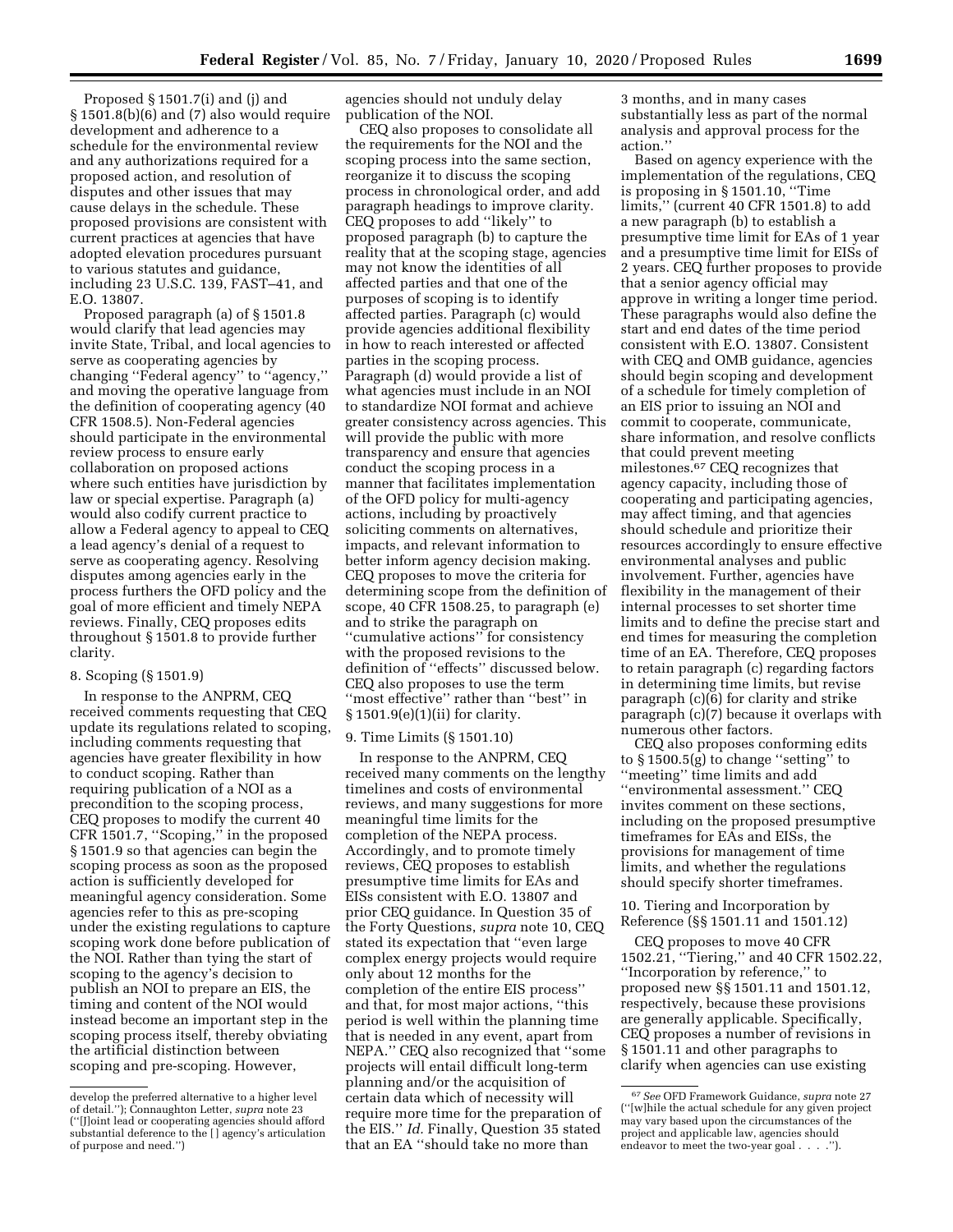studies and environmental analyses in the NEPA process and when agencies would need to supplement such studies and analyses. These revisions include updates to the provisions on programmatic reviews (§ 1502.4(d)) and tiering (§ 1501.11) to make clear, among other things, that site-specific analyses need not be conducted prior to an irretrievable commitment of resources, which in most cases will not be until the decision at the site-specific stage. CEQ also proposes to move the operative language from the definition of tiering in 40 CFR 1508.28 to § 1501.11(b).

In addition, CEQ proposes consistency edits to change ''broad'' and 'program'' to "programmatic" in §§ 1500.4(k), 1502.4(b), (c), and (d), and 1506.1(c). Further revisions to § 1502.4(b), including eliminating reference to programmatic EISs that ''are sometimes required,'' are intended to focus the provision on the discretionary use of programmatic EISs in support of clearly defined decision-making purposes. As CEQ stated in its 2014 guidance, programmatic NEPA reviews ''should result in clearer and more transparent decision[ ]making, as well as provide a better defined and more expeditious path toward decisions on proposed actions.'' 68 Other statutes or regulations define circumstances under which a programmatic EIS is required. *See, e.g.,* National Forest Management Act, 16 U.S.C. 1604(g). Finally, CEQ proposes a consistency edit in § 1502.4(c)(3) to revise the mandatory language to be discretionary since the regulations do not require programmatic EISs.

# *D. Proposed Revisions to Environmental Impact Statements (EISs) (Part 1502)*

The most extensive level of NEPA analysis is an EIS, which is the ''detailed statement'' required under section 102(2)(C) of NEPA. When an agency prepares an EIS, it typically issues a ROD at the conclusion of the NEPA review. 40 CFR 1505.2. Based on the Environmental Protection Agency (EPA) weekly Notices of Availability published in the **Federal Register**  between 2010 and 2018, Federal agencies published approximately 170 final EISs per year. CEQ proposes to update the format, page length, and timeline to complete EISs to better achieve the purposes of NEPA. CEQ also proposes several changes to streamline, provide flexibility, and improve the preparation of EISs. CEQ includes provisions in part 1502 to promote informed decision making by agencies

and to inform the public about the decision-making process. The proposed regulations continue to encourage application of NEPA early in the process and early engagement with applicants for non-Federal projects (proposed § 1502.5(b)).

## 1. Page Limits (§ 1502.7)

In response to the ANPRM, CEQ received many comments on the length, complexity, and readability of environmental documents, and many suggestions for more meaningful page limits. The core purpose of page limits from the original regulations remains documents must be a reasonable length in a readable format so that it is practicable for the decision maker to read and understand the document in a reasonable period of time. Therefore, CEQ proposes to reinforce the page limits for EISs set forth in § 1502.7, while allowing a senior agency official to approve a statement exceeding 300 pages when it is useful to the decisionmaking process. As captured in CEQ's report on the length of final EISs, these documents average over 600 pages. *See*  Length of Environmental Impact Statements, *supra* note 34. While the length of an EIS will vary based on the complexity and significance of the proposed action and environmental effects the EIS considers, every EIS must be bounded by the practical limits of the decision maker's ability to consider detailed information. CEQ proposes this change to ensure that agencies develop EISs focused on significant effects and on the information useful to the decision makers and the public to more successfully implement NEPA.

CEQ intends for senior agency officials to take responsibility for the quantity, quality, and timelines of environmental analyses developed in support of the decisions of their agencies. Therefore, the senior agency official approving an EA or EIS in excess of the page limits should ensure that the final environmental document meets the informational needs of the agency's decision maker. For example, the agency decision makers may have varying levels of capacity to consider the information presented in the environmental document. In ensuring that the agency provides the resources necessary to implement NEPA, in accordance with 40 CFR 1507.2, senior agency officials should ensure that agency staff have the resources and competencies necessary to produce timely, concise, and effective environmental documents.

## 2. Draft, Final and Supplemental Statements (§ 1502.9)

CEQ proposes to include subheadings in § 1502.9, ''Draft, final, and supplemental statements,'' to improve readability. CEQ proposes edits to paragraph (b) for clarity, replacing ''revised draft'' with ''supplemental draft.''

CEQ also received many comments requesting clarification regarding when supplemental statements are required. CEQ proposes revisions to § 1502.9(d)(1) to clarify that agencies need to update environmental documents when there is new information or a change in the proposed action only if a major Federal action remains to occur and other requirements are met. This proposed revision is consistent with Supreme Court case law holding that a supplemental EIS is required only ''[i]f there remains 'major Federal actio[n]' to occur, and if the new information is sufficient to show that the remaining action will 'affec[t] the quality of the human environment' in a significant manner or to a significant extent not already considered . . . .'' *Marsh,* 490 U.S. at 374 (quoting 42 U.S.C. 4332(2)(C)); *see also Norton* v. *S. Utah Wilderness All.,* 542 U.S. 55, 73 (2004). For example, supplementation might be triggered after an agency executes a grant agreement but before construction is complete because the agency has yet to provide all of the funds under that grant agreement. On the other hand, when an agency issues a final rule establishing a regulatory scheme, there is no remaining action to occur, and therefore supplementation is not required. If there is no further agency action after the agency's decision, supplementation does not apply because the Federal agency action is complete. *S. Utah Wilderness All.,* 542 U.S. at 73 (''although the '*[a]pproval* of a [land use plan]' is a 'major Federal action' requiring an EIS . . . that action is completed when the plan is approved. . . . There is no ongoing 'major Federal action' that could require supplementation (though BLM *is*  required to perform additional NEPA analyses if a plan is amended or revised . . . .)'') (emphasis in original).

In order to determine whether a supplemental analysis is required, a new paragraph (c)(4) would provide that an agency may document its determination of whether a supplemental analysis is required consistent with its agency NEPA procedures or may, although it is not required, do so in an EA. This provision would codify the existing practice of several Federal agencies, such as the

<sup>68</sup>Programmatics Guidance, *supra* note 20, at 7.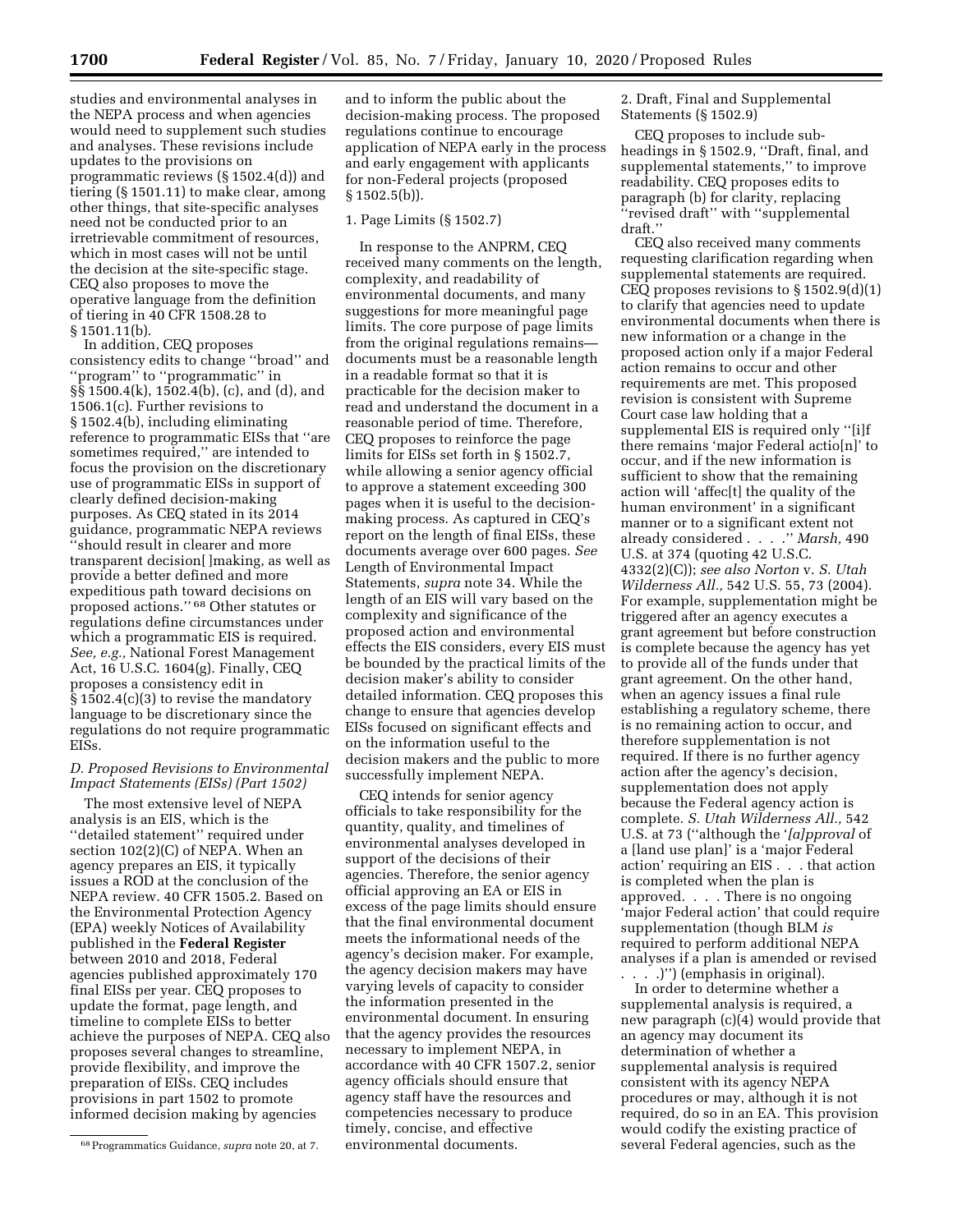Department of Transportation's reevaluation provided for highway, transit, and railroad projects (23 CFR 771.129); the Bureau of Land Management's Determination of NEPA Adequacy (Department of the Interior Departmental Manual, Part 516, Chapter 11, § 11.6); and the U.S. Army Corps of Engineers' Supplemental Information Report (section 13(d) of Engineering Regulation 200–2–2).

#### 3. EIS Format (§§ 1502.10 and 1502.11)

CEQ proposes to revise § 1502.10, ''Recommended format,'' to provide agencies with more flexibility in formatting an EIS given that most EISs are prepared and distributed electronically. Specifically, CEQ proposes to eliminate the requirement to have a list of agencies, organizations and persons to whom copies of the EIS are sent since EISs are published online, and an index, as this is no longer necessary when most documents are produced in an electronically searchable format. This section would also allow agencies to use a different format so that they may customize EISs to address the particular proposed action and better integrate environmental considerations into agency decision-making processes.

CEQ proposes to amend § 1502.11, ''Cover,'' to remove the reference to a ''sheet'' since agencies prepare EISs electronically. CEQ also proposes to add a requirement to include the estimated cost of preparing the EIS to the cover in new paragraph (g) to provide transparency to the public on the costs of EIS-level NEPA reviews. To track costs, agencies must prepare an estimate of environmental review costs, including costs of the agency's full-time equivalent (FTE) personnel hours, contractor costs, and other direct costs related to the environmental review of the proposed action.69 For integrated documents where an agency is preparing a document pursuant to multiple environmental statutory requirements, it may indicate that the estimate reflects costs associated with NEPA compliance as well as compliance with other environmental review and authorization requirements. Agencies can develop methodologies for preparing these cost estimates in their implementing procedures.

This amendment will address the concerns raised by the U.S. Government Accountability Office that agencies are

not tracking the costs of NEPA analyses, as well as the many comments CEQ received from stakeholders regarding the costs associated with development of NEPA analyses.70 Including such costs on the cover sheet would also be consistent with current OMB direction to Federal agencies to track costs of environmental reviews and authorizations for major infrastructure projects pursuant to E.O. 13807 and would provide the public with additional information regarding EISlevel NEPA documents.

### 4. Purpose and Need (§ 1502.13)

CEQ received a number of comments in response to the ANPRM recommending that CEQ better define the requirements for purpose and need statements. The current CEQ regulations require that an EIS ''briefly specify the underlying purpose and need to which the agency is responding in proposing the alternatives including the proposed action.'' 40 CFR 1502.13.

The focus of the purpose and need statement is the purpose and need for the proposed action, and agencies should develop it based on consideration of the relevant statutory authority for the proposed action. The purpose and need statement also provides the framework in which ''reasonable alternatives'' to the proposed action will be identified. CEQ has advised that this discussion of purpose and need should be concise (typically one or two paragraphs long) and that the lead agency is responsible for its definition. *See* Connaughton Letter, *supra* note 23 (''Thoughtful resolution of the purpose and need statement at the beginning of the process will contribute to a rational environmental review process and save considerable delay and frustration later in the decision[-]making process.''). ''In situations involving two or more agencies that have a decision to make for the same proposed action and responsibility to comply with NEPA or a similar statute, it is prudent to jointly develop a purpose and need statement that can be utilized by both agencies. An agreed-upon purpose and need

statement at this stage can prevent problems later that may delay completion of the NEPA process.'' *Id.*  The lead agency is responsible for developing the purpose and need, and cooperating agencies should give deference to the lead agency and identify any substantive concerns early in the process to ensure swift resolution. *See* OFD Framework Guidance, § VIII.A.5 and XII, *supra* note 27, and Connaughton Letter, *supra* note 23.

Consistent with CEQ guidance and in response to comments, CEQ proposes to revise § 1502.13, ''Purpose and need,'' to clarify that the statement should focus on the purpose and need for the proposed action. In particular, CEQ proposes to strike ''to which the agency is responding in proposing the alternatives including'' to focus on the proposed action. CEQ further proposes, as discussed below, to address the relationship between the proposed action and alternatives in the definition of reasonable alternatives and other sections that refer to alternatives. Additionally, CEQ proposes to add a sentence to clarify that when an agency is responsible for reviewing applications for authorizations, the agency shall base the purpose and need on the applicant's goals and the agency's statutory authority. This addition is consistent with the proposed definition of reasonable alternatives, which must meet the goals of the applicant, where applicable.

## 5. Alternatives (§ 1502.14)

CEQ also received many comments requesting clarification regarding ''alternatives'' under the regulations. This section of an EIS should describe the proposed action and alternatives in comparative form, including their environmental impacts, such that the decision maker and the public can understand the basis for choice. However, as explained in § 1502.16 and reinforced by Question 7 of the Forty Questions, *supra* note 10, this section of the EIS should not duplicate the affected environment and environmental consequences sections, and agencies have flexibility to combine these three sections in a manner that clearly sets forth the basis for decision making. CEQ proposes a few changes to § 1502.14, ''Alternatives including the proposed action,'' to provide further clarity on the scope of the alternatives analysis in an EIS. CEQ proposes changes to § 1502.14 to simplify and clarify the language, and align it with the format of the related provisions of part 1502.

In paragraph (a), CEQ proposes to delete ''all'' before ''reasonable

<sup>69</sup>*See, e.g.,* U.S. Department of the Interior, Reporting Costs Associated with Developing Environmental Impact Statements (July 23, 2018), *[https://www.doi.gov/sites/doi.gov/files/uploads/](https://www.doi.gov/sites/doi.gov/files/uploads/dep_sec_memo_07232018_-_reporting_costs_associated_w_developing_environmental_impact_statements.pdf) dep*\_*sec*\_*memo*\_*[07232018](https://www.doi.gov/sites/doi.gov/files/uploads/dep_sec_memo_07232018_-_reporting_costs_associated_w_developing_environmental_impact_statements.pdf)*\_*-*\_*reporting*\_*costs*\_ *associated*\_*w*\_*developing*\_*[environmental](https://www.doi.gov/sites/doi.gov/files/uploads/dep_sec_memo_07232018_-_reporting_costs_associated_w_developing_environmental_impact_statements.pdf)*\_*impact*\_ *[statements.pdf.](https://www.doi.gov/sites/doi.gov/files/uploads/dep_sec_memo_07232018_-_reporting_costs_associated_w_developing_environmental_impact_statements.pdf)* 

<sup>70</sup> In a 2014 report, the U.S. Government Accountability Office found that Federal agencies do not routinely track data on the cost of completing NEPA analyses, and that the cost can vary considerably, depending on the complexity and scope of the project. U.S. Gov't Accountability Office, GAO–14–370, NATIONAL ENVIRONMENTAL POLICY ACT: Little Information Exists on NEPA Analyses (Apr. 15, 2014), *[https://www.gao.gov/products/GAO-14-370.](https://www.gao.gov/products/GAO-14-370)*  The report referenced the 2003 CEQ task force analysis referenced above which estimated that a typical EIS costs from \$250,000 to \$2 million. *See*  NEPA Task Force Report, *supra* note 16, at p. 65.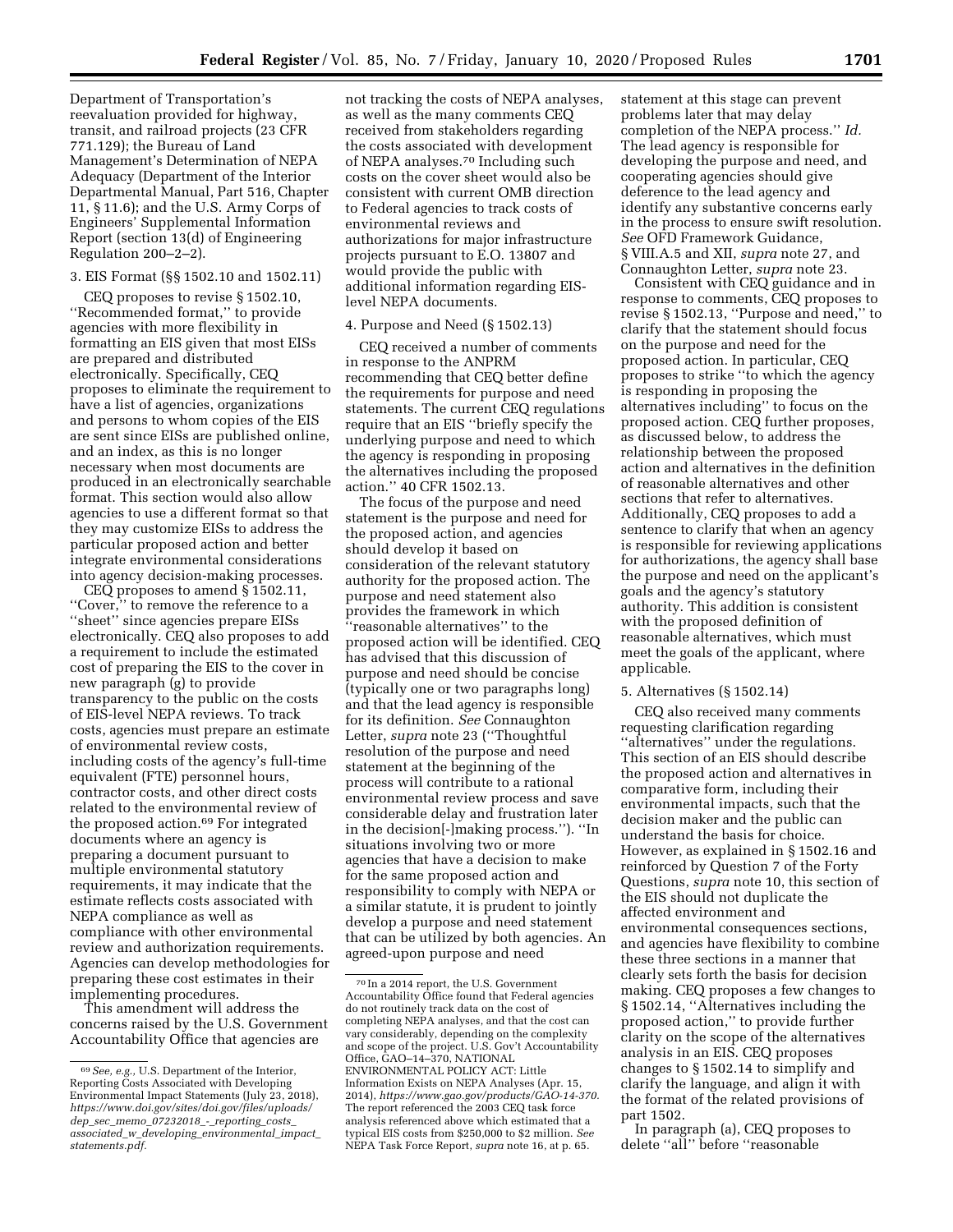alternatives'' and insert afterward ''to the proposed action.'' NEPA itself provides no specific guidance concerning the range of alternatives an agency must consider for each proposal. Section 102(2)(C), provides only that an agency should prepare a detailed statement addressing, among other things, ''alternatives to the proposed action.'' 42 U.S.C. 4332(2)(C). Section 102(2)(E) requires only that agencies ''study, develop, and describe appropriate alternatives to recommended courses of action.'' 42 U.S.C. 4332(2)(E) Implementing this limited statutory direction, CEQ has advised that ''[w]hen there are potentially a very large number of alternatives, only a reasonable number of examples, covering the full spectrum of alternatives, must be analyzed and compared in the EIS.'' Question 1b, Forty Questions, *supra* note 10.

It is CEQ's view that NEPA's policy goals are satisfied when an agency analyzes reasonable alternatives, and that an EIS need not include every available alternative where the consideration of a spectrum of alternatives allows for the selection of any alternative within that spectrum. The reasonableness of the analysis of alternatives in a final EIS is resolved not by any particular number of alternatives considered, but by the nature of the underlying agency action. The discussion of environmental effects of alternatives need not be exhaustive, but must provide information sufficient to permit a reasoned choice of alternatives for the agency to evaluate available reasonable alternatives, 40 CFR 1502.14(a), including significant alternatives that are called to its attention by other agencies, organizations, communities, or a member of the public. Analysis of alternatives also may serve purposes other than NEPA compliance, such as evaluation of the least environmentally damaging practicable alternative for the discharge of dredged or fill material under section 404(b)(1) of the Clean Water Act, 33 U.S.C. 1344(b)(1).

The number of alternatives that is appropriate for an agency to consider will vary. For some actions, such as where the Federal agency's authority to consider alternatives is limited by statute, the range of alternatives may be limited to the proposed action and the no action alternative. For actions where the Federal authority to consider a range of alternatives is broad, the final EIS itself should consider a broader range of reasonable alternatives. However, a process of narrowing alternatives is in accord with NEPA's ''rule of reason'' and common sense—agencies need not

reanalyze alternatives previously rejected, particularly when an earlier analysis of numerous reasonable alternatives was incorporated into the final analysis and the agency has considered and responded to public comment favoring other alternatives.

For consistency with this change, CEQ proposes to strike ''the'' before ''reasonable alternatives'' in § 1502.1, and amend § 1502.16, ''Environmental consequences,'' to clarify in proposed paragraph (a)(1) that the discussion must include the environmental impacts of the ''proposed action and reasonable alternatives.''

In response to CEQ's ANPRM, some commenters urged that the regulations should not require agencies to account for impacts over which the agency has no control, including those resulting from alternatives outside its jurisdiction. CEQ proposes to strike paragraph (c) of  $40$  CFR 1502.14 as a requirement for all EISs because it is not efficient or reasonable to require agencies to develop detailed analyses relating to alternatives outside the jurisdiction of the lead agency. This change is consistent with proposed § 1501.1(a)(2). Further, the proposed definition of ''reasonable alternatives'' would preclude alternatives outside the agency's jurisdiction because they would not be technically feasible due to the agency's lack of statutory authority to implement that alternative. However, an agency may discuss reasonable alternatives not within their jurisdiction when necessary for the agency's decision-making process such as when preparing an EIS to address legislative EIS requirements pursuant to § 1506.8 and to specific Congressional directives. *See* section II.H, *infra,* for further discussion.

A concern raised by many commenters is that agencies have limited resources and that it is important that agencies use those resources effectively. Analyzing a large number of alternatives, particularly where it is clear that only a few alternatives would be economically and technically feasible and realistically implemented by the applicant, can divert limited agency resources. CEQ invites comment on whether the regulations should establish a presumptive maximum number of alternatives for evaluation of a proposed action, or alternatively for certain categories of proposed actions. CEQ seeks comment on (1) specific categories of actions, if any, that should be identified for the presumption or for exceptions to the presumption; and (2) what the presumptive number of alternatives should be (*e.g.,* a maximum

of three alternatives including the no action alternative).

6. Affected Environment and Environmental Consequences (§§ 1502.15 and 1502.16)

CEQ proposes in § 1502.15, ''Affected environment,'' to explicitly allow for combining of affected environment and environmental consequences sections to adopt what has become a common practice in some agencies. This revision would ensure that the description of the affected environment is focused on those aspects of the environment that are affected by the proposed action. In proposed paragraph (a)(1) of § 1502.16, ''Environmental consequences,'' CEQ proposes to consolidate into one paragraph the requirement to include a discussion of the effects of the proposed action and reasonable alternatives. The combined discussion should focus on those effects that are reasonably foreseeable and have a close causal relationship to the proposed action, consistent with the proposed revised definition of effects addressed in § 1508.1(g). To align with the statute, CEQ also proposes to add a new § 1502.16(a)(10) to provide that discussion of environmental consequences should include, where applicable, economic and technical considerations consistent with section 102(2)(B) of NEPA.

Further, CEQ proposes to move the operative language that addresses when agencies need to consider economic and social effects in EISs from the definition of human environment in 40 CFR 1508.14 to proposed § 1502.16(b). CEQ also proposes to amend the language for clarity, explain that the agency makes the determination of when consideration of economic and social effects are interrelated with natural or physical environmental effects at which point the agency should give appropriate consideration to those effects, and strike ''all of'' as unnecessary.

7. Submitted Alternatives, Information, and Analyses (§§ 1502.17 and 1502.18)

To ensure agencies have considered all alternatives, information, and analyses submitted by the public, including State, Tribal, and local governments as well as individuals and organizations, CEQ is proposing to add a requirement in § 1502.17 to include a new section in draft and final EISs. This section, called the ''Submitted alternatives, information and analyses'' section, would include a summary of all alternatives, information, and analyses submitted by the public for consideration by the lead and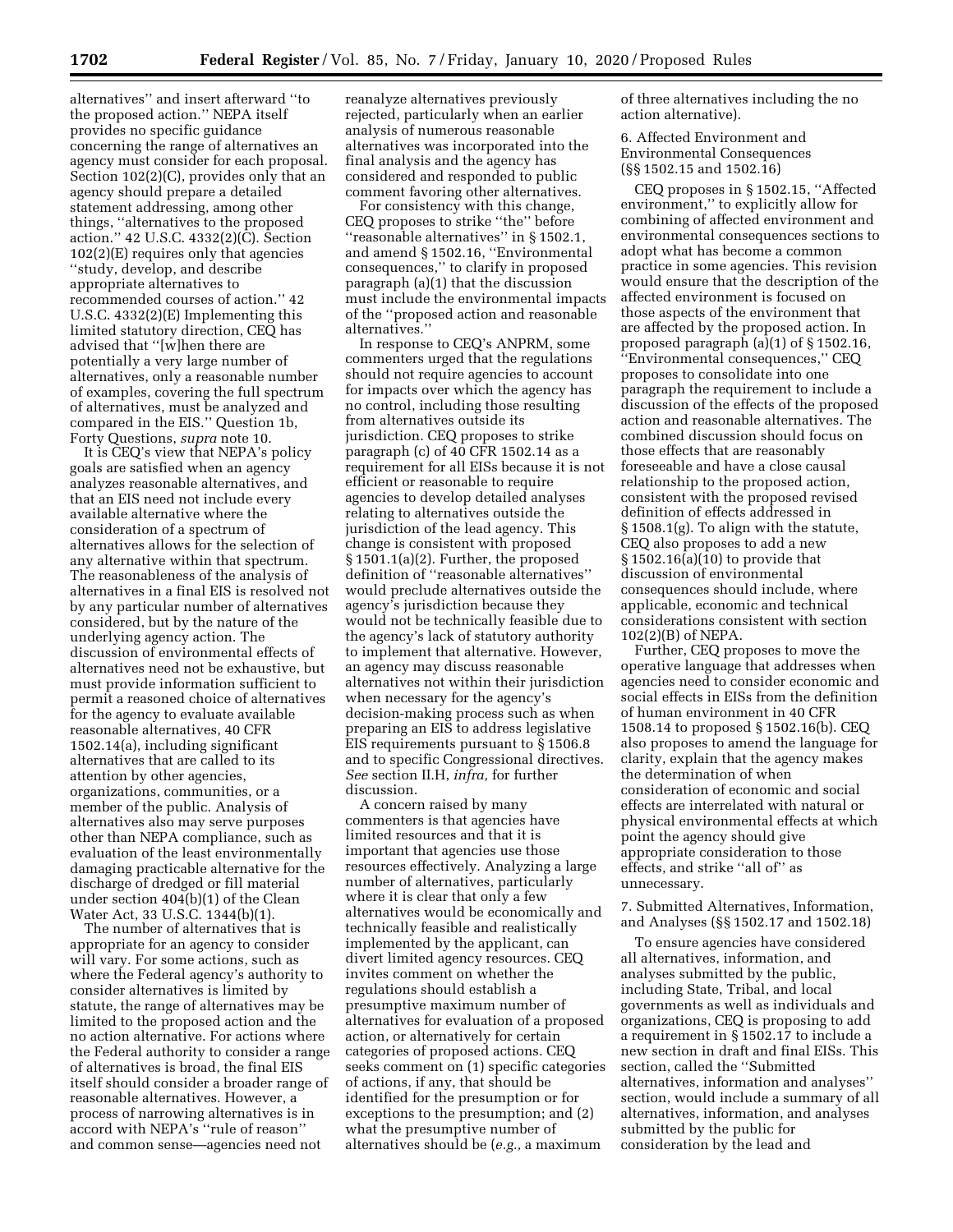cooperating agencies in both the draft and final EISs. In developing the summary, agencies may refer to other relevant sections of the draft or final EIS, or to appendices.

To improve the scoping process, CEQ proposes revisions to ensure agencies solicit and consider relevant information early in the development of the draft EIS. As discussed above, CEQ proposes to direct agencies to include a request for identification of alternatives, information, and analyses in the notice of intent  $(\S 1501.9(d)(7))$  and require agencies to summarize all relevant alternatives, information, and analyses submitted by public commenters in the draft and final EIS. CEQ also proposes in § 1502.18, ''Certification of alternatives, information, and analyses section,'' that, based on the alternatives, information, and analyses section required under § 1502.17, the decision maker for the lead agency certify that the agency has considered such information and include the certification in the ROD under § 1505.2(d). In addition, CEQ proposes a conclusive presumption that the agency has considered information summarized in that section because, where agencies have followed the process outlined above, and identified and described information submitted by the public, it is reasonable to presume the agency has considered such information.

# 8. Other Proposed Changes to Part 1502

CEQ proposes to eliminate the option to circulate the summary of an EIS in § 1502.21, ''Publication of the environmental impact statement,'' given the change from circulation to publication and the reality that most EISs are produced electronically. CEQ proposes to strike the word ''always'' from § 1502.22(a) as unnecessarily limiting and eliminate 40 CFR 1502.22(c) addressing the applicability of the 1986 amendments to 40 CFR 1502.22, ''Incomplete or unavailable information,'' because this paragraph is obsolete. CEQ reiterates, as it stated in the promulgation of this regulation, that the term ''overall cost'' as used in § 1502.22 includes ''financial costs and other costs such as costs in terms of time (delay) and personnel.'' 71 CEQ also proposes in paragraphs (b) and (c) to replace the term ''exorbitant'' with ''unreasonable'' because ''unreasonable'' is more consistent with CEQ's original description of ''overall cost'' considerations, the common understanding of the term, and how the terminology has been interpreted in practice. CEQ invites comment on

whether the ''overall costs'' of obtaining incomplete of unavailable information warrants further definition to address whether certain costs are or are not ''unreasonable.''

A proposed revision to § 1502.24, ''Methodology and scientific accuracy,'' would clarify that agencies should use reliable existing information and resources and are not required to undertake new scientific and technical research to inform their analyses. The phrase ''new scientific and technical research'' is intended to distinguish separate and additional research that extends beyond existing scientific and technical information available in the public record or in publicly available academic or professional sources. This phrase is consistent with the requirement in § 1502.22 to obtain incomplete or unavailable information regarding significant adverse effects if the means of obtaining the information is known and the cost to the decisionmaking process is not unreasonable. Agencies should use their experience and expertise to determine what scientific and technical information is needed to inform their analyses and decision making. CEQ also proposes to revise § 1502.24 to allow agencies to draw on any source of information (such as remote sensing and statistical modeling) that the agency finds reliable and useful to the decision-making process. These changes would promote the use of reliable data, including information gathered using current technologies. Finally, CEQ proposes to revise § 1502.25, ''Environmental review and consultation requirements,'' to clarify that agencies must, to the fullest extent possible, integrate their NEPA analysis with all other applicable Federal environmental review laws and Executive Orders in furtherance of the OFD policy and to make the environmental review process more efficient.72

# *E. Proposed Revisions To Commenting on Environmental Impact Statements (Part 1503)*

CEQ proposes to modernize part 1503 given the existence of current technologies not available at the time of the 1978 regulations. In particular, the proposed regulations would encourage agencies to use the current methods of electronic communication both to publish important environmental

information and to structure public participation for greater efficiency and inclusion of interested persons. CEQ proposes to revise § 1503.1, ''Inviting comments and requesting information and analyses,'' in proposed paragraph  $(a)(2)(v)$  to give agencies flexibility in the public involvement process to solicit comments ''in a manner designed to inform'' parties interested or affected ''by the proposed action.'' CEQ also proposes a new paragraph (a)(3) that requires agencies to specifically invite comment on the completeness of the submitted alternatives, information and analyses section (§ 1502.17). Because interested parties have an affirmative duty to comment during the public review period in order for the agency to consider their positions, *see Vt. Yankee,*  435 U.S. at 553, proposed paragraph (c) would require agencies to provide for commenting using electronic means while ensuring accessibility to those who may not have such access to ensure adequate notice and opportunity to comment.

CEQ also proposes a revision to § 1503.2, ''Duty to comment,'' to clarify that when a cooperating agency with jurisdiction by law specifies measures it considers necessary for a regulatory approval, it should cite its applicable statutory authority to ensure this information is made known to the lead agency.

Further, CEQ proposes to revise paragraph (a) of § 1503.3, ''Specificity of comments and information,'' to explain that the purposes of comments is to promote informed decision making and further clarify that comments should provide sufficient detail for the agency to consider the comment in its decisionmaking process. *See Pub. Citizen,* 541 U.S. at 764; *Vt. Yankee,* 435 U.S. at 553 (while ''NEPA places upon an agency the obligation to consider every significant aspect of the environmental impact of a proposed action, it is still incumbent upon [parties] who wish to participate to structure their participation so that it is meaningful, so that it alerts the agency to the [parties'] position . . . .''). CEQ also proposes that comments should explain why the issue raised is significant to the consideration of potential environmental impacts and alternatives to the proposed action, as well as economic and employment impacts, and other impacts affecting the quality of the environment. *See Vt. Yankee,* 435 U.S. at 553 (''[Comments] must be significant enough to step over a threshold requirement of materiality before any lack of agency response or consideration becomes a concern. The comment cannot merely state that a particular

<sup>71</sup> 51 FR at 15622 (Apr. 25, 1986).

<sup>72</sup>The Permitting Council has compiled a list of environmental laws and Executive Orders that may apply to a proposed action. *See* Federal Environmental Review and Authorization Inventory, *[https://www.permits.performance.gov/](https://www.permits.performance.gov/tools/federal-environmental-review-and-authorization-inventory) [tools/federal-environmental-review-and](https://www.permits.performance.gov/tools/federal-environmental-review-and-authorization-inventory)[authorization-inventory.](https://www.permits.performance.gov/tools/federal-environmental-review-and-authorization-inventory)*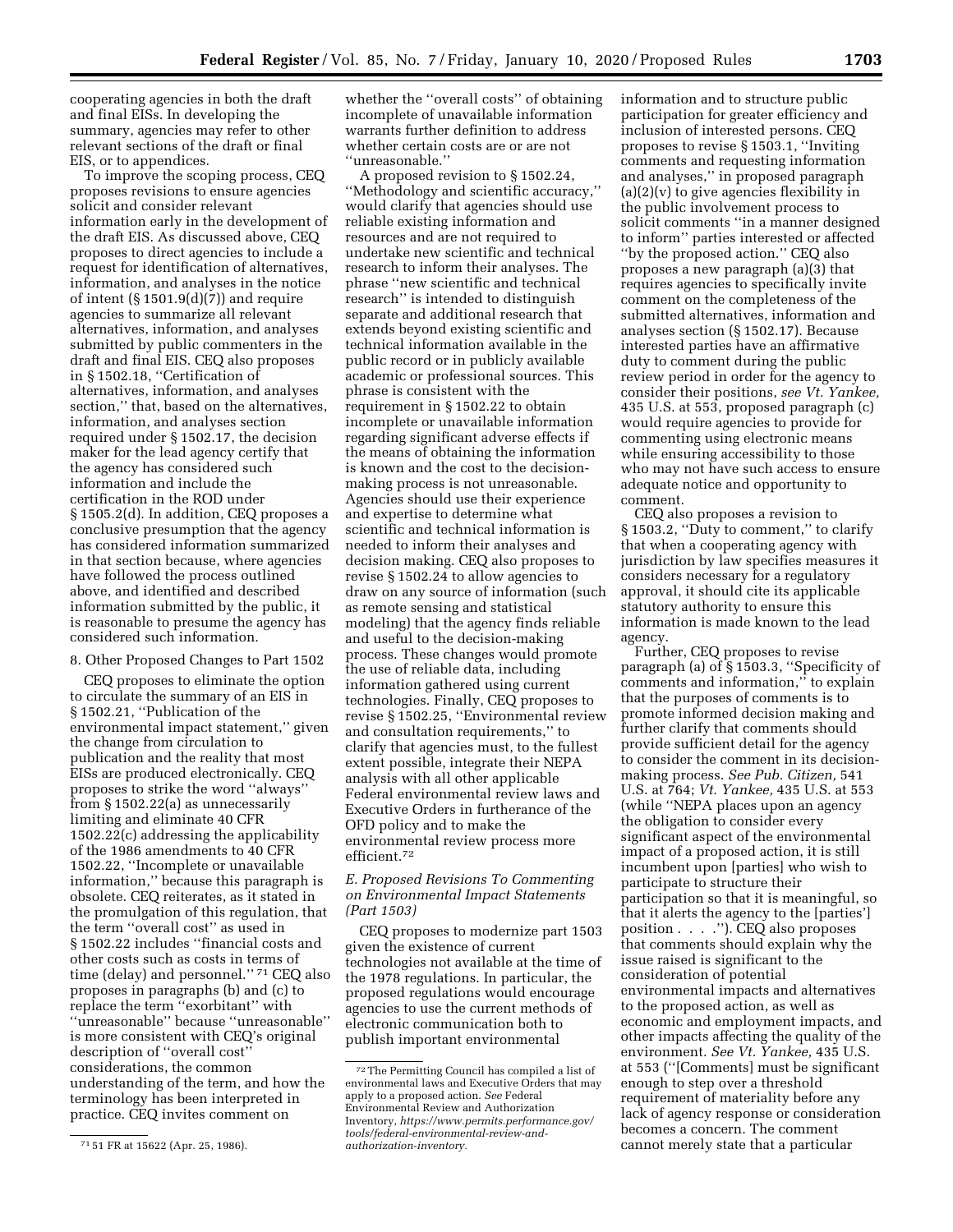mistake was made . . . ; it must show why the mistake was of possible significance in the results . . . .'' (quoting *Portland Cement Assn.* v. *Ruckelshaus,* 486 F.2d 375, 394 (1973), cert. denied *sub nom. Portland Cement Corp.* v. *Administrator, EPA,* 417 U.S. 921 (1974))). CEQ also proposes a new § 1503.3(b) to emphasize that comments on the submitted alternatives, information and analyses section should identify any additional alternatives, information or analyses not included in the draft EIS, and should be as specific as possible.

Finally, section 102(2)(C) of NEPA requires that agencies obtain views of Federal agencies with jurisdiction by law or expertise with respect to any environmental impact, and also directs that agencies make copies of the environmental impact statement and the comments and views of appropriate Federal, State, and local agencies available to the President, CEQ and the public. 42 U.S.C. 4332(2)(C). Part 1503 of the CEQ regulations include provisions relating to inviting and responding to comments. In practice, the processing of comments can require substantial time and resources. CEQ proposes to amend § 1503.4, ''Response to comments,'' to simplify and clarify in paragraph (a) that agencies are required to consider substantive comments timely submitted during the public comment period. CEQ also proposes to clarify that an agency may respond to comments individually or collectively. Consistent with this revision, CEQ proposes additionally to clarify that in the final EIS, agencies may respond by a variety of means, and to strike the detailed language in paragraph (a)(5) relating to comments that do not warrant further agency response.

CEQ also proposes to clarify in paragraph (b) that agencies must append comment responses to EISs rather than including them in the body of the EIS, or otherwise publish them. Under current practice, some agencies include these comment responses in the EISs themselves, which can contribute to excessive length. *See* Length of Environmental Impact Statements, *supra* note 34. These changes would not preclude an agency from summarizing or discussing specific comments in the EIS as well.

# *F. Proposed Revisions to Pre-Decisional Referrals to the Council of Proposed Federal Actions Determined To Be Environmentally Unsatisfactory (Part 1504)*

Section 309 of the Clean Air Act (42 U.S.C. 7609) requires the Environmental Protection Agency (EPA) to review and

comment on certain proposed actions of other Federal agencies and to make those comments public. Where appropriate, EPA may exercise its authority under section 309(b) of the Clean Air Act and refer the matter to CEQ. CEQ's regulations addressing this referral process are set forth in part 1504.

CEQ proposes edits to part 1504, ''Predecisional Referrals to the Council of Proposed Federal Actions Determined to be Environmentally Unsatisfactory,'' to improve clarity and to add EAs. Though infrequent, CEQ has received referrals on EAs and proposes to capture this practice in the regulations.

CEQ proposes additional revisions to ensure a more timely and efficient process. Consistent with the statute, CEQ proposes to add economic and technical considerations to paragraph (g) of § 1504.2, ''Criteria for referrals.'' In § 1504.3, ''Procedure for referrals and response,'' CEQ proposes changes to simplify and modernize the process. CEQ also proposes a minor revision to the title of part 1504, striking ''Predecision'' and inserting ''Predecisional.''

# *G. Proposed Revisions to NEPA and Agency Decision Making (Part 1505)*

CEQ proposes minor edits to part 1505 for clarity. CEQ proposes to move 40 CFR 1505.1, ''Agency decisionmaking procedures,'' to § 1507.3(b), as discussed further below. CEQ proposes to clarify in the introductory paragraph of § 1505.2, ''Record of decision in cases requiring environmental impact statements,'' in cases requiring EISs, that agencies must ''timely publish'' their RODs. This paragraph also would clarify that ''joint'' RODs by two or more Federal agencies are permitted; this change is also consistent with the OFD policy and E.O. 13807. Finally, CEQ proposes edits in paragraph (c) to change from passive to active voice for clarity.

## *H. Proposed Revisions to Other Requirements of NEPA (Part 1506)*

CEQ proposes a number of edits to part 1506 to improve the NEPA process to make it more efficient and flexible, especially where actions involve thirdparty applicants. CEQ also proposes several edits for clarity.

In particular, CEQ proposes to add FONSIs to paragraph (a) of § 1506.1, ''Limitations on actions during NEPA process,'' to clarify existing practice and judicial determinations that the limitation on actions applies when an agency is preparing an EA as well as an EIS. CEQ proposes to consolidate paragraph (d) with paragraph (b) and

revise the language to provide additional clarity on what activities are allowable during the NEPA process. Specifically, CEQ proposes to eliminate reference to a specific agency in paragraph (d), and provide in paragraph (b) that this section does not preclude certain activities by an applicant to support an application of Federal, State, Tribal or local permits or assistance. As an example of activities an applicant may undertake, CEQ proposes to add "acquisition of interests in land," which would include acquisitions of rights-ofway and conservation easements. CEQ invites comment on whether it should make any additional changes to § 1506.1, including whether there are circumstances under which an agency may authorize irreversible and irretrievable commitments of resources.

A revision to § 1506.2, ''Elimination of duplication with State, Tribal, and local procedures,'' would acknowledge the increasing number of State, Tribal, and local governments conducting NEPA reviews pursuant to assignment from Federal agencies. *See, e.g.,* 23 U.S.C. 327, 25 U.S.C. 4115 and 5389(a). The revision in paragraph (a) would clarify that Federal agencies are authorized to cooperate with such State, Tribal, and local agencies and must do so to reduce duplication under paragraph (b). CEQ proposes to add examples to paragraph (b) to encourage use of prior reviews and decisions. CEQ proposes to modify paragraph (c) to give agencies flexibility to determine whether to cooperate in fulfilling State, Tribal, or local EIS or similar requirements. Finally, CEQ proposes to clarify in paragraph (d) that NEPA does not require reconciliation of inconsistencies between the proposed action and State, Tribal or local plans or laws, although the EIS should discuss the inconsistencies. These revisions would promote efficiency and reduce duplication between Federal and State, Tribal, and local requirements. Other commenters noted that this provision continues to serve an important role given the increased numbers of non-Federal agencies assuming NEPA responsibilities from a Federal agency.

Consistent with current practice by many agencies, the proposed regulations would expand § 1506.3, ''Adoption,'' to expressly cover EAs as well as EISs. CEQ also proposes edits throughout to clarify the process for documenting adoption and the subsequent decision. Finally, paragraph (f) would allow an agency to adopt another agency's determination to apply a CE to a proposed action if the adopting agency's proposed action is substantially the same action. To allow agencies to use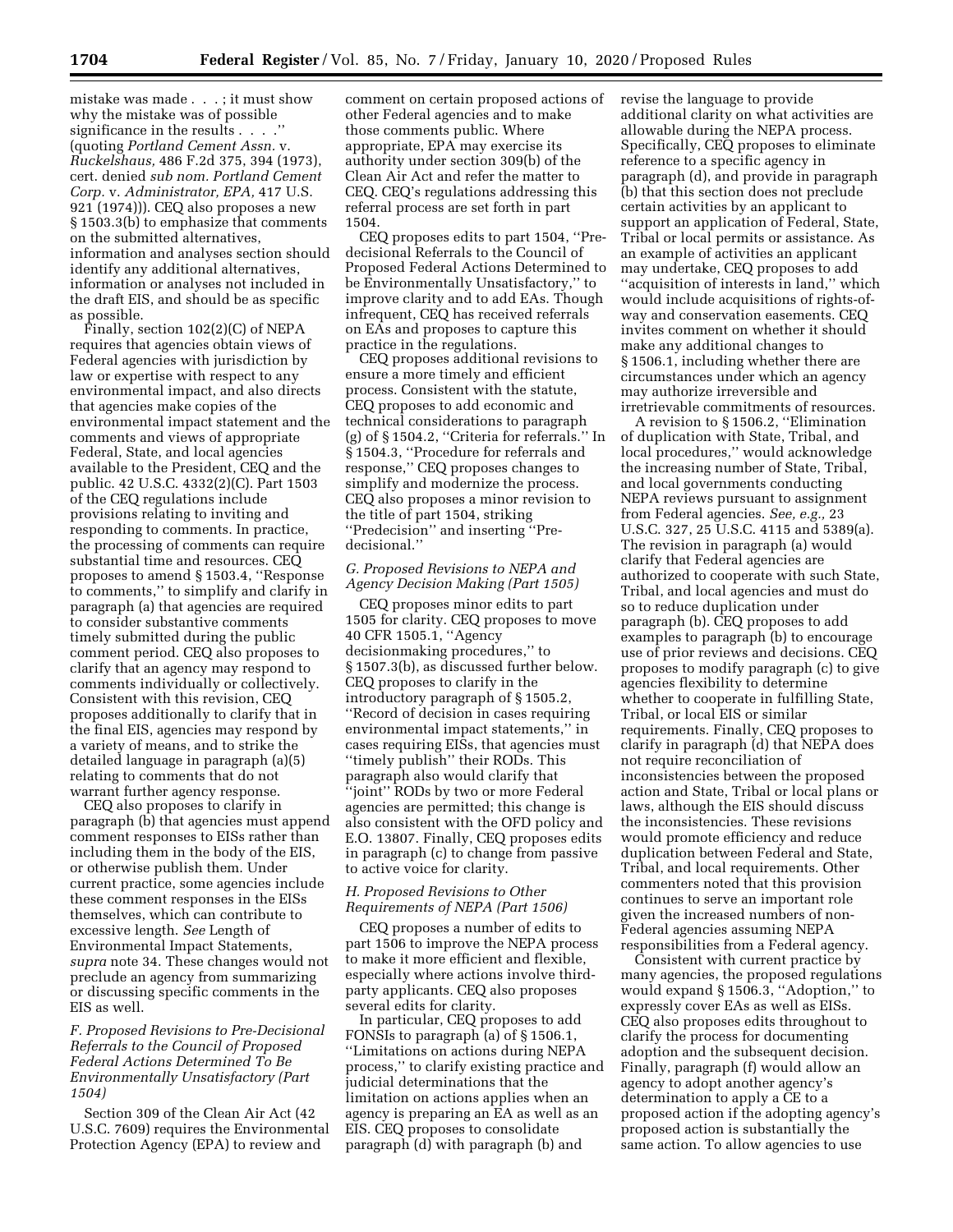one another's CEs more generally, CEQ also proposes revisions to § 1507.3(e)(5), which would allow agencies to establish a process in their NEPA procedures to adopt another agency's CE.

CEQ also proposes to amend § 1506.4, ''Combining documents,'' to encourage agencies ''to the fullest extent practicable'' to combine their environmental documents with other agency documents to reduce duplication and paperwork. For example, the U.S. Forest Service routinely combines EISs with forest management plans, and agencies may use their NEPA documents to satisfy compliance with section 106 of the National Historic Preservation Act under 36 CFR 800.8.

In response to the ANPRM, commenters urged CEQ to allow greater flexibility for the project sponsor (including private entities) to participate in the preparation of the NEPA documents under the supervision of the lead agency. An update to § 1506.5, ''Agency responsibility for environmental documents,'' would give agencies more flexibility with respect to the preparation of environmental documents while continuing to require agencies to independently evaluate and take responsibility for those documents. Applicants and contractors would be able to assume a greater role in contributing information and material to the preparation of environmental documents, subject to the supervision of the agency. However, agencies would remain responsible for taking reasonable steps to ensure the accuracy of information prepared by applicants and contractors. If a contractor or applicant prepares the document, paragraph (c)(1) would require the decision-making agency official to provide guidance, participate in the preparation, independently evaluate the statement, and take responsibility for its content. These changes are intended to improve communication between proponents of a proposal for agency action and the officials tasked with evaluating the effects of the action and reasonable alternatives, to improve the quality of NEPA documents and efficiency of the NEPA process.

CEQ also proposes to update § 1506.6, ''Public involvement,'' to give agencies greater flexibility to design and customize public involvement to best meet the specific circumstances of their proposed actions. Proposed revisions to paragraph (b)(2) would clarify that agencies may notify any organizations that have requested regular notice. Proposed paragraph (b)(3)(x) would provide for notice through electronic media, but clarify that agencies may not limit public notification to solely

electronic methods for actions occurring in whole or in part in areas without high-speed internet access, such as rural locations. CEQ also proposes to amend paragraph (f), which requires that EISs, comments received, and any underlying documents be made available to the public pursuant to the Freedom of Information Act (FOIA) by updating the reference to FOIA, which has been amended numerous times since the enactment of NEPA, mostly recently by the FOIA Improvement Act of 2016, Public Law 114–185. Further, CEQ proposes to strike the remaining text to align paragraph (f) with the text of section 102(2)(C) of NEPA, including with regard to fees. CEQ also proposes to update and modernize § 1506.7 ''Further guidance,'' to state that CEQ may provide further guidance concerning NEPA and its procedures consistent with applicable Executive Orders.

CEQ proposes to consolidate the legislative EIS requirements from the definition of legislation in the current 40 CFR 1508.17 into § 1506.8, ''Proposals for legislation,'' and revise the provision for clarity. Agencies prepare legislative EISs for Congress when they are proposing specific actions such as a legislative proposal for the withdrawal of public lands for military use. *See, e.g.,* Nevada Test and Training Range Military Land Withdrawal Legislative Environmental Impact Statement, Environmental Impact Statements; Notice of Availability, 83 FR 54105 (Oct. 26, 2018).

CEQ also invites comment on whether the legislative EIS requirement should be eliminated or modified because the President proposes legislation, and therefore it is inconsistent with the Recommendations Clause of the U.S. Constitution, which provides the President shall recommend for Congress' consideration ''such [m]easures as he shall judge necessary and expedient . . . .'' U.S. Constitution, Art. II, § 3. The President is not a Federal agency, 40 CFR 1508.12, and the proposal of legislation by the President is not an agency action. *Franklin* v. *Mass.,* 505 U.S. 788, 800–01 (1992).

CEQ also proposes to add a new § 1506.9, ''Proposals for regulations,'' to address the analyses required for rulemakings. This section would clarify that analyses prepared pursuant to other statutory or Executive Order requirements may serve as the functional equivalent of the EIS and be sufficient to comply with NEPA. CEQ proposes in § 1507.3(b)(6) to allow agencies to identify in their agency NEPA procedures documents prepared

pursuant to other statutory requirements or Executive Orders that meet the requirements of NEPA.

For some rulemakings, agencies conduct a regulatory impact analysis (RIA), pursuant to E.O. 12866, ''Regulatory Planning and Review,'' 73 that assesses regulatory impacts to air and water quality, ecosystems, and animal habitat, among other environmental factors. E.O. 12866, § 6(a)(3)(C)(i)–(ii). An RIA, alone or in combination with other documents, may serve the purposes of the EIS if (1) there are substantive and procedural standards that ensure full and adequate consideration of environmental issues; (2) there is public participation before a final alternative is selected; and (3) a purpose of the review that the agency is conducting is to examine environmental issues. CEQ proposes § 1506.9 to promote efficiency and reduce duplication in the assessment of regulatory proposals.

The analyses must address the detailed statement requirements specified in section 102(2)(C) of NEPA. More specifically, when those analyses address environmental effects, alternatives, the relationship between short-term uses and long-term productivity, and any irreversible commitments of resources, these analyses may serve as functional equivalents for an EIS. Further, these analyses must balance a clear and express environmental protection purpose with any other variables under consideration, such as economic needs. Finally, that balance must anticipate the advantages and disadvantages of the preparation of a separate EIS.

CEQ invites comments on additional analyses agencies are already conducting that, in whole or when aggregated, can serve as the functional equivalent of the EIS. Aspects of the E.O. 12866 cost benefit analysis may naturally overlap with aspects of the EIS.

CEQ also proposes to update § 1506.10, "Filing requirements," to remove the obsolete process for filing paper copies of EISs with EPA and EPA's delivery of a copy to CEQ, and instead provide for electronic filing, consistent with EPA's procedures. This proposed change would provide flexibility to adapt as EPA changes its processes.

A proposed clause in paragraph (b) would acknowledge the statutory requirement of some agencies to issue a combined final EIS and ROD. *See* 23 U.S.C. 139(n)(2) and 49 U.S.C. 304a(b). Proposed paragraph (c) addresses when

<sup>73</sup> 58 FR 51735 (Oct. 4, 1993).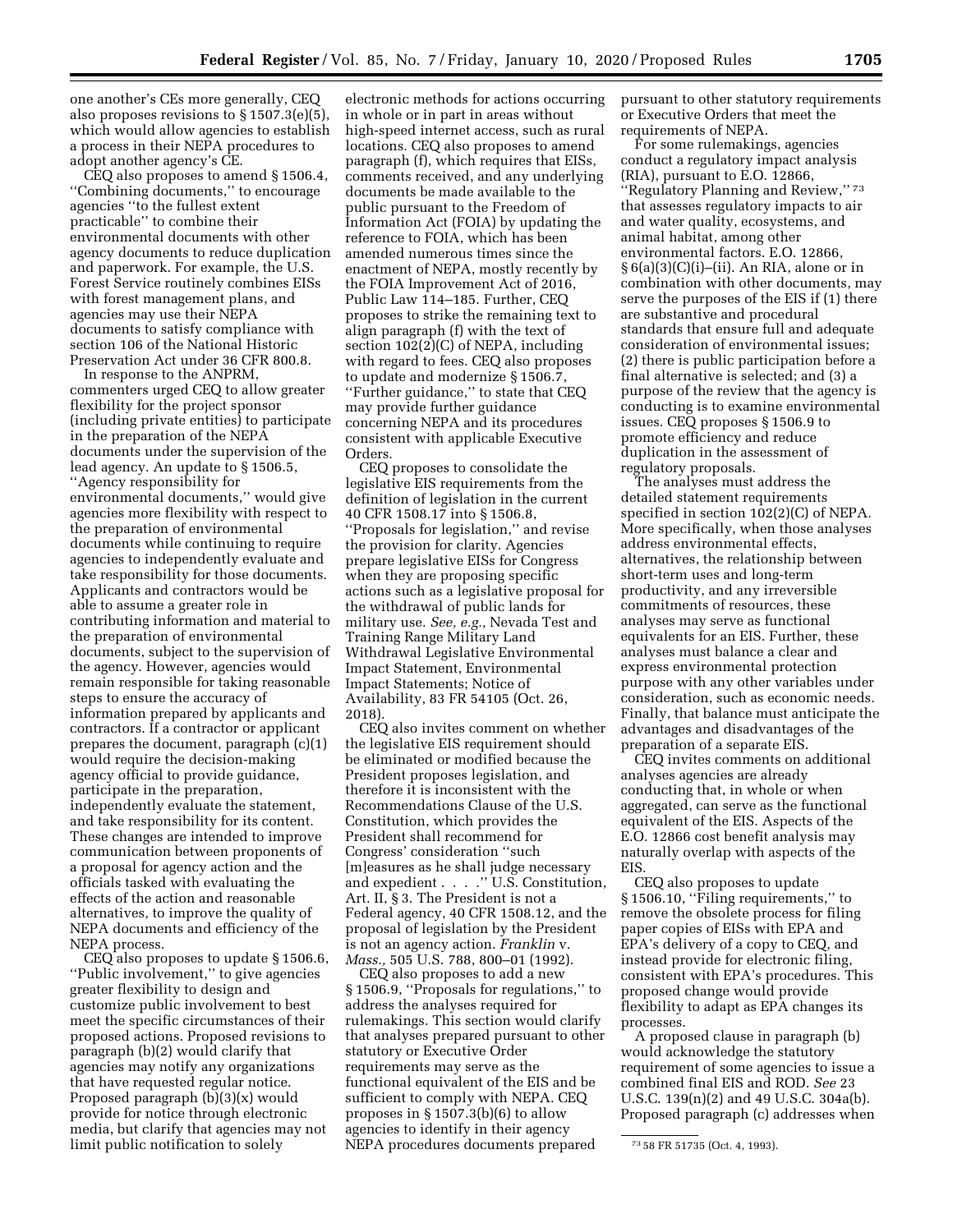agencies may make an exception to the current rules set forth in paragraph (b) on timing for issuing a ROD.

Over the last 40 years, CEQ has developed significant experience with NEPA in the context of emergencies and disaster recoveries. Actions following Hurricanes Katrina, Harvey, and Michael, as well as catastrophic wildfires, have given CEQ the opportunity to explore a variety of circumstances where alternative arrangements for complying with NEPA are necessary. CEQ proposes to amend § 1506.12, ''Emergencies,'' to clarify that alternative arrangements are still meant to comply with section 102(2)(C)'s requirement for a ''detailed statement.'' This amendment is consistent with CEQ's longstanding position that it has no authority to exempt Federal agencies from compliance with NEPA, but that CEQ can appropriately provide for exceptions to specific requirements of CEQ's regulations implementing the procedural provisions of NEPA to address extraordinary circumstances that are not addressed by agency implementing procedures previously approved by CEQ. *See* Emergencies Guidance, *supra* note 19. CEQ maintains a public description of all pending and completed alternative arrangements on its website.74

Finally, CEQ proposes to modify § 1506.13, "Effective date," to clarify that this regulation would apply to all NEPA processes begun after the effective date, but agencies have the discretion to apply it to ongoing reviews. CEQ also proposes to remove the 1979 effective date of the current regulations and the reference to the 1973 guidance in the current paragraph (a) and strike the current paragraph (b) regarding actions begun before January 1, 1970 because they are obsolete.

# *I. Proposed Revisions to Agency Compliance (Part 1507)*

CEQ proposes modifications to part 1507, which addresses agency compliance with NEPA. The proposed changes would consolidate provisions relating to agency procedures from elsewhere in the CEQ regulations, and add a new section to address the dissemination of information about agency NEPA programs. A proposed change to § 1507.1, ''Compliance,'' would strike the second sentence for consistency with changes to the provisions for agency NEPA procedures at § 1507.3. A proposed change to paragraph (a) of § 1507.2, ''Agency capability to comply,'' would make the

senior agency official responsible for coordination, communication, and compliance with NEPA, including resolving implementation issues and representing the agency analysis of the effects of agency actions on the human environment in agency decision-making processes. The proposed § 1507.2(a) would make the senior agency official responsible for addressing disputes among lead and cooperating agencies and enforcing page and time limits. The senior agency official would be responsible for ensuring all environmental documents—even exceptionally lengthy ones—are provided to Federal agency decision makers in a timely, readable, and useful format. CEQ also proposes to clarify in the introductory paragraph that in NEPA compliance an agency may use the ''the resources of other agencies, applicants, and other participants in the NEPA process,'' for which the agency should account. CEQ proposes to amend paragraph (c) to emphasize agency cooperation, which would include commenting. Finally, CEQ proposes to add references to E.O. 11991, which amended E.O. 11514, and E.O. 13807 in paragraph (f) to codify agencies' responsibility to comply with the Order.

In developing their procedures, agencies should strive to identify and apply efficiencies, such as use of applicable CEs, adoption of prior NEPA analyses, and incorporation by reference to prior relevant Federal, State, Tribal, and local analyses, wherever practicable. To facilitate effective and efficient procedures, CEQ proposes to consolidate all of the requirements for agency NEPA procedures in § 1507.3 and add a new § 1507.4 to provide the means of publishing information on ongoing NEPA reviews and agency records relating to NEPA reviews. This includes moving the provisions in § 1505.1, ''Agency decision making procedures,'' to proposed § 1507.3(b); moving the requirement to provide for extraordinary circumstances currently in 40 CFR 1508.4 to proposed § 1507.3(d)(2)(ii); moving the requirement to adopt procedures for introducing a supplement into the agency's administrative record from 40  $CFR$  1502.9(d)(3) to proposed § 1507.3(d)(3); and moving the allowance to combine the agency's EA process with its scoping process from 40 CFR 1501.7(b)(3) to proposed § 1507.3(e)(4).

CEQ also proposes several revisions to § 1507.3. Revised paragraph (a) would provide agencies the later of 1 year after publication of the final rule or 9 months after the establishment of an agency to develop or revise proposed agency

NEPA procedures, as necessary, to implement the CEQ regulations. CEQ also proposes to eliminate the limitations on paraphrasing the CEQ regulations. Agency NEPA procedures should set forth the process by which agencies will comply with NEPA and the CEQ regulations in the context of their particular programs and processes. In addition, CEQ proposes to clarify that except as otherwise provided by law or for agency efficiency, agency NEPA procedures shall not impose additional procedures or requirements beyond those set forth in the CEQ regulations.

CEQ proposes to subdivide paragraph (a) into subparagraphs (1) and (2) for additional clarity because each of these is an independent requirement. CEQ proposes to eliminate the recommendation to agencies to issue explanatory guidance and the requirement to review their policies and procedures because the responsibility to revise procedures would be addressed in paragraph (a).

Consistent with the proposed edits to § 1500.1, CEQ proposes to revise paragraph (b) to clarify that agencies should ensure decisions are made in accordance with the Act's procedural requirements and policy of integrating NEPA with other environmental reviews to promote efficient and timely decision making. CEQ proposes a new paragraph (b)(6) to encourage agencies to set forth in their NEPA procedures requirements to combine their NEPA documents with other agency documents, especially where the same or similar analyses are required for compliance with other requirements. Many agencies implement statutes that call for consideration of alternatives to the agency proposal, including the no action alternative, the effects of the agencies' proposal and alternatives, and public involvement. Agencies can use their NEPA procedures to align compliance with NEPA and these other statutory authorities, including provisions for page and time limits that integrate NEPA's goals for informed decision making with agencies' specific statutory requirements. This approach is consistent with some agency practice, but more agencies could use it to achieve greater efficiency and reduce unnecessary duplication. *See, e.g.,* 36 CFR part 220 (U.S. Forest Service NEPA procedures).

Under the proposed § 1507.3(b)(6), agencies may document any agency determination that compliance with the environmental review requirements of other statutes or Executive Orders serves as the functional equivalent of NEPA compliance by identifying that (1) there are substantive and procedural

<sup>74</sup>*[https://ceq.doe.gov/nepa-practice/alternative](https://ceq.doe.gov/nepa-practice/alternative_arrangements.html)*\_ *[arrangements.html.](https://ceq.doe.gov/nepa-practice/alternative_arrangements.html)*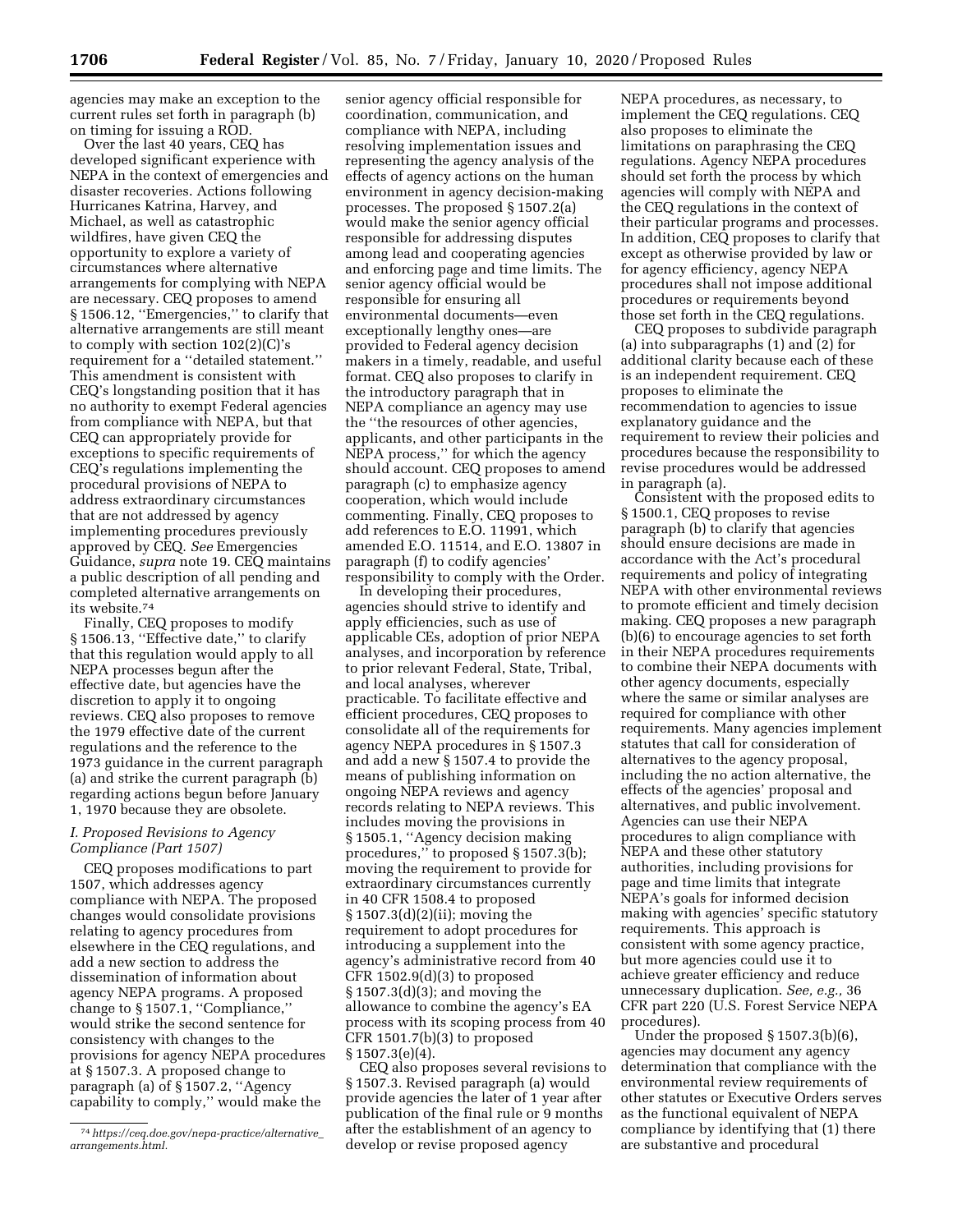standards that ensure full and adequate consideration of environmental issues; (2) there is public participation before a final alternative is selected; and (3) a purpose of the review that the agency is conducting is to examine environmental issues. While the courts have found that EPA need not conduct NEPA analyses under a number of statutes that are ''functionally equivalent,'' including the Clean Air Act, the Ocean Dumping Act, the Federal Insecticide, Fungicide, and Rodenticide Act, the Resource Conservation and Recovery Act, and the Comprehensive Environmental Response, Compensation, and Liability Act, CEQ proposes that the concept of functional equivalency be extended to other agencies that conduct analyses to examine environmental issues.

Furthermore, CEQ proposes to add a new paragraph (c), which would provide that agencies may identify actions that are not subject to NEPA in their agency NEPA procedures, including (1) non-major Federal actions; (2) non-discretionary actions, in whole or in part; (3) actions expressly exempt from NEPA under another statute; (4) actions for which compliance with NEPA would clearly and fundamentally conflict with the requirements of another statute; and (5) actions for which compliance with NEPA would be inconsistent with Congressional intent due to the requirements of another statute. These changes would conform to the new § 1501.1, ''NEPA threshold applicability analysis,'' section, which provides five considerations in determining whether NEPA applies to a proposed action.

CEQ proposes to amend paragraph (d)(2)(ii) to require agencies to identify in their procedures when documentation of a CE determination is required. CEQ proposes to add language to paragraph  $(e)(3)$  to codify existing agency practice to publish notices when it pauses an EIS or withdraws an NOI. Finally, CEQ proposes to add a new paragraph (e)(5) that would allow agencies to establish a process in their agency NEPA procedures whereby the agency may apply a CE listed in another agency's NEPA procedures. Such procedure would set forth the process by which the agency would consult with the agency that listed the CE in its NEPA procedures to ensure that the application of the CE is consistent with the originating agency's intent and practice.

CEQ invites comment on whether it should specifically allow an agency to apply a categorical exclusion established in another agency's NEPA procedures to its proposed action. CEQ invites comment on any process its

regulations should include to ensure the appropriate application of an agency's CE to another agency's action.

Finally, the proposed § 1507.4, ''Agency NEPA program information,'' would require agencies in their NEPA implementing procedures to provide for a website or other means of publishing certain information on ongoing NEPA reviews and maintaining and permitting public access to agency records relating to NEPA reviews. This provision would promote transparency and efficiency in the NEPA process, and improve interagency coordination by ensuring that information is more readily available to other agencies and the public.

Opportunities exist for agencies to combine existing geospatial data, including remotely sensed images, and analyses to streamline environmental review and better coordinate development of environmental documents for multi-agency projects, consistent with the OFD policy. One option involves creating a single NEPA application that facilitates consolidation of existing datasets and can run several relevant geographic information system (GIS) analyses to help standardize the production of robust analytical results. This application could have a publicfacing component modeled along the lines of EPA's NEPAssist,75 which would aid prospective project sponsors with site selection and project design and increase public transparency. The application could link to the Permitting Dashboard to help facilitate project tracking and flexibilities under §§ 1506.5 and 1506.6. CEQ invites comment on this proposal, including comment on whether additional regulatory changes could help facilitate streamlined GIS analysis to help agencies comply with NEPA.

# *J. Proposed Revisions to Definitions (Part 1508)*

CEQ proposes significant revisions to part 1508. CEQ proposes to clarify the definitions of a number of key NEPA terms in order to reduce ambiguity, both through modification of existing definitions and the addition of new definitions. CEQ also proposes to eliminate individual section numbers for each term in favor of an alphabetical list of defined terms in the revised § 1508.1. CEQ proposes conforming edits to remove citations to the specific definition sections throughout the proposed rule. Finally, CEQ proposes to

move the operative language included throughout the definitions sections to the relevant substantive sections of the regulations.

*New definition of* ''*authorization.*'' CEQ proposes to define the term ''authorization'' to refer to the types of activities that might be required for permitting a proposed action, in particular infrastructure projects. This definition is consistent with the definition included in FAST–41 and E.O. 13807.

*Clarifying the meaning of* ''*categorical exclusion.*'' CEQ proposes to revise the definition of categorical exclusion by inserting ''normally'' to clarify that there may be situations where an action may have significant effects on account of extraordinary circumstances. CEQ also proposes to strike ''individually or cumulatively'' for consistency with the proposed revisions to the definition of ''effects'' discussed below. CEQ proposes conforming edits in §§ 1500.4(a) and 1500.5(a). As noted in section II.I, CEQ proposes to move the requirement to provide for extraordinary circumstances in agency procedures to § 1507.3(d)(2)(ii).

*Clarifying the meaning of*  ''*cooperating agency.*'' CEQ proposes to amend the definition of cooperating agency to make clear that a State, Tribal, or local agency may be a cooperating agency when the lead agency agrees, and to move the corresponding operative language to proposed § 1501.8(a).

*Clarifying the meaning of* ''*effects.*'' Many commenters have urged CEQ to refine the definition of effects. Commenters raised concerns that the current definition creates confusion, and that the terms ''indirect'' and ''cumulative'' have been interpreted expansively resulting in excessive documentation about speculative effects and leading to frequent litigation. Commenters also have raised concerns that this has expanded the scope of NEPA analysis without serving NEPA's purpose of informed decision making. Commenters stressed that the focus of the effects analysis should be on those effects that are reasonably foreseeable, related to the proposed action under consideration, and subject to the agency's jurisdiction and control. Commenters also noted that NEPA practitioners often struggle with describing cumulative impacts despite numerous publications on the topic.

While NEPA refers to environmental impacts and environmental effects, it does not subdivide the terms into direct, indirect, or cumulative. To address commenters' concerns and reduce confusion and unnecessary litigation,

<sup>75</sup>*[https://nepassisttool.epa.gov/nepassist/](https://nepassisttool.epa.gov/nepassist/nepamap.aspx)  [nepamap.aspx.](https://nepassisttool.epa.gov/nepassist/nepamap.aspx) See also* the Marine Cadastre, which provides consolidated GIS information for offshore actions, *[https://marinecadastre.gov/.](https://marinecadastre.gov/)*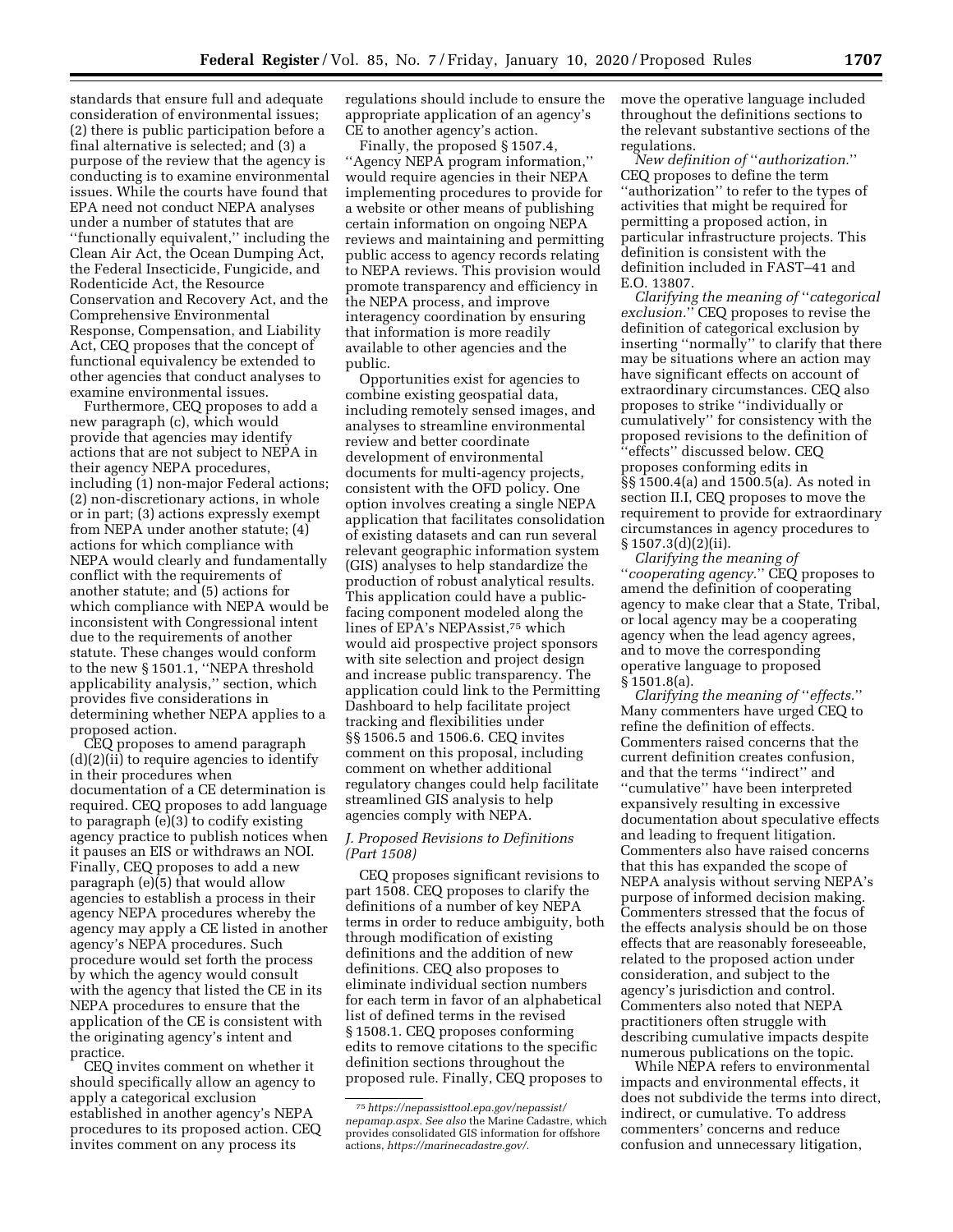CEQ proposes to make amendments to simplify the definition of effects by consolidating the definition into a single paragraph and striking the specific references to direct, indirect, and cumulative effects.

In particular, CEQ proposes to amend the definition of effects to provide clarity on the bounds of effects consistent with the Supreme Court's holding in *Department of Transportation* v. *Public Citizen,* 541 U.S. at 767–68. Under the proposed definition, effects must be reasonably foreseeable and have a reasonably close causal relationship to the proposed action or alternatives; a ''but for'' causal relationship is insufficient to make an agency responsible for a particular effect under NEPA. This close causal relationship is analogous to proximate cause in tort law. *Id.* at 767; *see also Metro. Edison Co.,* 460 U.S. at 774 (interpreting section 102 of NEPA to require ''a reasonably close causal relationship between a change in the physical environment and the effect at issue'' and stating that ''[t]his requirement is like the familiar doctrine of proximate cause from tort law.''). CEQ seeks comment on whether to include in the definition of effects the concept that the close causal relationship is ''analogous to proximate cause in tort law,'' and if so, how CEQ could provide additional clarity regarding the meaning of this phrase.

CEQ proposes to strike the definition of cumulative impacts and strike the terms ''direct'' and ''indirect'' in order to focus agency time and resources on considering whether an effect is caused by the proposed action rather than on categorizing the type of effect. CEQ's proposed revisions to simplify the definition are intended to focus agencies on consideration of effects that are reasonably foreseeable and have a reasonably close causal relationship to the proposed action. In practice, substantial resources have been devoted to categorizing effects as direct, indirect, and cumulative, which, as noted above, are not terms referenced in the NEPA statute.

In addition, CEQ proposes a change in position to state that analysis of cumulative effects, as defined in CEQ's current regulations, is not required under NEPA. While CEQ has issued detailed guidance on considering cumulative effects, categorizing and determining the geographic and temporal scope of such effects has been difficult and can divert agencies from focusing their time and resources on the most significant effects. Excessively lengthy documentation that does not focus on the most meaningful issues for

the decision maker's consideration can lead to encyclopedic documents that include information that is irrelevant or inconsequential to the decision-making process. Instead, agencies should focus their efforts on analyzing effects that are most likely to be potentially significant and be effects that would occur as a result of the agency's decision. Agencies are not expected to conduct exhaustive research on identifying and categorizing actions beyond the agency's control. With this proposed change and the proposed elimination of the definition of cumulative impacts, it is CEQ's intent to focus agencies on analysis of effects that are reasonably foreseeable and have a reasonably close causal relationship to the proposed action.

To further assist agencies in their assessment of significant effects, CEQ also proposes to clarify that effects should not be considered significant if they are remote in time, geographically remote, or the result of a lengthy causal chain. *See, e.g., Pub. Citizen,* 541 U.S. at 767–68 (''In particular, 'courts must look to the underlying policies or legislative intent in order to draw a manageable line between those causal changes that may make an actor responsible for an effect and those that do not.' '' (quoting *Metro. Edison Co.,*  460 U.S. at 774 n.7)); *Metro. Edison Co.,*  460 U.S. at 774 (noting effects may not fall within section 102 of NEPA because ''the causal chain is too attenuated''). To reinforce CEQ's proposed simplified definition of effects, CEQ proposes to consolidate paragraphs (a), (b), and (d) of 40 CFR 1502.16, ''Environmental consequences,'' into a new  $§ 1502.16(a)(1).$ 

Further, CEQ proposes to codify a key holding of *Public Citizen* relating to the definition of effects to make clear that effects do not include effects that the agency has no authority to prevent or would happen even without the agency action, because they would not have a sufficiently close causal connection to the proposed action. This clarification will help agencies better understand what effects they need to analyze and discuss, helping to reduce delays and paperwork with unnecessary analyses.

CEQ invites comment on the proposed revisions to the definition of effects, including whether CEQ should affirmatively state that consideration of indirect effects is not required.

*Clarifying the meaning of*  ''*environmental assessment.*'' CEQ proposes to revise the definition of environmental assessment, describing the purpose for the document and moving all of the operative language from the definition to proposed § 1501.5.

*Clarifying the meaning of* ''*Federal agency.*'' CEQ proposes to amend the definition of ''Federal agency'' to broaden it to include States, Tribes, and units of local government to the extent that they have assumed NEPA responsibilities from a Federal agency pursuant to statute. Since the issuance of the CEQ regulations, Congress has authorized assumption of NEPA responsibilities in other contexts besides the Housing and Community Development Act of 1974. *See, e.g.,*  Surface Transportation Project Delivery Program, 23 U.S.C. 327. This change would acknowledge these programs and help clarify roles and responsibilities.

*Clarifying the meaning of* ''*human environment.*'' CEQ proposes to change ''people'' to ''present and future generations of Americans'' consistent with section 101(a) of NEPA.

*Clarifying the meaning of* ''*lead agency.*'' CEQ proposes to amend the definition of lead agency to clarify that this term includes joint lead agencies, which are an acceptable practice.

*Clarifying the meaning of*  ''*legislation.*'' CEQ proposes to move the operative language to § 1506.8 and strike the example of treaties, because, as noted in section II.H, the President is not a Federal agency, and therefore a request for ratification of a treaty would not be subject to NEPA.

*Clarifying the meaning of* ''*major Federal action.*'' CEQ received many comments requesting clarification of the definition of major Federal action. For example, CEQ received comments proposing that non-Federal projects should not be considered major Federal actions based on a very minor Federal role. Commenters also recommended that CEQ clarify the definition to exclude decisions where agencies do not have discretion to consider and potentially modify their actions based on the environmental review.

CEQ proposes to amend the first sentence of the definition to clarify that an action meets the definition if it is subject to Federal control and responsibility, and it has effects that may be significant. CEQ proposes to replace ''major'' effects with "significant" in this sentence to align with the NEPA statute.

CEQ proposes to strike the second sentence of the definition, which provides ''Major reinforces but does not have a meaning independent of significantly.'' This is a change in position as compared to CEQ's earlier interpretation of NEPA. In the statute, Congress refers to ''major Federal actions significantly affecting the quality of the human environment.'' 42 U.S.C. 4332(2)(C). Under the current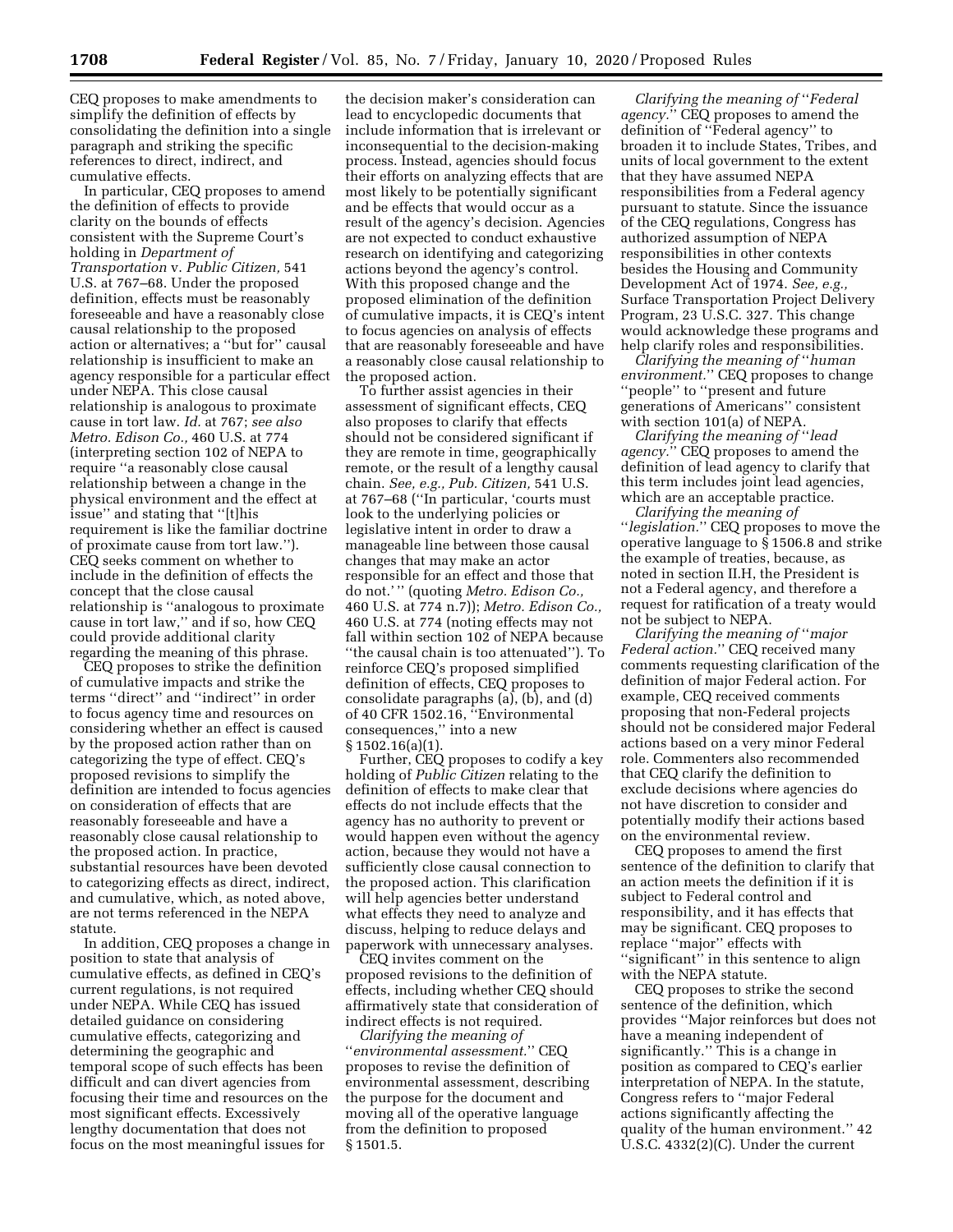interpretation, however, the word ''major'' is rendered virtually meaningless.

CEQ proposes to strike the sentence because all words of a statute must be given meaning consistent with longstanding principles of statutory interpretation. *See, e.g., Bennett,* 520 U.S. at 173 ("It is the ""cardinal principle of statutory construction'' . . . [that] it is our duty ''to give effect, if possible, to every clause and word of a statute'' . . . rather than to emasculate an entire section.' '' (quoting *United States* v. *Menasche,* 348 U.S. 528, 538 (1955))). The legislative history of NEPA also reflects that Congress used the term ''major'' independently of ''significantly,'' and provided that, for major actions, agencies should make a determination as to whether the proposal would have a significant environmental impact. Specifically, the Senate Report for the National Environmental Policy Act of 1969 states, ''*Each agency which proposes any major actions,* such as project proposals, proposals for new legislation, regulations, policy statements, or expansion or revision of ongoing programs, *shall make a determination as to whether the proposal would have a significant effect upon the quality of the human environment.*'' S. Rep. No. 91–296, at 20 (1969) (emphasis added).76 Moreover, over the past four decades, in a number of cases, courts have determined that NEPA does not require the preparation of an EIS for actions with minimal Federal involvement or funding. Under this proposed definition, these would be non-major Federal actions.

To clarify that these activities are nonmajor Federal actions, CEQ proposes to add two sentences to the definition to make clear that this term does not include non-Federal projects with minimal Federal funding or minimal Federal involvement such that the agency cannot control the outcome on the project. In such circumstances, there is no practical reason for an agency to conduct a NEPA analysis because the agency could not influence the outcome of its action to address the effects of the project. For example, this might include a very small percentage of Federal funding provided only to help design an infrastructure project that is otherwise funded through private or local funds. This change would help to reduce costs and delays by more clearly defining the kinds of actions that are appropriately within the scope of NEPA.

CEQ also proposes to strike the third sentence of the definition, which includes a failure to act in the definition of a major Federal action, and exclude activities that do not result in final agency action under the APA. NEPA applies when agencies are considering a proposal for decision. In the circumstance described in this sentence, there is no proposed action and therefore no alternatives that the agency may consider. *S. Utah Wilderness All.,*  542 U.S. at 70–73.

CEQ also proposes to strike the specific reference to the State and Local Fiscal Assistance Act of 1972 from paragraph (a). The proposed revisions to the definition clarify that general revenue sharing funds would not meet the definition of major Federal action. In particular, CEQ proposes to exclude as non-major Federal actions the farm ownership and operating loan guarantees provided by the Farm Service Agency (FSA) of the U.S. Department of Agriculture pursuant to 7 U.S.C. 1925 and 1941 through 1949, and the business loan guarantee programs of the Small Business Administration (SBA), 15 U.S.C. 636(a), 636(m), and 695 through 697f. Under the farm ownership and operating loan programs, FSA does not control the bank, or the borrower; the agency does not control the subsequent use of such funds and does not operate any facilities. In the event of a default, properties are sold, and FSA never takes physical possession of, operates, or manages any facility. SBA's business loan programs operate in similar fashion. Further, under those programs no Federal funds are expended unless there is a default by the borrower paying the loan.

CEQ invites comment on whether it should make any further changes to this paragraph, including changing ''partly'' to ''predominantly'' for consistency with the edits to the introductory paragraph regarding ''minimal Federal funding.'' CEQ also invites comment whether there should be a threshold (percentage or dollar figure) for ''minimal Federal funding,'' and if so, what would be an appropriate threshold and the basis for such a threshold. CEQ also invites comment on whether any types of financial instruments, including loans and loan guarantees, should be considered non-major Federal actions and the basis for such exclusion.

Additionally, as a general matter, CEQ invites comment on whether the definition of ''major Federal action'' should be further revised to exclude other *per se* categories of activities or to further address what NEPA analysts have called ''the small handle

problem.'' 77 Commenters should provide any relevant data that may assist in identifying such categories of activities. Finally, as noted in the discussion of § 1501.4, CEQ invites comment on whether and how to exclude certain categories of actions common to all Federal agencies from the definition.

CEQ also proposes to insert ''implementation of'' before ''treaties'' in paragraph (b)(1) to clarify that the major Federal action is not the treaty itself, but rather an agency's action to implement that treaty. Further, CEQ proposes to strike "guide" from paragraph (b)(2) because guidance is non-binding.

CEQ also invites comment on whether the regulations should clarify that NEPA does not apply extraterritorially, consistent with *Kiobel* v. *Royal Dutch Petroleum Co.,* 569 U.S. 108, 115–16 (2013), in light of the ordinary presumption against extraterritorial application when a statute does not clearly indicate that extraterritorial application is intended by Congress.

*Clarifying the meaning of*  ''*mitigation.*'' CEQ proposes to amend the definition of ''mitigation'' to define the term and clarify that NEPA does not require adoption of any particular mitigation measure, consistent with *Methow Valley,* 490 U.S. at 352–53. In *Methow Valley,* the Supreme Court held that NEPA and the CEQ regulations require ''that mitigation be discussed in sufficient detail to ensure that environmental consequences have been fairly evaluated,'' but do not establish ''a substantive requirement that a complete mitigation plan be actually formulated and adopted'' before the agency can make its decision. *Id.* at 352.

CEQ also proposes to amend the definition of ''mitigation'' to make clear that mitigation must have a nexus to the effects of the proposed action, is limited to those actions that have an effect on the environment, and does not include actions that do not have an effect on the environment. This would make the NEPA process more effective by clarifying that mitigation measures must actually be designed to mitigate the effects of the proposed action. This amended definition is consistent with CEQ's Mitigation Guidance, *supra* note 18.

Under that guidance, if an agency believes that the proposed action will provide net environmental benefits through use of compensatory mitigation, the agency should incorporate by

<sup>76</sup>*[https://ceq.doe.gov/docs/laws-regulations/](https://ceq.doe.gov/docs/laws-regulations/Senate-Report-on-NEPA.pdf) [Senate-Report-on-NEPA.pdf.](https://ceq.doe.gov/docs/laws-regulations/Senate-Report-on-NEPA.pdf)* 

<sup>77</sup>*See* Daniel R. Mandelker et al., NEPA Law and Litigation, § 8:20 (2d ed. 2019) (''This problem is sometimes called the 'small handle' problem because [F]ederal action may be only be a 'small handle' on a non[-F]ederal project.'').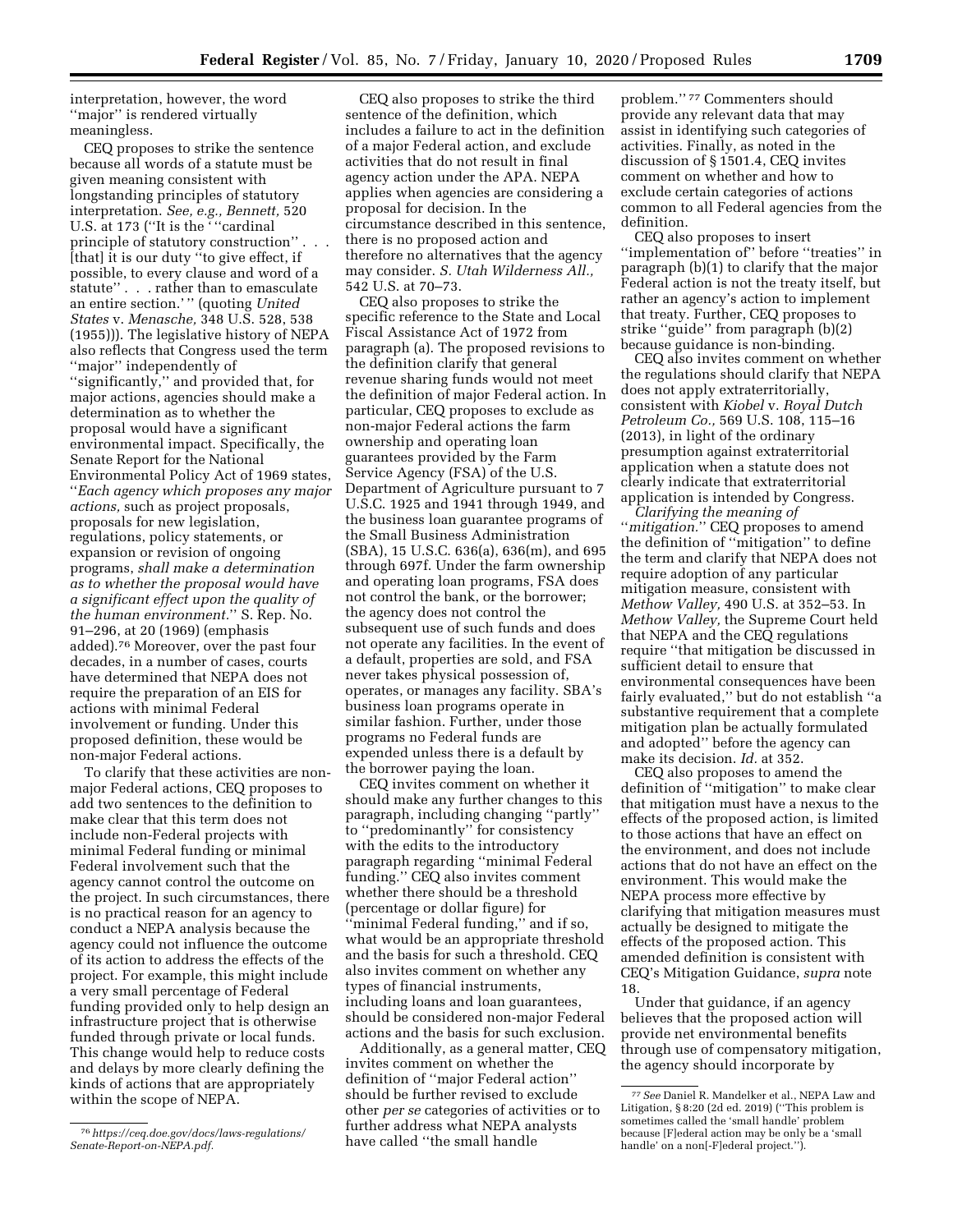reference the documents that demonstrate that the proposed mitigation will be new or in addition to actions that would occur under the noaction alternative, and the financial, legal, and management commitments for the mitigation. Use of well-established mitigation banks and similar compensatory mitigation legal structures should provide the necessary substantiation for the agency's findings on the effectiveness (nexus to effects of the action, proportionality, and durability) of the mitigation. Other actions may be effectively mitigated through use of environmental management systems that provide a structure of procedures and policies to systematically identify, evaluate, and manage environmental impacts of an action during its implementation.78

*Clarifying the meaning of* ''*notice of intent.*'' CEQ proposes to revise the definition of ''notice of intent'' to remove the operative requirements for the NOI and add the word ''public'' to clarify that the NOI is a public notice.

*New definition of* ''*page.*'' A new definition of ''page'' would provide a word count (500 words) for a more standard functional definition of ''page'' for page count and other NEPA purposes. This would update NEPA for modern electronic publishing and internet formatting, in which the number of words per page can vary widely depending on format. It would also ensure some uniformity in document length while allowing unrestricted use of the graphic display of quantitative information, tables, photos, maps, and other geographic information that can provide a much more effective means of conveying information about environmental effects. This change supports the original CEQ page limits as a means of ensuring that environmental documents are readable and useful to decision makers.

*New definition of* ''*participating agency.*'' As discussed above, CEQ proposes to add the concept of a participating agency to the CEQ regulations. CEQ proposes to define participating agency consistent with the definition in FAST–41 and 23 U.S.C. 139. CEQ proposes to add participating agencies to § 1501.7(i) regarding the schedule and replace the term ''commenting'' agencies with ''participating'' agencies throughout.

*Clarifying the meaning of* ''*proposal.*'' CEQ proposes clarifying edits and to

strike the operative language regarding timing of an EIS because it is already addressed in § 1502.5.

*New definition of* ''*publish/ publication.*'' CEQ proposes to define this term to provide agencies with the flexibility to make environmental reviews and information available to the public by electronic means. The 1978 regulations predate personal computers and a wide range of technologies now used by agencies such as GIS mapping tools and social media. To address environmental justice concerns and ensure that the affected public is not excluded from the NEPA process due to a lack of resources (often referred to as the ''digital divide''), the definition retains a provision for printed environmental documents where necessary for effective public participation.

*New definition of* ''*reasonable alternative.*'' Several commenters asked CEQ to include a new definition of ''reasonable alternatives'' in the regulations with emphasis on how technical and economic feasibility should be evaluated. CEQ proposes a new definition of ''reasonable alternative'' that would provide that reasonable alternatives must be technically and economically feasible and meet the purpose and need of the proposed action. *See, e.g., Vt. Yankee,*  435 U.S. at 551 (''alternatives must be bounded by some notion of feasibility''). CEQ also proposes to define reasonable alternatives as ''a reasonable range of alternatives'' to codify Questions 1a and 1b in the Forty Questions, *supra* note 10. Agencies are not required to give detailed consideration to alternatives that are unlikely to be implemented because they are infeasible, ineffective, or inconsistent with the purpose and need for agency action.

Finally, CEQ proposes to clarify that a reasonable alternative must also consider the goals of the applicant when the agency's action involves a non-Federal entity. These changes would help reduce paperwork and delays by helping to clarify the range of alternatives that agencies must consider. Where the agency action is in response to an application for permit or other authorization, the agency should consider the applicant's goals based on the agency's statutory authorization to act, as well as in other congressional directives, in defining the proposed action's purpose and need.

*[publications/NEPA](https://ceq.doe.gov/docs/ceq-publications/NEPA_EMS_Guide_final_Apr2007.pdf)*\_*EMS*\_*Guide*\_*final*\_*Apr2007.pdf.* 79 84 FR 30097 (June 26, 2019). *New definition of* ''*reasonably foreseeable.*'' CEQ received comment requesting that the regulations provide a definition of ''reasonably foreseeable.'' CEQ proposes to define ''reasonably foreseeable'' consistent with the

ordinary person standard—that is what a person of ordinary prudence would consider in reaching a decision.

*New definition of* ''*senior agency official.*'' As discussed in section II.A, the proposed definition of ''senior agency official'' would provide for agency officials that are responsible for the agency's NEPA compliance.

*Striking the definition of*  ''*significantly.*'' Because the entire definition of significantly is operative language, CEQ proposes to strike this definition and discuss significance in § 1501.4(b), as described above.

*Clarifying the meaning of* ''*tiering.*'' CEQ would amend the definition of ''tiering'' to make clear that agencies may use EAs at the programmatic stage as well as the subsequent stages. This would clarify that agencies have flexibility in structuring programmatic NEPA reviews and associated tiering. CEQ would move the operative language regarding tiering from 40 CFR 1508.28 to proposed § 1501.11(b).

#### *K. CEQ Guidance Documents*

This proposed rule, if adopted as a final rule, would supersede any previous CEQ NEPA guidance. If CEQ finalizes the proposed rule, CEQ anticipates withdrawing all of the CEQ NEPA guidance that is currently in effect and issuing new guidance as consistent with Presidential directives.

# *L. Additional Issues on Which CEQ Invites Comment*

Based on comments received and CEQ's experience in implementing NEPA, the final rule may include amendments to any provisions in parts 1500 to 1508 of the CEQ regulations. CEQ invites comments recommending, opposing, or providing feedback on specific changes to any provisions in parts 1500 to 1508 of the CEQ regulations, including revising or adopting as regulations existing CEQ guidance or handbooks.

Further, CEQ received comments requesting that the regulations address analysis of greenhouse gas emissions and potential climate change impacts. CEQ has proposed guidance titled ''Draft National Environmental Policy Act Guidance on Consideration of Greenhouse Gas Emissions'' 79 to address how NEPA analyses should address greenhouse gas (GHG) emissions. CEQ does not consider it appropriate to address a single category of impacts in the regulations. If CEQ finalizes this proposal, CEQ would review the draft GHG guidance for potential revisions consistent with the

<sup>78</sup>*See* Council on Environmental Quality, Aligning National Environmental Policy Act Processes with Environmental Management Systems (April 2007), *[https://ceq.doe.gov/docs/ceq-](https://ceq.doe.gov/docs/ceq-publications/NEPA_EMS_Guide_final_Apr2007.pdf)*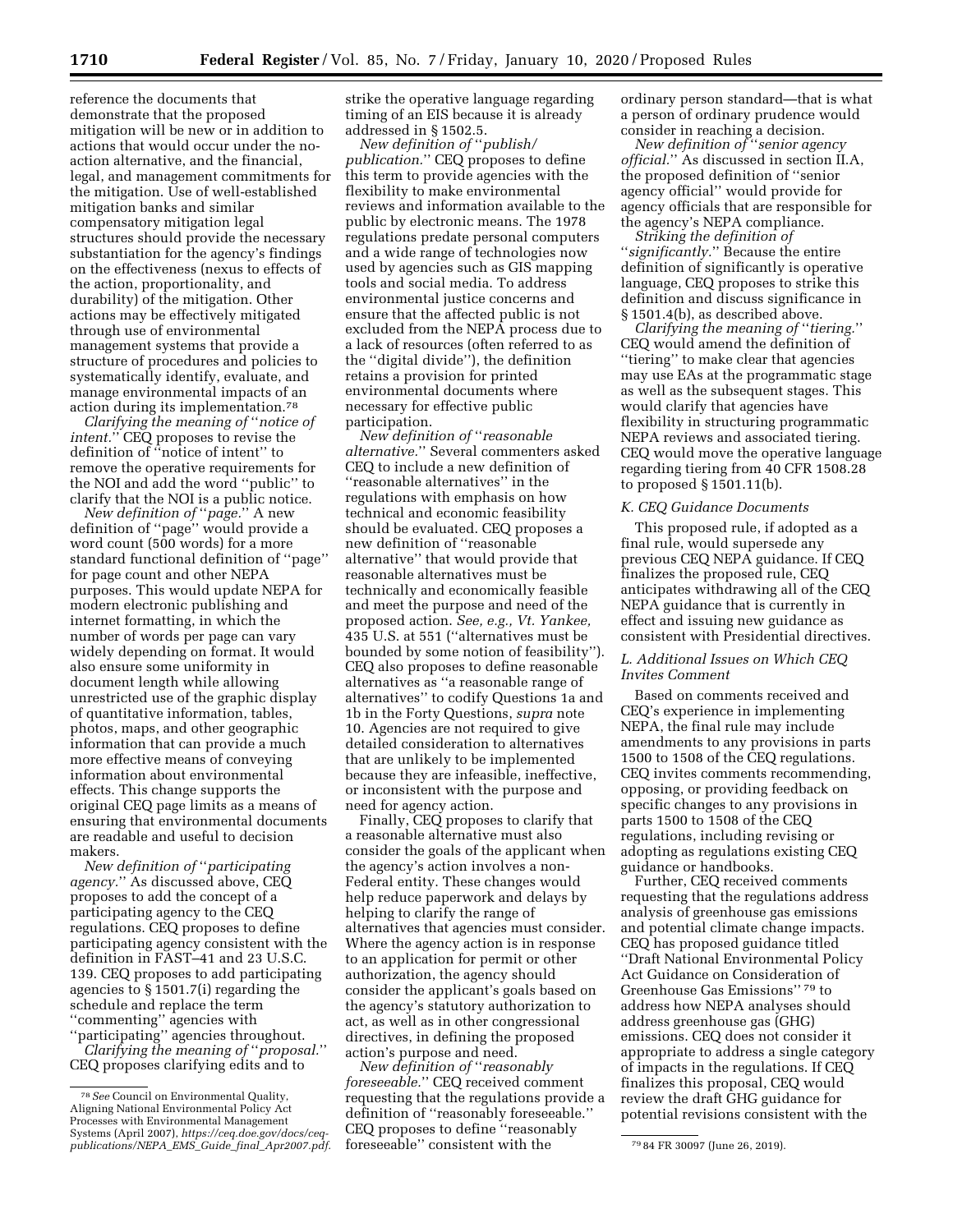regulations. However, CEQ invites comments on whether it should codify any aspects of its proposed GHG guidance in the regulation, and if so, how CEQ should address them in the regulations.

If proposed changes to the CEQ regulations provided in comments on the ANPRM, or on the proposed GHG guidance, are not reflected in this proposal, and the commenter would like to advance those proposals in comments to the NPRM, CEQ requests that the commenter specifically identify and reference to the prior comment.

Finally, CEQ invites comment on whether to update references to ''Council'' in the regulation to ''CEQ'' throughout the rule.

# **III. Rulemaking Analyses and Notices**

*A. Executive Order 12866, Regulatory Planning and Review; Executive Order 13563, Improving Regulation and Regulatory Review; and Executive Order 13771, Reducing Regulation and Controlling Regulatory Costs* 

This proposed rule is a significant regulatory action that was submitted to the Office of Management and Budget (OMB) for review. The docket for this rulemaking documents any changes made in response to OMB recommendations as required by section 6 of E.O. 12866.

# *B. Regulatory Flexibility Act and Executive Order 13272, Proper Consideration of Small Entities in Agency Rulemaking*

The Regulatory Flexibility Act, as amended, (RFA), 5 U.S.C. 601 *et seq.,*  and E.O. 13272 80 require agencies to assess the impacts of proposed and final rules on small entities. Under the RFA, small entities include small businesses, small organizations, and small governmental jurisdictions. An agency must prepare an Initial Regulatory Flexibility Analysis (IRFA) unless it determines and certifies that a proposed rule, if promulgated, would not have a significant economic impact on a substantial number of small entities. The proposed rule would not directly regulate small entities. Rather, the proposed rule applies to Federal agencies and sets forth the process for their compliance with NEPA. Accordingly, CEQ hereby certifies that the proposed rule, if promulgated, will not have a significant economic impact on a substantial number of small entities.

# *C. National Environmental Policy Act*

This proposed rule, if finalized, would assist agencies in fulfilling their responsibilities under NEPA, but would not make any final determination of what level of NEPA analysis is required for particular actions. The CEQ regulations do not require agencies to prepare a NEPA analysis before establishing or updating agency procedures for implementing NEPA. While CEQ prepared environmental assessments for its promulgation of the CEQ regulations in 1978 and its amendments to 40 CFR 1502.22 in 1986, in the development of this proposed rule, CEQ has determined that the proposed rule would not have a significant effect on the environment because it would not authorize any activity or commit resources to a project that may affect the environment. Therefore, CEQ does not intend to conduct a NEPA analysis of this proposed rule for the same reason that CEQ does not require any Federal agency to conduct NEPA analysis for the development of agency procedures for the implementation of NEPA and the CEQ regulations.

# *D. Executive Order 13132, Federalism*

E.O. 13132 requires agencies to develop an accountable process to ensure meaningful and timely input by State and local officials in the development of regulatory policies that have federalism implications.81 Policies that have federalism implications include regulations that have substantial direct effects on the States, on the relationship between the national government and the States, or on the distribution of power and responsibilities among the various levels of government. CEQ does not anticipate that this proposed rule has federalism implications because it applies to Federal agencies, not States.

# *E. Executive Order 13175, Consultation and Coordination With Indian Tribal Governments*

E.O. 13175 requires agencies to have a process to ensure meaningful and timely input by Tribal officials in the development of policies that have Tribal implications.82 Such policies include regulations that have substantial direct effects on one or more Indian Tribes, on the relationship between the Federal Government and Indian Tribes, or on the distribution of power and responsibilities between the Federal Government and Indian Tribes. While the proposed rule is not a regulatory

policy that has Tribal implications, the proposal does, in part, respond to Tribal government comments supporting expansion of the recognition of the sovereign rights, interests, and expertise of Tribes in the NEPA process and CEQ regulations implementing NEPA.

In its ANPRM, CEQ included a specific question regarding the representation of Tribal governments in the NEPA process. *See* ANPRM Question 18 (''Are there ways in which the role of [T]ribal governments in the NEPA process should be clarified in CEQ's NEPA regulations, and if so, how?''). More generally, CEQ's ANPRM sought the views of Tribal governments and others on regulatory revisions that CEQ could propose to improve Tribal participation in Federal NEPA processes. *See* ANPRM Question 2 (''Should CEQ's NEPA regulations be revised to make the NEPA process more efficient by better facilitating agency use of environmental studies, analysis, and decisions conducted in earlier Federal, State, Tribal or local environmental reviews or authorization decisions, and if so, how?''). As discussed section II.A, CEQ now proposes to amend its regulations to further support coordination with Tribal governments and agencies and analysis of a proposed action's potential effects on Tribal lands, resources, or areas of historic significance as an important part of Federal agency decision making. In addition to these proposed revisions of the CEQ Regulations, CEQ is inviting comment on other CEQ guidance that warrants codification. *See, e.g.,* CEQ Memorandum titled ''Designation of Non-Federal Agencies to be Cooperating Agencies in Implementing the Procedural Requirements of the National Environmental Policy Act'' 83 (July 28, 1999) encouraging more active solicitation of Tribal entities for participation as cooperating agencies in NEPA documents.

# *F. Executive Order 12898, Federal Actions To Address Environmental Justice in Minority Populations and Low-Income Populations*

E.O. 12898 requires agencies to make achieving environmental justice part of its mission by identifying and addressing, as appropriate, disproportionately high and adverse human health or environmental effects of its programs, policies, and activities on minority populations and lowincome populations.84 CEQ has

<sup>80</sup> 67 FR 53461 (Aug. 16, 2002).

<sup>81</sup> 64 FR 43255 (Aug. 10, 1999).

<sup>82</sup> 65 FR 67249 (Nov. 9, 2000).

<sup>83</sup>*[https://ceq.doe.gov/docs/ceq-regulations-and](https://ceq.doe.gov/docs/ceq-regulations-and-guidance/regs/ceqcoop.pdf)[guidance/regs/ceqcoop.pdf.](https://ceq.doe.gov/docs/ceq-regulations-and-guidance/regs/ceqcoop.pdf)* 

<sup>84</sup> 59 FR 7629 (Feb. 16, 1994).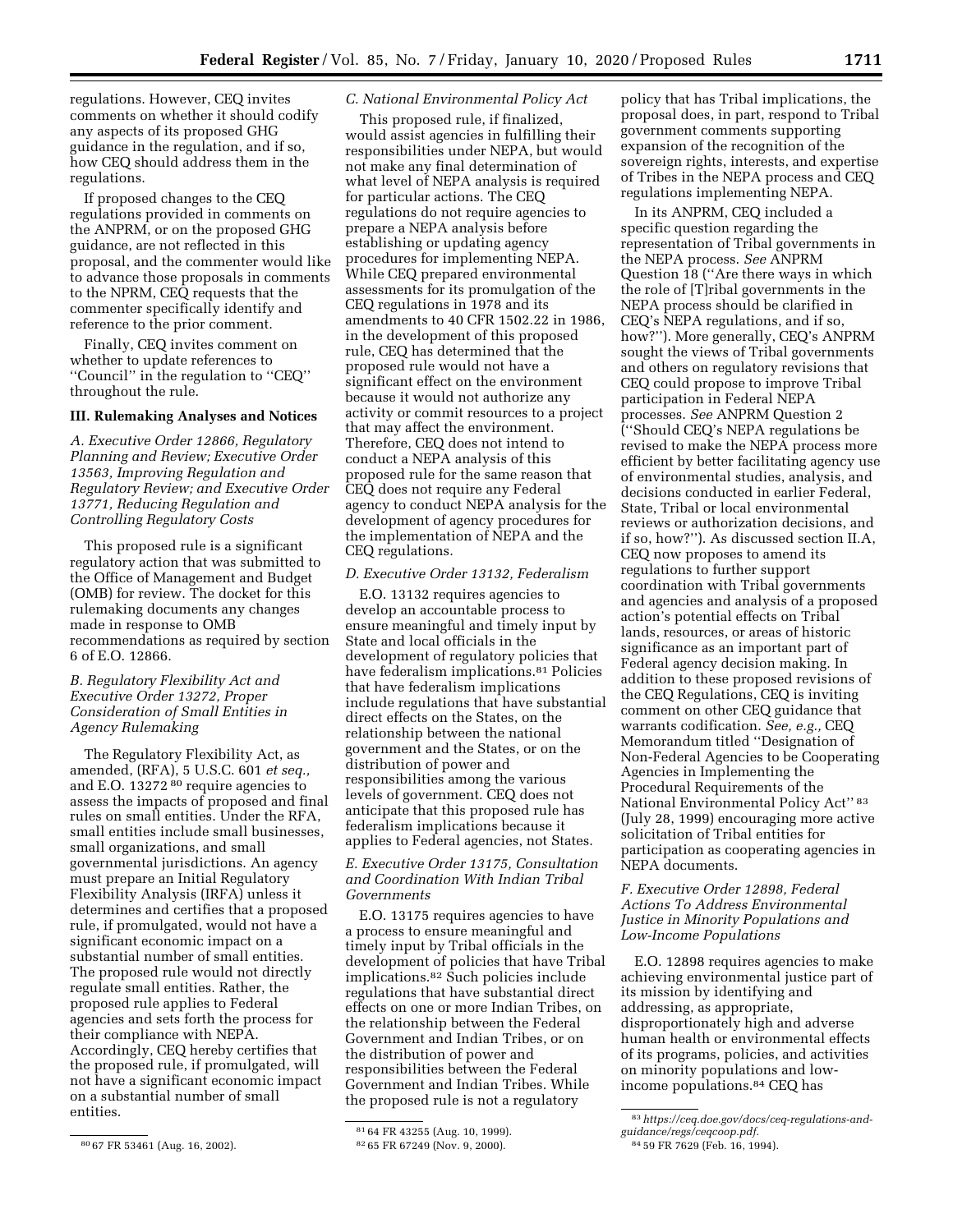analyzed this proposed rule and determined that it would not cause disproportionately high and adverse human health or environmental effects on minority populations and lowincome populations. This rule would set forth implementing regulations for NEPA; it is in the agency implementation of NEPA when conducting reviews of proposed agency actions where consideration of environmental justice effects typically occurs.

# *G. Executive Order 13211, Actions Concerning Regulations That Significantly Affect Energy Supply, Distribution, or Use*

Agencies must prepare a Statement of Energy Effects for significant energy actions under E.O. 13211.85 This proposed rule is not a ''significant energy action'' because it is not likely to have a significant adverse effect on the supply, distribution, or use of energy.

# *H. Executive Order 12988, Civil Justice Reform*

Under section 3(a) E.O. 12988,86 agencies must review their proposed regulations to eliminate drafting errors and ambiguities, draft them to minimize litigation, and provide a clear legal standard for affected conduct. Section 3(b) provides a list of specific issues for review to conduct the reviews required by section 3(a). CEQ has conducted this review and determined that this proposed rule complies with the requirements of E.O. 12988.

## *I. Unfunded Mandate Reform Act*

Section 201 of the Unfunded Mandates Reform Act of 1995 (2 U.S.C. 1531) requires Federal agencies to assess the effects of their regulatory actions on State, local, and Tribal governments, and the private sector to the extent that such regulations incorporate requirements specifically set forth in law. Before promulgating a rule that may result in the expenditure by a State, local, or Tribal government, in the aggregate, or by the private sector of \$100 million, adjusted annually for inflation, in any 1 year, an agency must prepare a written statement that assesses the effects on State, local, and Tribal governments and the private sector. 2 U.S.C. 1532. This proposed rule applies to Federal agencies and would not result in expenditures of \$100 million or more for State, local, and Tribal governments, in the aggregate, or the private sector in any 1 year. This action also does not impose any enforceable duty, contain

any unfunded mandate, or otherwise have any effect on small governments subject to the requirements of 2 U.S.C. 1531–1538.

## *J. Paperwork Reduction Act*

This proposed rule does not impose any new information collection burden that would require additional review or approval by OMB under the Paperwork Reduction Act (PRA), 44 U.S.C. 3501 *et seq.* 

# **List of Subjects in 40 CFR Parts 1500 Through 1508**

Administrative practice and procedure; Environmental impact statements; Environmental protection; Natural resources.

Dated: December 23, 2019.

#### **Mary B. Neumayr,**

*Chairman.* 

For the reasons discussed in the preamble, the Council on Environmental Quality proposes to amend parts 1500 through 1508 in title 40 of the Code of Federal Regulations to read as follows:

■ 1. Revise part 1500 to read as follows:

# **PART 1500—PURPOSE AND POLICY**

Sec.

1500.1 Purpose and policy.

| 1500.2 | [Reserved]              |
|--------|-------------------------|
|        | 1500.3 NEPA compliance. |

- 1500.4 Reducing paperwork.
- 1500.5 Reducing delay.
- 1500.6 Agency authority.

**Authority:** 42 U.S.C. 4321–4347; 42 U.S.C. 4371–4375; 42 U.S.C. 7609; E.O. 11514, 35 FR 4247, Mar. 7, 1970, as amended by E.O. 11991, 42 FR 26967, May 25, 1977; and E.O. 13807, 82 FR 40463, Aug. 24, 2017.

## **§ 1500.1 Purpose and policy.**

(a) The National Environmental Policy Act (NEPA) is a procedural statute intended to ensure Federal agencies consider the environmental impacts of their actions in the decisionmaking process. Section 101 of NEPA establishes the national environmental policy of the Federal Government to use all practicable means and measures to foster and promote the general welfare, create and maintain conditions under which man and nature can exist in productive harmony, and fulfill the social, economic, and other requirements of present and future generations of Americans. Section 102(2) of NEPA establishes the procedural requirements to carry out the policy stated in section 101 of NEPA. In particular, it requires Federal agencies to provide a detailed statement on proposals for major Federal actions significantly affecting the quality of the

human environment. The purpose and function of NEPA is satisfied if Federal agencies have considered relevant environmental information and the public has been informed regarding the decision making process. NEPA does not mandate particular results or substantive outcomes. NEPA's purpose is not to generate paperwork or litigation, but to provide for informed decision making and foster excellent action.

(b) The regulations in parts 1500 through 1508 implement section 102(2) of NEPA. They provide direction to Federal agencies to determine what actions are subject to NEPA's procedural requirements and the level of NEPA review where applicable. These regulations are intended to ensure that relevant environmental information is identified and considered early in the process in order to ensure informed decision making by Federal agencies. The regulations are also intended to ensure that Federal agencies conduct environmental reviews in a coordinated, consistent, predictable and timely manner, and to reduce unnecessary burdens and delays. Finally, the regulations promote concurrent environmental reviews to ensure timely and efficient decision making.

#### **§ 1500.2 [Reserved]**

#### **§ 1500.3 NEPA compliance.**

(a) *Mandate.* Parts 1500 through 1508 of this title are applicable to and binding on all Federal agencies for implementing the procedural provisions of the National Environmental Policy Act of 1969, as amended (Pub. L. 91– 190, 42 U.S.C. 4321 *et seq.*) (NEPA or the Act), except where compliance would be inconsistent with other statutory requirements. These regulations are issued pursuant to NEPA; the Environmental Quality Improvement Act of 1970, as amended (Pub. L. 91–224, 42 U.S.C. 4371 *et seq.*); section 309 of the Clean Air Act, as amended (42 U.S.C. 7609); Executive Order 11514, Protection and Enhancement of Environmental Quality (March 5, 1970), as amended by Executive Order 11991, Relating to the Protection and Enhancement of Environmental Quality (May 24, 1977); and Executive Order 13807, Establishing Discipline and Accountability in the Environmental Review and Permitting Process for Infrastructure Projects (August 15, 2017). These regulations apply to the whole of section 102(2) of NEPA. The provisions of the Act and of these regulations must be read together as a whole to comply with the law. Agency NEPA procedures to implement

<sup>85</sup> 66 FR 28355 (May 22, 2001).

<sup>86</sup> 61 FR 4729 (Feb. 7, 1996).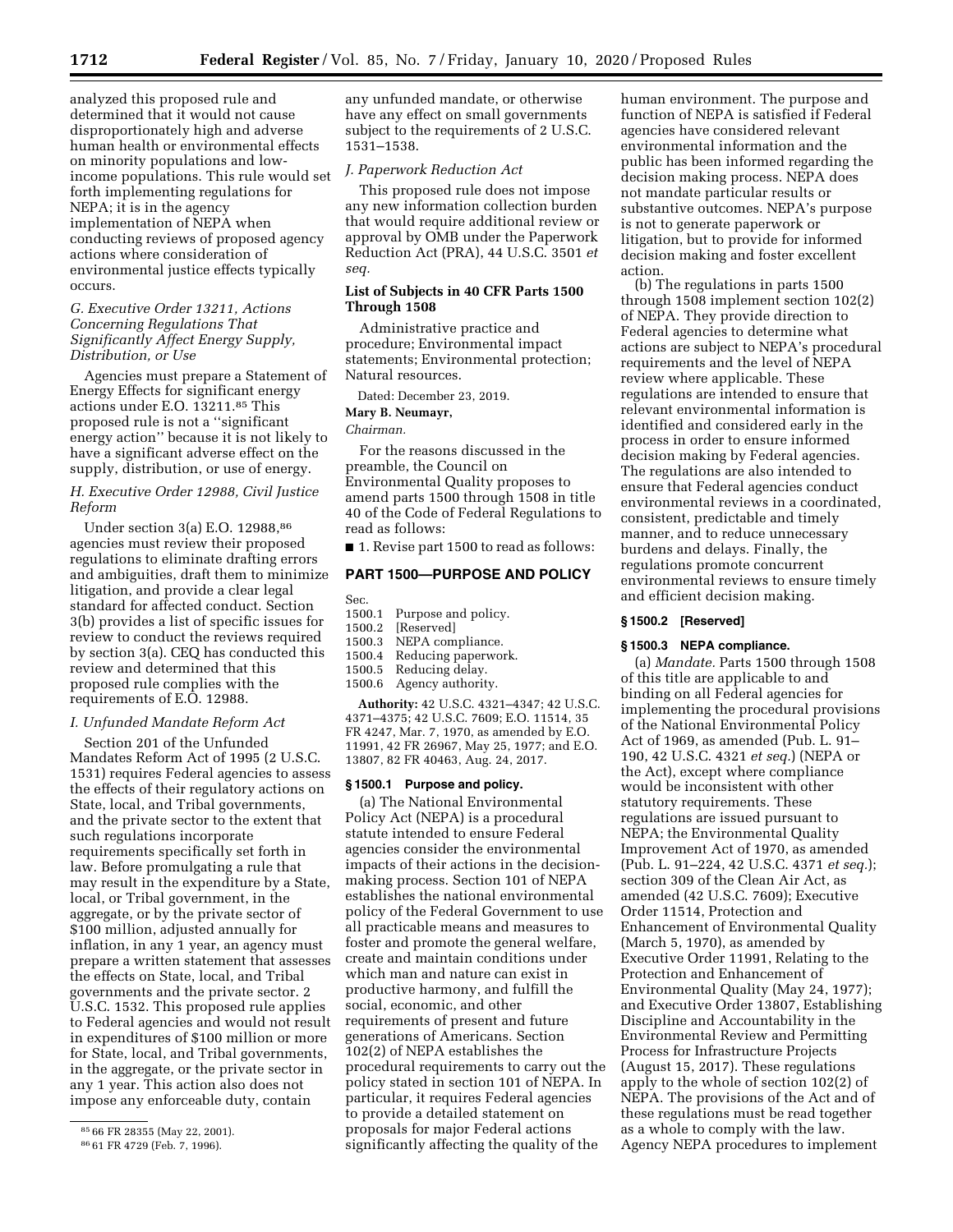these regulations shall not impose additional procedures or requirements beyond those set forth in these regulations, except as otherwise provided by law or for agency efficiency.

(b) *Exhaustion.* (1) To ensure informed decision making and reduce delays, agencies shall include a request for comments on potential alternatives and impacts, and identification of any relevant information, studies, or analyses of any kind concerning impacts affecting the quality of the human environment in the notice of intent to prepare an environmental impact statement (§ 1501.9).

(2) The environmental impact statement shall include a summary of the comments received, including all alternatives, information, and analyses submitted by public commenters for consideration by the lead and cooperating agencies in developing the environmental impact statement (§ 1502.17).

(3) For consideration by the lead and cooperating agencies, comments must be submitted within the comment periods provided and shall be as specific as possible (§§ 1503.1 and 1503.3). Comments or objections not submitted shall be deemed unexhausted and forfeited. Any objections to the submitted alternatives, information, and analyses section (§ 1502.17) shall be submitted within 30 days of the notice of availability of the final environmental impact statement.

(4) Based on the summary of the submitted alternatives, information, and analyses section, the decision maker for the lead agency shall certify in the record of decision that the agency considered all of the alternatives, information, and analyses submitted by public commenters for consideration by the lead and cooperating agencies in developing the environmental impact statement (§ 1502.18).

(c) *Actions regarding NEPA compliance.* It is the Council's intention that judicial review of agency compliance with the regulations in parts 1500 through 1508 not occur before an agency has issued the record of decision or taken other final agency action. Any allegation of noncompliance with NEPA and these regulations should be resolved as expeditiously as possible. Agencies may structure their decision making to allow private parties to seek agency stays of final agency decisions pending administrative or judicial review of those decisions. Consistent with their organic statutes, agencies may structure their procedures to provide for efficient mechanisms for seeking, granting and imposing conditions on

such stays, consistent with 5 U.S.C. 705. Such mechanisms may include the imposition of an appropriate bond requirement or other security requirement as a condition for a stay.

(d) *Remedies.* Harm from the failure to comply with NEPA can be remedied by compliance with NEPA's procedural requirements as interpreted in the regulations in parts 1500 through 1508. These regulations create no presumption that violation of NEPA is a basis for injunctive relief or for a finding of irreparable harm. These regulations do not create a cause of action or right of action for violation of NEPA, which contains no such cause of action or right of action. It is the Council's intention that any actions to review, enjoin, stay, or alter an agency decision on the basis of an alleged NEPA violation be raised as soon as practicable to avoid or minimize any costs to agencies, applicants, or any affected third parties. It is also the Council's intention that minor, nonsubstantive errors that have no effect on agency decision making shall be considered harmless and shall not invalidate an agency action.

(e) *Severability.* The sections of parts 1501 through 1508 are separate and severable from one another. If any section or portion therein is stayed or determined to be invalid, or the applicability of any section to any person or entity is held invalid, it is the Council's intention that the validity of the remainder of those parts shall not be affected, with the remaining sections to continue in effect.

### **§ 1500.4 Reducing paperwork.**

Agencies shall reduce excessive paperwork by:

(a) Using categorical exclusions to define categories of actions which do not have a significant effect on the human environment and which are therefore exempt from requirements to prepare an environmental impact statement (§ 1501.4).

(b) Using a finding of no significant impact when an action not otherwise excluded will not have a significant effect on the human environment and is therefore exempt from requirements to prepare an environmental impact statement (§ 1501.6).

(c) Reducing the length of environmental documents by means such as meeting appropriate page limits (§§ 1501.5(e) and 1502.7).

(d) Preparing analytic and concise environmental impact statements (§ 1502.2).

(e) Discussing only briefly issues other than significant ones (§ 1502.2(b)).

(f) Writing environmental impact statements in plain language (§ 1502.8).

(g) Following a clear format for environmental impact statements (§ 1502.10).

(h) Emphasizing the portions of the environmental impact statement that are useful to decision makers and the public (§§ 1502.14 and 1502.15) and reducing emphasis on background material (§ 1502.16).

(i) Using the scoping process, not only to identify significant environmental issues deserving of study, but also to deemphasize insignificant issues, narrowing the scope of the environmental impact statement process accordingly (§ 1501.9).

(j) Summarizing the environmental impact statement (§ 1502.12).

(k) Using programmatic, policy, or plan environmental impact statements and tiering from statements of broad scope to those of narrower scope, to eliminate repetitive discussions of the same issues (§§ 1502.4 and 1501.11).

(l) Incorporating by reference (§ 1501.12).

(m) Integrating NEPA requirements with other environmental review and consultation requirements (§ 1502.25).

(n) Requiring comments to be as specific as possible (§ 1503.3).

(o) Attaching and publishing only changes to the draft environmental impact statement, rather than rewriting and publishing the entire statement when changes are minor (§ 1503.4(c)).

(p) Eliminating duplication with State, Tribal, and local procedures, by providing for joint preparation of environmental documents where practicable (§ 1506.2), and with other Federal procedures, by providing that an agency may adopt appropriate environmental documents prepared by another agency (§ 1506.3).

(q) Combining environmental documents with other documents (§ 1506.4).

## **§ 1500.5 Reducing delay.**

Agencies shall reduce delay by: (a) Using categorical exclusions to define categories of actions which do not have a significant effect on the human environment (§ 1501.4) and which are therefore exempt from requirements to prepare an environmental impact statement.

(b) Using a finding of no significant impact when an action not otherwise excluded will not have a significant effect on the human environment (§ 1501.6) and is therefore exempt from requirements to prepare an environmental impact statement.

(c) Integrating the NEPA process into early planning (§ 1501.2).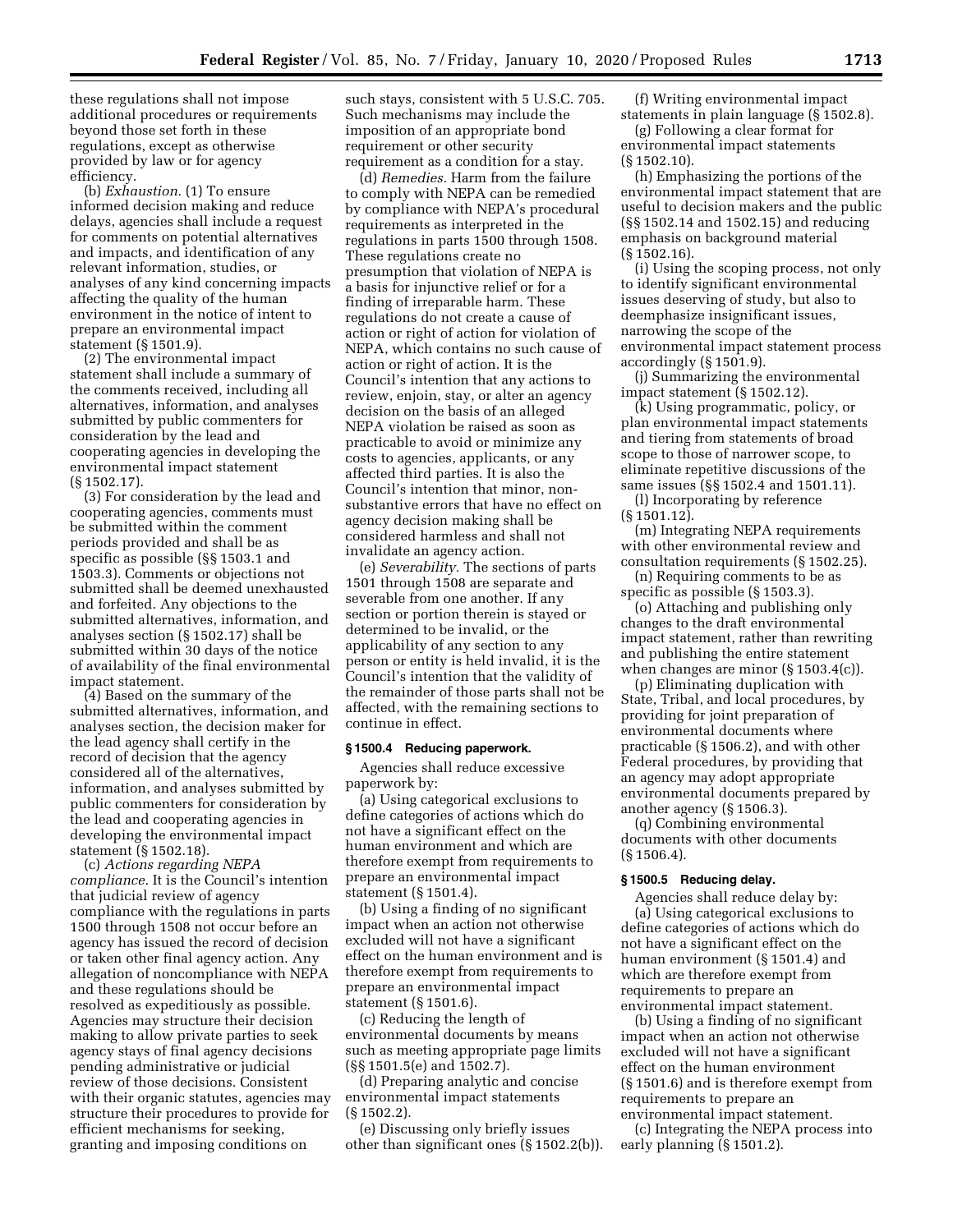(d) Engaging in interagency cooperation before the environmental assessment or environmental impact statement is prepared, rather than submission of comments on a completed document (§ 1501.8).

(e) Ensuring the swift and fair resolution of lead agency disputes (§ 1501.7).

(f) Using the scoping process for an early identification of what are and what are not the real issues (§ 1501.9).

(g) Meeting appropriate time limits for the environmental assessment and environmental impact statement processes (§ 1501.10).

(h) Preparing environmental impact statements early in the process (§ 1502.5).

(i) Integrating NEPA requirements with other environmental review and consultation requirements (§ 1502.25).

(j) Eliminating duplication with State, Tribal, and local procedures by providing for joint preparation of environmental documents where practicable (§ 1506.2) and with other Federal procedures by providing that agencies may jointly prepare or adopt appropriate environmental documents prepared by another agency (§ 1506.3).

(k) Combining environmental documents with other documents (§ 1506.4).

(l) Using accelerated procedures for proposals for legislation (§ 1506.8).

## **§ 1500.6 Agency authority.**

Each agency shall interpret the provisions of the Act as a supplement to its existing authority and as a mandate to view policies and missions in the light of the Act's national environmental objectives. Agencies shall review their policies, procedures, and regulations accordingly and revise them as necessary to ensure full compliance with the purposes and provisions of the Act as interpreted by the regulations in parts 1500 through 1508. The phrase ''to the fullest extent possible'' in section 102 of NEPA means that each agency of the Federal Government shall comply with that section unless existing law applicable to the agency's operations expressly prohibits or makes compliance impossible. Nothing contained in the regulations in parts 1500 through 1508 is intended or should be construed to limit an agency's other authorities or legal responsibilities.

■ 2. Revise part 1501 to read as follows:

# **PART 1501—NEPA AND AGENCY PLANNING**

Sec.

1501.1 NEPA threshold applicability analysis.

# 1501.2 Apply NEPA early in the process. 1501.3 Determine the appropriate level of NEPA review.<br>1501.4 Categoric

- 1501.4 Categorical exclusions.<br>1501.5 Environmental assessm
- Environmental assessments.
- 1501.6 Findings of no significant impact.
- 1501.7 Lead agencies.
- 1501.8 Cooperating agencies.
- 1501.9 Scoping.
- 1501.10 Time limits.<br>1501.11 Tiering.
- Tiering.
- 1501.12 Incorporation by reference.

**Authority:** 42 U.S.C. 4321–4347; 42 U.S.C. 4371–4375; 42 U.S.C. 7609; E.O. 11514, 35 FR 4247, Mar. 7, 1970, as amended by E.O. 11991, 42 FR 26967, May 25, 1977; and E.O. 13807, 82 FR 40463, Aug. 24, 2017.

## **§ 1501.1 NEPA threshold applicability analysis.**

(a) In assessing whether NEPA applies, Federal agencies should determine:

(1) Whether the proposed action is a major Federal action.

(2) Whether the proposed action, in whole or in part, is a non-discretionary action for which the agency lacks authority to consider environmental effects as part of its decision-making process.

(3) Whether the proposed action is an action for which compliance with NEPA would clearly and fundamentally conflict with the requirements of another statute.

(4) Whether the proposed action is an action for which compliance with NEPA would be inconsistent with Congressional intent due to the requirements of another statute.

(5) Whether the proposed action is an action for which the agency has determined that other analyses or processes under other statutes serve the function of agency compliance with NEPA.

(b) Federal agencies may make these determinations in their agency NEPA procedures (§ 1507.3(c)) or on an individual basis.

## **§ 1501.2 Apply NEPA early in the process.**

(a) Agencies should integrate the NEPA process with other planning and authorization processes at the earliest reasonable time to ensure that agencies consider environmental impacts in their planning and decisions, to avoid delays later in the process, and to head off potential conflicts.

(b) Each agency shall:

(1) Comply with the mandate of section 102(2)(A) of NEPA to ''utilize a systematic, interdisciplinary approach which will [e]nsure the integrated use of the natural and social sciences and the environmental design arts in planning and in decision making which may have an impact on man's environment,'' as specified by § 1507.2.

(2) Identify environmental effects and values in adequate detail so they can be appropriately considered along with economic and technical analyses. Agencies shall review and publish environmental documents and appropriate analyses at the same time as other planning documents.

(3) Study, develop, and describe appropriate alternatives to recommended courses of action in any proposal which involves unresolved conflicts concerning alternative uses of available resources as provided by section 102(2)(E) of NEPA.

(4) Provide for cases where actions that are subject to NEPA are planned by private applicants or other non-Federal entities before Federal involvement so that:

(i) Policies or designated staff are available to advise potential applicants of studies or other information foreseeably required for later Federal action.

(ii) The Federal agency consults early with appropriate State, Tribal, and local governments and with interested private persons and organizations when its own involvement is reasonably foreseeable.

(iii) The Federal agency commences its NEPA process at the earliest reasonable time.

## **§ 1501.3 Determine the appropriate level of NEPA review.**

(a) In assessing the appropriate level of NEPA review, Federal agencies should determine whether the proposed action:

(1) Normally does not have significant effects and is categorically excluded (§ 1501.4);

(2) Is not likely to have significant effects or the significance of the effects is unknown and is therefore appropriate for an environmental assessment (§ 1501.5); or

(3) Is likely to have significant effects and is therefore appropriate for an environmental impact statement (part 1502).

(b) In considering whether the effects of the proposed action are significant, agencies shall analyze the potentially affected environment and degree of the effects of the action.

(1) In considering the potentially affected environment, agencies may consider, as appropriate, the affected area (national, regional, or local). Significance varies with the setting of the proposed action. For instance, in the case of a site-specific action, significance would usually depend upon the effects in the locale rather than in the Nation as a whole. Both shortand long-term effects are relevant.

(2) In considering the degree of the effects, agencies should consider the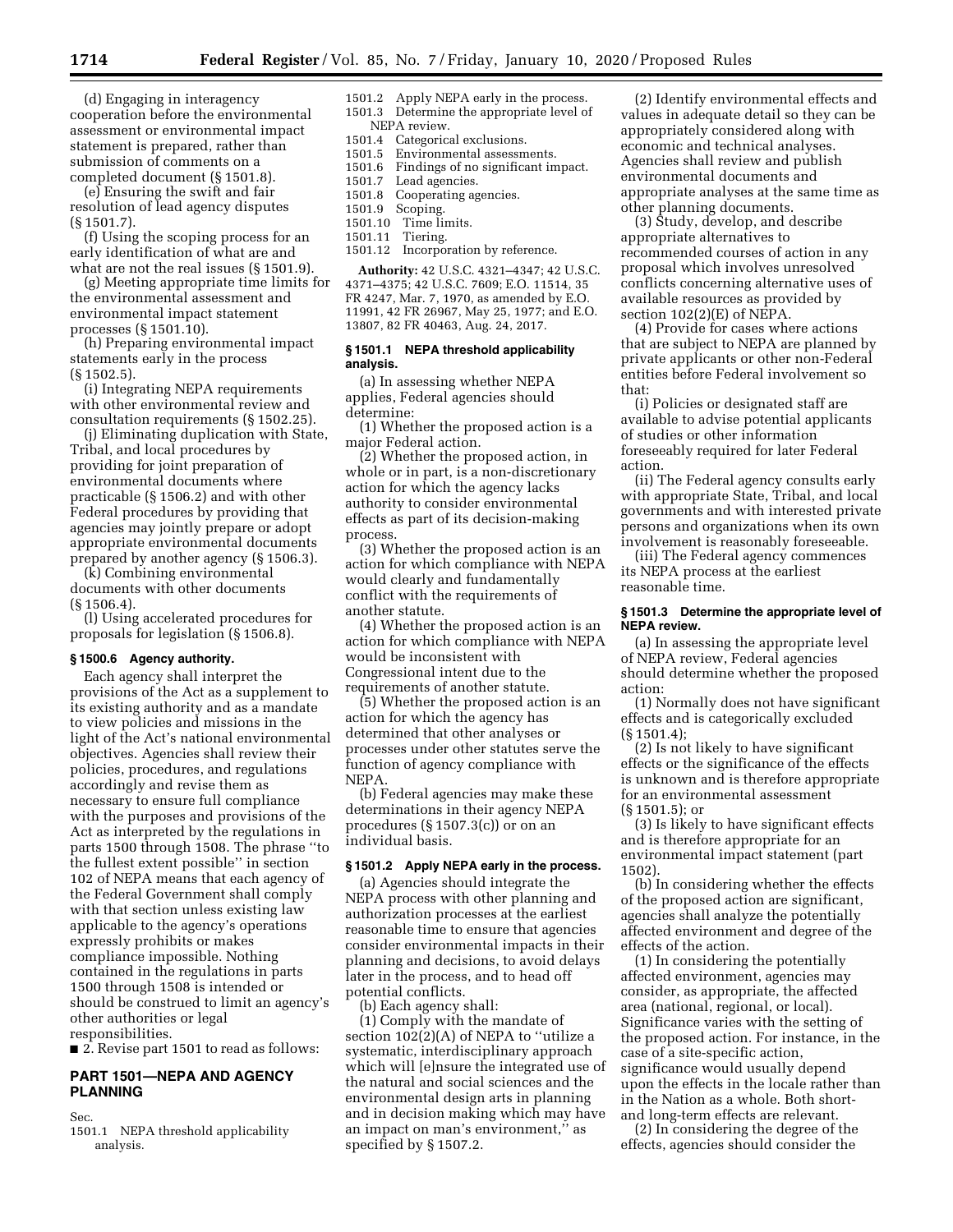following, as appropriate to the specific action:

(i) Effects may be both beneficial and adverse.

(ii) Effects on public health and safety.

(iii) Effects that would violate Federal, State, Tribal, or local law protecting the environment.

#### **§ 1501.4 Categorical exclusions.**

(a) For efficiency, agencies identify in their agency NEPA procedures  $(\S 1507.3(d)(2)(ii))$  categories of actions that normally do not have a significant effect on the human environment, and therefore do not require preparation of an environmental assessment or environmental impact statement.

(b) If an agency determines that a proposed action is covered by a categorical exclusion identified in its agency NEPA procedures, the agency shall evaluate the action for extraordinary circumstances in which a normally excluded action may have a significant effect.

(1) If extraordinary circumstances are present for a proposed action, the agency should consider whether mitigating circumstances or other conditions are sufficient to avoid significant effects and therefore categorically exclude the proposed action.

(2) If the proposed action cannot be categorically excluded, the agency shall prepare an environmental assessment or environmental impact statement.

## **§ 1501.5 Environmental assessments.**

(a) An agency shall prepare an environmental assessment for a proposed action that is not likely to have significant effects or when the significance of the effects is unknown unless the agency finds that a categorical exclusion (§ 1501.4) is applicable or has decided to prepare an environmental impact statement.

(b) An agency may prepare an environmental assessment on any action in order to assist agency planning and decision making.

(c) An environmental assessment shall:

(1) Briefly provide sufficient evidence and analysis for determining whether to prepare an environmental impact statement or a finding of no significant impact; and

(2) Briefly discuss the purpose and need for the proposed action, alternatives as required by section 102(2)(E) of NEPA, the environmental impacts of the proposed action and alternatives, and a listing of agencies and persons consulted.

(d) Agencies shall involve relevant agencies, applicants, and the public, to the extent practicable in preparing environmental assessments.

(e) The text of an environmental assessment shall be no more than 75 pages, not including appendices, unless a senior agency official approves in writing an assessment to exceed 75 pages and establishes a new page limit.

(f) Agencies may apply the following provisions to environmental assessments:

(1) Section 1502.22 Incomplete or unavailable information;

(2) Section 1502.24 Methodology and scientific accuracy; and

(3) Section 1502.25 Environmental review and consultation requirements.

## **§ 1501.6 Findings of no significant impact.**

(a) An agency shall prepare a finding of no significant impact if the agency determines, based on the environmental assessment, not to prepare an environmental impact statement because the proposed action is not likely to have significant effects.

(1) The agency shall make the finding of no significant impact available to the affected public as specified in § 1506.6.

(2) In the following circumstances, the agency shall make the finding of no significant impact available for public review for 30 days before the agency makes its final determination whether to prepare an environmental impact statement and before the action may begin:

(i) The proposed action is, or is closely similar to, one which normally requires the preparation of an environmental impact statement under the procedures adopted by the agency pursuant to § 1507.3, or

(ii) The nature of the proposed action is one without precedent.

(b) The finding of no significant impact shall include the environmental assessment or incorporate it by reference and shall note any other environmental documents related to it (§ 1501.9(f)(3)). If the assessment is included, the finding need not repeat any of the discussion in the assessment but may incorporate it by reference.

(c) The finding of no significant impact shall state the means of and authority for any mitigation that the agency has adopted, and any applicable monitoring or enforcement provisions. If the agency finds no significant impacts based on mitigation, the mitigated finding of no significant impact shall state any enforceable mitigation requirements or commitments that will be undertaken to avoid significant impacts.

## **§ 1501.7 Lead agencies.**

(a) A lead agency shall supervise the preparation of an environmental impact statement or environmental assessment if more than one Federal agency either:

(1) Proposes or is involved in the same action; or

(2) Is involved in a group of actions directly related to each other because of their functional interdependence or geographical proximity.

(b) Federal, State, Tribal, or local agencies, including at least one Federal agency, may act as joint lead agencies to prepare an environmental impact statement or environmental assessment (§ 1506.2).

(c) If an action falls within the provisions of paragraph (a) of this section, the potential lead agencies shall determine, by letter or memorandum, which agency shall be the lead agency and which shall be cooperating agencies. The agencies shall resolve the lead agency question so as not to cause delay. If there is disagreement among the agencies, the following factors (which are listed in order of descending importance) shall determine lead agency designation:

(1) Magnitude of agency's involvement.

(2) Project approval/disapproval authority.

(3) Expertise concerning the action's environmental effects.

(4) Duration of agency's involvement. (5) Sequence of agency's involvement.

(d) Any Federal agency, or any State, Tribal, or local agency or private person substantially affected by the absence of lead agency designation, may make a written request to the senior agency officials of the potential lead agencies that a lead agency be designated.

(e) If Federal agencies are unable to agree on which agency will be the lead agency or if the procedure described in paragraph (c) of this section has not resulted within 45 days in a lead agency designation, any of the agencies or persons concerned may file a request with the Council asking it to determine which Federal agency shall be the lead agency. A copy of the request shall be transmitted to each potential lead agency. The request shall consist of:

(1) A precise description of the nature and extent of the proposed action.

(2) A detailed statement of why each potential lead agency should or should not be the lead agency under the criteria specified in paragraph (c) of this section.

(f) A response may be filed by any potential lead agency concerned within 20 days after a request is filed with the Council. The Council shall determine as soon as possible but not later than 20 days after receiving the request and all responses to it which Federal agency shall be the lead agency and which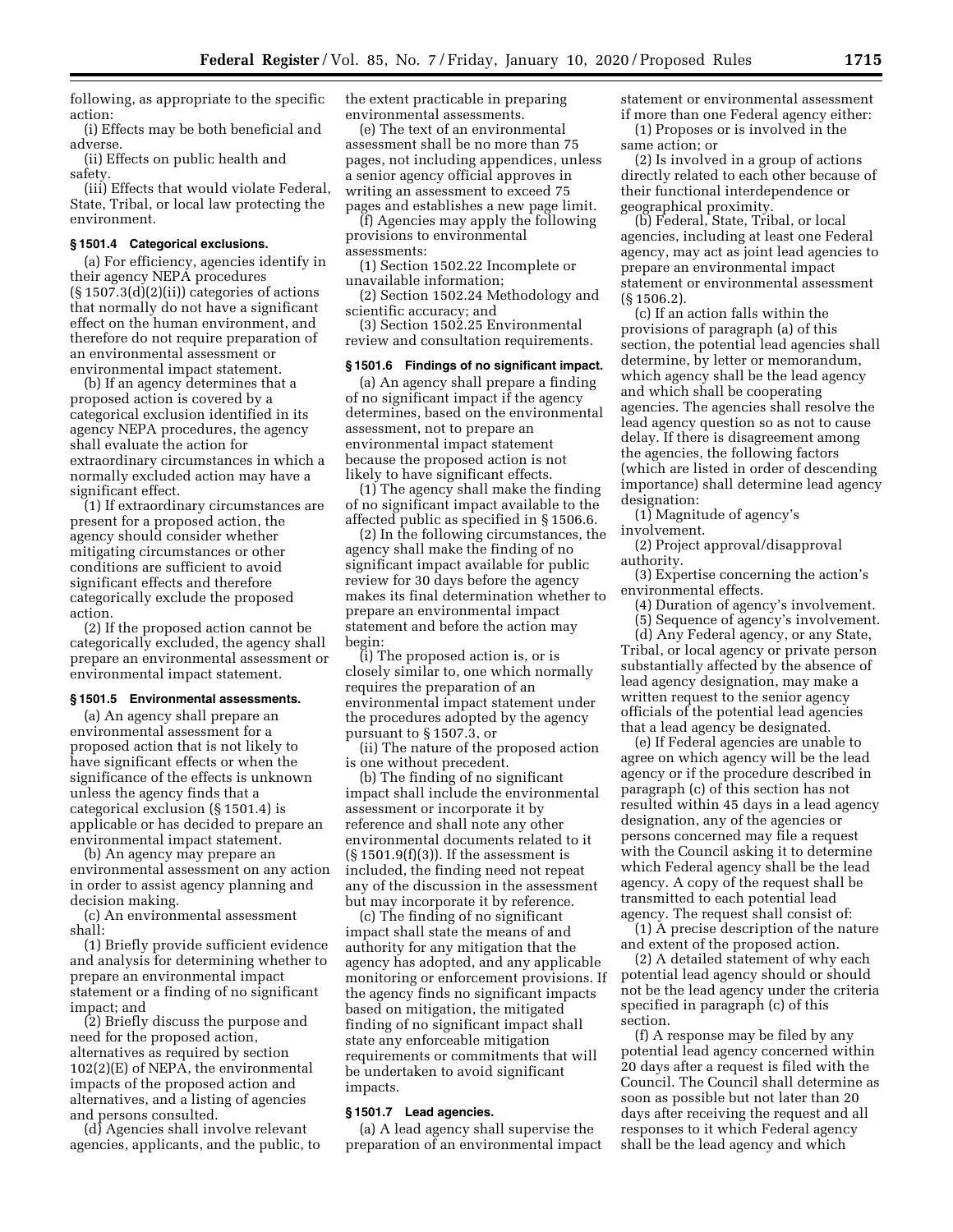other Federal agencies shall be cooperating agencies.

(g) To the extent practicable, if a proposal will require action by more than one Federal agency and the lead agency determines that it requires preparation of an environmental impact statement, the lead and cooperating agencies shall evaluate the proposal in a single environmental impact statement and issue a joint record of decision. To the extent practicable, if the lead agency determines that the proposed action should be evaluated in an environmental assessment, the lead and cooperating agencies should evaluate the proposal in a single environmental assessment and, where appropriate, issue a joint finding of no significant impact.

(h) With respect to cooperating agencies, the lead agency shall:

(1) Request the participation of each cooperating agency in the NEPA process at the earliest practicable time.

(2) Use the environmental analysis and proposals of cooperating agencies with jurisdiction by law or special expertise, to the maximum extent practicable, consistent with its responsibility as lead agency.

(3) Meet with a cooperating agency at the latter's request.

(4) Determine the purpose and need, and alternatives in consultation with any cooperating agency.

(i) The lead agency shall develop a schedule, setting milestones for all environmental reviews and authorizations required for implementation of the action, in consultation with any applicant and all joint lead, cooperating, and participating agencies, as soon as practicable.

(j) If the lead agency anticipates that a milestone will be missed, it shall notify appropriate officials at the responsible agencies. The responsible agencies shall elevate, as soon as practicable, to the appropriate officials of the responsible agencies, the issue for timely resolution.

#### **§ 1501.8 Cooperating agencies.**

(a) The purpose of this section is to emphasize agency cooperation early in the NEPA process. Any Federal agency with jurisdiction by law shall be a cooperating agency upon request of the lead agency. In addition, any other Federal agency with special expertise with respect to any environmental issue may be a cooperating agency upon request of the lead agency. A State, Tribal, or local agency of similar qualifications may, by agreement with the lead agency, become a cooperating agency. An agency may request the lead

agency to designate it a cooperating agency, and a Federal agency may appeal a denial of its request to the Council, in accordance with § 1501.7(e).

(b) Each cooperating agency shall:

(1) Participate in the NEPA process at the earliest practicable time.

(2) Participate in the scoping process (described in § 1501.9).

(3) Assume, on request of the lead agency, responsibility for developing information and preparing environmental analyses, including portions of the environmental impact statement or environmental assessment concerning which the cooperating agency has special expertise.

(4) Make available staff support at the lead agency's request to enhance the latter's interdisciplinary capability.

(5) Normally use its own funds. To the extent available funds permit, the lead agency shall fund those major activities or analyses it requests from cooperating agencies. Potential lead agencies shall include such funding requirements in their budget requests.

(6) Consult with the lead agency in developing the schedule (§ 1501.7(i)), meet the schedule, and elevate, as soon as practicable, to the senior agency official of the lead agency relating to purpose and need, alternatives or any other issues any issues that may affect that agency's ability to meet the schedule.

(7) Meet the lead agency's schedule for providing comments and limit its comments to those matters for which it has jurisdiction by law or special expertise with respect to any environmental issue consistent with § 1503.2.

(c) In response to a lead agency's request for assistance in preparing the environmental documents (described in paragraph  $(b)(3)$ ,  $(4)$ , or  $(5)$  of this section), a cooperating agency may reply that other program commitments preclude any involvement or the degree of involvement requested in the action that is the subject of the environmental impact statement or environmental assessment. The cooperating agency shall submit a copy of this reply to the Council and the senior agency official of the lead agency.

#### **§ 1501.9 Scoping.**

(a) *Generally.* Agencies shall use an early and open process to determine the scope of issues for analysis in an environmental impact statement, including identifying the significant issues and eliminating from further study non-significant issues. Scoping may begin as soon as practicable after the proposal for action is sufficiently developed for agency consideration.

Scoping may include appropriate preapplication procedures or work conducted prior to publication of the notice of intent.

(b) *Invite cooperating and participating agencies.* As part of the scoping process, the lead agency shall invite the participation of likely affected Federal, State, Tribal, and local agencies and governments, the proponent of the action, and other likely affected or interested persons (including those who might not be in accord with the action on environmental grounds), unless there is a limited exception under § 1507.3(e).

(c) *Scoping outreach.* As part of the scoping process the lead agency may hold a scoping meeting or meetings, publish scoping information, or use other means to communicate with those persons or agencies who may be interested or affected, which the agency may integrate with any other early planning meeting. Such a scoping meeting will often be appropriate when the impacts of a particular action are confined to specific sites.

(d) *Notice of intent.* As soon as practicable after determining that a proposal is sufficiently developed to allow for meaningful public comment and requires an environmental impact statement, the lead agency shall publish a notice of intent to prepare an environmental impact statement in the **Federal Register,** except as provided in § 1507.3(e)(3). An agency may publish notice in accordance with § 1506.6. The notice shall include, as appropriate:

(1) The purpose and need for the proposed action;

(2) A preliminary description of the proposed action and alternatives to be considered;

(3) A brief summary of expected impacts;

(4) Anticipated permits and other authorizations;

(5) A schedule for the decisionmaking process;

(6) A description of the public scoping process, including any scoping meeting(s);

(7) A request for comments on potential alternatives and impacts, and identification of any relevant information, studies, or analyses of any kind concerning impacts affecting the quality of the human environment (§§ 1503.1 and 1503.3); and

(8) Contact information for a person within the agency who can answer questions about the proposed action and the environmental impact statement.

(e) *Determination of scope.* As part of the scoping process, the lead agency shall determine the scope and the significant issues to be analyzed in depth in the environmental impact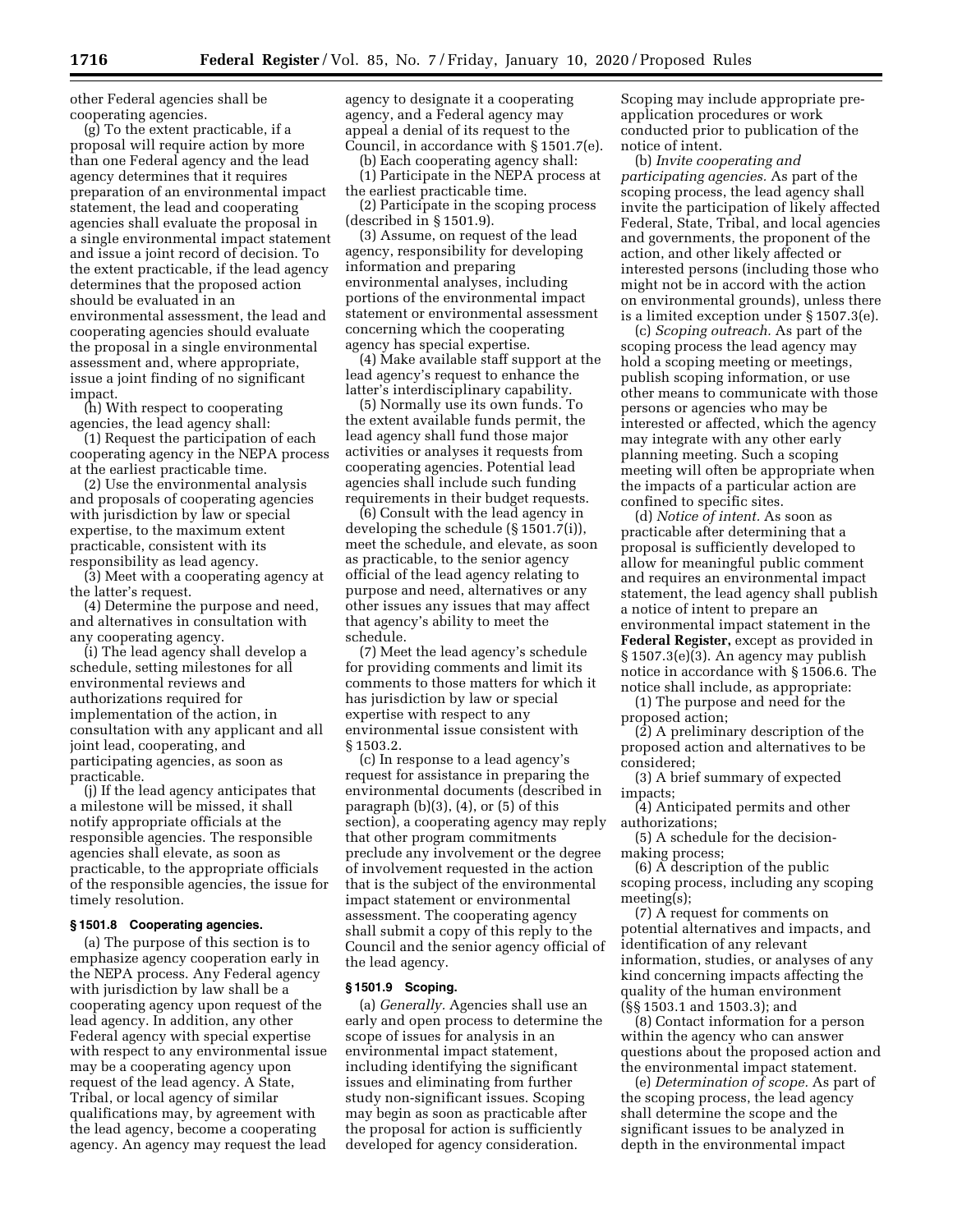statement. To determine the scope of environmental impact statements, agencies shall consider:

(1) Actions (other than unconnected single actions) that may be:

(i) Connected actions, which means that they are closely related and therefore should be discussed in the same impact statement. Actions are connected if they:

(A) Automatically trigger other actions that may require environmental impact statements;

(B) Cannot or will not proceed unless other actions are taken previously or simultaneously; or

(C) Are interdependent parts of a larger action and depend on the larger action for their justification.

(ii) Similar actions, which when viewed with other reasonably foreseeable or proposed agency actions, have similarities that provide a basis for evaluating their environmental consequences together, such as common timing or geography. An agency may wish to analyze these actions in the same impact statement. It should do so when the most effective way to assess adequately the combined impacts of similar actions or reasonable alternatives to such actions is to treat them in a single impact statement.

(2) Alternatives, which include the no action alternative; other reasonable courses of action; and mitigation measures (not in the proposed action).

(3) Impacts.

(f) *Additional scoping responsibilities.*  As part of the scoping process, the lead agency shall:

(1) Identify and eliminate from detailed study the issues which are not significant or which have been covered by prior environmental review (§ 1506.3), narrowing the discussion of these issues in the statement to a brief presentation of why they will not have a significant effect on the human environment or providing a reference to their coverage elsewhere.

(2) Allocate assignments for preparation of the environmental impact statement among the lead and cooperating agencies, with the lead agency retaining responsibility for the statement.

(3) Indicate any public environmental assessments and other environmental impact statements which are being or will be prepared that are related to but are not part of the scope of the impact statement under consideration.

(4) Identify other environmental review, authorization, and consultation requirements so the lead and cooperating agencies may prepare other required analyses and studies concurrently with, and integrated with,

the environmental impact statement as provided in § 1502.25.

(5) Indicate the relationship between the timing of the preparation of environmental analyses and the agencies' tentative planning and decision-making schedule.

(g) *Revisions.* An agency shall revise the determinations made under paragraphs (b), (c), (e), and (f) of this section if substantial changes are made later in the proposed action, or if significant new circumstances or information arise which bear on the proposal or its impacts.

#### **§ 1501.10 Time limits.**

(a) To ensure that agencies conduct NEPA reviews as efficiently and expeditiously as practicable, Federal agencies should set time limits appropriate to individual actions or types of actions (consistent with the time intervals required by § 1506.11). When multiple agencies are involved the reference to agency below means lead agency.

(b) To ensure timely decision making, agencies shall complete:

(1) Environmental assessments within 1 year unless a senior agency official of the lead agency approves a longer period in writing and establishes a new time limit. One year is measured from the date of decision to prepare an environmental assessment to the publication of a final environmental assessment.

(2) Environmental impact statements within 2 years unless a senior agency official of the lead agency approves a longer period in writing and establishes a new time limit. Two years is measured from the date of the issuance of the notice of intent to the date a record of decision is signed.

(c) The senior agency official may consider the following factors in determining time limits:

(1) Potential for environmental harm.

(2) Size of the proposed action.

(3) State of the art of analytic techniques.

(4) Degree of public need for the

proposed action, including the consequences of delay.

(5) Number of persons and agencies affected.

(6) Availability of relevant information.

(7) Other time limits imposed on the agency by law, regulations, or Executive order.

(d) The senior agency official may set overall time limits or limits for each constituent part of the NEPA process, which may include:

(1) Decision on whether to prepare an environmental impact statement (if not already decided).

(2) Determination of the scope of the environmental impact statement.

(3) Preparation of the draft environmental impact statement.

(4) Review of any comments on the draft environmental impact statement from the public and agencies.

(5) Preparation of the final environmental impact statement.

(6) Review of any comments on the final environmental impact statement.

(7) Decision on the action based in part on the environmental impact statement.

(e) The agency may designate a person (such as the project manager or a person in the agency's office with NEPA responsibilities) to expedite the NEPA process.

(f) State, Tribal, or local agencies or members of the public may request a Federal agency to set time limits.

## **§ 1501.11 Tiering.**

(a) Agencies are encouraged to tier their environmental impact statements and environmental assessments where it would eliminate repetitive discussions of the same issues, focus on the actual issues ripe for decision, and exclude from consideration issues already decided or not yet ripe at each level of environmental review. Whenever an agency has prepared an environmental impact statement or environmental assessment for a program or policy and then prepares a subsequent statement or environmental assessment on an action included within the entire program or policy (such as a project- or site-specific action), the subsequent statement or environmental assessment need only summarize the issues discussed in the broader statement and incorporate discussions from the broader statement by reference and shall concentrate on the issues specific to the subsequent action. The subsequent document shall state where the earlier document is available. Tiering may also be appropriate for different stages of actions.

(b) Tiering is appropriate when the sequence from an environmental impact statement or environmental assessment is:

(1) From a programmatic, plan, or policy environmental impact statement or environmental assessment to a program, plan, or policy statement or assessment of lesser or narrower scope or to a site-specific statement or assessment.

(2) From an environmental impact statement or environmental assessment on a specific action at an early stage (such as need and site selection) to a supplement (which is preferred) or a subsequent statement or assessment at a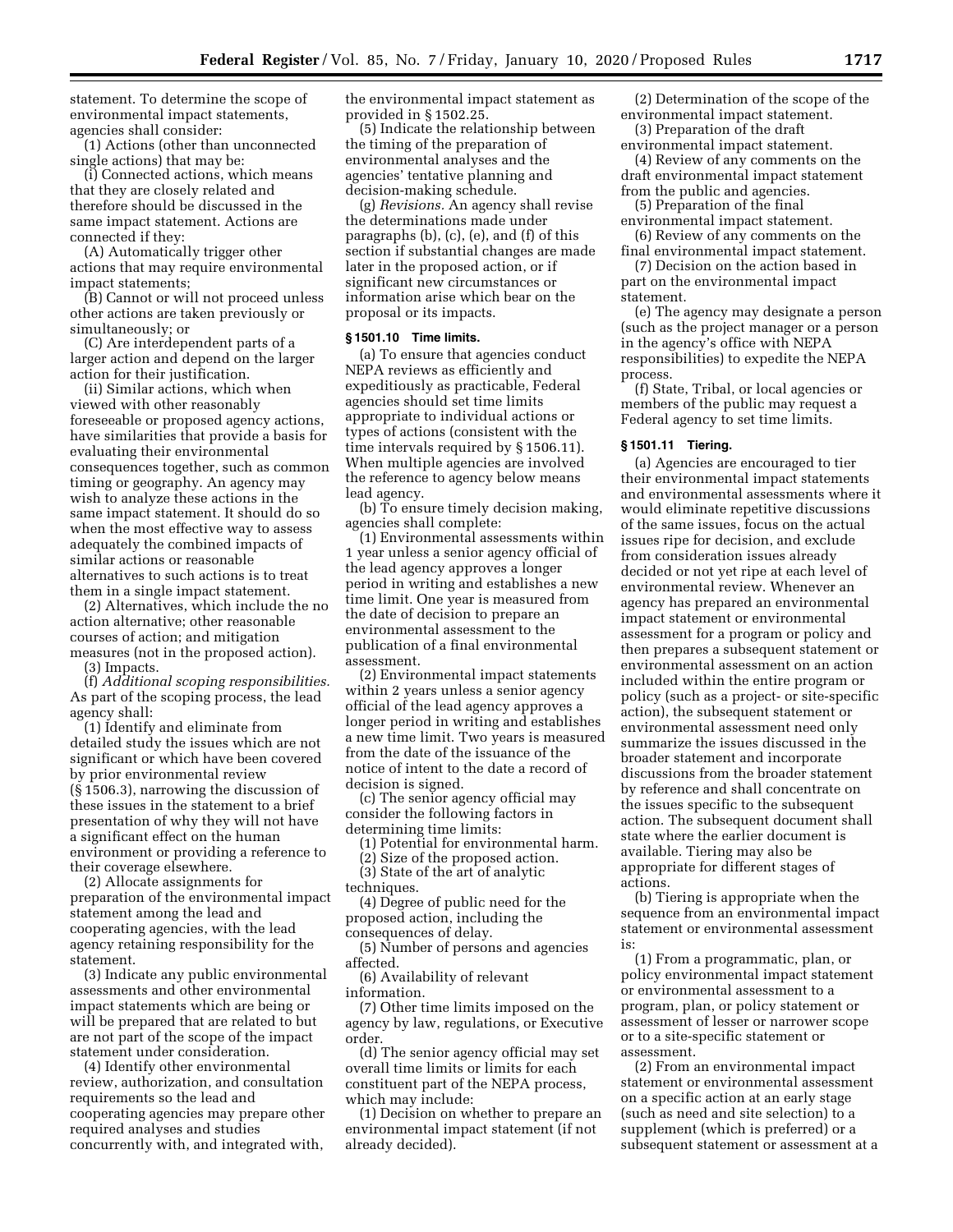later stage (such as environmental mitigation). Tiering in such cases is appropriate when it helps the lead agency to focus on the issues that are ripe for decision and exclude from consideration issues already decided or not yet ripe.

#### **§ 1501.12 Incorporation by reference.**

Agencies shall incorporate material into environmental documents by reference when the effect will be to cut down on bulk without impeding agency and public review of the action. The incorporated material shall be cited in the document and its content briefly described. No material may be incorporated by reference unless it is reasonably available for inspection by potentially interested persons within the time allowed for comment. Material based on proprietary data which is itself not available for review and comment shall not be incorporated by reference. ■ 3. Revise part 1502 to read as follows:

# **PART 1502—ENVIRONMENTAL IMPACT STATEMENT**

Sec.

- 1502.1 Environmental impact statement purpose.
- 1502.2 Implementation.
- 1502.3 Statutory requirements for statements.
- 1502.4 Major Federal actions requiring the preparation of environmental impact statements.
- 1502.5 Timing.
- 1502.6 Interdisciplinary preparation.
- 1502.7 Page limits.
- 1502.8 Writing.
- 1502.9 Draft, final, and supplemental statements.
- 1502.10 Recommended format.
- 1502.11 Cover.
- 1502.12 Summary.
- 1502.13 Purpose and need.
- 1502.14 Alternatives including the proposed action.
- 1502.15 Affected environment.
- 1502.16 Environmental consequences.
- 1502.17 Summary of submitted
- alternatives, information, and analyses. 1502.18 Certification of submitted alternatives, information, and analyses
- section. 1502.19 List of preparers.
- 1502.20 Appendix.
- 1502.21 Publication of the environmental
- impact statement.
- 1502.22 Incomplete or unavailable information.
- 1502.23 Cost-benefit analysis.
- 1502.24 Methodology and scientific accuracy.
- 1502.25 Environmental review and consultation requirements.

**Authority:** 42 U.S.C. 4321–4347; 42 U.S.C. 4371–4375; 42 U.S.C. 7609; E.O. 11514, 35 FR 4247, Mar. 7, 1970, as amended by E.O. 11991, 42 FR 26967, May 25, 1977; and E.O.

13807, 82 FR 40463, Aug. 24, 2017.

### **§ 1502.1 Environmental impact statement purpose.**

The primary purpose of an environmental impact statement prepared pursuant to 102(2)(c) is to ensure agencies consider the environmental impacts of their actions in decision making. It shall provide full and fair discussion of significant environmental impacts and shall inform decision makers and the public of reasonable alternatives which would avoid or minimize adverse impacts or enhance the quality of the human environment. Agencies shall focus on significant environmental issues and alternatives and shall reduce paperwork and the accumulation of extraneous background data. Statements shall be concise, clear, and to the point, and shall be supported by evidence that the agency has made the necessary environmental analyses. An environmental impact statement is a document that informs. Federal agency decision making.

### **§ 1502.2 Implementation.**

(a) Environmental impact statements shall not be encyclopedic.

(b) Impacts shall be discussed in proportion to their significance. There shall be only brief discussion of other than significant issues. As in a finding of no significant impact, there should be only enough discussion to show why more study is not warranted.

(c) Environmental impact statements shall be analytic, concise, and no longer than necessary to comply with NEPA and with the regulations in parts 1500 through 1508. Length should be proportional to potential environmental effects and project size.

(d) Environmental impact statements shall state how alternatives considered in it and decisions based on it will or will not achieve the requirements of sections 101 and 102(1) of NEPA and other environmental laws and policies.

(e) The range of alternatives discussed in environmental impact statements shall encompass those to be considered by the ultimate agency decision maker.

(f) Agencies shall not commit resources prejudicing selection of alternatives before making a final decision (§ 1506.1).

(g) Environmental impact statements shall serve as the means of assessing the environmental impact of proposed agency actions, rather than justifying decisions already made.

# **§ 1502.3 Statutory requirements for statements.**

As required by section 102(2)(C) of NEPA, environmental impact statements are to be included in every Federal

agency recommendation or report on proposals for legislation and other major Federal actions significantly affecting the quality of the human environment.

#### **§ 1502.4 Major Federal actions requiring the preparation of environmental impact statements.**

(a) Agencies shall define the proposal that is the subject of an environmental impact statement based on the statutory authorities for the proposed action. Agencies shall use the criteria for scope (§ 1501.9) to determine which proposal(s) shall be the subject of a particular statement. Agencies shall evaluate in a single environmental impact statement proposals or parts of proposals that are related to each other closely enough to be, in effect, a single course of action.

(b) Environmental impact statements may be prepared for programmatic Federal actions such as the adoption of new agency programs. Agencies shall prepare statements on programmatic actions so that they are relevant to the program decision and time them to coincide with meaningful points in agency planning and decision making.

(c) When preparing statements on programmatic actions (including proposals by more than one agency), agencies may find it useful to evaluate the proposal(s) in one of the following ways:

(1) Geographically, including actions occurring in the same general location, such as body of water, region, or metropolitan area.

(2) Generically, including actions which have relevant similarities, such as common timing, impacts, alternatives, methods of implementation, media, or subject matter.

(3) By stage of technological development including Federal or federally assisted research, development or demonstration programs for new technologies which, if applied, could significantly affect the quality of the human environment. Statements on such programs should be available before the program has reached a stage of investment or commitment to implementation likely to determine subsequent development or restrict later alternatives.

(d) Agencies shall as appropriate employ scoping (§ 1501.9), tiering (§ 1501.11), and other methods listed in §§ 1500.4 and 1500.5 to relate programmatic and narrow actions and to avoid duplication and delay. Agencies may tier their environmental analyses to defer detailed analysis of environmental impacts of specific program elements until such program elements are ripe for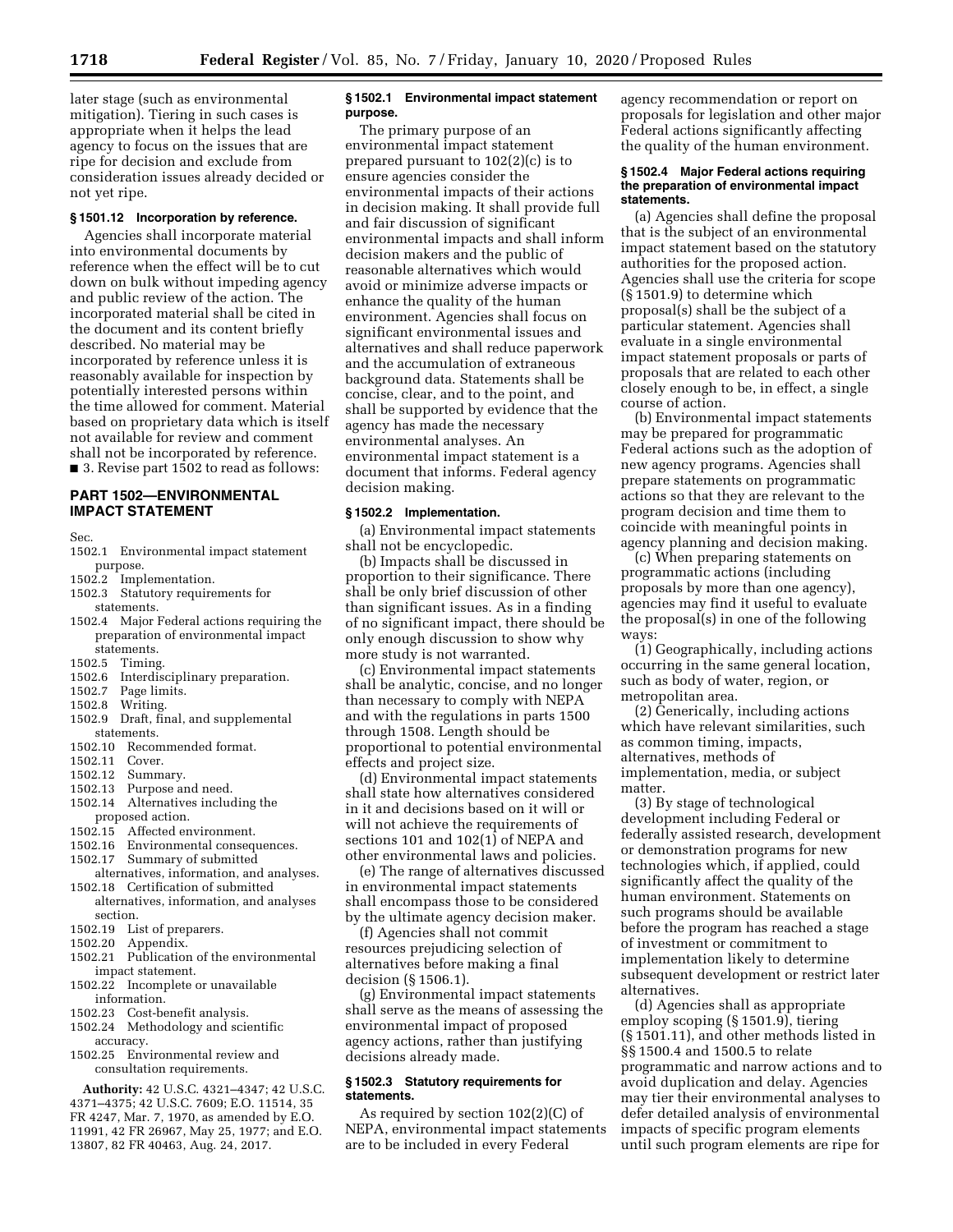decisions that would involve an irreversible or irretrievable commitment of resources.

## **§ 1502.5 Timing.**

An agency should commence preparation of an environmental impact statement as close as practicable to the time the agency is developing or is presented with a proposal so that preparation can be completed in time for the final statement to be included in any recommendation or report on the proposal. The statement shall be prepared early enough so that it can serve practically as an important contribution to the decision-making process and will not be used to rationalize or justify decisions already made (§§ 1501.2 and 1502.2). For instance:

(a) For projects directly undertaken by Federal agencies the environmental impact statement shall be prepared at the feasibility analysis (go-no go) stage and may be supplemented at a later stage if necessary.

(b) For applications to the agency, appropriate environmental assessments or statements shall be commenced as soon as practicable after the application is received. Federal agencies should work with potential applicants and applicable State, Tribal, and local agencies prior to receipt of the application.

(c) For adjudication, the final environmental impact statement shall normally precede the final staff recommendation and that portion of the public hearing related to the impact study. In appropriate circumstances the statement may follow preliminary hearings designed to gather information for use in the statements.

(d) For informal rulemaking the draft environmental impact statement shall normally accompany the proposed rule.

# **§ 1502.6 Interdisciplinary preparation.**

Environmental impact statements shall be prepared using an interdisciplinary approach which will ensure the integrated use of the natural and social sciences and the environmental design arts (section 102(2)(A) of NEPA). The disciplines of the preparers shall be appropriate to the scope and issues identified in the scoping process (§ 1501.9).

# **§ 1502.7 Page limits.**

The text of final environmental impact statements (*e.g.,* paragraphs (a)(4) through (6) of § 1502.10) shall be 150 pages or fewer and, for proposals of unusual scope or complexity, shall be 300 pages or fewer unless a senior agency official of the lead agency

approves in writing a statement to exceed 300 pages and establishes a new page limit.

# **§ 1502.8 Writing.**

Environmental impact statements shall be written in plain language and may use appropriate graphics so that decision makers and the public can readily understand them. Agencies should employ writers of clear prose or editors to write, review, or edit statements, which will be based upon the analysis and supporting data from the natural and social sciences and the environmental design arts.

## **§ 1502.9 Draft, final, and supplemental statements.**

(a) *Generally.* Except for proposals for legislation as provided in § 1506.8 environmental impact statements shall be prepared in two stages and, where necessary, shall be supplemented as provided in paragraph (d)(1) of this section.

(b) *Draft environmental impact statements.* Draft environmental impact statements shall be prepared in accordance with the scope decided upon in the scoping process. The lead agency shall work with the cooperating agencies and shall obtain comments as required in part 1503 of this chapter. The draft statement must meet, to the fullest extent practicable, the requirements established for final statements in section 102(2)(C) of NEPA. If a draft statement is so inadequate as to preclude meaningful analysis, the agency shall prepare and publish a supplemental draft of the appropriate portion. The agency shall discuss at appropriate points in the draft statement all major points of view on the environmental impacts of the alternatives including the proposed action.

(c) *Final environmental impact statements.* Final environmental impact statements shall address comments as required in part 1503 of this chapter. The agency shall discuss at appropriate points in the final statement any responsible opposing view which was not adequately discussed in the draft statement and shall indicate the agency's response to the issues raised.

(d) *Supplemental environmental impact statements.* Agencies:

(1) Shall prepare supplements to either draft or final environmental impact statements if a major Federal action remains to occur, and:

(i) The agency makes substantial changes in the proposed action that are relevant to environmental concerns; or

(ii) There are significant new circumstances or information relevant to environmental concerns and bearing on the proposed action or its impacts.

(2) May also prepare supplements when the agency determines that the purposes of the Act will be furthered by doing so.

(3) Shall prepare, publish, and file a supplement to a statement in the same fashion (exclusive of scoping) as a draft and final statement unless alternative procedures are approved by the Council.

(4) May find that changes to the proposed action or new circumstances or information relevant to environmental concerns are not significant and therefore do not require a supplement. The agency should document the finding consistent with its agency NEPA procedures (§ 1507.3), or, if necessary, in a finding of no significant impact supported by an environmental assessment.

#### **§ 1502.10 Recommended format.**

(a) Agencies shall use a format for environmental impact statements which will encourage good analysis and clear presentation of the alternatives including the proposed action. Agencies should use the following standard format for environmental impact statements unless the agency determines that there is a more effective format for communication:

- (1) Cover.
- (2) Summary.
- (3) Table of contents.
- (4) Purpose of and need for action.
- (5) Alternatives including proposed action (sections 102(2)(C)(iii) and
- 102(2)(E) of NEPA).

(6) Affected environment and environmental consequences (especially sections  $102(2)(C)(i)$ , (ii), (iv), and (v) of NEPA).

(7) Submitted, alternatives,

- information, and analyses. (8) List of preparers.
	- (9) Appendices (if any).

(b) If an agency uses a different format, it shall include paragraphs (a), (b), (c), (d), (e), (f), (g) and (h) of this section, as further described in §§ 1502.11 through 1502.20, in any appropriate format.

## **§ 1502.11 Cover.**

The cover shall not exceed one page and include:

(a) A list of the responsible agencies, including the lead agency and any cooperating agencies.

(b) The title of the proposed action that is the subject of the statement (and, if appropriate, the titles of related cooperating agency actions), together with the State(s) and county(ies) (or other jurisdiction, if applicable) where the action is located.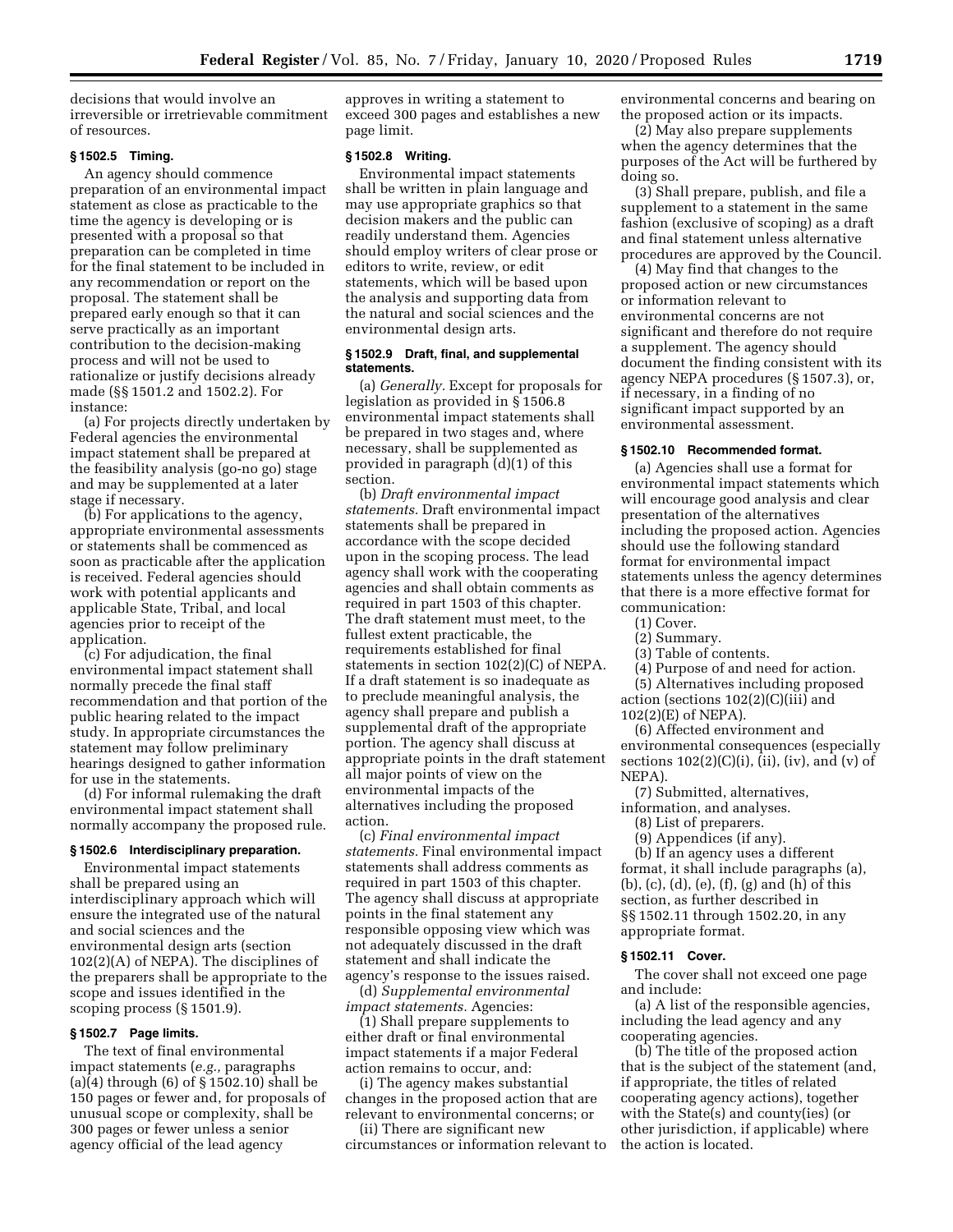(c) The name, address, and telephone number of the person at the agency who can supply further information.

(d) A designation of the statement as a draft, final, or draft or final supplement.

(e) A one-paragraph abstract of the statement.

(f) The date by which comments must be received (computed in cooperation with EPA under § 1506.11).

(g) The estimated total cost of preparing the environmental impact statement, including the costs of agency full-time equivalent (FTE) personnel hours, contractor costs, and other direct costs.

#### **§ 1502.12 Summary.**

Each environmental impact statement shall contain a summary which adequately and accurately summarizes the statement. The summary shall stress the major conclusions, areas of disputed issues raised by agencies and the public), and the issues to be resolved (including the choice among alternatives). The summary will normally not exceed 15 pages.

# **§ 1502.13 Purpose and need.**

The statement shall briefly specify the underlying purpose and need for the proposed action. When an agency's statutory duty is to review an application for authorization, the agency shall base the purpose and need on the goals of the applicant and the agency's authority.

### **§ 1502.14 Alternatives including the proposed action.**

This section should present the environmental impacts of the proposed action and the alternatives in comparative form based on the information and analysis presented in the sections on the Affected Environment (§ 1502.15) and the Environmental Consequences (§ 1502.16). In this section, agencies shall:

(a) Evaluate reasonable alternatives to the proposed action, and for alternatives which were eliminated from detailed study, briefly discuss the reasons for their having been eliminated.

(b) Discuss each alternative considered in detail including the proposed action so that reviewers may evaluate their comparative merits.

(c) Include the no action alternative. (d) Identify the agency's preferred alternative or alternatives, if one or more exists, in the draft statement and identify such alternative in the final statement unless another law prohibits the expression of such a preference.

(e) Include appropriate mitigation measures not already included in the proposed action or alternatives.

### **§ 1502.15 Affected environment.**

The environmental impact statement shall succinctly describe the environment of the area(s) to be affected or created by the alternatives under consideration. The description may be combined with evaluation of the environmental consequences (§ 1502.16) and shall be no longer than is necessary to understand the effects of the alternatives. Data and analyses in a statement shall be commensurate with the importance of the impact, with less important material summarized, consolidated, or simply referenced. Agencies shall avoid useless bulk in statements and shall concentrate effort and attention on important issues. Verbose descriptions of the affected environment are themselves no measure of the adequacy of an environmental impact statement.

# **§ 1502.16 Environmental consequences.**

(a) This section forms the scientific and analytic basis for the comparisons under § 1502.14. It shall consolidate the discussions of those elements required by sections  $102(2)(C)(i)$ , (ii), (iv), and (v) of NEPA which are within the scope of the statement and as much of section  $102(2)(C)(iii)$  of NEPA as is necessary to support the comparisons. This section should not duplicate discussions in § 1502.14. The discussion shall include:

(1) The environmental impacts of the proposed action and reasonable alternatives to the proposed action and their significance. The comparison of the proposed action and reasonable alternatives shall be based on this discussion of the impacts.

(2) Any adverse environmental effects which cannot be avoided should the proposal be implemented.

(3) The relationship between shortterm uses of man's environment and the maintenance and enhancement of longterm productivity.

(4) Any irreversible or irretrievable commitments of resources which would be involved in the proposal should it be implemented.

(5) Possible conflicts between the proposed action and the objectives of Federal, regional, State, Tribal, and local land use plans, policies and controls for the area concerned. (§ 1506.2(d))

(6) Energy requirements and conservation potential of various alternatives and mitigation measures.

(7) Natural or depletable resource requirements and conservation potential of various alternatives and mitigation measures.

(8) Urban quality, historic and cultural resources, and the design of the built environment, including the reuse and conservation potential of various alternatives and mitigation measures.

(9) Means to mitigate adverse environmental impacts (if not fully covered under § 1502.14(e)).

(10) Where applicable, economic and technical considerations, including the economic benefits of the proposed action.

(b) Economic or social effects by themselves do not require preparation of an environmental impact statement. However, when the agency determines that economic or social and natural or physical environmental effects are interrelated, then the environmental impact statement will discuss and give appropriate consideration to these effects on the human environment.

### **§ 1502.17 Summary of submitted alternatives, information, and analyses.**

The environmental impact statement shall include a summary of all alternatives, information, and analyses submitted by public commenters for consideration by the lead and cooperating agencies in developing the environmental impact statement. Consistent with  $\S$  1503.1(a)(3), the lead agency shall invite comment on the completeness of the summary in the draft environmental impact statement.

#### **§ 1502.18 Certification of submitted alternatives, information, and analyses section.**

Based on the summary of the submitted alternatives, information, and analyses section, the decision maker for the lead agency shall certify in the record of decision that the agency has considered all of the alternatives, information, and analyses submitted by public commenters for consideration by the lead and cooperating agencies in developing the environmental impact statement. Agency environmental impact statements certified in accordance with this section are entitled to a conclusive presumption that the agency has considered the information included in the submitted alternatives, information, and analyses section.

## **§ 1502.19 List of preparers.**

The environmental impact statement shall list the names, together with their qualifications (expertise, experience, professional disciplines), of the persons who were primarily responsible for preparing the environmental impact statement or significant background papers, including basic components of the statement (§§ 1502.6 and 1502.8). Where possible the persons who are responsible for a particular analysis,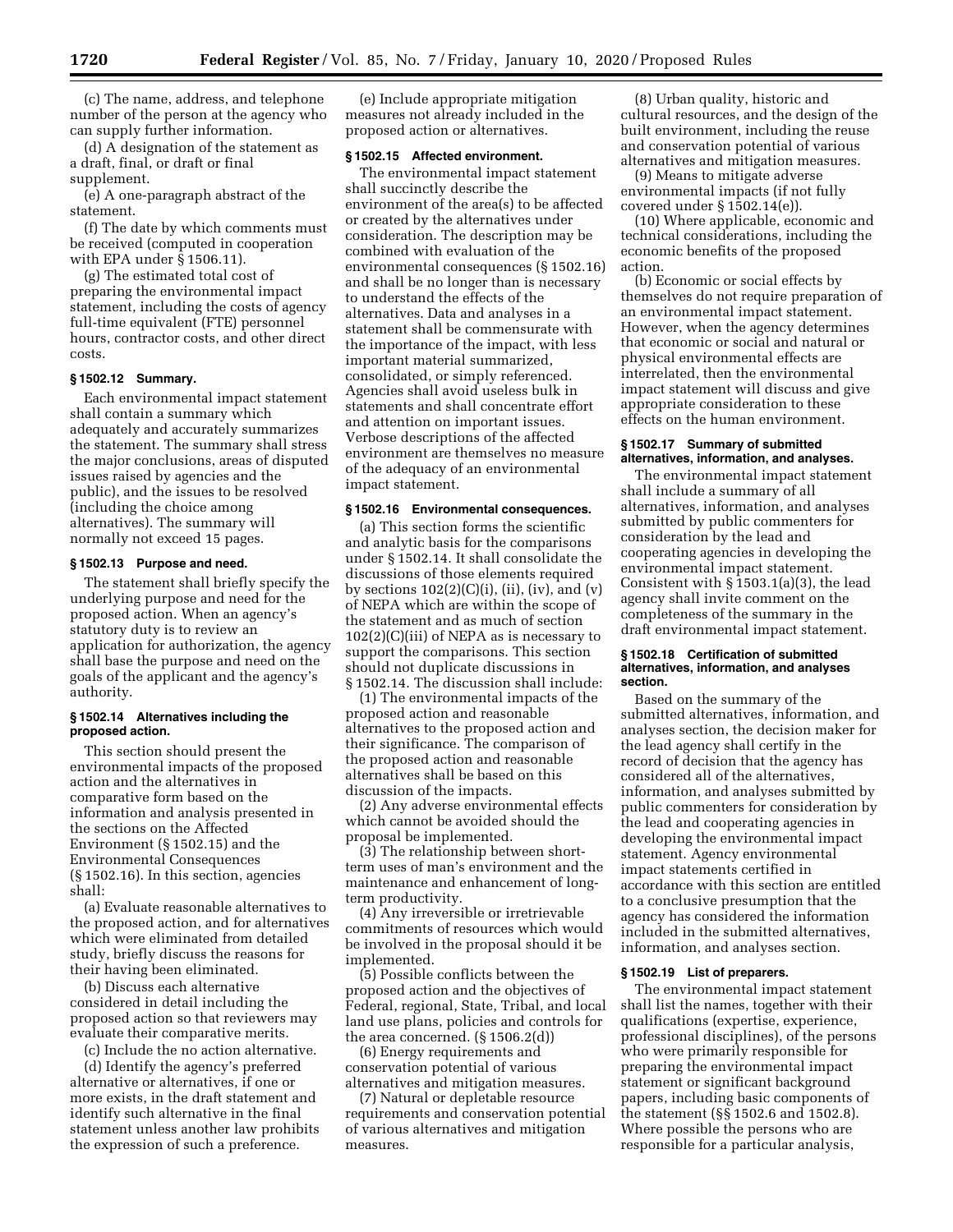including analyses in background papers, shall be identified. Normally the list will not exceed two pages.

## **§ 1502.20 Appendix.**

If an agency prepares an appendix, it shall be published with the environmental impact statement and shall consist of material:

(a) Prepared in connection with an environmental impact statement (as distinct from material which is not so prepared and which is incorporated by reference (§ 1501.12)).

(b) Substantiating any analysis fundamental to the impact statement.

(c) Relevant to the decision to be made.

# **§ 1502.21 Publication of the environmental impact statement.**

Agencies shall publish the entire draft and final environmental impact statements and unchanged statements as provided in § 1503.4(c). The agency shall transmit the entire statement electronically (or in paper copy, if so requested due to economic or other hardship) to:

(a) Any Federal agency which has jurisdiction by law or special expertise with respect to any environmental impact involved and any appropriate Federal, State, Tribal, or local agency authorized to develop and enforce environmental standards.

(b) The applicant, if any.

(c) Any person, organization, or agency requesting the entire environmental impact statement.

(d) In the case of a final environmental impact statement any person, organization, or agency which submitted substantive comments on the draft.

## **§ 1502.22 Incomplete or unavailable information.**

(a) When an agency is evaluating reasonably foreseeable significant adverse effects on the human environment in an environmental impact statement and there is incomplete or unavailable information, the agency shall make clear that such information is lacking.

(b) If the incomplete information relevant to reasonably foreseeable significant adverse impacts is essential to a reasoned choice among alternatives and the overall costs of obtaining it are not unreasonable, the agency shall include the information in the environmental impact statement.

(c) If the information relevant to reasonably foreseeable significant adverse impacts cannot be obtained because the overall costs of obtaining it are unreasonable or the means to obtain it are not known, the agency shall include within the environmental impact statement:

(1) A statement that such information is incomplete or unavailable;

(2) A statement of the relevance of the incomplete or unavailable information to evaluating reasonably foreseeable significant adverse impacts on the human environment;

(3) A summary of existing credible scientific evidence which is relevant to evaluating the reasonably foreseeable significant adverse impacts on the human environment; and

(4) The agency's evaluation of such impacts based upon theoretical approaches or research methods generally accepted in the scientific community.

(d) For the purposes of this section, ''reasonably foreseeable'' includes impacts which have catastrophic consequences, even if their probability of occurrence is low, provided that the analysis of the impacts is supported by credible scientific evidence, is not based on pure conjecture, and is within the rule of reason.

#### **§ 1502.23 Cost-benefit analysis.**

If a cost-benefit analysis relevant to the choice among environmentally different alternatives is being considered for the proposed action, it shall be incorporated by reference or appended to the statement as an aid in evaluating the environmental consequences. To assess the adequacy of compliance with section 102(2)(B) of NEPA the statement shall, when a costbenefit analysis is prepared, discuss the relationship between that analysis and any analyses of unquantified environmental impacts, values, and amenities. For purposes of complying with the Act, the weighing of the merits and drawbacks of the various alternatives need not be displayed in a monetary cost-benefit analysis and should not be when there are important qualitative considerations. In any event, an environmental impact statement should at least indicate those considerations, including factors not related to environmental quality, which are likely to be relevant and important to a decision.

## **§ 1502.24 Methodology and scientific accuracy.**

Agencies shall ensure the professional integrity, including scientific integrity, of the discussions and analyses in environmental documents. Agencies shall make use of reliable existing data and resources and are not required to undertake new scientific and technical research to inform their analyses.

Agencies may make use of any reliable data sources, such as remotely gathered information or statistical models. They shall identify any methodologies used and shall make explicit reference to the scientific and other sources relied upon for conclusions in the statement. An agency may place discussion of methodology in an appendix.

# **§ 1502.25 Environmental review and consultation requirements.**

(a) To the fullest extent possible, agencies shall prepare draft environmental impact statements concurrent and integrated with environmental impact analyses and related surveys and studies required by all other Federal environmental review laws and Executive orders applicable to the proposed action, including the Fish and Wildlife Coordination Act (16 U.S.C. 661 *et seq.*), the National Historic Preservation Act of 1966 (16 U.S.C. 470 *et seq.*), and the Endangered Species Act of 1973 (16 U.S.C. 1531 *et seq.*).

(b) The draft environmental impact statement shall list all Federal permits, licenses, and other authorizations which must be obtained in implementing the proposal. If it is uncertain whether a Federal permit, license, or other authorization is necessary, the draft environmental impact statement shall so indicate.

■ 4. Revise part 1503 to read as follows:

# **PART 1503—COMMENTING ON ENVIRONMENTAL IMPACT STATEMENTS**

Sec.

- 1503.1 Inviting comments and requesting information and analyses.
- 1503.2 Duty to comment.
- 1503.3 Specificity of comments and information.

1503.4 Response to comments.

**Authority:** 42 U.S.C. 4321–4347; 42 U.S.C. 4371–4375; 42 U.S.C. 7609; and E.O. 11514, 35 FR 4247, Mar. 7, 1970, as amended by E.O. 11991, 42 FR 26967, May 25, 1977.

# **§ 1503.1 Inviting comments and requesting information and analyses.**

(a) After preparing a draft environmental impact statement and before preparing a final environmental impact statement the agency shall:

(1) Obtain the comments of any Federal agency which has jurisdiction by law or special expertise with respect to any environmental impact involved or which is authorized to develop and enforce environmental standards.

(2) Request the comments of:

(i) Appropriate State, Tribal, and local agencies which are authorized to develop and enforce environmental standards;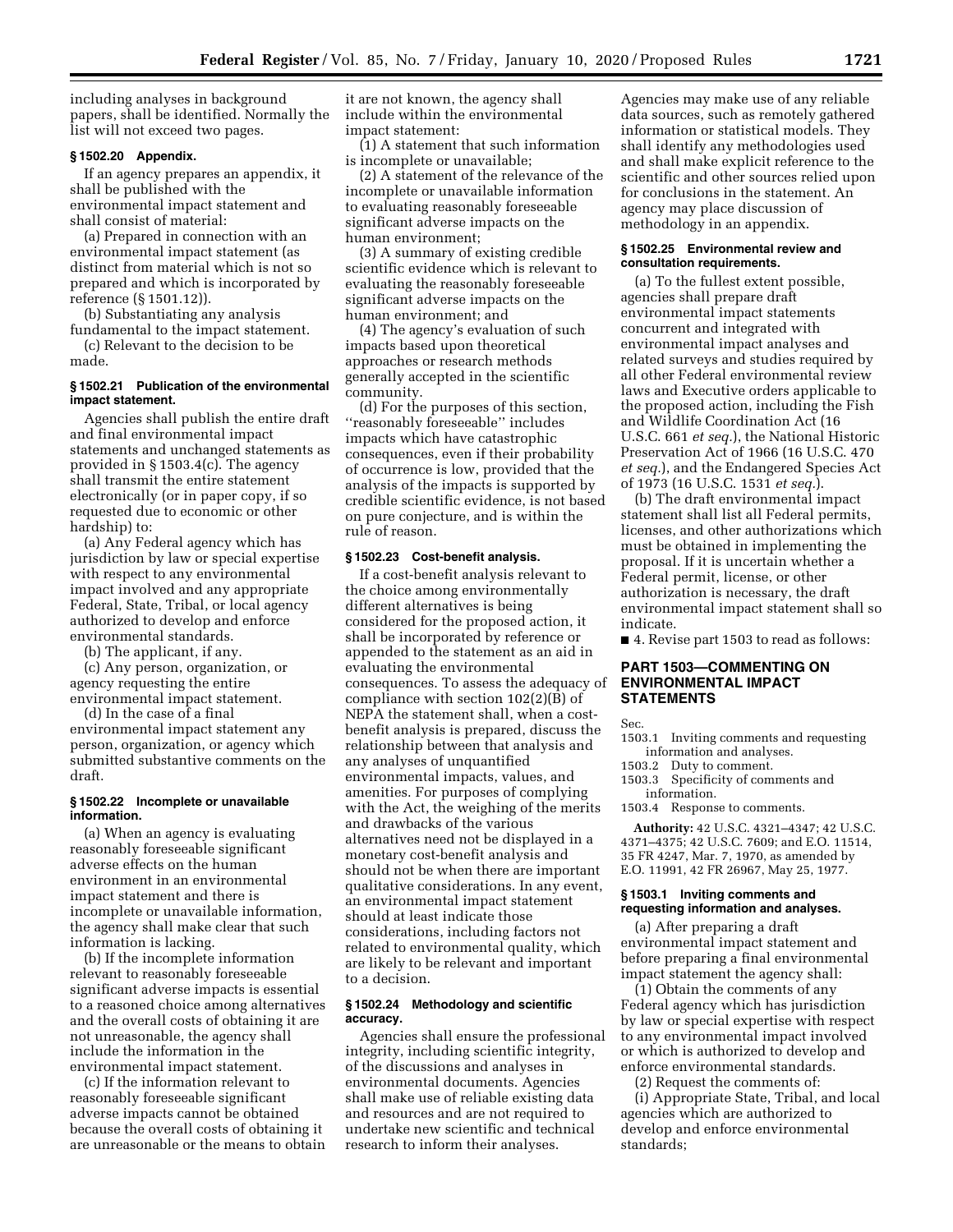(ii) State, Tribal, or local governments that may be affected by the proposed action;

(iii) Any agency which has requested that it receive statements on actions of the kind proposed;

(iv) The applicant, if any; and

(v) The public, affirmatively soliciting comments in a manner designed to inform those persons or organizations who may be interested in or affected by the proposed action.

(3) Invite comment specifically on the completeness of the submitted alternatives, information, and analyses section (§ 1502.17).

(b) An agency may request comments on a final environmental impact statement before the final decision. An agency shall request comments and provide a 30-day comment period on the final environmental impact statement's submitted alternatives, information, and analyses section (§ 1502.17). Other agencies or persons may make comments consistent with the time periods provided for under § 1506.11.

(c) An agency shall provide for electronic submission of public comments, with reasonable measures to ensure the comment process is accessible to affected persons.

#### **§ 1503.2 Duty to comment.**

Cooperating agencies and agencies that are authorized to develop and enforce environmental standards shall comment on statements within their jurisdiction, expertise, or authority within the time period specified for comment in § 1506.11. A Federal agency may reply that it has no comment. If a cooperating agency is satisfied that its views are adequately reflected in the environmental impact statement, it should reply that it has no comment.

## **§ 1503.3 Specificity of comments and information.**

(a) To promote informed decision making, comments on an environmental impact statement or on a proposed action shall be as specific as possible, may address either the adequacy of the statement or the merits of the alternatives discussed or both, and shall provide as much detail as necessary to meaningfully participate and fully inform the agency of the commenter's position. Comments should explain why the issue raised is significant to the consideration of potential environmental impacts and alternatives to the proposed action, as well as economic and employment impacts, and other impacts affecting the quality of the human environment. Comments should reference the corresponding section or

page number of the draft environmental impact statement, propose specific changes to those parts of the statement, where possible, and include or describe the data sources and methodologies supporting the proposed changes.

(b) Comments on the submitted alternatives, information, and analyses section (§ 1502.17) should identify any additional alternatives, information, or analyses not included in the draft environmental impact statement, and shall be as specific as possible. Comments on and objections to this section shall be raised within 30 days of the publication of the notice of availability of the final environmental impact statement. Comments not provided within 30 days shall be considered exhausted and forfeited, consistent with § 1500.3(b).

(c) When a participating agency criticizes a lead agency's predictive methodology, the participating agency should describe the alternative methodology which it prefers and why.

(d) A cooperating agency shall specify in its comments whether it needs additional information to fulfill other applicable environmental reviews or consultation requirements and what information it needs. In particular, it shall specify any additional information it needs to comment adequately on the draft statement's analysis of significant site-specific effects associated with the granting or approving by that cooperating agency of necessary Federal permits, licenses, or authorizations.

(e) When a cooperating agency with jurisdiction by law specifies mitigation measures it considers necessary to allow the agency to grant or approve applicable permit, license, or related requirements or concurrences, the cooperating agency shall cite to its applicable statutory authority.

## **§ 1503.4 Response to comments.**

(a) An agency preparing a final environmental impact statement shall consider substantive comments timely submitted during the public comment period and may respond individually and collectively. In the final environmental impact statement, the agency may:

(1) Modify alternatives including the proposed action.

(2) Develop and evaluate alternatives not previously given serious consideration by the agency.

(3) Supplement, improve, or modify its analyses.

(4) Make factual corrections.

(5) Explain why the comments do not warrant further agency response.

(b) All substantive comments received on the draft statement (or summaries

thereof where the response has been exceptionally voluminous), shall be appended to the final statement or otherwise published.

(c) If changes in response to comments are minor and are confined to the responses described in paragraphs (a)(4) and (5) of this section, agencies may write the changes on errata sheets and attach the responses to the statement instead of rewriting the draft statement. In such cases only the comments, the responses, and the changes and not the final statement need be published (§ 1502.20). The entire document with a new cover sheet shall be filed with the Environmental Protection Agency as the final statement (§ 1506.10).

■ 5. Revise part 1504 to read as follows:

# **PART 1504—PRE–DECISIONAL REFERRALS TO THE COUNCIL OF PROPOSED FEDERAL ACTIONS DETERMINED TO BE ENVIRONMENTALLY UNSATISFACTORY**

Sec.

- 
- 1504.1 Purpose. Criteria for referral.

1504.3 Procedure for referrals and response.

**Authority:** 42 U.S.C. 4321–4347; 42 U.S.C. 4371–4375; 42 U.S.C. 7609; and E.O. 11514, 35 FR 4247, Mar. 7, 1970, as amended by E.O. 11991, 42 FR 26967, May 25, 1977.

## **§ 1504.1 Purpose.**

(a) This part establishes procedures for referring to the Council Federal interagency disagreements concerning proposed major Federal actions that might cause unsatisfactory environmental effects. It provides means for early resolution of such disagreements.

(b) Under section 309 of the Clean Air Act (42 U.S.C. 7609), the Administrator of the Environmental Protection Agency is directed to review and comment publicly on the environmental impacts of Federal activities, including actions for which environmental impact statements are prepared. If after this review the Administrator determines that the matter is ''unsatisfactory from the standpoint of public health or welfare or environmental quality,'' section 309 directs that the matter be referred to the Council (hereafter ''environmental referrals'').

(c) Under section 102(2)(C) of NEPA (42 U.S.C. 4332(2)(C)), other Federal agencies may produce similar reviews of environmental impact statements, including judgments on the acceptability of anticipated environmental impacts. These reviews must be made available to the President, the Council and the public.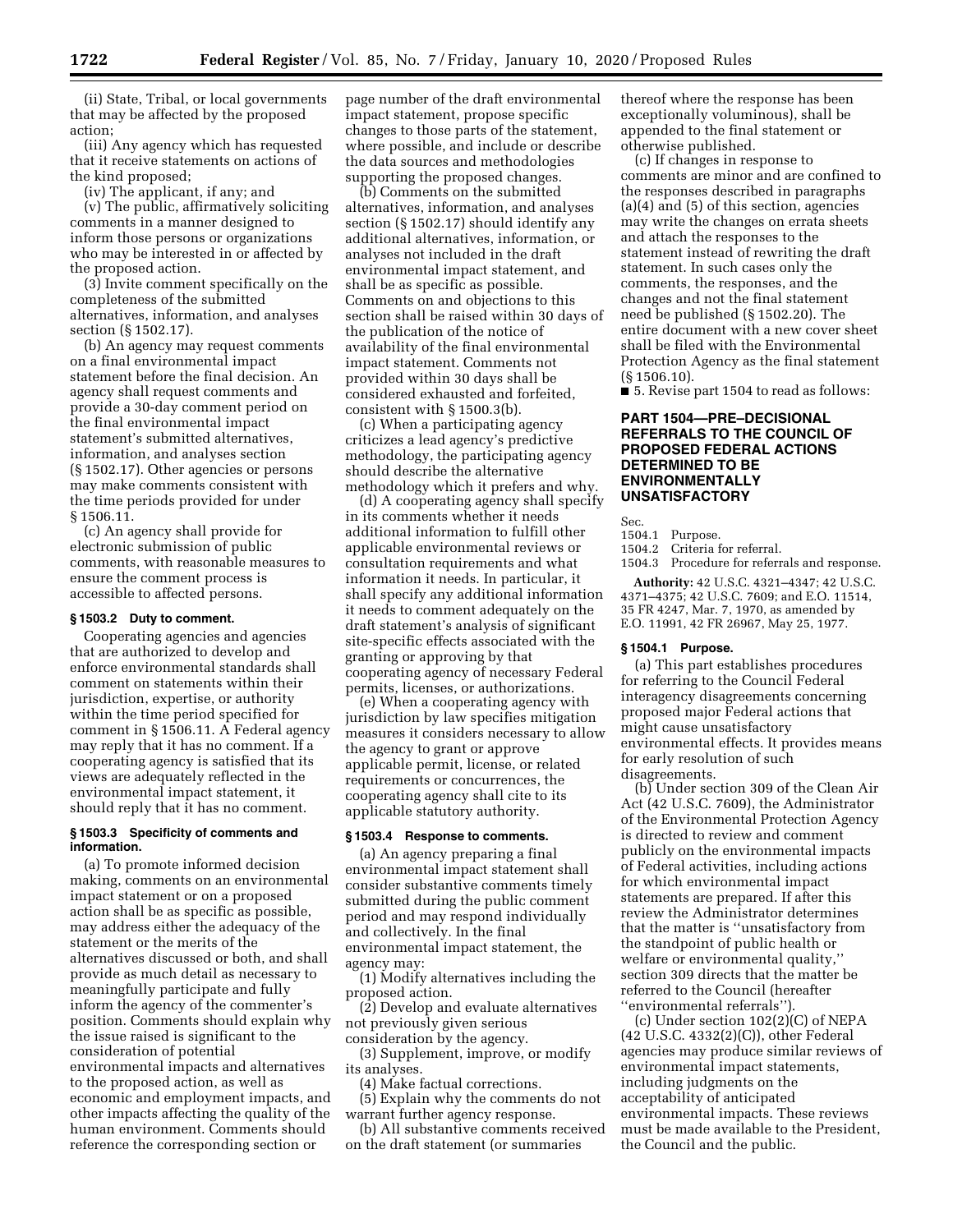### **§ 1504.2 Criteria for referral.**

Environmental referrals should be made to the Council only after concerted, timely (as early as practicable in the process), but unsuccessful attempts to resolve differences with the lead agency. In determining what environmental objections to the matter are appropriate to refer to the Council, an agency should weigh potential adverse environmental impacts, considering:

(a) Possible violation of national environmental standards or policies.

(b) Severity.

(c) Geographical scope.

(d) Duration.

(e) Importance as precedents.

(f) Availability of environmentally preferable alternatives.

(g) Economic and technical considerations, including the economic costs of delaying or impeding the decision making of the agencies involved in the action.

#### **§ 1504.3 Procedure for referrals and response.**

(a) A Federal agency making the referral to the Council shall:

(1) Advise the lead agency at the earliest possible time that it intends to refer a matter to the Council unless a satisfactory agreement is reached.

(2) Include such advice whenever practicable in the referring agency's comments on the environmental assessment or draft environmental impact statement.

(3) Identify any essential information that is lacking and request that the lead agency make it available at the earliest possible time.

(4) Send copies of such advice to the Council.

(b) The referring agency shall deliver its referral to the Council no later than 25 days after the lead agency has made the final environmental impact statement available to the Environmental Protection Agency, participating agencies, and the public, and in the case of an environmental assessment, no later than 25 days after the lead agency makes it available. Except when the lead agency grants an extension of this period, the Council will not accept a referral after that date.

(c) The referral shall consist of:

(1) A copy of the letter signed by the head of the referring agency and delivered to the lead agency informing the lead agency of the referral and the reasons for it.

(2) A statement supported by factual evidence leading to the conclusion that the matter is unsatisfactory from the standpoint of public health or welfare or environmental quality. The statement shall:

(i) Identify any disputed material facts and incorporate (by reference if appropriate) agreed upon facts;

(ii) Identify any existing

environmental requirements or policies which would be violated by the matter;

(iii) Present the reasons for the referral;

(ii) Contain a finding by the agency whether the issue raised is of national importance because of the threat to national environmental resources or policies or for some other reason;

(iii) Review the steps taken by the referring agency to bring its concerns to the attention of the lead agency at the earliest possible time; and

(iv) Give the referring agency's recommendations as to what mitigation alternative, further study, or other course of action (including abandonment of the matter) are necessary to remedy the situation.

(d) No later than 25 days after the referral to the Council, the lead agency may deliver a response to the Council and the referring agency. If the lead agency requests more time and gives assurance that the matter will not go forward in the interim, the Council may grant an extension. The response shall:

(1) Address fully the issues raised in the referral.

(2) Be supported by evidence and explanations, as appropriate.

(3) Give the lead agency's response to the referring agency's recommendations.

(e) Applicants may provide views in writing to the Council no later than the response.

(f) No later than 25 days after receipt of both the referral and any response or upon being informed that there will be no response (unless the lead agency agrees to a longer time), the Council may take one or more of the following actions:

(1) Conclude that the process of referral and response has successfully resolved the problem.

(2) Initiate discussions with the agencies with the objective of mediation with referring and lead agencies.

(3) Obtain additional views and information.

(4) Determine that the issue is not one of national importance and request the referring and lead agencies to pursue their decision process.

(5) Determine that the issue should be further negotiated by the referring and lead agencies and is not appropriate for Council consideration until one or more heads of agencies report to the Council that the agencies' disagreements are irreconcilable.

(6) Publish its findings and recommendations (including where appropriate a finding that the submitted evidence does not support the position of an agency).

(7) When appropriate, submit the referral and the response together with the Council's recommendation to the President for action.

(g) The Council shall take no longer than 60 days to complete the actions specified in paragraph (f)(2), (3), or (5) of this section.

(h) The referral process is not intended to create any private rights of action or to be judicially reviewable because any voluntary resolutions by the agency parties do not represent final agency action and instead are only provisional and dependent on later consistent action by the action agencies. ■ 6. Revise part 1505 to read as follows:

# **PART 1505—NEPA AND AGENCY DECISION MAKING**

Sec.

1505.1 [Reserved]

1505.2 Record of decision in cases requiring environmental impact statements.

1505.3 Implementing the decision.

**Authority:** 42 U.S.C. 4321–4347; 42 U.S.C. 4371–4375; 42 U.S.C. 7609; E.O. 11514, 35 FR 4247, Mar. 7, 1970, as amended by E.O. 11991, 42 FR 26967, May 25, 1977; and E.O. 13807, 82 FR 40463, Aug. 24, 2017.

#### **§ 1505.1 [Reserved]**

### **§ 1505.2 Record of decision in cases requiring environmental impact statements.**

At the time of its decision (§ 1506.11) or, if appropriate, its recommendation to Congress, each agency shall prepare and timely publish a concise public record of decision or joint record of decision. The record, which each agency may integrate into any other record it prepares, shall:

(a) State the decision.

(b) Identify all alternatives considered by the agency in reaching its decision, specifying the alternative or alternatives which were considered to be environmentally preferable. An agency may discuss preferences among alternatives based on relevant factors including economic and technical considerations and agency statutory missions. An agency shall identify and discuss all such factors, including any essential considerations of national policy which were balanced by the agency in making its decision and state how those considerations entered into its decision.

(c) State whether the agency has adopted all practicable means to avoid or minimize environmental harm from the alternative selected, and if not, why the agency did not. The agency shall adopt and summarize, where applicable, a monitoring and enforcement program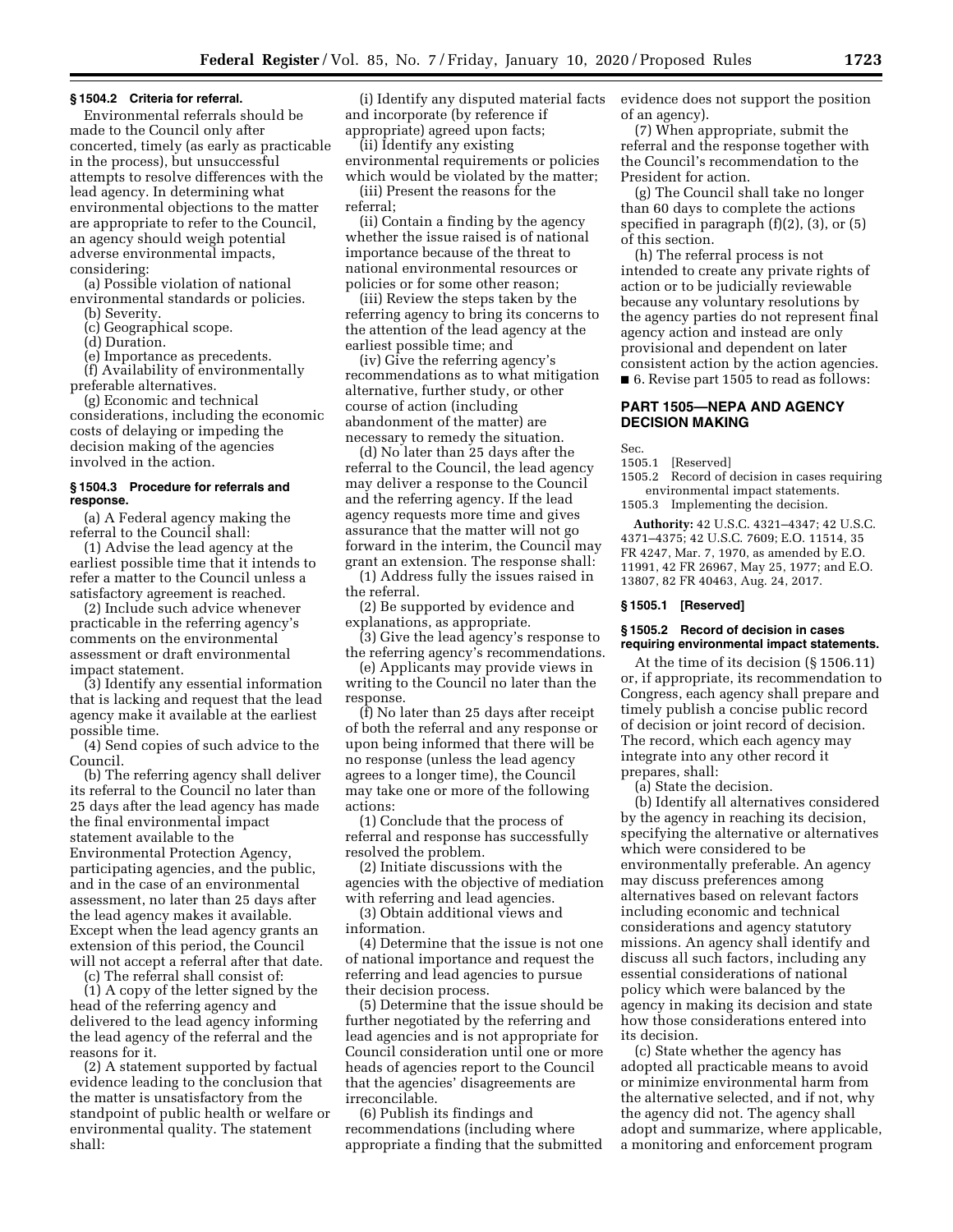for any enforceable mitigation requirements or commitments.

(d) Address any comments or objections received on the final environmental impact statement's submitted alternatives, information, and analyses section.

(e) Include the decision maker's certification regarding the agency's consideration of the submitted alternatives, information, and analyses submitted by public commenters (§§ 1502.17 and 1502.18).

#### **§ 1505.3 Implementing the decision.**

Agencies may provide for monitoring to assure that their decisions are carried out and should do so in important cases. Mitigation (§ 1505.2(c)) and other conditions established in the environmental impact statement or during its review and committed as part of the decision shall be implemented by the lead agency or other appropriate consenting agency. The lead agency shall:

(a) Include appropriate conditions in grants, permits or other approvals.

(b) Condition funding of actions on mitigation.

(c) Upon request, inform cooperating or participating agencies on progress in carrying out mitigation measures which they have proposed and which were adopted by the agency making the decision.

(d) Upon request, publish the results of relevant monitoring.

■ 7. Revise part 1506 to read as follows:

# **PART 1506—OTHER REQUIREMENTS OF NEPA**

Sec.

- 1506.1 Limitations on actions during NEPA process.
- 1506.2 Elimination of duplication with State, Tribal, and local procedures.
- 1506.3 Adoption.
- 1506.4 Combining documents.
- 1506.5 Agency responsibility for
- environmental documents.
- 1506.6 Public involvement.
- 1506.7 Further guidance.
- 1506.8 Proposals for legislation. 1506.9 Proposals for regulations.
- 1506.10 Filing requirements.
- 1506.11 Timing of agency action.
- 1506.12 Emergencies.
- 1506.13 Effective date.

**Authority:** 42 U.S.C. 4321–4347; 42 U.S.C. 4371–4375; 42 U.S.C. 7609; E.O. 11514, 35 FR 4247, Mar. 7, 1970, as amended by E.O. 11991, 42 FR 26967, May 25, 1977; and E.O. 13807, 82 FR 40463, Aug. 24, 2017.

# **§ 1506.1 Limitations on actions during NEPA process.**

(a) Except as provided in paragraphs (b) and (c) of this section, until an agency issues a finding of no significant impact, as provided in § 1501.6, or record of decision, as provided in § 1505.2, no action concerning the proposal may be taken which would:

(1) Have an adverse environmental impact; or

(2) Limit the choice of reasonable alternatives.

(b) If any agency is considering an application from a non-Federal entity, and is aware that the applicant is about to take an action within the agency's jurisdiction that would meet either of the criteria in paragraph (a) of this section, then the agency shall promptly notify the applicant that the agency will take appropriate action to ensure that the objectives and procedures of NEPA are achieved. This section does not preclude development by applicants of plans or designs or performance of other activities necessary to support an application for Federal, State, Tribal, or local permits or assistance. An agency considering a proposed action for Federal funding may authorize such activities, including, but not limited to, acquisition of interests in land (*e.g.,* fee simple, rights-of-way, and conservation easements), purchase of long lead-time equipment, and purchase options made by applicants.

(c) While work on a required programmatic environmental impact statement or environmental assessment is in progress and the action is not covered by an existing programmatic statement, agencies shall not undertake in the interim any major Federal action covered by the program which may significantly affect the quality of the human environment unless such action:

(1) Is justified independently of the program;

(2) Is itself accompanied by an adequate environmental impact statement; and

(3) Will not prejudice the ultimate decision on the program. Interim action prejudices the ultimate decision on the program when it tends to determine subsequent development or limit alternatives.

## **§ 1506.2 Elimination of duplication with State, Tribal, and local procedures.**

(a) Federal agencies are authorized to cooperate with State, Tribal, and local agencies that are responsible for preparing environmental documents, including those prepared pursuant to section 102(2)(D) of NEPA.

(b) Agencies shall cooperate with State, Tribal, and local agencies to the fullest extent practicable to reduce duplication between NEPA and State, Tribal, and local requirements, including through use of environmental studies, analysis, and decisions

conducted in support of Federal, State, Tribal, or local environmental reviews or authorization decisions, unless the agencies are specifically barred from doing so by some other law. Except for cases covered by paragraph (a) of this section, such cooperation shall to the fullest extent practicable include:

(1) Joint planning processes.

(2) Joint environmental research and studies.

(3) Joint public hearings (except where otherwise provided by statute). (4) Joint environmental assessments.

(c) Agencies shall cooperate with State, Tribal, and local agencies to the fullest extent practicable to reduce duplication between NEPA and comparable State, Tribal, and local requirements, unless the agencies are specifically barred from doing so by some other law. Except for cases covered by paragraph (a) of this section, such cooperation shall include, to the fullest extent practicable, joint environmental impact statements. In such cases one or more Federal agencies and one or more State, Tribal, or local agencies shall be joint lead agencies. Where State or Tribal laws or local ordinances have environmental impact statement or similar requirements in addition to but not in conflict with those in NEPA, Federal agencies may cooperate in fulfilling these requirements, as well as those of Federal laws, so that one document will comply with all applicable laws.

(d) To better integrate environmental impact statements into State, Tribal, or local planning processes, environmental impact statements shall discuss any inconsistency of a proposed action with any approved State, Tribal, or local plan or law (whether or not federally sanctioned). Where an inconsistency exists, the statement should describe the extent to which the agency would reconcile its proposed action with the plan or law. While the statement should discuss any inconsistencies, NEPA does not require reconciliation.

#### **§ 1506.3 Adoption.**

(a) An agency may adopt a Federal environmental assessment, draft or final environmental impact statement, or portion thereof, provided that the assessment, statement, or portion thereof meets the standards for an adequate assessment or statement under the regulations in parts 1500 through 1508.

(b) If the actions covered by the original environmental impact statement and the proposed action are substantially the same, the agency adopting another agency's statement shall republish it as a final statement.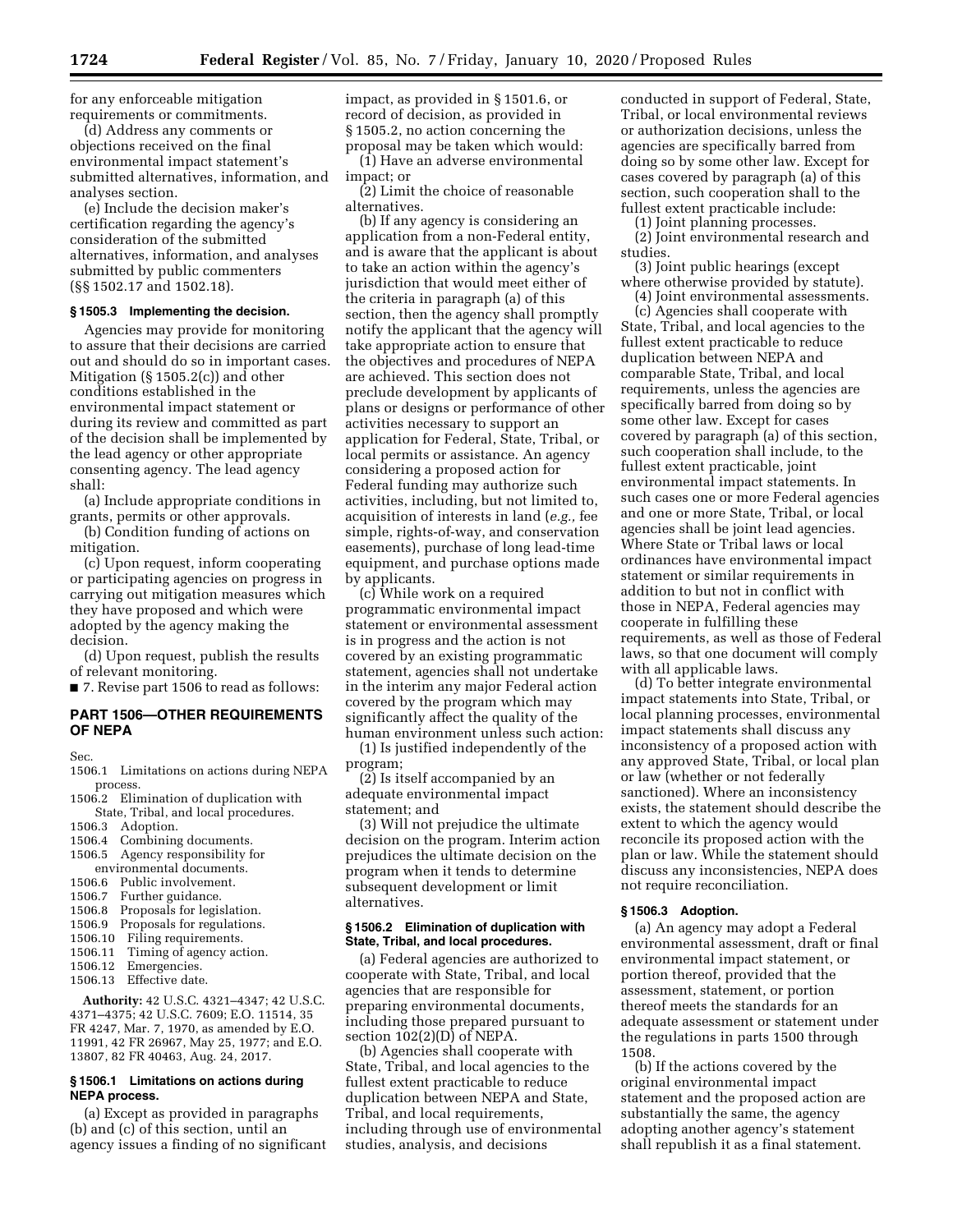Otherwise, the adopting agency shall treat the statement as a draft and republish it (except as provided in paragraph (c) of this section), consistent with § 1506.10.

(c) A cooperating agency may adopt in its record of decision without republishing the environmental impact statement of a lead agency when, after an independent review of the statement, the cooperating agency concludes that its comments and suggestions have been satisfied.

(d) If the actions covered by the original environmental assessment and the proposed action are substantially the same, an agency may adopt another agency's environmental assessment in its finding of no significant impact and provide notice consistent with § 1501.6.

(e) The adopting agency shall specify if one of the following circumstances are present:

(1) The agency is adopting an assessment or statement that is not final within the agency that prepared it.

(2) The action assessed in the assessment or statement is the subject of a referral under part 1504.

(3) The assessment or statement's adequacy is the subject of a judicial action that is not final.

(f) An agency may adopt another agency's determination that a categorical exclusion applies to a proposed action if the adopting agency's proposed action is substantially the same.

#### **§ 1506.4 Combining documents.**

Agencies should combine, to the fullest extent practicable, any environmental document with any other agency document to reduce duplication and paperwork.

#### **§ 1506.5 Agency responsibility for environmental documents.**

(a) *Information.* If an agency requires an applicant to submit environmental information for possible use by the agency in preparing an environmental document, then the agency should assist the applicant by outlining the types of information required. The agency shall independently evaluate the information submitted and shall be responsible for its accuracy. If the agency chooses to use the information submitted by the applicant in the environmental document, either directly or by reference, then the names of the persons responsible for the independent evaluation shall be included in the list of preparers (§ 1502.19). It is the intent of this paragraph that acceptable work not be redone, but that it be verified by the agency.

(b) *Environmental assessments.* If an agency permits an applicant to prepare

an environmental assessment, the agency, besides fulfilling the requirements of paragraph (a) of this section, shall make its own evaluation of the environmental issues and take responsibility for the scope and content of the environmental assessment.

(c) *Environmental impact statements.*  Except as provided in §§ 1506.2 and 1506.3, the lead agency, a contractor or applicant under the direction of the lead agency, or a cooperating agency, where appropriate (§ 1501.8(b)), may prepare an environmental impact statement pursuant to the requirements of NEPA.

(1) If a contractor or applicant prepares the document, the responsible Federal official shall provide guidance, participate in its preparation, independently evaluate it prior to its approval, and take responsibility for its scope and contents.

(2) Nothing in this section is intended to prohibit any agency from requesting any person, including the applicant, to submit information to it or to prohibit any person from submitting information to any agency for use in preparing environmental documents.

# **§ 1506.6 Public involvement.**

Agencies shall:

(a) Make diligent efforts to involve the public in preparing and implementing their NEPA procedures (§ 1507.3).

(b) Provide public notice of NEPArelated hearings, public meetings, and other opportunities for public engagement, and the availability of environmental documents so as to inform those persons and agencies who may be interested or affected by their proposed actions.

(1) In all cases, the agency shall notify those who have requested notice on an individual action.

(2) In the case of an action with effects of national concern, notice shall include publication in the **Federal Register**. An agency may notify organizations that have requested regular notice. Agencies shall maintain a list of such organizations.

(3) In the case of an action with effects primarily of local concern, the notice may include:

(i) Notice to State and local agencies that may be interested or affected by the proposed action.

(ii) Notice to affected Tribal governments.

(iii) Following the affected State or Tribe's public notice procedures for comparable actions.

(iv) Publication in local newspapers (in papers of general circulation rather than legal papers).

(v) Notice through other local media.

(vi) Notice to potentially interested community organizations including small business associations.

(vii) Publication in newsletters that may be expected to reach potentially interested persons.

(viii) Direct mailing to owners and occupants of nearby or affected property.

(ix) Posting of notice on and off site in the area where the action is to be located.

(x) Notice through electronic media (*e.g.,* a project or agency website, email, or social media). For actions occurring in whole or part in an area with limited access to high-speed internet, public notification may not be limited to solely electronic methods.

(c) Hold or sponsor public hearings, public meetings, or other opportunities for public engagement whenever appropriate or in accordance with statutory requirements applicable to the agency. Agencies may conduct public hearings and public meetings by means of electronic communication except where another format is required by law.

(d) Solicit appropriate information from the public.

(e) Explain in its procedures where interested persons can get information or status reports on environmental impact statements and other elements of the NEPA process.

(f) Make environmental impact statements, the comments received, and any underlying documents available to the public pursuant to the provisions of the Freedom of Information Act, as amended (5 U.S.C. 552).

#### **§ 1506.7 Further guidance.**

The Council may provide further guidance concerning NEPA and its procedures consistent with Executive Order 13807, Establishing Discipline and Accountability in the Environmental Review and Permitting Process for Infrastructure Projects (August 5, 2017), Executive Order 13891, Promoting the Rule of Law Through Improved Agency Guidance Documents (October 9, 2019), and any other applicable Executive orders.

#### **§ 1506.8 Proposals for legislation.**

(a) When developing or providing significant cooperation and support in the development of legislation, agencies shall integrate the NEPA process for proposals for legislation significantly affecting the quality of the human environment with the legislative process of the Congress. The test for significant cooperation is whether the proposal is in fact predominantly that of the agency rather than another source. Drafting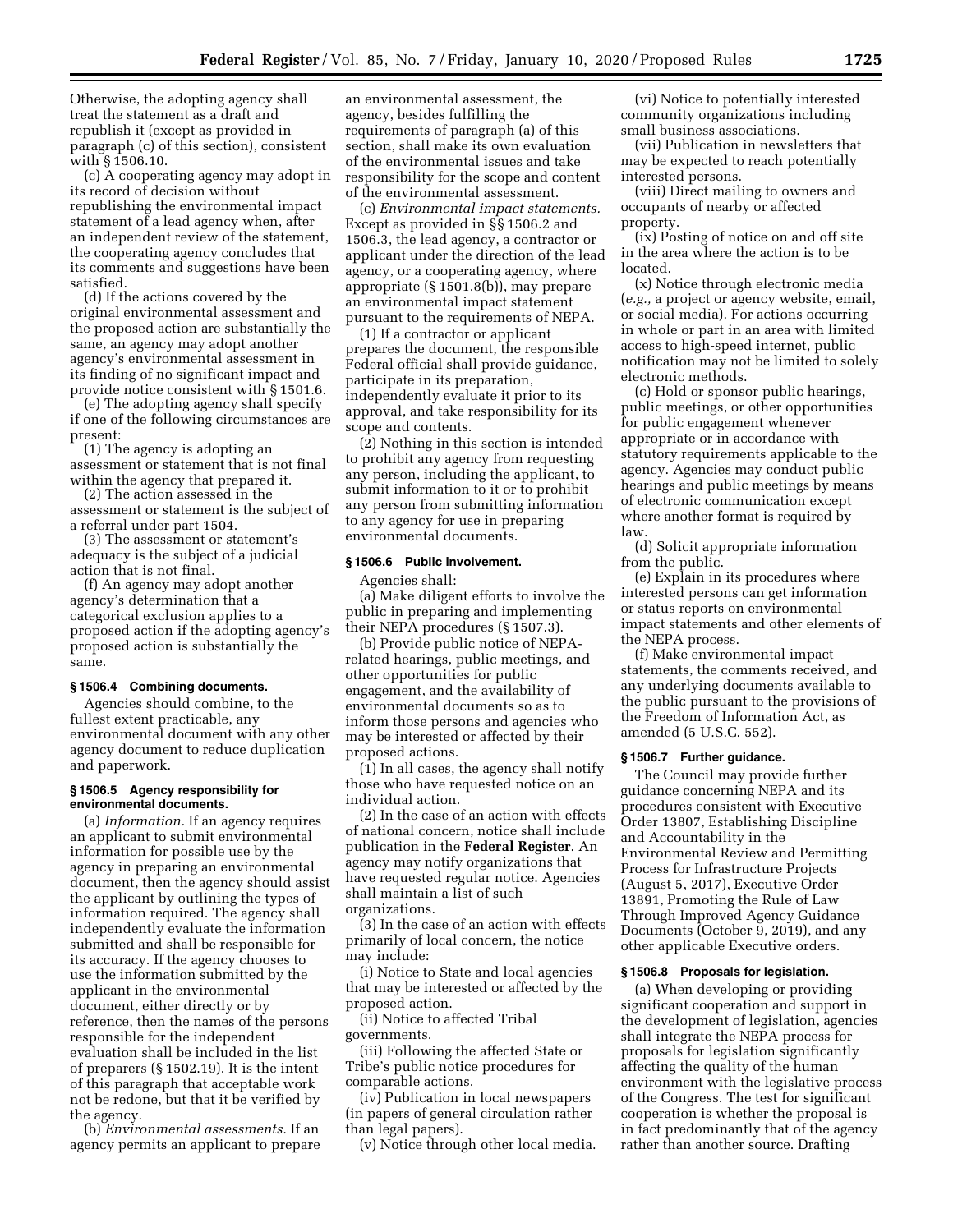does not by itself constitute significant cooperation. Only the agency which has primary responsibility for the subject matter involved will prepare a legislative environmental impact statement.

(b) A legislative environmental impact statement is the detailed statement required by law to be included in a recommendation or report on a legislative proposal to Congress. A legislative environmental impact statement shall be considered part of the formal transmittal of a legislative proposal to Congress; however, it may be transmitted to Congress up to 30 days later in order to allow time for completion of an accurate statement that can serve as the basis for public and Congressional debate. The statement must be available in time for Congressional hearings and deliberations.

(c) Preparation of a legislative environmental impact statement shall conform to the requirements of the regulations in parts 1500 through 1508, except as follows:

(1) There need not be a scoping process.

(2) Agencies shall prepare the legislative statement in the same manner as a draft environmental impact statement and need not prepare a final statement unless any of the following conditions exist. In such cases, the agency shall prepare and publish the statements consistent with §§ 1503.1 and 1506.11:

(i) A Congressional committee with jurisdiction over the proposal has a rule requiring both draft and final environmental impact statements.

(ii) The proposal results from a study process required by statute (such as those required by the Wild and Scenic Rivers Act (16 U.S.C. 1271 *et seq.*) and the Wilderness Act (16 U.S.C. 1131 *et seq.*)).

(iii) Legislative approval is sought for Federal or federally assisted construction or other projects which the agency recommends be located at specific geographic locations. For proposals requiring an environmental impact statement for the acquisition of space by the General Services Administration, a draft statement shall accompany the Prospectus or the 11(b) Report of Building Project Surveys to the Congress, and a final statement shall be completed before site acquisition.

(iv) The agency decides to prepare draft and final statements.

(d) Comments on the legislative statement shall be given to the lead agency which shall forward them along with its own responses to the

Congressional committees with jurisdiction.

# **§ 1506.9 Proposals for regulations.**

(a) Where the proposal for major Federal action is the promulgation of a rule or regulation, analyses prepared pursuant to other statutory or Executive order requirements may serve as the functional equivalent of the EIS and be sufficient to comply with NEPA.

(b) To determine that an analysis serves as the functional equivalent of an EIS, an agency shall find that:

(1) There are substantive and procedural standards that ensure full and adequate consideration of environmental issues;

(2) There is public participation before a final alternative is selected; and

(3) A purpose of the analysis that the agency is conducting is to examine environmental issues.

#### **§ 1506.10 Filing requirements.**

(a) Environmental impact statements together with comments and responses shall be filed with the Environmental Protection Agency, Office of Federal Activities, consistent with EPA's procedures.

(b) Statements shall be filed with the EPA no earlier than they are also transmitted to participating agencies and made available to the public. EPA may issue guidelines to agencies to implement its responsibilities under this section and § 1506.11.

#### **§ 1506.11 Timing of agency action.**

(a) The Environmental Protection Agency shall publish a notice in the **Federal Register** each week of the environmental impact statements filed since its prior notice. The minimum time periods set forth in this section shall be calculated from the date of publication of this notice.

(b) Unless otherwise provided by law, including statutory provisions for combining a final environmental impact statement and record of decision, Federal agencies may not make or issue a record of decision under § 1505.2 for the proposed action until the later of the following dates:

(1) 90 days after publication of the notice described above in paragraph (a) of this section for a draft environmental impact statement.

(2) 30 days after publication of the notice described above in paragraph (a) of this section for a final environmental impact statement.

(c) An agency may make an exception to the rule on timing set forth in paragraph (b) of this section for a proposed action in the following circumstances.

(1) Some agencies have a formally established appeal process which allows other agencies or the public to take appeals on a decision and make their views known, after publication of the final environmental impact statement. In such cases, where a real opportunity exists to alter the decision, the decision may be made and recorded at the same time the environmental impact statement is published. This means that the period for appeal of the decision and the 30-day period set forth in paragraph (b)(2) of this section may run concurrently. In such cases, the environmental impact statement shall explain the timing and the public's right of appeal and provide notification consistent with § 1506.10.

(2) An agency engaged in rulemaking under the Administrative Procedure Act or other statute for the purpose of protecting the public health or safety may waive the time period in paragraph (b)(2) of this section, publish a decision on the final rule simultaneously with publication of the notice of the availability of the final environmental impact statement and provide notification consistent with § 1506.10, as described in paragraph (a) of this section.

(d) If an agency files the final environmental impact statement within 90 days of the filing of the draft environmental impact statement with the Environmental Protection Agency, the decision-making period and the 90 day period may run concurrently. However, subject to paragraph (e) of this section, agencies shall allow at least 45 days for comments on draft statements.

(e) The lead agency may extend the minimum periods in paragraph (b) of this section and provide notification consistent with § 1506.10. The Environmental Protection Agency may upon a showing by the lead agency of compelling reasons of national policy reduce the minimum periods and may upon a showing by any other Federal agency of compelling reasons of national policy also extend the minimum periods, but only after consultation with the lead agency. The lead agency may modify the minimum periods when necessary to comply with other specific statutory requirements. (§ 1507.3(e)(2)) Failure to file timely comments shall not be a sufficient reason for extending a period. If the lead agency does not concur with the extension of time, EPA may not extend it for more than 30 days. When the Environmental Protection Agency reduces or extends any period of time it shall notify the Council.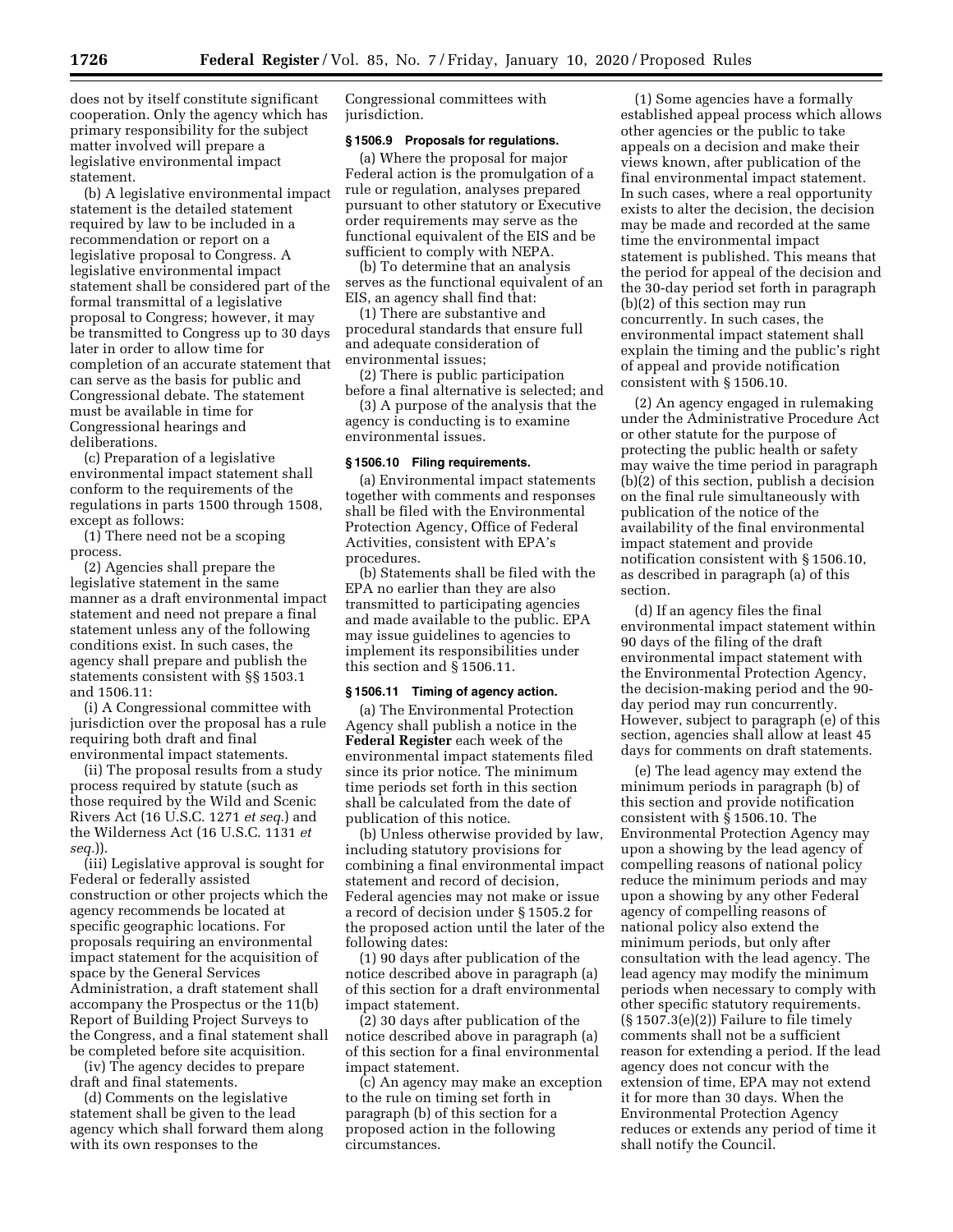### **§ 1506.12 Emergencies.**

Where emergency circumstances make it necessary to take an action with significant environmental impact without observing the provisions of the regulations in parts 1500 through 1508, the Federal agency taking the action should consult with the Council about alternative arrangements for compliance with section 102(2)(C) of NEPA. Agencies and the Council will limit such arrangements to actions necessary to control the immediate impacts of the emergency. Other actions remain subject to NEPA review.

#### **§ 1506.13 Effective date.**

The regulations in parts 1500 through 1508 apply to any NEPA process begun after [EFFECTIVE DATE OF FINAL RULE]. An agency may apply these regulations to ongoing activities and environmental documents begun before [EFFECTIVE DATE OF FINAL RULE]. ■ 8. Revise part 1507 to read as follows:

# **PART 1507—AGENCY COMPLIANCE**

#### Sec.<br>1507.1 Compliance.

1507.2 Agency capability to comply.

- 1507.3 Agency NEPA procedures.
- 1507.4 Agency NEPA program information.

**Authority:** 42 U.S.C. 4321–4347; 42 U.S.C. 4371–4375; 42 U.S.C. 7609; E.O. 11514, 35 FR 4247, Mar. 7, 1970, as amended by E.O. 11991, 42 FR 26967, May 25, 1977; and E.O. 13807, 82 FR 40463, Aug. 24, 2017.

#### **§ 1507.1 Compliance.**

All agencies of the Federal Government shall comply with the regulations in parts 1500 through 1508.

#### **§ 1507.2 Agency capability to comply.**

Each agency shall be capable (in terms of personnel and other resources) of complying with the requirements of NEPA and the regulations in parts 1500 through 1508. Such compliance may include use of the resources of other agencies, applicants, and other participants in the NEPA process, but the using agency shall itself have sufficient capability to evaluate what others do for it and account for the contributions of others. Agencies shall:

(a) Fulfill the requirements of section 102(2)(A) of NEPA to utilize a systematic, interdisciplinary approach which will ensure the integrated use of the natural and social sciences and the environmental design arts in planning and in decision making which may have an impact on the human environment. Agencies shall designate a senior agency official to be responsible for overall review of agency NEPA compliance.

(b) Identify methods and procedures required by section 102(2)(B) of NEPA

to ensure that presently unquantified environmental amenities and values may be given appropriate consideration.

(c) Prepare adequate environmental impact statements pursuant to section 102(2)(C) of NEPA and cooperate on the development of statements in the areas where the agency has jurisdiction by law or special expertise or is authorized to develop and enforce environmental standards.

(d) Study, develop, and describe alternatives to recommended courses of action in any proposal which involves unresolved conflicts concerning alternative uses of available resources. This requirement of section 102(2)(E) of NEPA extends to all such proposals, not just the more limited scope of section 102(2)(C)(iii) of NEPA where the discussion of alternatives is confined to impact statements.

(e) Comply with the requirements of section 102(2)(H) of NEPA that the agency initiate and utilize ecological information in the planning and development of resource-oriented projects.

(f) Fulfill the requirements of sections 102(2)(F), 102(2)(G), and 102(2)(I), of NEPA, Executive Order 11514, Protection and Enhancement of Environmental Quality, section 2, as amended by Executive Order 11991, Relating to Protection and Enhancement of Environmental Quality, and Executive Order 13807, Establishing Discipline and Accountability in the Environmental Review and Permitting for Infrastructure Projects.

#### **§ 1507.3 Agency NEPA procedures.**

(a) No more than 12 months after [PUBLICATION DATE OF FINAL RULE] in the **Federal Register**, or 9 months after the establishment of an agency, whichever comes later, each agency shall develop or revise, as necessary, proposed procedures to implement the regulations in parts 1500 through 1508, including to eliminate any inconsistencies with these regulations. When the agency is a department, major subunits are encouraged (with the consent of the department) to adopt their own procedures. Except as otherwise provided by law or for agency efficiency, agency NEPA procedures shall not impose additional procedures or requirements beyond those set forth in these regulations.

(1) Each agency shall consult with the Council while developing or revising its proposed procedures and before publishing them in the **Federal Register**  for comment. Agencies with similar programs should consult with each other and the Council to coordinate

their procedures, especially for programs requesting similar information from applicants.

(2) Agencies shall provide an opportunity for public review and review by the Council for conformity with the Act and the regulations in parts 1500 through 1508 before adopting their final procedures. The Council shall complete its review within 30 days of the receipt of the proposed final procedures. Once in effect, the agency shall publish its NEPA procedures and ensure that they are readily available to the public.

(b) Agencies shall adopt, as necessary, agency NEPA procedures to improve agency efficiency and ensure that decisions are made in accordance with the Act's procedural requirements. Such procedures shall include, but not be limited to:

(1) Implementing procedures under section 102(2) of NEPA to achieve the requirements of sections 101 and 102(1).

(2) Designating the major decision points for the agency's principal programs likely to have a significant effect on the human environment and assuring that the NEPA process corresponds with them.

(3) Requiring that relevant environmental documents, comments, and responses be part of the record in formal rulemaking or adjudicatory proceedings.

(4) Requiring that relevant environmental documents, comments, and responses accompany the proposal through existing agency review processes so that decision makers use the statement in making decisions.

(5) Requiring that the alternatives considered by the decision maker are encompassed by the range of alternatives discussed in the relevant environmental documents and that the decision maker consider the alternatives described in the environmental impact statement. If another decision document accompanies the relevant environmental documents to the decision maker, agencies are encouraged to make available to the public before the decision is made any part of that document that relates to the comparison of alternatives.

(6) Requiring the combination of environmental documents with other agency documents, and may include designation of analyses or processes that shall serve the function of agency compliance with NEPA and the regulations in parts 1500 through 1508. To determine that an analysis individually or analyses in the aggregate serve as the functional equivalent of an EIS, an agency shall find that: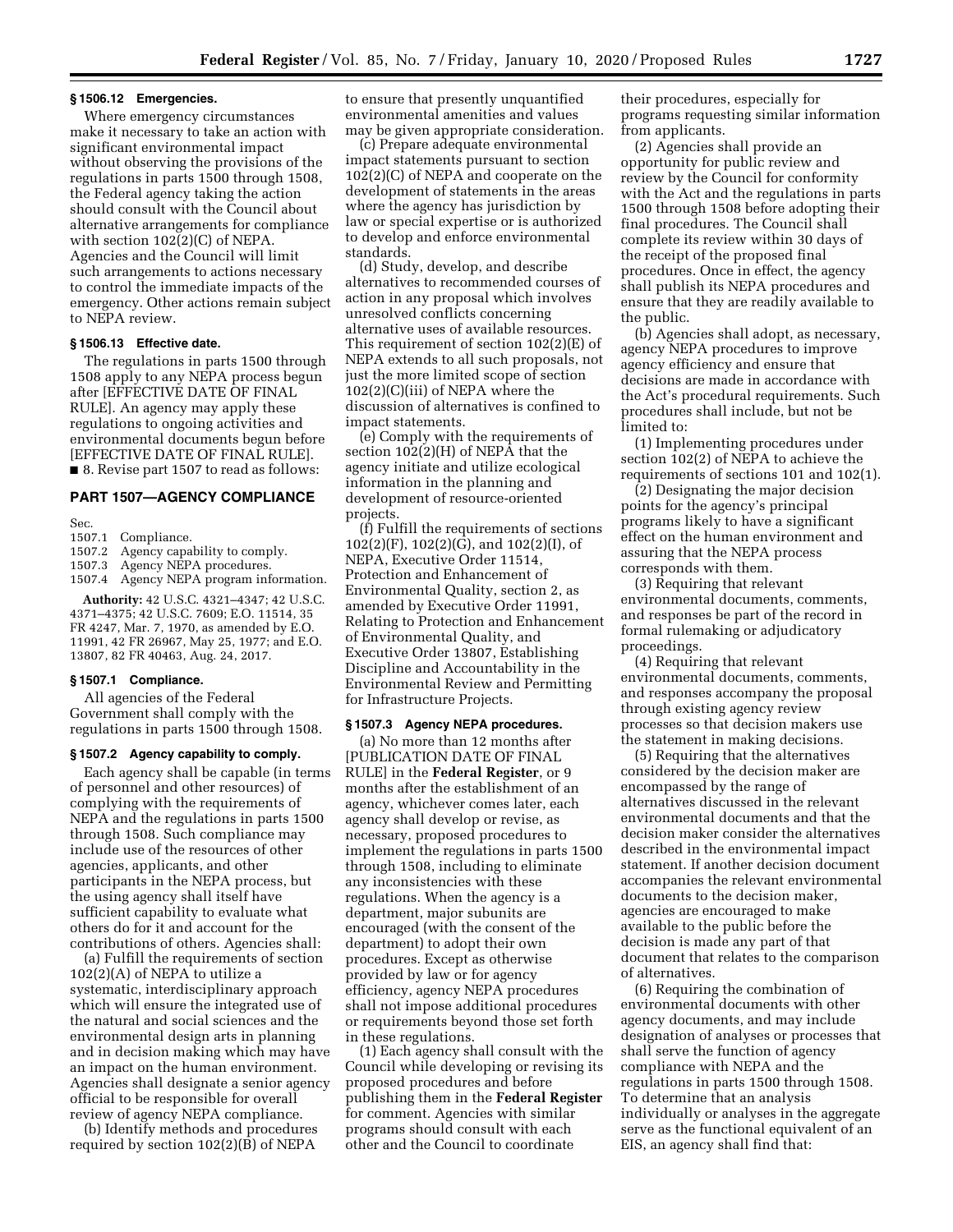(i) There are substantive and procedural standards that ensure full and adequate consideration of environmental issues;

(ii) There is public participation before a final alternative is selected; and

(iii) A purpose of the analysis that the agency is conducting is to examine environmental issues.

(c) Agency procedures may include identification of actions that are not subject to NEPA, including:

(1) Non-major Federal actions;

(2) Actions that are non-discretionary actions, in whole or in part;

(3) Actions expressly exempt from NEPA under another statute;

(4) Actions for which compliance with NEPA would clearly and fundamentally conflict with the requirements of another statute; and

(5) Actions for which compliance with NEPA would be inconsistent with Congressional intent due to the requirements of another statute.

(d) Agency procedures shall comply with the regulations in parts 1500 through 1508 except where compliance would be inconsistent with statutory requirements and shall include:

(1) Those procedures required by §§ 1501.2(b)(4) (assistance to applicants), and 1506.6(e) (status information).

(2) Specific criteria for and identification of those typical classes of action:

(i) Which normally do require environmental impact statements.

(ii) Which normally do not require either an environmental impact statement or an environmental assessment and do not have a significant effect on the human environment (categorical exclusions (§ 1501.4)). Any procedures under this section shall provide for extraordinary circumstances in which a normally excluded action may have a significant environmental effect. Agency NEPA procedures shall identify where documentation of a categorical exclusion determination is required.

(iii) Which normally require environmental assessments but not necessarily environmental impact statements.

(3) Procedures for introducing a supplement to an environmental assessment or environmental impact statement into its formal administrative record, if such a record exists.

(e) Agency procedures may:

(1) Include specific criteria for providing limited exceptions to the provisions of the regulations in parts 1500 through 1508 for classified proposals. These are proposed actions that are specifically authorized under

criteria established by an Executive Order or statute to be kept secret in the interest of national defense or foreign policy and are in fact properly classified pursuant to such Executive Order or statute. Agencies may safeguard and restrict from public dissemination environmental assessments and environmental impact statements that address classified proposals in accordance with agencies' own regulations applicable to classified information. Agencies should organize these documents so that classified portions are included as annexes, so that the agencies can make the unclassified portions available to the public.

(2) Provide for periods of time other than those presented in § 1506.11 when necessary to comply with other specific statutory requirements.

(3) Provide that where there is a lengthy period between the agency's decision to prepare an environmental impact statement and the time of actual preparation, the agency may publish the notice of intent required by § 1501.9 at a reasonable time in advance of preparation of the draft statement. Agency procedures shall provide for publication of supplemental notices to inform the public of a pause in its preparation of an environmental impact statement and for any agency decision to withdraw its notice of intent to prepare an environmental impact statement.

(4) Adopt procedures to combine its environmental assessment process with its scoping process.

(5) Provide for a process where the agency may consult with and apply a categorical exclusion listed in another agency's NEPA procedures to its proposed action by establishing a process that ensures application of the categorical exclusion is appropriate.

### **§ 1507.4 Agency NEPA program information.**

(a) To allow agencies and the public to efficiently and effectively access information about NEPA reviews, agencies shall provide for agency websites or other means to make available environmental documents, relevant notices, and other relevant information for use by agencies, applicants, and interested persons. Such means of publication may include:

(1) Agency planning and environmental documents that guide agency management and provide for public involvement in agency planning processes;

(2) A directory of pending and final environmental documents;

(3) Agency policy documents, orders, terminology, and explanatory materials regarding agency decision-making processes;

(4) Agency planning program information, plans, and planning tools; and

(5) A database searchable by geographic information, document status, document type, and project type.

(b) Agencies shall provide for efficient and effective interagency coordination of their environmental program websites, including use of shared databases or application programming interface, in their implementation of NEPA and related authorities. ■ 9. Revise part 1508 to read as follows:

# **PART 1508—DEFINITIONS**

**Authority:** 42 U.S.C. 4321–4347; 42 U.S.C. 4371–4375; 42 U.S.C. 7609; E.O. 11514, 35 FR 4247, Mar. 7, 1970, as amended by E.O. 11991, 42 FR 26967, May 25, 1977; and E.O. 13807, 82 FR 40463, Aug. 24, 2017.

## **§ 1508.1 Definitions.**

The following definitions apply to the regulations in parts 1500 through 1508. Federal agencies shall use these terms uniformly throughout the Federal Government.

(a) *Act* or *NEPA* means the National Environmental Policy Act, as amended (42 U.S.C. 4321, *et seq.*).

(b) *Affecting* means will or may have an effect on.

(c) *Authorization* means any license, permit, approval, finding, determination, or other administrative decision issued by an agency that is required or authorized under Federal law in order to implement a proposed action.

(d) *Categorical exclusion* means a category of actions which the agency has determined in its agency NEPA procedures (§ 1507.3) normally do not have a significant effect on the human environment.

(e) *Cooperating agency* means any Federal agency (and a State, Tribal, or local agency with agreement of the lead agency) other than a lead agency which has jurisdiction by law or special expertise with respect to any environmental impact involved in a proposal (or a reasonable alternative) for legislation or other major Federal action significantly affecting the quality of the human environment.

(f) *Council* means the Council on Environmental Quality established by title II of the Act.

(g) *Effects* or *impacts* means effects of the proposed action or alternatives that are reasonably foreseeable and have a reasonably close causal relationship to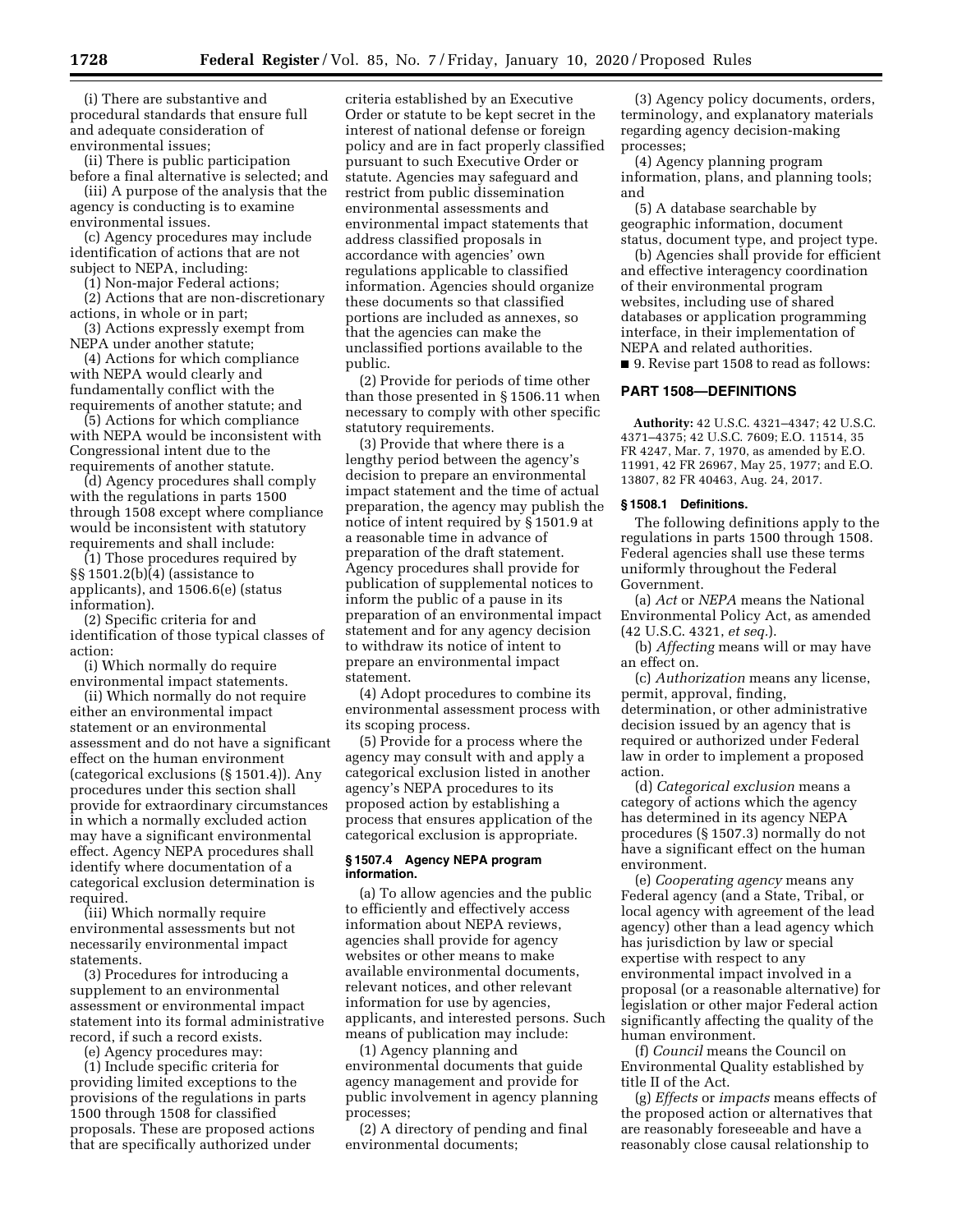the proposed action or alternatives. Effects include reasonably foreseeable effects that occur at the same time and place and may include reasonably foreseeable effects that are later in time or farther removed in distance.

(1) Effects include ecological (such as the effects on natural resources and on the components, structures, and functioning of affected ecosystems), aesthetic, historic, cultural, economic (such as the effects on employment), social, or health effects. Effects may also include those resulting from actions that may have both beneficial and detrimental effects, even if on balance the agency believes that the effect will be beneficial.

(2) A ''but for'' causal relationship is insufficient to make an agency responsible for a particular effect under NEPA. Effects should not be considered significant if they are remote in time, geographically remote, or the product of a lengthy causal chain. Effects do not include effects that the agency has no ability to prevent due to its limited statutory authority or would occur regardless of the proposed action. Analysis of cumulative effects is not required.

(h) *Environmental assessment* means a concise public document prepared by a Federal agency to aid an agency's compliance with the Act and support its determination of whether to prepare an environmental impact statement or finding of no significant impact, as provided in § 1501.6.

(i) *Environmental document* means an environmental assessment, environmental impact statement, finding of no significant impact, or notice of intent.

(j) *Environmental impact statement*  means a detailed written statement as required by section 102(2)(C) of NEPA.

(k) *Federal agency* means all agencies of the Federal Government. It does not mean the Congress, the Judiciary, or the President, including the performance of staff functions for the President in his Executive Office. It also includes, for purposes of the regulations in parts 1500 through 1508, States, units of general local government, and Tribal governments assuming NEPA responsibilities from a Federal agency pursuant to statute.

(l) *Finding of no significant impact*  means a document by a Federal agency briefly presenting the reasons why an action, not otherwise categorically excluded (§ 1501.4), will not have a significant effect on the human environment and for which an environmental impact statement therefore will not be prepared.

(m) *Human environment* means comprehensively the natural and physical environment and the relationship of present and future generations of Americans with that environment. (See the definition of ''effects.'')

(n) *Jurisdiction by law* means agency authority to approve, veto, or finance all or part of the proposal.

(o) *Lead agency* means the agency or agencies, in the case of joint lead agencies, preparing or having taken primary responsibility for preparing the environmental impact statement.

(p) *Legislation* means a bill or legislative proposal to Congress developed by or with the significant cooperation and support of a Federal agency, but does not include requests for appropriations or legislation recommended by the President.

(q) *Major Federal action* or *action*  means an action subject to Federal control and responsibility with effects that may be significant. Major Federal action does not include nondiscretionary decisions made in accordance with the agency's statutory authority or activities that do not result in final agency action under the Administrative Procedure Act. Major Federal action also does not include non-Federal projects with minimal Federal funding or minimal Federal involvement where the agency cannot control the outcome of the project.

(1) Major Federal actions may include new and continuing activities, including projects and programs entirely or partly financed, assisted, conducted, regulated, or approved by Federal agencies; new or revised agency rules, regulations, plans, policies, or procedures; and legislative proposals (§ 1506.8). Actions do not include funding assistance solely in the form of general revenue sharing funds with no Federal agency control over the subsequent use of such funds. Actions do not include loans, loan guarantees, or other forms of financial assistance where the Federal agency does not exercise sufficient control and responsibility over the effects of the action. Actions do not include farm ownership and operating loan guarantees by the Farm Service Agency pursuant to 7 U.S.C. 1925 and 1941 through 1949 and business loan guarantees by the Small Business Administration pursuant to 15 U.S.C. 636(a), 636(m), and 695 through 697f. Actions do not include bringing judicial or administrative civil or criminal enforcement actions.

(2) Major Federal actions tend to fall within one of the following categories:

(i) Adoption of official policy, such as rules, regulations, and interpretations

adopted pursuant to the Administrative Procedure Act, 5 U.S.C. 551 *et seq.;*  implementation of treaties and international conventions or agreements; formal documents establishing an agency's policies which will result in or substantially alter agency programs.

(ii) Adoption of formal plans, such as official documents prepared or approved by Federal agencies which prescribe alternative uses of Federal resources, upon which future agency actions will be based.

(iii) Adoption of programs, such as a group of concerted actions to implement a specific policy or plan; systematic and connected agency decisions allocating agency resources to implement a specific statutory program or executive directive.

(iv) Approval of specific projects, such as construction or management activities located in a defined geographic area. Projects include actions approved by permit or other regulatory decision as well as Federal and federally assisted activities.

(r) *Matter* includes for purposes of part 1504:

(1) With respect to the Environmental Protection Agency, any proposed legislation, project, action or regulation as those terms are used in section 309(a) of the Clean Air Act (42 U.S.C. 7609).

(2) With respect to all other agencies, any proposed major Federal action to which section 102(2)(C) of NEPA applies.

(s) *Mitigation* means measures that avoid, minimize, or compensate for reasonably foreseeable impacts to the human environment caused by a proposed action as described in an environmental document or record of decision and that have a nexus to the effects of a proposed action. While NEPA requires consideration of mitigation, it does not mandate the form or adoption of any mitigation. Mitigation includes:

(1) Avoiding the impact altogether by not taking a certain action or parts of an action.

(2) Minimizing impacts by limiting the degree or magnitude of the action and its implementation.

(3) Rectifying the impact by repairing, rehabilitating, or restoring the affected environment.

(4) Reducing or eliminating the impact over time by preservation and maintenance operations during the life of the action.

(5) Compensating for the impact by replacing or providing substitute resources or environments.

(t) *NEPA process* means all measures necessary for compliance with the